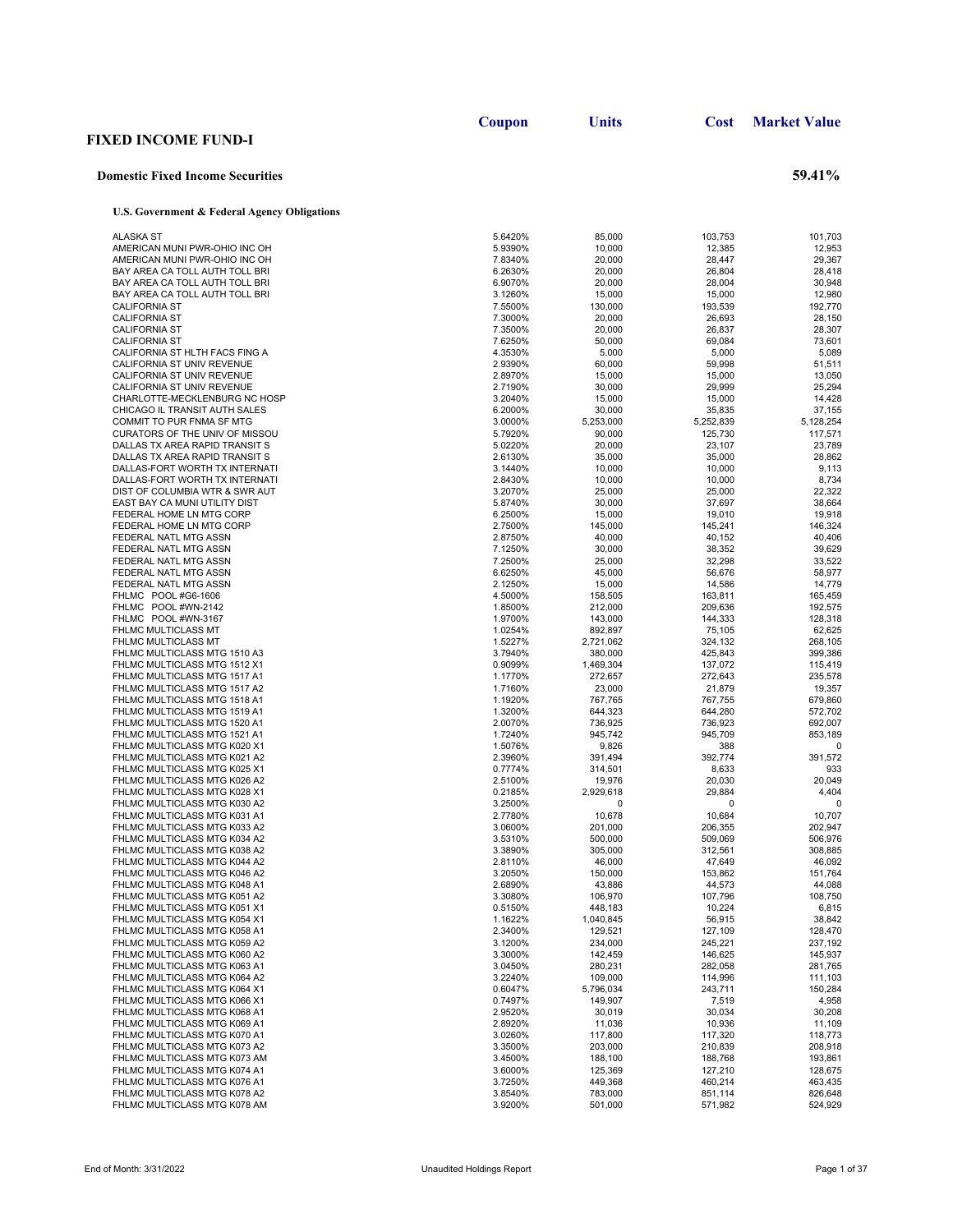|                                                              | Coupon             | Units                   | <b>Cost</b>          | <b>Market Value</b> |
|--------------------------------------------------------------|--------------------|-------------------------|----------------------|---------------------|
| FHLMC MULTICLASS MTG K080 A2                                 | 3.9260%            | 191,000                 | 219,840              | 202,729             |
| FHLMC MULTICLASS MTG K081 A2                                 | 3.9000%            | 366,000                 | 420,983              | 387,990             |
| FHLMC MULTICLASS MTG K084 A1<br>FHLMC MULTICLASS MTG K085 A2 | 3.7800%<br>4.0600% | 357,758<br>712,000      | 396,282<br>797,245   | 371,231<br>757,536  |
| FHLMC MULTICLASS MTG K086 A2                                 | 3.8590%            | 171,000                 | 195,242              | 181,301             |
| FHLMC MULTICLASS MTG K088 A2                                 | 3.6900%            | 665,000                 | 768,051              | 699,209             |
| FHLMC MULTICLASS MTG K089 AM                                 | 3.6330%            | 345,000                 | 396,904              | 359,379             |
| FHLMC MULTICLASS MTG K090 A2                                 | 3.4220%            | 111,000                 | 122,922              | 114,919             |
| FHLMC MULTICLASS MTG K091 A2                                 | 3.5050%            | 184,000                 | 202,820              | 191,482             |
| FHLMC MULTICLASS MTG K092 A2                                 | 3.2980%            | 131,000                 | 139,066              | 134,750             |
| FHLMC MULTICLASS MTG K094 X1                                 | 0.8796%            | 0                       | 0                    | 0                   |
| FHLMC MULTICLASS MTG K106 A1<br>FHLMC MULTICLASS MTG K106 X1 | 1.7830%<br>1.3544% | 442,379<br>1,680,006    | 446,058<br>183,291   | 421,091<br>147,865  |
| FHLMC MULTICLASS MTG K111 A1                                 | 0.8270%            | 192,343                 | 192,337              | 176,479             |
| FHLMC MULTICLASS MTG K111 X1                                 | 1.5714%            | 1,343,311               | 172,915              | 140,448             |
| FHLMC MULTICLASS MTG K111 XAM                                | 1.7966%            | 1,475,477               | 231,656              | 185,345             |
| FHLMC MULTICLASS MTG K115 X1                                 | 1.3272%            | 1,741,790               | 186,970              | 156,112             |
| FHLMC MULTICLASS MTG K116 X1                                 | 1.4261%            | 916,646                 | 106,899              | 86,761              |
| FHLMC MULTICLASS MTG K120 X1                                 | 1.0386%            | 1,103,164               | 93,855               | 78,337              |
| FHLMC MULTICLASS MTG K121 A1                                 | 0.9950%            | 440,676                 | 440,657              | 402,017             |
| FHLMC MULTICLASS MTG K124 AM                                 | 1.3840%            | 335,000                 | 334,993              | 295,181             |
| FHLMC MULTICLASS MTG K127 AM<br>FHLMC MULTICLASS MTG K129 AM | 1.8510%<br>1.6470% | 0<br>274,000            | 0<br>273,999         | 0<br>245,767        |
| FHLMC MULTICLASS MTG K135 A2                                 | 2.1540%            | 600,000                 | 617,479              | 564,683             |
| FHLMC MULTICLASS MTG K139 A2                                 | 2.5900%            | 305,000                 | 311,343              | 297,625             |
| FHLMC MULTICLASS MTG K151 A3                                 | 3.5110%            | 920,000                 | 1,021,084            | 949,299             |
| FHLMC MULTICLASS MTG K1522 A1                                | 1.9120%            | 1,019,045               | 1,018,971            | 935,359             |
| FHLMC MULTICLASS MTG K154 A1                                 | 3.1760%            | 314,865                 | 315,960              | 319,899             |
| FHLMC MULTICLASS MTG K154 A3                                 | 3.4590%            | 76,000                  | 89,802               | 78,450              |
| FHLMC MULTICLASS MTG K155 A1                                 | 3.7500%            | 360,983                 | 371,444              | 378,785             |
| FHLMC MULTICLASS MTG K156 A2                                 | 3.7000%            | 247,500                 | 249,067              | 261,798             |
| FHLMC MULTICLASS MTG K157 A2                                 | 3.9900%            | 584,000                 | 686,911              | 629,661             |
| FHLMC MULTICLASS MTG K158 A3                                 | 3.9000%            | 561,000                 | 656,847              | 593,944             |
| FHLMC MULTICLASS MTG K159 A1                                 | 3.9500%            | 614,381                 | 643,377              | 653,949             |
| FHLMC MULTICLASS MTG K724 A1                                 | 2.7760%            | 6,172                   | 6,164                | 6,193               |
| FHLMC MULTICLASS MTG K725 A2                                 | 3.0020%            | 107,000                 | 108,493              | 107,708             |
| FHLMC MULTICLASS MTG K727 AM                                 | 3.0370%            | 198,000<br>0            | 198,554              | 199,145<br>C        |
| FHLMC MULTICLASS MTG K728 X1<br>FHLMC MULTICLASS MTG K729 A2 | 0.3849%<br>3.1360% | 248,000                 | 0<br>258,816         | 248,942             |
| FHLMC MULTICLASS MTG K730 A2                                 | 3.5900%            | 198,000                 | 200,399              | 200,482             |
| FHLMC MULTICLASS MTG K731 A1                                 | 3.4810%            | 33,239                  | 33,519               | 33,173              |
| FHLMC MULTICLASS MTG K732 A2                                 | 3.7000%            | 101,000                 | 105,959              | 103,047             |
| FHLMC MULTICLASS MTG K741 AM                                 | 1.1990%            | 335,000                 | 334,997              | 303,511             |
| FHLMC MULTICLASS MTG KBX1 A1                                 | 2.9200%            | 613,661                 | 612,564              | 615,405             |
| FHLMC MULTICLASS MTG KG01 A10                                | 2.9390%            | 1,978,000               | 2,172,967            | 1,995,462           |
| FHLMC MULTICLASS MTG KG01 A7                                 | 2.8750%            | 982,000                 | 1,050,723            | 983,938             |
| FHLMC MULTICLASS MTG KG02 A1                                 | 2.0440%            | 266,000                 | 278,479              | 259,670             |
| FHLMC MULTICLASS MTG KG03 A2                                 | 1.2970%            | 200,000                 | 205,046              | 176,952             |
| FHLMC MULTICLASS MTG KG04 A2                                 | 1.4870%            | 918,000                 | 942,126              | 821,397             |
| FHLMC MULTICLASS MTG KG04 X1                                 | 0.8526%            | 522,457                 | 35,184               | 31,152              |
| FHLMC MULTICLASS MTG KG05 A2                                 | 2.0000%            | 1,200,000               | 1,232,373            | 1,117,551           |
| FHLMC MULTICLASS MTG KG06 A2<br>FHLMC MULTICLASS MTG KGX1 X  | 1.7770%<br>0.0939% | 1,021,000<br>11,162,000 | 1,030,793<br>106,725 | 929.410<br>72,115   |
| FHLMC MULTICLASS MTG KHG1 A2                                 | 3.3410%            | 717,750                 | 723,235              | 723,400             |
| FHLMC MULTICLASS MTG KHG1 A3                                 | 3.3410%            | 92,000                  | 99,737               | 93,046              |
| FHLMC MULTICLASS MTG KHG1 A4                                 | 3.3410%            | 426,294                 | 426,689              | 433,270             |
| FHLMC MULTICLASS MTG KIR2 A1                                 | 2.7480%            | 30,341                  | 30,145               | 30,558              |
| FHLMC MULTICLASS MTG KIR3 X                                  | 0.0736%            | 7,100,000               | 58,504               | 36,833              |
| FHLMC MULTICLASS MTG KJ12 A2                                 | 3.0350%            | 442,776                 | 454,260              | 445,055             |
| FHLMC MULTICLASS MTG KJ18 A2                                 | 3.0650%            | 0                       | 0                    | 0                   |
| FHLMC MULTICLASS MTG KJ37 A1                                 | 1.6790%            | 499,574                 | 499,564              | 479,630             |
| FHLMC MULTICLASS MTG KJ37 A2                                 | 2.3330%            | 991,000                 | 1,010,468            | 968,004             |
| FHLMC MULTICLASS MTG KJ38 A2                                 | 2.7480%            | 305,000                 | 311,060              | 302,239             |
| FHLMC MULTICLASS MTG KL06 XFX                                | 1.3640%            | 2,054,000               | 196,464              | 160,955             |
| FHLMC MULTICLASS MTG KL4F A2AS                               | 3.6830%            | 415,000                 | 419,622              | 415,844             |
| FHLMC MULTICLASS MTG KLU3 A2                                 | 1.7580%            | 686,000                 | 685,984              | 638,957             |
| FHLMC MULTICLASS MTG KMP1 A2<br>FHLMC MULTICLASS MTG KPLB A  | 2.9820%            | 951,000<br>505,000      | 1,003,834<br>524,332 | 951,968<br>504,390  |
| FHLMC MULTICLASS MTG KSG2 A2                                 | 2.7700%<br>2.0910% | 1,020,000               | 1,042,380            | 952,851             |
| FHLMC MULTICLASS MTG KSMC X1                                 | 0.6619%            | 24,460,778              | 430,177              | 128,321             |
| FHLMC MULTICLASS MTG KW06 A1                                 | 3.8000%            | 493,682                 | 507,015              | 511,459             |
| FHLMC MULTICLASS MTG KW06 A2                                 | 3.8000%            | 180,000                 | 196,205              | 189,341             |
| FHLMC MULTICLASS MTG KW07 A1                                 | 3.6000%            | 784,425                 | 797,230              | 813,623             |
| FHLMC MULTICLASS MTG KW10 A2                                 | 2.6910%            | 100,000                 | 102,422              | 99,185              |
| FHLMC MULTICLASS MTG W5FX AFX                                | 2.9697%            | 653,000                 | 690,695              | 665,543             |
| FLORIDA ST BRD OF ADMIN FIN CO                               | 2.1540%            | 9,000                   | 9,000                | 8,215               |
| POOL #0259512<br>FNMA                                        | 6.0000%            | 104,893                 | 111,196              | 114,697             |
| <b>FNMA</b><br>POOL #0259576                                 | 6.0000%            | 85,240                  | 90,377               | 93,585              |
| <b>FNMA</b><br>POOL #0874303                                 | 5.9000%            | 876,342                 | 903,995              | 883,167             |
| <b>FNMA</b><br>POOL #0874598                                 | 5.8200%            | 939,831                 | 975,431              | 944,435             |
| <b>FNMA</b><br>POOL #0957026                                 | 5.7000%            | 721,787                 | 752,446              | 739,704             |
| <b>FNMA</b><br>POOL #0957414                                 | 6.3700%            | 1,019,797               | 1,088,935            | 1,068,669           |
| <b>FNMA</b><br>POOL #0AN2609<br>POOL #0BD7165<br><b>FNMA</b> | 2.6800%<br>4.0000% | 110,000<br>75,829       | 117,340<br>77,227    | 107,940<br>78,318   |
| <b>FNMA</b><br>POOL #0BL3435                                 | 2.9000%            | 751,000                 | 770,339              | 754,829             |
|                                                              |                    |                         |                      |                     |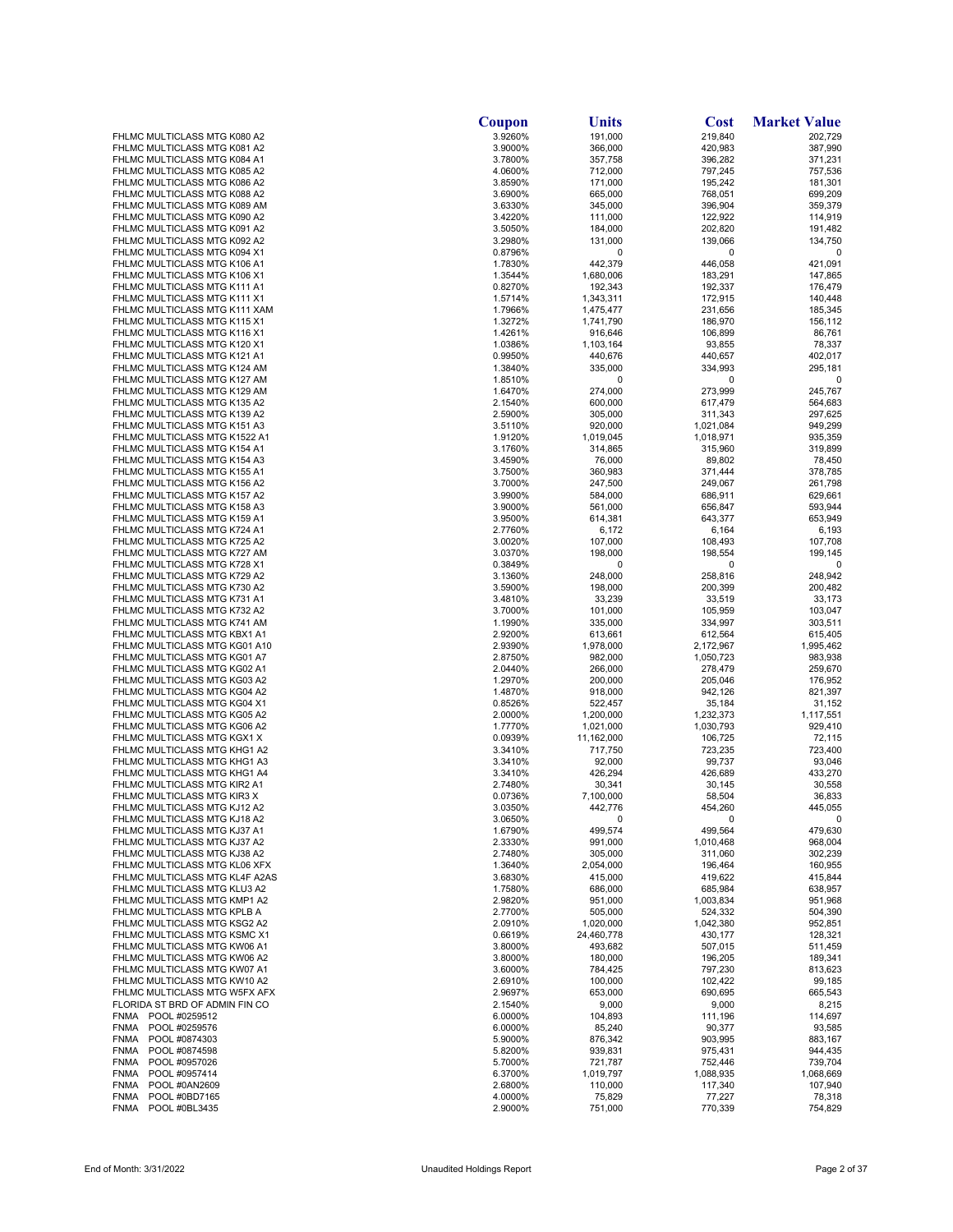|                                                                | Coupon             | Units                  | <b>Cost</b>        | <b>Market Value</b> |
|----------------------------------------------------------------|--------------------|------------------------|--------------------|---------------------|
| <b>FNMA</b><br>POOL #0BL5917                                   | 2.4300%            | 95,000                 | 100,696            | 88,491              |
| <b>FNMA</b><br>POOL #0BL6044                                   | 2.5100%            | 95,000                 | 101,505            | 89,071              |
| POOL #0BS3891<br><b>FNMA</b><br>POOL #0CA2204<br><b>FNMA</b>   | 1.9000%            | 496,000<br>102,402     | 489,719<br>105,895 | 453,261<br>106,161  |
| <b>FNMA</b><br>POOL #0MA3027                                   | 4.5000%<br>4.0000% | 76,532                 | 77,942             | 78,816              |
| POOL #0MA3522<br><b>FNMA</b>                                   | 4.5000%            | 132,376                | 136,820            | 137,490             |
| FNMA GTD REMIC P/T 12-M12 2A                                   | 2.6600%            | 37,317                 | 37,328             | 37,345              |
| FNMA GTD REMIC P/T 12-M9 A2                                    | 2.4820%            | 787                    | 787                | 786                 |
| FNMA GTD REMIC P/T 13-M3 A2                                    | 2.5090%            | 24,223                 | 24,348             | 24,229              |
| FNMA GTD REMIC P/T 13-M6 1AC                                   | 3.4560%            | 263,245                | 300,220            | 266,597             |
| FNMA GTD REMIC P/T 14-M1 A2                                    | 3.2010%            | 385,837                | 389,123            | 388,759             |
| FNMA GTD REMIC P/T 14-M4 A2                                    | 3.3460%            | 786,337                | 818,728            | 792,657             |
| FNMA GTD REMIC P/T 14-M7 1A                                    | 3.3340%            | 185,947                | 187,057            | 185,842             |
| FNMA GTD REMIC P/T 14-M8 A2                                    | 3.0560%            | 27,911                 | 29,003             | 27,884              |
| FNMA GTD REMIC P/T 16-M10 AV1<br>FNMA GTD REMIC P/T 16-M10 AV2 | 2.3500%<br>3.0000% | 27,349<br>99,000       | 26,801<br>103,108  | 27,106<br>97,862    |
| FNMA GTD REMIC P/T 16-M11 A2                                   | 2.3690%            | 28,000                 | 28,397             | 27,562              |
| FNMA GTD REMIC P/T 16-M6 A2                                    | 2.4880%            | 1,031,000              | 1,076,522          | 1,021,473           |
| FNMA GTD REMIC P/T 17-M10 AV2                                  | 2.6390%            | 277,912                | 279,020            | 277,424             |
| FNMA GTD REMIC P/T 17-M12 A2                                   | 3.1720%            | 90,040                 | 98,747             | 91,395              |
| FNMA GTD REMIC P/T 17-M14 A2                                   | 2.9620%            | 181,645                | 189,151            | 182,375             |
| FNMA GTD REMIC P/T 17-M15 ATS2                                 | 3.2090%            | 8,512                  | 8,846              | 8,545               |
| FNMA GTD REMIC P/T 17-M3 A2                                    | 2.5570%            | 57,091                 | 57,873             | 56,562              |
| FNMA GTD REMIC P/T 17-M8 A2                                    | 3.0610%            | 1,132,179              | 1,155,178          | 1,147,275           |
| FNMA GTD REMIC P/T 18-M10 A1                                   | 3.4760%            | 168,793                | 175,575            | 171,747<br>282.715  |
| FNMA GTD REMIC P/T 18-M10 A2<br>FNMA GTD REMIC P/T 18-M12 A1   | 3.4760%<br>3.5460% | 273,000<br>115,299     | 278,238<br>119,350 | 119,666             |
| FNMA GTD REMIC P/T 18-M13 A2                                   | 3.8700%            | 274,958                | 321,023            | 294,533             |
| FNMA GTD REMIC P/T 18-M15 1A2                                  | 3.7000%            | 122,000                | 125,603            | 130,108             |
| FNMA GTD REMIC P/T 18-M15 A1                                   | 3.2500%            | 422,041                | 426,967            | 424,870             |
| FNMA GTD REMIC P/T 18-M2 A1                                    | 2.9000%            | 24,453                 | 24,491             | 24,599              |
| FNMA GTD REMIC P/T 18-M4 A2                                    | 3.1610%            | 408,144                | 448,753            | 418,600             |
| FNMA GTD REMIC P/T 18-M7 A2                                    | 3.1430%            | 99,740                 | 102,170            | 101,343             |
| FNMA GTD REMIC P/T 18-M9 APT2                                  | 3.2250%            | 975,180                | 1,050,393          | 980,756             |
| FNMA GTD REMIC P/T 19-M1 A2                                    | 3.6710%            | 506,000                | 533,656            | 530,030             |
| FNMA GTD REMIC P/T 19-M10 A1<br>FNMA GTD REMIC P/T 19-M23 3A3  | 2.0000%<br>2.7200% | 647,529<br>174,390     | 640,768<br>187,269 | 625,253<br>174,081  |
| FNMA GTD REMIC P/T 19-M31 X2A                                  | 1.4210%            | 2,810,000              | 252,461            | 220,589             |
| FNMA GTD REMIC P/T 19-M4 A2                                    | 3.6100%            | 1,391,000              | 1,595,801          | 1,471,037           |
| FNMA GTD REMIC P/T 19-M9 A2                                    | 2.9370%            | 1,311,000              | 1,408,306          | 1,330,765           |
| FNMA GTD REMIC P/T 20-M1 A2                                    | 2.4440%            | 722,000                | 733,434            | 704,230             |
| FNMA GTD REMIC P/T 20-M42 A2                                   | 1.2700%            | 253,000                | 253,560            | 222,307             |
| FNMA GTD REMIC P/T 20-M52 A1                                   | 0.8780%            | 212,083                | 212,081            | 196,724             |
| FNMA GTD REMIC P/T 21-M1 A1<br>FNMA GTD REMIC P/T 21-M1 A2     | 0.8700%<br>1.4370% | 354,454<br>353,000     | 354,471<br>354,798 | 326,763<br>322,628  |
| FNMA GTD REMIC P/T 21-M13 A2                                   | 1.6580%            | 458,000                | 452,198            | 418,060             |
| FNMA GTD REMIC P/T 21-M23 AB                                   | 0.5000%            | 495,483                | 459,140            | 439,781             |
| FNMA GTD REMIC P/T 21-M2S A2                                   | 1.8670%            | 1,021,000              | 1,018,836          | 933,606             |
| FNMA GTD REMIC P/T 21-M3G A2                                   | 1.2920%            | 949,000                | 929,740            | 831,239             |
| FNMA GTD REMIC P/T 21-M7 A1                                    | 1.7760%            | 196,915                | 197,609            | 187,274             |
| FNMA GTD REMIC P/T 22-M1 A1                                    | 1.7250%            | 548,522                | 541,933            | 521,485             |
| FNMA GTD REMIC P/T 22-M1 A2<br>FNMA GTD REMIC P/T 22-M1G A1    | 1.7250%<br>1.5820% | 496,000<br>249,474     | 477,121<br>243,314 | 446,660<br>236,355  |
| FNMA GTD REMIC P/T 22-M1G A2                                   | 1.5820%            | 991,000                | 926,202            | 886,004             |
| FNMA GTD REMIC P/T 22-M5 A2                                    | 2.4990%            | 1,500,000              | 1,471,714          | 1,424,381           |
| GNMA GTD REMIC P/T 12-123 IO                                   | 0.6386%            | 168,686                | 8,304              | 3,039               |
| GNMA GTD REMIC P/T 12-147 AK                                   | 2.6944%            | 30,536                 | 30.393             | 29,892              |
| GNMA GTD REMIC P/T 13-15 AC                                    | 1.8380%            | 31,298                 | 31,356             | 29.410              |
| GNMA GTD REMIC P/T 13-21 IO                                    | 0.4182%            | 1,790,073              | 62,501             | 29,243              |
| GNMA GTD REMIC P/T 13-68 IO                                    | 0.8041%            | 844,124                | 26,115             | 14,161              |
| GNMA GTD REMIC P/T 14-70 BE<br>GNMA GTD REMIC P/T 14-92 KV     | 3.4000%            | 63,002<br>334,086      | 63,875<br>344,438  | 63,181              |
| GNMA GTD REMIC P/T 15-78 AC                                    | 3.0000%<br>3.0000% | 14,531                 | 14,521             | 325,877<br>14,269   |
| GNMA GTD REMIC P/T 16-125 IO                                   | 0.8219%            | 239,004                | 16,987             | 10,282              |
| GNMA GTD REMIC P/T 16-165 IO                                   | 0.6450%            | 0                      | 0                  |                     |
| GNMA GTD REMIC P/T 16-36 IO                                    | 0.7277%            | 124,282                | 8,566              | 4,409               |
| GNMA GTD REMIC P/T 17-190 AD                                   | 2.6000%            | 35,872                 | 33,960             | 34,460              |
| GNMA GTD REMIC P/T 18-118 AE                                   | 3.2000%            | 52,353                 | 53,504             | 53,498              |
| GNMA GTD REMIC P/T 18-123 V                                    | 3.1000%            | 139,349                | 139,884            | 137,457             |
| GNMA GTD REMIC P/T 18-143 V<br>GNMA GTD REMIC P/T 18-170 V     | 3.1000%<br>3.2500% | 185,424<br>35,342      | 186,023<br>35,436  | 182,796<br>34,800   |
| GNMA GTD REMIC P/T 18-25 V                                     | 2.6000%            | 132,452                | 127,763            | 127,234             |
| GNMA GTD REMIC P/T 19-147 V                                    | 2.0000%            | 104,342                | 100,792            | 95,112              |
| GNMA GTD REMIC P/T 19-53 V                                     | 2.7500%            | 217,582                | 221,237            | 212,395             |
| GNMA GTD REMIC P/T 20-159 IO                                   | 1.0178%            | 1,021,415              | 93,683             | 80,337              |
| GNMA GTD REMIC P/T 21-120 IO                                   | 1.0053%            | 1,895,968              | 172,192            | 161,848             |
| GNMA GTD REMIC P/T 21-170 IO                                   | 0.9980%            | 2,942,834              | 268,764            | 246,882             |
| GNMA GTD REMIC P/T 21-180 IO<br>GNMA GTD REMIC P/T 21-183 IO   | 0.9047%<br>0.8716% | 2,825,035<br>3,042,028 | 244,763<br>244,788 | 228,394<br>244,758  |
| GNMA GTD REMIC P/T 21-200 IO                                   | 0.8940%            | 2,886,933              | 252,719            | 231,666             |
| GNMA II POOL #0MA5529                                          | 4.5000%            | 112,267                | 116,014            | 116,817             |
| GOLDEN ST TOBACCO SECURITIZATI                                 | 2.7460%            | 200,000                | 199,996            | 181,718             |
| GREAT LAKES MI WTR AUTH WTR SP                                 | 3.4730%            | 5,000                  | 5,000              | 4,881               |
| <b>ILLINOIS ST</b>                                             | 7.3500%            | 60,000                 | 65,690             | 69,776              |
| <b>ILLINOIS ST</b>                                             | 5.1000%            | 50,000                 | 57,572             | 53,170              |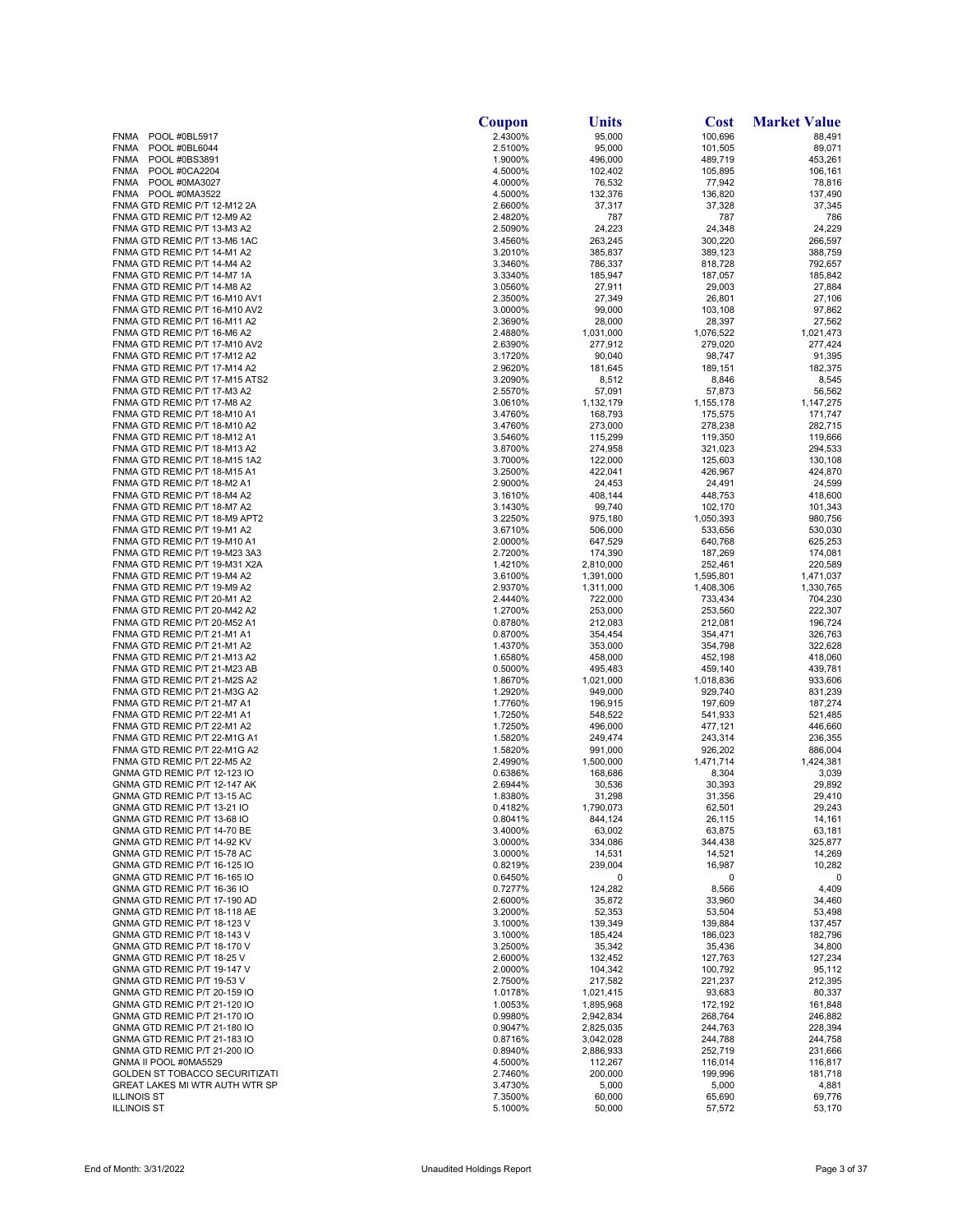|                                                                  | Coupon             | Units                  | Cost                   | <b>Market Value</b>    |
|------------------------------------------------------------------|--------------------|------------------------|------------------------|------------------------|
| KANSAS ST DEV FIN AUTH REVENUE                                   | 2.7740%            | 5,000                  | 5,000                  | 4,156                  |
| LOS ANGELES CA CMNTY CLG DIST                                    | 6.7500%            | 10,000                 | 14,206                 | 15,061                 |
| LOS ANGELES CA DEPT WTR & PWR<br>LOS ANGELES CA UNIF SCH DIST    | 5.7160%<br>5.7500% | 20,000                 | 24,152                 | 25,067                 |
| MASSACHUSETTS ST                                                 | 2.5140%            | 50,000<br>10,000       | 57,694<br>10,000       | 59,242<br>8,549        |
| MASSACHUSETTS ST SCH BLDG AUTH                                   | 5.7150%            | 30,000                 | 36,012                 | 37,313                 |
| MASSACHUSETTS ST TRANSPRTN FUN                                   | 5.7310%            | 10,000                 | 11,975                 | 12,545                 |
| MET TRANSPRTN AUTH NY REVENUE                                    | 6.8140%            | 30,000                 | 39,518                 | 38,486                 |
| MET TRANSPRTN AUTH NY REVENUE                                    | 6.6680%            | 60,000                 | 80,896                 | 75,527                 |
| MET TRANSPRTN AUTH NY REVENUE                                    | 6.5480%            | 125,000                | 161,173                | 146,261                |
| MIAMI-DADE CNTY FL WTR & SWR R<br>MICHIGAN ST FIN AUTH REVENUE   | 3.4900%<br>3.3840% | 10,000<br>45,000       | 10,000<br>44,998       | 9,879<br>42,936        |
| NEW JERSEY ST ECON DEV AUTH LE                                   | 7.4250%            | 90,000                 | 103,875                | 105,763                |
| NEW JERSEY ST TURNPIKE AUTH TU                                   | 7.1020%            | 80,000                 | 106,535                | 113,507                |
| NEW YORK CITY NY MUNI WTR FIN                                    | 5.9520%            | 40,000                 | 50,831                 | 53,577                 |
| NEW YORK CITY NY TRANSITIONAL                                    | 5.5080%            | 30,000                 | 34,576                 | 35,860                 |
| NEW YORK CITY NY TRANSITIONAL                                    | 5.5720%            | 10,000                 | 11,532                 | 11,871                 |
| NEW YORK ST DORM AUTH ST PERSO                                   | 5.6280%            | 20,000                 | 23,334                 | 23,679                 |
| NEW YORK ST THRUWAY AUTH<br>NORTH CAROLINA ST UNIV AT RALE       | 3.5000%<br>4.0000% | 5,000<br>85,000        | 5,000<br>96,097        | 4,752<br>88,755        |
| OHIO ST                                                          | 4.9220%            | 85,000                 | 90,875                 | 89,352                 |
| OHIO ST WTR DEV AUTH WTR POLL                                    | 4.8790%            | 60,000                 | 64,992                 | 65,956                 |
| OREGON ST DEPT OF TRANSPRTN HI                                   | 5.8340%            | 30,000                 | 36,132                 | 36,672                 |
| PENNSYLVANIA ST UNIV                                             | 2.8400%            | 5,000                  | 5,000                  | 4,364                  |
| PHILADELPHIA PA AUTH FOR INDL                                    | 3.9640%            | 175,000                | 175,076                | 178,699                |
| PHILADELPHIA PA WTR & WSTWTR R                                   | 2.9260%            | 10,000                 | 10,000                 | 8,656                  |
| PORT AUTH OF NEW YORK & NEW JE                                   | 3.2870%            | 20,000                 | 20,000                 | 17,275                 |
| PORT AUTH OF NEW YORK & NEW JE<br>PORT AUTH OF NEW YORK & NEW JE | 5.6470%<br>4.4580% | 130,000<br>20,000      | 155,536<br>20,344      | 158,607<br>22,220      |
| POSTAL SQUARE LP                                                 | 8.9500%            | 2,259                  | 2,267                  | 2,286                  |
| RIVER CITY INC KY PKG AUTH REV                                   | 2.7500%            | 70,000                 | 71,351                 | 68,893                 |
| RUTGERS NJ ST UNIV                                               | 3.2700%            | 5,000                  | 5,000                  | 4,624                  |
| SALES TAX SECURITIZATION CORP                                    | 3.2380%            | 40,000                 | 40,000                 | 36,864                 |
| SAN ANTONIO TX ELEC & GAS REVE                                   | 5.8080%            | 20,000                 | 24,832                 | 24,874                 |
| SAN DIEGO CNTY CA REGL TRANSPR                                   | 5.9110%            | 5,000                  | 6,533                  | 6,833                  |
| SAN FRANCISCO CITY & CNTY CA P<br>SAN JOAQUIN HILLS CA TRANSPRTN | 6.0000%            | 30,000                 | 36,188                 | 36,482                 |
| SANTA CLARA VLY CA TRANSPRTN A                                   | 3.4920%<br>5.8760% | 20,000<br>20,000       | 20,000<br>22,854       | 17,943<br>22,664       |
| SOUTH CAROLINA ST PUBLIC SVC A                                   | 6.4540%            | 10,000                 | 12,541                 | 13,187                 |
| SOUTH CAROLINA ST PUBLIC SVC A                                   | 4.1220%            | 187,000                | 186,040                | 193,196                |
| <b>TEXAS ST</b>                                                  | 4.6810%            | 10,000                 | 11,092                 | 11,617                 |
| TEXAS ST TECH UNIV REVENUES                                      | 2.9390%            | 70,000                 | 71,296                 | 70,548                 |
| TEXAS ST TRANSPRTN COMMISSION                                    | 2.4720%            | 30,000                 | 29,999                 | 24,983                 |
| TEXAS ST TRANSPRTN COMMISSIONS<br>TEXAS ST TRANSPRTN COMMISSIONS | 4.0000%<br>5.1780% | 30,000                 | 36,347                 | 32,050<br>22,281       |
| U S TREASURY BOND                                                | 5.0000%            | 20,000<br>400,000      | 22,046<br>510,808      | 535,156                |
| U S TREASURY BOND                                                | 2.0000%            | 6,213,000              | 5,999,380              | 5,619,927              |
| U S TREASURY BOND                                                | 4.5000%            | 788,000                | 1,024,620              | 1,002,556              |
| U S TREASURY BOND                                                | 3.7500%            | 441,000                | 618,885                | 518,696                |
| U S TREASURY BOND                                                | 1.3750%            | 2,951,000              | 2,860,016              | 2,412,558              |
| U S TREASURY BOND                                                | 1.8750%            | 9,075,000              | 8,606,366              | 7,994,530              |
| <b>U S TREASURY BOND</b><br>U S TREASURY BOND                    | 1.7500%<br>3.5000% | 6,488,000<br>370,000   | 6,189,874<br>400,370   | 5,623,271<br>423,910   |
| U S TREASURY BOND                                                | 4.6250%            | 30,000                 | 37,084                 | 39,307                 |
| U S TREASURY BOND                                                | 2.7500%            | 630,000                | 636,735                | 640,143                |
| U S TREASURY BOND                                                | 3.1250%            | 265,000                | 269,802                | 285,206                |
| U S TREASURY BOND                                                | 2.8750%            | 188,000                | 183,957                | 194,624                |
| U S TREASURY BOND                                                | 3.6250%            | 225,000                | 246,805                | 261,035                |
| U S TREASURY BOND                                                | 2.3750%            | 4,338,000              | 4,788,329              | 4,250,901              |
| U S TREASURY BOND<br>U S TREASURY NOTE                           | 2.2500%<br>1.8750% | 1,900,000<br>5,698,600 | 1,952,260              | 1,793,645<br>5,472,437 |
| U S TREASURY NOTE                                                | 1.2500%            | 3,386,000              | 5,613,166<br>3,349,241 | 3,149,407              |
| U S TREASURY NOTE                                                | 0.2500%            | 1,198,000              | 1,191,842              | 1,106,653              |
| U S TREASURY NOTE                                                | 0.1250%            | 5,934,000              | 5,923,939              | 5,836,875              |
| U S TREASURY NOTE                                                | 0.3750%            | 182,000                | 179,065                | 167,689                |
| U S TREASURY NOTE                                                | 0.5000%            | 2,432,000              | 2,406,820              | 2,248,460              |
| U S TREASURY NOTE<br>U S TREASURY NOTE                           | 0.7500%            | 2,398,000              | 2,351,676              | 2,222,553              |
| UNIV OF CALIFORNIA CA REVENUES                                   | 2.2500%<br>5.9460% | 500,000<br>20,000      | 499,610<br>24,496      | 499,316<br>25,036      |
| UNIV OF CALIFORNIA CA REVENUES                                   | 4.8580%            | 10,000                 | 12,604                 | 11,161                 |
| UNIV OF CALIFORNIA CA REVENUES                                   | 3.0710%            | 5,000                  | 5,000                  | 4,352                  |
| UNIV OF CALIFORNIA CA REVENUES                                   | 1.6140%            | 85,000                 | 85,000                 | 74,986                 |
| UNIV OF CALIFORNIA CA RGTS MED                                   | 3.0060%            | 10,000                 | 10,000                 | 8,751                  |
| UNIV OF CALIFORNIA CA RGTS MED                                   | 3.2560%            | 10,000                 | 10,000                 | 8,885                  |
| UNIV OF CALIFORNIA CA RGTS MED                                   | 3.7060%            | 5,000                  | 5,000                  | 4,219                  |
| UNIV OF CALIFORNIA CA RGTS MED<br>UNIV OF MICHIGAN MI            | 6.5480%<br>2.5620% | 60,000<br>10,000       | 78,024<br>10,000       | 82,372<br>8,445        |
| UNIV OF MICHIGAN MI                                              | 4.4540%            | 10,000                 | 10,000                 | 10,662                 |
| UNIV OF TEXAS TX UNIV REVENUES                                   | 2.4390%            | 15,000                 | 15,000                 | 12,215                 |
| UNIV OF VIRGINIA VA UNIV REVEN                                   | 3.2270%            | 10,000                 | 10,000                 | 7,610                  |
| US TREAS-CPI INFLAT                                              | 0.1250%            | 438,504                | 479,866                | 465,003                |
| US TREAS-CPI INFLAT                                              | 0.7500%            | 2,324,132              | 2,294,782              | 2,541,657              |
| Total of U.S. Government & Federal Agency Obligations            |                    |                        | 139,759,495            | 131,835,967            |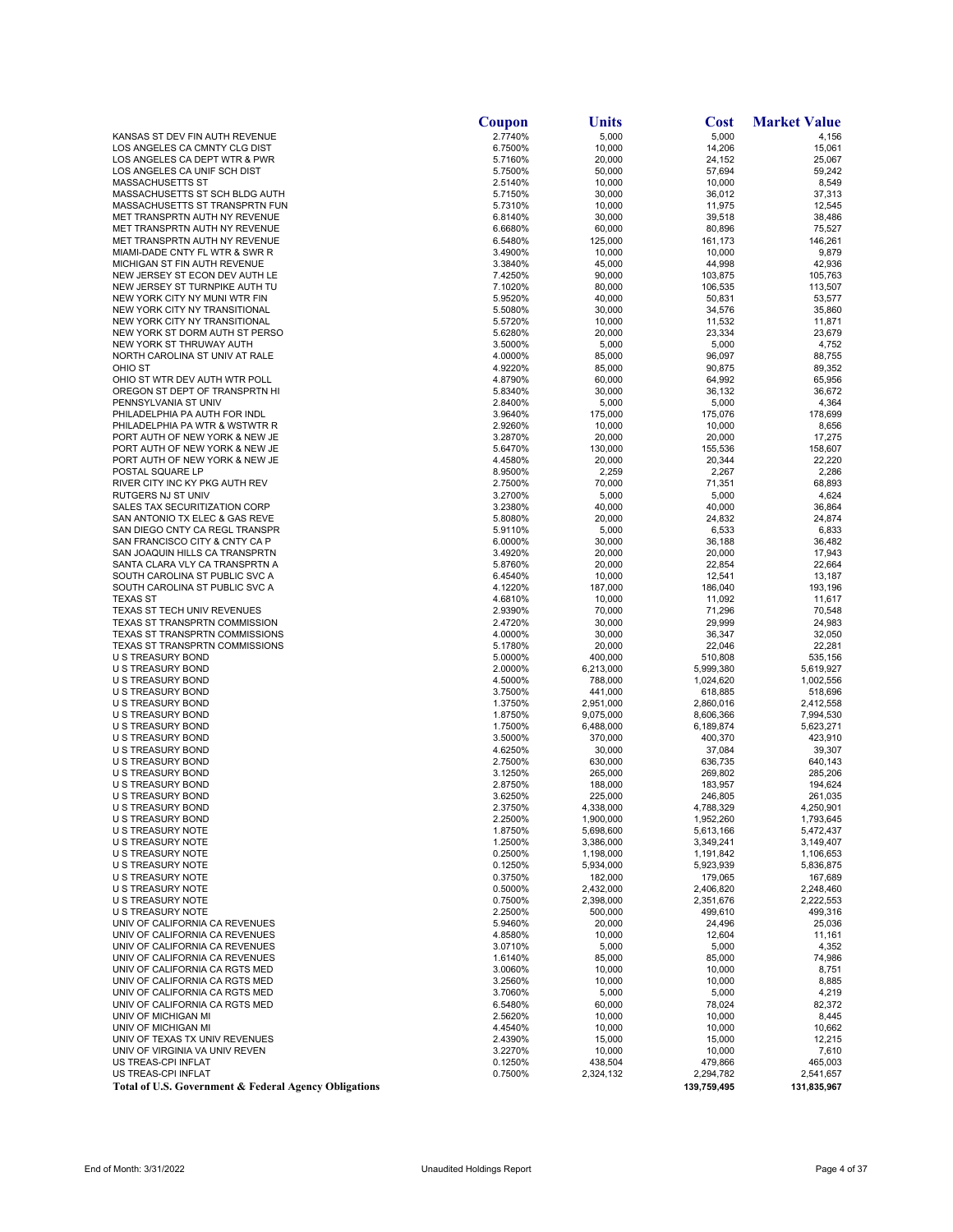|                                                                  | Coupon             | Units              | <b>Cost</b>        | <b>Market Value</b> |
|------------------------------------------------------------------|--------------------|--------------------|--------------------|---------------------|
| Domestic Corporate & Other Bonds                                 |                    |                    |                    |                     |
|                                                                  |                    |                    |                    |                     |
| <b>ABBOTT LABORATORIES</b>                                       | 3.4000%            | 30,000             | 30.680             | 30,496              |
| <b>ABBOTT LABORATORIES</b><br><b>ABBVIE INC</b>                  | 4.9000%            | 125,000            | 163,057            | 152,236             |
| <b>ABBVIE INC</b>                                                | 3.8000%<br>3.2000% | 150,000<br>700,000 | 160,090<br>775,698 | 152,787<br>691,676  |
| <b>ABBVIE INC</b>                                                | 2.6000%            | 230,000            | 234,513            | 228,409             |
| <b>ABBVIE INC</b>                                                | 4.2500%            | 68,000             | 81,969             | 70,565              |
| <b>ABBVIE INC</b>                                                | 4.4000%            | 170,000            | 198,661            | 179,354             |
| <b>ABBVIE INC</b>                                                | 4.7000%            | 57,000             | 71,487             | 61,885              |
| <b>ABBVIE INC</b>                                                | 2.3000%            | 235,000            | 234,949            | 235,792             |
| <b>ABBVIE INC</b>                                                | 4.0500%            | 75,000             | 87,841             | 77,056              |
| ACADEMY LTD 144A<br>ACADIA HEALTHCARE CO INC 144A                | 6.0000%<br>5.0000% | 175,000<br>35.000  | 175,579<br>35,000  | 179,170<br>34,553   |
| ACADIA HEALTHCARE CO INC 144A                                    | 5.5000%            | 300,000            | 310,286            | 301,500             |
| ACCO BRANDS CORP 144A                                            | 4.2500%            | 230,000            | 230,000            | 212,385             |
| ACE SECURITIES CORP HOM HE3 M4                                   | 1.4016%            | 300,000            | 282,746            | 295,028             |
| <b>ACTIVISION BLIZZARD INC</b>                                   | 2.5000%            | 20,000             | 19,948             | 16,431              |
| ACURIS FINANCE US INC / A 144A                                   | 5.0000%            | 165,000            | 164,997            | 151,594             |
| ADOBE INC                                                        | 2.3000%            | 87,000             | 87,699             | 82,313              |
| ADVANCED MICRO DEVICES INC<br>ADVANCED MICRO DEVICES INC         | 2.3750%<br>2.9500% | 90,000<br>70,000   | 92,878<br>71,060   | 83,617<br>70,132    |
| AEP TRANSMISSION CO LLC                                          | 3.1000%            | 40,000             | 39,158             | 39,901              |
| AEP TRANSMISSION CO LLC                                          | 2.7500%            | 15,000             | 14,280             | 12,288              |
| <b>AES CORP/THE</b>                                              | 1.3750%            | 300,000            | 295,728            | 275,872             |
| <b>AES CORP/THE</b>                                              | 2.4500%            | 60,000             | 53,405             | 53,655              |
| AFFIRM ASSET SECURIT X1 A 144A                                   | 1.7500%            | 250,000            | 249,985            | 247,079             |
| AFFIRM ASSET SECURIT Z1 A 144A                                   | 1.0700%            | 182,451            | 182,270            | 179,517             |
| AFFIRM ASSET SECURITI A A 144A                                   | 0.8800%            | 100,000            | 99,987             | 99,475              |
| <b>AFLAC INC</b><br>AGILENT TECHNOLOGIES INC                     | 4.7500%<br>2.7500% | 50,000<br>154,000  | 62,904<br>154,580  | 57,101<br>146,860   |
| AGILENT TECHNOLOGIES INC                                         | 2.1000%            | 381,000            | 389,522            | 341,964             |
| AGILENT TECHNOLOGIES INC                                         | 2.3000%            | 155,000            | 154,210            | 140,023             |
| AHEAD 4/21 COV-LITE TL                                           | 0.0000%            | 119,700            | 119,700            | 118,323             |
| AHEAD DB HOLDINGS LLC 144A                                       | 6.6250%            | 155,000            | 156,512            | 138,480             |
| AHS HOSPITAL CORP                                                | 2.7800%            | 5,000              | 5,000              | 4,245               |
| AIR LEASE CORP                                                   | 0.7000%            | 30,000             | 29,877             | 28,659              |
| AIR LEASE CORP                                                   | 3.0000%            | 65,000             | 63,694<br>35,973   | 64,720              |
| AIR LEASE CORP<br>AIR LEASE CORP                                 | 3.6250%<br>2.6250% | 35,000<br>40,000   | 39,842             | 34,360<br>40,032    |
| AIR LEASE CORP                                                   | 3.8750%            | 90,000             | 89,579             | 90,907              |
| AIR PRODUCTS AND CHEMICALS INC                                   | 2.8000%            | 14,000             | 14,651             | 12,284              |
| ALABAMA POWER CO                                                 | 3.0500%            | 30,000             | 29,980             | 29,170              |
| ALABAMA POWER CO                                                 | 2.8000%            | 25,000             | 24,409             | 24,802              |
| ALASKA AIRLINES 2020-1 CL 144A                                   | 4.8000%            | 88,238             | 89,166             | 90,227              |
| ALBEMARLE CORP<br>ALBERTSONS COS INC / SAFE 144A                 | 4.1500%<br>4.6250% | 15,000<br>255,000  | 15,638<br>255,118  | 15,343<br>246,512   |
| ALBERTSONS COS INC / SAFE 144A                                   | 5.8750%            | 200,000            | 200,000            | 199,323             |
| ALEXANDRIA REAL ESTATE EQUITIE                                   | 1.8750%            | 30,000             | 29,950             | 25,374              |
| <b>ALLEGHANY CORP</b>                                            | 3.2500%            | 5,000              | 4,933              | 4,337               |
| <b>ALLEGHANY CORP</b>                                            | 4.9000%            | 10,000             | 9,782              | 10,960              |
| ALLEGION US HOLDING CO INC                                       | 3.2000%            | 120,000            | 116,843            | 118,540             |
| ALLEGION US HOLDING CO INC                                       | 3.5500%            | 160,000            | 152,388            | 157,200             |
| ALLIANT HOLDINGS INTERMED 144A<br>ALLIANT INSURANCE 10/20        | 5.8750%<br>0.0000% | 115,000<br>244,318 | 115,370<br>243,096 | 110,544<br>243,096  |
| ALLIED UNIVERSAL HOLDCO L 144A                                   | 6.6250%            | 265,000            | 273,063            | 268,135             |
| ALLINA HEALTH SYSTEM                                             | 2.9020%            | 15,000             | 15,000             | 12,709              |
| ALLY FINANCIAL INC                                               | 3.0500%            | 130,000            | 129,633            | 130,475             |
| ALLY FINANCIAL INC                                               | 1.4500%            | 250,000            | 249,801            | 244,129             |
| ALLY FINANCIAL INC                                               | 8.0000%            | 90,000             | 98,132             | 112,890             |
| <b>ALPHABET INC</b>                                              | 2.2500%            | 60,000             | 55,069             | 46,637              |
| ALPHABET INC<br>ALTERNATIVE LOAN TRUS OA11 A1B                   | 2.0500%<br>0.8366% | 10,000<br>98,338   | 9,112<br>84,889    | 7,888<br>96,301     |
| ALTERNATIVE LOAN TRUST 12T1 A5                                   | 6.0000%            | 236,128            | 141,857            | 152,426             |
| ALTERNATIVE LOAN TRUST 2 58 A1                                   | 1.0886%            | 251,238            | 237,272            | 237,452             |
| ALTERNATIVE LOAN TRUST 27 2A1                                    | 1.4911%            | 53,784             | 49,222             | 48,918              |
| ALTERNATIVE LOAN TRUST OA1 2A1                                   | 0.8686%            | 48,408             | 38,707             | 40,121              |
| ALTERNATIVE LOAN TRUST OH1 A1D                                   | 0.6666%            | 209,175            | 137,440            | 176,913             |
| AMAZON.COM INC                                                   | 3.1000%            | 50,000             | 50,929             | 46,925              |
| AMAZON.COM INC<br>AMAZON.COM INC                                 | 2.8750%<br>3.2500% | 60,000<br>40,000   | 61,050<br>39,675   | 55,375<br>37,516    |
| AMAZON.COM INC                                                   | 4.2500%            | 35,000             | 43,432             | 39,563              |
| AMAZON.COM INC                                                   | 2.1000%            | 50,000             | 49,991             | 46,448              |
| AMC NETWORKS INC                                                 | 4.2500%            | 575,000            | 575,004            | 536,587             |
| AMEREN ILLINOIS CO                                               | 1.5500%            | 35,000             | 34,872             | 30,535              |
| AMEREN ILLINOIS CO                                               | 4.5000%            | 15,000             | 15,811             | 16,587              |
| AMEREN ILLINOIS CO                                               | 3.2500%            | 20,000             | 19,901             | 18,313              |
| AMEREN ILLINOIS CO                                               | 2.9000%            | 10,000             | 9,958              | 8,697               |
| AMERICAN AIRLINES 2016-2 CLASS<br>AMERICAN AIRLINES 2016-3 CLASS | 3.2000%<br>3.2500% | 61,160<br>92,600   | 58,432<br>89,248   | 58,040<br>82,899    |
| AMERICAN AIRLINES 2017-1 CLASS                                   | 3.6500%            | 71,963             | 71,079             | 69,699              |
| AMERICAN AIRLINES 2019-1 CLASS                                   | 3.5000%            | 267,472            | 249,474            | 239,370             |
| AMERICAN AIRLINES 2019-1 CLASS                                   | 3.1500%            | 178,315            | 165,964            | 167,499             |
| AMERICAN AIRLINES INC 144A                                       | 11.7500%           | 115,000            | 131,543            | 134,261             |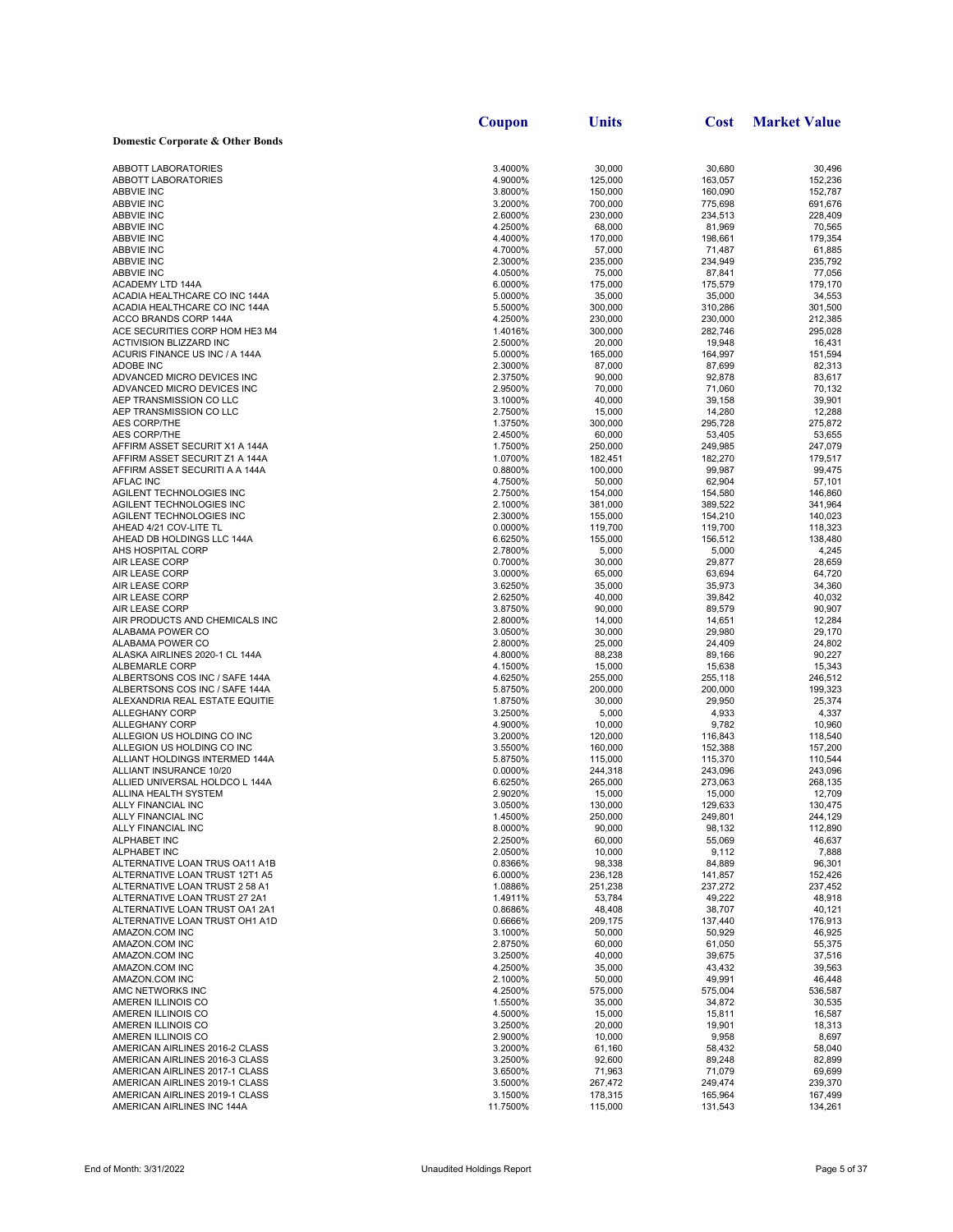|                                                                  | Coupon             | Units              | Cost               | <b>Market Value</b> |
|------------------------------------------------------------------|--------------------|--------------------|--------------------|---------------------|
| AMERICAN AIRLINES INC/AAD 144A                                   | 5.5000%            | 35,000             | 35,000             | 35,263              |
| AMERICAN AIRLINES INC/AAD 144A<br>AMERICAN AXLE & MANUFACTURING  | 5.7500%<br>5.0000% | 580,000<br>150,000 | 580,001<br>149,608 | 577,825<br>140,721  |
| AMERICAN CAMPUS COMMUNITIES OP                                   | 3.8750%            | 100,000            | 99,274             | 100,599             |
| AMERICAN CREDIT ACCEP 2 D 144A                                   | 4.0700%            | 79,029             | 80,440             | 79,370              |
| AMERICAN ELECTRIC POWER CO INC                                   | 3.2500%            | 20,000             | 19,966             | 17,217              |
| AMERICAN ELECTRIC POWER CO INC                                   | 2.3000%            | 10,000             | 9,996              | 9,110               |
| AMERICAN ELECTRIC POWER CO INC<br>AMERICAN EXPRESS CO            | 2.0310%<br>2.2500% | 85,000<br>25,000   | 85,679<br>24,975   | 83,528<br>24,550    |
| AMERICAN EXPRESS CO                                              | 1.1813%            | 800,000            | 800,000            | 806,780             |
| AMERICAN FINANCE TRUST IN 144A                                   | 4.5000%            | 175,000            | 174,969            | 157,521             |
| AMERICAN HOME MORTGAGE 3 2A11                                    | 1.0811%            | 1,451,491          | 1,288,060          | 1,161,944           |
| AMERICAN HOMES 4 RENT LP                                         | 2.3750%<br>1.3000% | 15,000             | 14,791             | 13,242              |
| AMERICAN HONDA FINANCE CORP<br>AMERICAN HONDA FINANCE CORP       | 2.9000%            | 65,000<br>75,000   | 64,956<br>75,969   | 60,321<br>75,173    |
| AMERICAN HONDA FINANCE CORP                                      | 2.0500%            | 90,000             | 89,991             | 90,263              |
| AMERICAN INTERNATIONAL GROUP I                                   | 3.7500%            | 75,000             | 77,876             | 76,209              |
| AMERICAN INTERNATIONAL GROUP I                                   | 3.4000%            | 700,000            | 759,193            | 698,098             |
| AMERICAN INTERNATIONAL GROUP I<br>AMERICAN INTERNATIONAL GROUP I | 2.5000%<br>4.7500% | 25,000<br>65,000   | 25,838<br>78,082   | 24,443<br>74,474    |
| AMERICAN INTERNATIONAL GROUP I                                   | 4.3750%            | 50,000             | 59,394             | 54,801              |
| AMERICAN TOWER CORP                                              | 1.3000%            | 1,445,000          | 1,442,342          | 1,345,971           |
| AMERICAN TOWER CORP                                              | 3.3750%            | 530,000            | 523,859            | 529,467             |
| AMERICAN TOWER CORP                                              | 2.7000%            | 1,100,000          | 1,098,088          | 994,844             |
| AMERICAN TOWER CORP<br>AMERICAN TOWER CORP                       | 2.9500%<br>2.3000% | 125,000<br>115,000 | 121,060<br>114,391 | 98,226<br>100,421   |
| AMERICAN TOWER CORP                                              | 0.4500%            | 125,000            | 152,450            | 130,517             |
| AMERICAN UNIVERSITY/THE                                          | 3.6720%            | 32,000             | 31,999             | 31,075              |
| AMERICAN WATER CAPITAL CORP                                      | 3.2500%            | 85,000             | 84,848             | 76,674              |
| AMERICAN WATER CAPITAL CORP<br>AMERICAN WATER CAPITAL CORP       | 3.4500%<br>4.1500% | 90,000<br>30,000   | 86,685<br>29,847   | 84,365<br>31,098    |
| AMERICAN WATER CAPITAL CORP                                      | 2.8000%            | 125,000            | 129,151            | 119,749             |
| AMERICAN WATER CAPITAL CORP                                      | 2.9500%            | 30,000             | 28,908             | 29,710              |
| AMERICAN WATER CAPITAL CORP                                      | 2.3000%            | 30,000             | 29,915             | 27,361              |
| AMERICREDIT AUTOMOBILE RE 1 A2                                   | 0.2800%            | 45,151             | 45,151             | 45,065              |
| AMERIPRISE FINANCIAL INC<br>AMERISOURCEBERGEN CORP               | 3.7000%<br>3.2500% | 60,000<br>140,000  | 62,152<br>147,626  | 60,884<br>140,031   |
| AMERISOURCEBERGEN CORP                                           | 4.3000%            | 14,000             | 16,432             | 14,122              |
| AMERISOURCEBERGEN CORP                                           | 2.7000%            | 26,000             | 26,133             | 24,027              |
| <b>AMGEN INC</b>                                                 | 3.6250%            | 60,000             | 61,807             | 61,121              |
| AMGEN INC<br><b>AMGEN INC</b>                                    | 3.1500%<br>4.5630% | 50,000<br>20,000   | 44,666<br>25,203   | 45,706<br>21,505    |
| AMPHENOL CORP                                                    | 2.8000%            | 153,000            | 162,079            | 145,061             |
| <b>AMR 11/17 TLB</b>                                             | 0.0000%            | 138,542            | 134,039            | 136,676             |
| ANALOG DEVICES INC                                               | 2.8000%            | 25,000             | 24,810             | 22,431              |
| ANALOG DEVICES INC<br>ANTARES HOLDINGS LP 144A                   | 2.9500%<br>3.7500% | 25,000<br>250,000  | 24,796<br>247,588  | 22,616<br>230,635   |
| ANTARES HOLDINGS LP 144A                                         | 2.7500%            | 500,000            | 496,945            | 439,444             |
| <b>ANTHEM INC</b>                                                | 4.6250%            | 823,000            | 992,598            | 899,024             |
| <b>ANTHEM INC</b>                                                | 2.8750%            | 75,000             | 80,849             | 72,473              |
| <b>ANTHEM INC</b>                                                | 3.6000%            | 85,000             | 91,526             | 81,262              |
| <b>ANTHEM INC</b><br><b>AON CORP</b>                             | 2.5500%<br>2.8000% | 40,000<br>60,000   | 39,861<br>59,979   | 37,365<br>57,153    |
| APPALACHIAN POWER CO                                             | 4.5000%            | 50,000             | 49,678             | 52,219              |
| <b>APPLE INC</b>                                                 | 2.3750%            | 35,000             | 34,947             | 30,488              |
| <b>APPLE INC</b>                                                 | 2.6500%            | 20,000             | 19,873             | 17,252              |
| <b>APPLE INC</b><br><b>APPLE INC</b>                             | 2.0500%<br>2.7000% | 140,000<br>85,000  | 144,598<br>84,917  | 135,890<br>73,890   |
| APPLE INC                                                        | 2.8000%            | 65,000             | 64,210             | 55,888              |
| <b>APPLE INC</b>                                                 | 3.3500%            | 115,000            | 126,311            | 117,436             |
| <b>APPLE INC</b>                                                 | 2.8500%            | 60,000             | 59,463             | 51,747              |
| <b>APPLE INC</b><br>APX GROUP INC 144A                           | 1.4000%<br>6.7500% | 230,000<br>395,000 | 229,528<br>409,707 | 210,299<br>403,769  |
| APX GROUP INC 144A                                               | 5.7500%            | 215,000            | 215,020            | 196,151             |
| ARAMARK SERVICES INC 144A                                        | 5.0000%            | 290,000            | 296,392            | 281,300             |
| <b>ARAMARK SERVICES INC 144A</b>                                 | 6.3750%            | 205,000            | 205,002            | 210,439             |
| ARCHROCK PARTNERS LP / AR 144A                                   | 6.2500%            | 220,000            | 210,736            | 216,830             |
| ARCHROCK PARTNERS LP / AR 144A<br>ARCONIC CORP 144A              | 6.8750%<br>6.0000% | 160,000<br>285,000 | 161,138<br>285,002 | 161,795<br>291,555  |
| ARES CAPITAL CORP                                                | 3.2500%            | 120,000            | 119,773            | 116,408             |
| ARES CAPITAL CORP                                                | 2.1500%            | 465,000            | 463,055            | 420,237             |
| ARES FINANCE CO II LLC 144A                                      | 3.2500%            | 200,000            | 199,617            | 191,784             |
| ARIZONA PUBLIC SERVICE CO<br>ARIZONA PUBLIC SERVICE CO           | 2.2000%<br>4.5000% | 35,000<br>30,000   | 34,994<br>30,531   | 30,723<br>30,445    |
| ARIZONA PUBLIC SERVICE CO                                        | 3.5000%            | 10,000             | 9,994              | 8,935               |
| ARROW ELECTRONICS INC                                            | 3.2500%            | 230,000            | 222,736            | 230,415             |
| ARROW ELECTRONICS INC                                            | 3.8750%            | 27,000             | 29,037             | 27,090              |
| ARROW ELECTRONICS INC                                            | 2.9500%            | 80,000             | 79,810             | 73,469              |
| ARTHUR J GALLAGHER & CO<br>ASCENT RESOURCES UTICA HO 144A        | 3.0500%<br>7.0000% | 60,000<br>120,000  | 59,383<br>112,475  | 49,545<br>123,059   |
| ASCENT RESOURCES UTICA HO 144A                                   | 8.2500%            | 65,000             | 65,020             | 68,283              |
| ASHLAND LLC 144A                                                 | 3.3750%            | 180,000            | 180,009            | 158,850             |
| ASHTON WOODS USA LLC / AS 144A                                   | 4.6250%            | 125,000            | 125,000            | 110,229             |
| ASP UNIFRAX HOLDINGS INC 144A<br>ASSUREDPARTNERS INC 144A        | 5.2500%<br>5.6250% | 305,000<br>425,000 | 305,734<br>428,837 | 283,325<br>391,170  |
|                                                                  |                    |                    |                    |                     |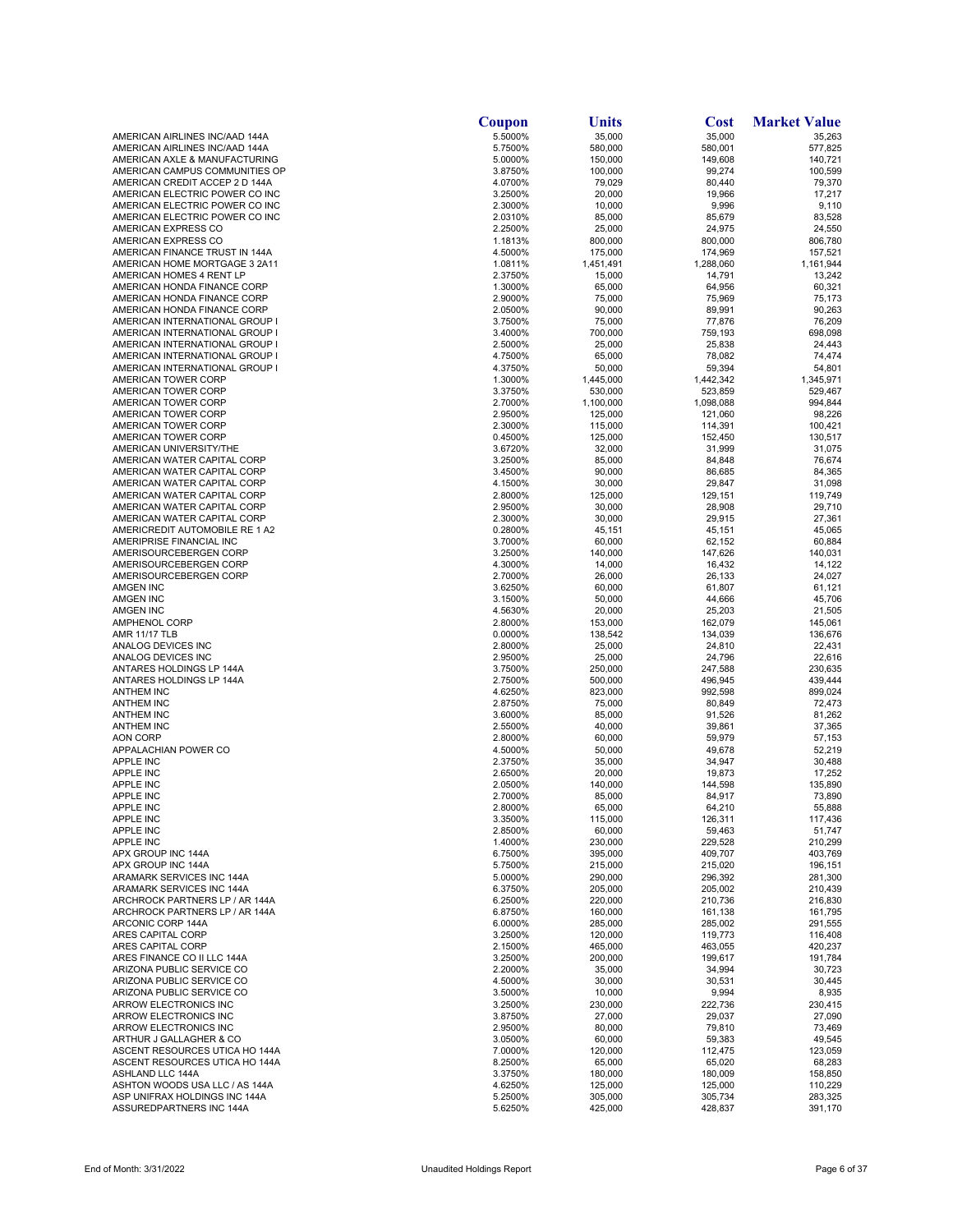| 7.1250%<br>130,000<br>131,073<br>AT HOME GROUP INC 144A<br>112,450<br>4.8750%<br>149,646<br>AT HOME GROUP INC 144A<br>150,000<br>133,500<br>AT&T INC<br>3.8000%<br>674,000<br>722,083<br>614,917<br>AT&T INC<br>4.4500%<br>85,000<br>85,541<br>87,478<br>AT&T INC<br>4.5000%<br>55,000<br>53,120<br>58,128<br>AT&T INC<br>3.5000%<br>140,000<br>134,810<br>120,507<br><b>AT&amp;T INC</b><br>2.7500%<br>210,000<br>211,645<br>196,913<br><b>AT&amp;T INC</b><br>3.3000%<br>10,000<br>9,994<br>8,572<br>152,586<br>AT&T INC<br>3.6500%<br>174,000<br>149,230<br>AT&T INC<br>50,000<br>54,945<br>56,835<br>5.2500%<br>AT&T INC<br>4.7500%<br>15,000<br>17,186<br>16,291<br>AT&T INC<br>135,000<br>157,082<br>140,642<br>4.6500%<br>66,117<br>62,620<br>AT&T INC<br>3.5500%<br>71,000<br>AT&T INC<br>140,000<br>134,057<br>152,365<br>4.8500%<br>273,203<br>289,335<br>AT&T INC<br>4.3000%<br>277,000<br>102,662<br><b>AT&amp;T INC</b><br>2.5500%<br>104,000<br>92,398<br>289,614<br>274,539<br><b>AT&amp;T INC</b><br>1.7000%<br>290,000<br><b>AT&amp;T INC</b><br>4.3500%<br>13,000<br>12,860<br>13,122<br>10,000<br>12,089<br>11,442<br>AT&T INC<br>5.3500%<br>33,418<br><b>AT&amp;T INC</b><br>4.8000%<br>30,000<br>31,891<br><b>AT&amp;T INC</b><br>1.6000%<br>250,000<br>276,024<br>280,010<br><b>AT&amp;T INC</b><br>6.3000%<br>5,000<br>6,536<br>6,139<br>ATHENE GLOBAL FUNDING 144A<br>2.5000%<br>20,000<br>20,469<br>19,411<br><b>ATMOS ENERGY CORP</b><br>4.1250%<br>40,000<br>40,211<br>41,017<br>AUTOMATIC DATA PROCESSING INC<br>1.7000%<br>80,000<br>79,787<br>74,200<br><b>AUTONATION INC</b><br>1.9500%<br>55,000<br>54,903<br>49,225<br>AVALONBAY COMMUNITIES INC<br>3.5000%<br>70,000<br>72,211<br>70,742<br>AVALONBAY COMMUNITIES INC<br>3.4500%<br>170,000<br>168,533<br>171,023<br>AVALONBAY COMMUNITIES INC<br>2.0500%<br>300,000<br>299,659<br>271,252<br><b>AVANGRID INC</b><br>3.8000%<br>25,000<br>24,970<br>25,369<br><b>AVANGRID INC</b><br>3.1500%<br>380,000<br>373,648<br>379,304<br>AVANTOR FUNDING INC 144A<br>4.6250%<br>115,000<br>115,000<br>113,735<br><b>AVERY DENNISON CORP</b><br>2.2500%<br>65,000<br>64,088<br>57,062<br>88,198<br>AVERY DENNISON CORP<br>2.6500%<br>95,000<br>96,035<br>773,622<br>AVIATION CAPITAL GROUP LL 144A<br>4.1250%<br>780,000<br>789,400<br>AVIATION CAPITAL GROUP LL 144A<br>4.3750%<br>800,000<br>815,164<br>798,727<br>AVIENT CORP 144A<br>150,000<br>153,990<br>5.7500%<br>150,000<br>7,344<br><b>AVNET INC</b><br>3.0000%<br>8,000<br>7,838<br>BAKER HUGHES HOLDINGS LLC / BA<br>88,396<br>80,808<br>4.0800%<br>80,000<br>36,060<br>BALTIMORE GAS AND ELECTRIC CO<br>3.2000%<br>40,000<br>39,669<br>2.4000%<br>50,000<br>49,982<br>48,968<br>BALTIMORE GAS AND ELECTRIC CO<br>40,994<br>34,776<br>BALTIMORE GAS AND ELECTRIC CO<br>2.9000%<br>40,000<br>25,189<br>BALTIMORE GAS AND ELECTRIC CO<br>6.3500%<br>20,000<br>23,615<br>29,800<br><b>BANK OF AMERICA CORP</b><br>4.4500%<br>30,000<br>31,026<br><b>BANK OF AMERICA CORP</b><br>3.5000%<br>250,000<br>244,442<br>253,099<br>952,528<br>841,833<br><b>BANK OF AMERICA CORP</b><br>3.1940%<br>870,000<br>3.9500%<br>110,000<br>108,228<br>112,089<br><b>BANK OF AMERICA CORP</b><br>2.4820%<br>55,000<br>47,287<br><b>BANK OF AMERICA CORP</b><br>55,000<br><b>BANK OF AMERICA CORP</b><br>5.8750%<br>30,000<br>34,416<br>37,778<br><b>BANK OF AMERICA CORP</b><br>150,000<br>149,849<br>151,696<br>3.8640%<br>4.3300%<br>80,000<br><b>BANK OF AMERICA CORP</b><br>98,625<br>85,787<br><b>BANK OF AMERICA CORP</b><br>4.0780%<br>100,000<br>100,000<br>102,675<br>82,112<br>77,004<br><b>BANK OF AMERICA CORP</b><br>2.0150%<br>80,000<br>4.0830%<br>247,608<br>209,036<br><b>BANK OF AMERICA CORP</b><br>202,000<br>180,000<br>151,984<br><b>BANK OF AMERICA CORP</b><br>2.6760%<br>179,311<br>28,434<br><b>BANK OF AMERICA CORP</b><br>0.9810%<br>30,000<br>30,000<br><b>BANK OF AMERICA CORP</b><br>45,000<br>42,435<br>3.4830%<br>45,000<br><b>BANK OF AMERICA CORP</b><br>190,000<br>182,104<br>0.9760%<br>190,000<br>148,590<br><b>BANK OF AMERICA CORP</b><br>1.7340%<br>160,000<br>159,998<br>100,000<br>100,000<br>91,964<br><b>BANK OF AMERICA CORP</b><br>2.6870%<br>45,000<br>45,962<br>41,660<br><b>BANK OF AMERICA CORP</b><br>3.3110%<br>160,000<br><b>BANK OF AMERICA CORP</b><br>0.5230%<br>160,000<br>155,516<br><b>BANK OF AMERICA CORP</b><br>65,000<br>64,409<br>59,374<br>2.0870%<br><b>BANK OF AMERICA CORP</b><br>2.9720%<br>90,000<br>89.461<br>81,484<br><b>BANK OF AMERICA CORP</b><br>10,000<br>9,991<br>9,087<br>2.5720%<br>100,000<br><b>BANK OF AMERICA CORP</b><br>3.9700%<br>104,893<br>101,522<br><b>BANK OF AMERICA CORP</b><br>3.9740%<br>75,000<br>78,887<br>76,211<br>119,492<br><b>BANK OF AMERICA CORP</b><br>2.4960%<br>130,000<br>135,630<br><b>BANK OF AMERICA CORP</b><br>1.8980%<br>175,000<br>175,000<br>152,822<br>4.2000%<br>290,000<br>288,924<br>297,048<br><b>BANK OF AMERICA CORP</b><br><b>BANK OF AMERICA CORP</b><br>3.7050%<br>1,000<br>971<br>1,006<br><b>BANK OF AMERICA CORP</b><br>3.4190%<br>150,000<br>147,065<br>148,484<br><b>BANK OF AMERICA CORP</b><br>2.4560%<br>1,300,000<br>1,300,000<br>1,277,381<br><b>BANK OF AMERICA CORP</b><br>4.1000%<br>560,000<br>562,324<br>572,260<br>BANK OF NEW YORK MELLON CORP/T<br>1.3490%<br>270,000<br>269,687<br>271,192<br><b>BANNER HEALTH</b><br>3.1810%<br>5,000<br>5,000<br>4,538<br>6,000<br><b>BANNER HEALTH</b><br>2.9130%<br>6,000<br>5,163<br><b>BANNER HEALTH</b><br>2.9070%<br>9,000<br>9,000<br>7,966<br>BAPTIST HEALTHCARE SYSTEM OBLI<br>3.5400%<br>500,000<br>499,982<br>456,462<br><b>BARINGS BDC INC 144A</b><br>3.3000%<br>52,000<br>51,610<br>48,013<br><b>BATH &amp; BODY WORKS INC</b><br>7.5000%<br>330,000<br>353,727<br>357,454 |                               | Coupon  | <b>Units</b> | <b>Cost</b> | <b>Market Value</b> |
|---------------------------------------------------------------------------------------------------------------------------------------------------------------------------------------------------------------------------------------------------------------------------------------------------------------------------------------------------------------------------------------------------------------------------------------------------------------------------------------------------------------------------------------------------------------------------------------------------------------------------------------------------------------------------------------------------------------------------------------------------------------------------------------------------------------------------------------------------------------------------------------------------------------------------------------------------------------------------------------------------------------------------------------------------------------------------------------------------------------------------------------------------------------------------------------------------------------------------------------------------------------------------------------------------------------------------------------------------------------------------------------------------------------------------------------------------------------------------------------------------------------------------------------------------------------------------------------------------------------------------------------------------------------------------------------------------------------------------------------------------------------------------------------------------------------------------------------------------------------------------------------------------------------------------------------------------------------------------------------------------------------------------------------------------------------------------------------------------------------------------------------------------------------------------------------------------------------------------------------------------------------------------------------------------------------------------------------------------------------------------------------------------------------------------------------------------------------------------------------------------------------------------------------------------------------------------------------------------------------------------------------------------------------------------------------------------------------------------------------------------------------------------------------------------------------------------------------------------------------------------------------------------------------------------------------------------------------------------------------------------------------------------------------------------------------------------------------------------------------------------------------------------------------------------------------------------------------------------------------------------------------------------------------------------------------------------------------------------------------------------------------------------------------------------------------------------------------------------------------------------------------------------------------------------------------------------------------------------------------------------------------------------------------------------------------------------------------------------------------------------------------------------------------------------------------------------------------------------------------------------------------------------------------------------------------------------------------------------------------------------------------------------------------------------------------------------------------------------------------------------------------------------------------------------------------------------------------------------------------------------------------------------------------------------------------------------------------------------------------------------------------------------------------------------------------------------------------------------------------------------------------------------------------------------------------------------------------------------------------------------------------------------------------------------------------------------------------------------------------------------------------------------------------------------------------------------------------------------------------------------------------------------------------------------------------------------------------------------------------------------------------------------------------------------------------------------------------------------------------------------------------------------------------------------------------------------------------------------------------------------------------------------------------------------------------------------------------------------------------------------------------------------------------------------------------------------------------------------------------------------------------------------------------------------------------------------------------------------------------------------------------------------------------------------------------------------------------------------------------------------------------------------------------------------|-------------------------------|---------|--------------|-------------|---------------------|
|                                                                                                                                                                                                                                                                                                                                                                                                                                                                                                                                                                                                                                                                                                                                                                                                                                                                                                                                                                                                                                                                                                                                                                                                                                                                                                                                                                                                                                                                                                                                                                                                                                                                                                                                                                                                                                                                                                                                                                                                                                                                                                                                                                                                                                                                                                                                                                                                                                                                                                                                                                                                                                                                                                                                                                                                                                                                                                                                                                                                                                                                                                                                                                                                                                                                                                                                                                                                                                                                                                                                                                                                                                                                                                                                                                                                                                                                                                                                                                                                                                                                                                                                                                                                                                                                                                                                                                                                                                                                                                                                                                                                                                                                                                                                                                                                                                                                                                                                                                                                                                                                                                                                                                                                                                                                                                                                                                                                                                                                                                                                                                                                                                                                                                                                                                                                   |                               |         |              |             |                     |
|                                                                                                                                                                                                                                                                                                                                                                                                                                                                                                                                                                                                                                                                                                                                                                                                                                                                                                                                                                                                                                                                                                                                                                                                                                                                                                                                                                                                                                                                                                                                                                                                                                                                                                                                                                                                                                                                                                                                                                                                                                                                                                                                                                                                                                                                                                                                                                                                                                                                                                                                                                                                                                                                                                                                                                                                                                                                                                                                                                                                                                                                                                                                                                                                                                                                                                                                                                                                                                                                                                                                                                                                                                                                                                                                                                                                                                                                                                                                                                                                                                                                                                                                                                                                                                                                                                                                                                                                                                                                                                                                                                                                                                                                                                                                                                                                                                                                                                                                                                                                                                                                                                                                                                                                                                                                                                                                                                                                                                                                                                                                                                                                                                                                                                                                                                                                   |                               |         |              |             |                     |
|                                                                                                                                                                                                                                                                                                                                                                                                                                                                                                                                                                                                                                                                                                                                                                                                                                                                                                                                                                                                                                                                                                                                                                                                                                                                                                                                                                                                                                                                                                                                                                                                                                                                                                                                                                                                                                                                                                                                                                                                                                                                                                                                                                                                                                                                                                                                                                                                                                                                                                                                                                                                                                                                                                                                                                                                                                                                                                                                                                                                                                                                                                                                                                                                                                                                                                                                                                                                                                                                                                                                                                                                                                                                                                                                                                                                                                                                                                                                                                                                                                                                                                                                                                                                                                                                                                                                                                                                                                                                                                                                                                                                                                                                                                                                                                                                                                                                                                                                                                                                                                                                                                                                                                                                                                                                                                                                                                                                                                                                                                                                                                                                                                                                                                                                                                                                   |                               |         |              |             |                     |
|                                                                                                                                                                                                                                                                                                                                                                                                                                                                                                                                                                                                                                                                                                                                                                                                                                                                                                                                                                                                                                                                                                                                                                                                                                                                                                                                                                                                                                                                                                                                                                                                                                                                                                                                                                                                                                                                                                                                                                                                                                                                                                                                                                                                                                                                                                                                                                                                                                                                                                                                                                                                                                                                                                                                                                                                                                                                                                                                                                                                                                                                                                                                                                                                                                                                                                                                                                                                                                                                                                                                                                                                                                                                                                                                                                                                                                                                                                                                                                                                                                                                                                                                                                                                                                                                                                                                                                                                                                                                                                                                                                                                                                                                                                                                                                                                                                                                                                                                                                                                                                                                                                                                                                                                                                                                                                                                                                                                                                                                                                                                                                                                                                                                                                                                                                                                   |                               |         |              |             |                     |
|                                                                                                                                                                                                                                                                                                                                                                                                                                                                                                                                                                                                                                                                                                                                                                                                                                                                                                                                                                                                                                                                                                                                                                                                                                                                                                                                                                                                                                                                                                                                                                                                                                                                                                                                                                                                                                                                                                                                                                                                                                                                                                                                                                                                                                                                                                                                                                                                                                                                                                                                                                                                                                                                                                                                                                                                                                                                                                                                                                                                                                                                                                                                                                                                                                                                                                                                                                                                                                                                                                                                                                                                                                                                                                                                                                                                                                                                                                                                                                                                                                                                                                                                                                                                                                                                                                                                                                                                                                                                                                                                                                                                                                                                                                                                                                                                                                                                                                                                                                                                                                                                                                                                                                                                                                                                                                                                                                                                                                                                                                                                                                                                                                                                                                                                                                                                   |                               |         |              |             |                     |
|                                                                                                                                                                                                                                                                                                                                                                                                                                                                                                                                                                                                                                                                                                                                                                                                                                                                                                                                                                                                                                                                                                                                                                                                                                                                                                                                                                                                                                                                                                                                                                                                                                                                                                                                                                                                                                                                                                                                                                                                                                                                                                                                                                                                                                                                                                                                                                                                                                                                                                                                                                                                                                                                                                                                                                                                                                                                                                                                                                                                                                                                                                                                                                                                                                                                                                                                                                                                                                                                                                                                                                                                                                                                                                                                                                                                                                                                                                                                                                                                                                                                                                                                                                                                                                                                                                                                                                                                                                                                                                                                                                                                                                                                                                                                                                                                                                                                                                                                                                                                                                                                                                                                                                                                                                                                                                                                                                                                                                                                                                                                                                                                                                                                                                                                                                                                   |                               |         |              |             |                     |
|                                                                                                                                                                                                                                                                                                                                                                                                                                                                                                                                                                                                                                                                                                                                                                                                                                                                                                                                                                                                                                                                                                                                                                                                                                                                                                                                                                                                                                                                                                                                                                                                                                                                                                                                                                                                                                                                                                                                                                                                                                                                                                                                                                                                                                                                                                                                                                                                                                                                                                                                                                                                                                                                                                                                                                                                                                                                                                                                                                                                                                                                                                                                                                                                                                                                                                                                                                                                                                                                                                                                                                                                                                                                                                                                                                                                                                                                                                                                                                                                                                                                                                                                                                                                                                                                                                                                                                                                                                                                                                                                                                                                                                                                                                                                                                                                                                                                                                                                                                                                                                                                                                                                                                                                                                                                                                                                                                                                                                                                                                                                                                                                                                                                                                                                                                                                   |                               |         |              |             |                     |
|                                                                                                                                                                                                                                                                                                                                                                                                                                                                                                                                                                                                                                                                                                                                                                                                                                                                                                                                                                                                                                                                                                                                                                                                                                                                                                                                                                                                                                                                                                                                                                                                                                                                                                                                                                                                                                                                                                                                                                                                                                                                                                                                                                                                                                                                                                                                                                                                                                                                                                                                                                                                                                                                                                                                                                                                                                                                                                                                                                                                                                                                                                                                                                                                                                                                                                                                                                                                                                                                                                                                                                                                                                                                                                                                                                                                                                                                                                                                                                                                                                                                                                                                                                                                                                                                                                                                                                                                                                                                                                                                                                                                                                                                                                                                                                                                                                                                                                                                                                                                                                                                                                                                                                                                                                                                                                                                                                                                                                                                                                                                                                                                                                                                                                                                                                                                   |                               |         |              |             |                     |
|                                                                                                                                                                                                                                                                                                                                                                                                                                                                                                                                                                                                                                                                                                                                                                                                                                                                                                                                                                                                                                                                                                                                                                                                                                                                                                                                                                                                                                                                                                                                                                                                                                                                                                                                                                                                                                                                                                                                                                                                                                                                                                                                                                                                                                                                                                                                                                                                                                                                                                                                                                                                                                                                                                                                                                                                                                                                                                                                                                                                                                                                                                                                                                                                                                                                                                                                                                                                                                                                                                                                                                                                                                                                                                                                                                                                                                                                                                                                                                                                                                                                                                                                                                                                                                                                                                                                                                                                                                                                                                                                                                                                                                                                                                                                                                                                                                                                                                                                                                                                                                                                                                                                                                                                                                                                                                                                                                                                                                                                                                                                                                                                                                                                                                                                                                                                   |                               |         |              |             |                     |
|                                                                                                                                                                                                                                                                                                                                                                                                                                                                                                                                                                                                                                                                                                                                                                                                                                                                                                                                                                                                                                                                                                                                                                                                                                                                                                                                                                                                                                                                                                                                                                                                                                                                                                                                                                                                                                                                                                                                                                                                                                                                                                                                                                                                                                                                                                                                                                                                                                                                                                                                                                                                                                                                                                                                                                                                                                                                                                                                                                                                                                                                                                                                                                                                                                                                                                                                                                                                                                                                                                                                                                                                                                                                                                                                                                                                                                                                                                                                                                                                                                                                                                                                                                                                                                                                                                                                                                                                                                                                                                                                                                                                                                                                                                                                                                                                                                                                                                                                                                                                                                                                                                                                                                                                                                                                                                                                                                                                                                                                                                                                                                                                                                                                                                                                                                                                   |                               |         |              |             |                     |
|                                                                                                                                                                                                                                                                                                                                                                                                                                                                                                                                                                                                                                                                                                                                                                                                                                                                                                                                                                                                                                                                                                                                                                                                                                                                                                                                                                                                                                                                                                                                                                                                                                                                                                                                                                                                                                                                                                                                                                                                                                                                                                                                                                                                                                                                                                                                                                                                                                                                                                                                                                                                                                                                                                                                                                                                                                                                                                                                                                                                                                                                                                                                                                                                                                                                                                                                                                                                                                                                                                                                                                                                                                                                                                                                                                                                                                                                                                                                                                                                                                                                                                                                                                                                                                                                                                                                                                                                                                                                                                                                                                                                                                                                                                                                                                                                                                                                                                                                                                                                                                                                                                                                                                                                                                                                                                                                                                                                                                                                                                                                                                                                                                                                                                                                                                                                   |                               |         |              |             |                     |
|                                                                                                                                                                                                                                                                                                                                                                                                                                                                                                                                                                                                                                                                                                                                                                                                                                                                                                                                                                                                                                                                                                                                                                                                                                                                                                                                                                                                                                                                                                                                                                                                                                                                                                                                                                                                                                                                                                                                                                                                                                                                                                                                                                                                                                                                                                                                                                                                                                                                                                                                                                                                                                                                                                                                                                                                                                                                                                                                                                                                                                                                                                                                                                                                                                                                                                                                                                                                                                                                                                                                                                                                                                                                                                                                                                                                                                                                                                                                                                                                                                                                                                                                                                                                                                                                                                                                                                                                                                                                                                                                                                                                                                                                                                                                                                                                                                                                                                                                                                                                                                                                                                                                                                                                                                                                                                                                                                                                                                                                                                                                                                                                                                                                                                                                                                                                   |                               |         |              |             |                     |
|                                                                                                                                                                                                                                                                                                                                                                                                                                                                                                                                                                                                                                                                                                                                                                                                                                                                                                                                                                                                                                                                                                                                                                                                                                                                                                                                                                                                                                                                                                                                                                                                                                                                                                                                                                                                                                                                                                                                                                                                                                                                                                                                                                                                                                                                                                                                                                                                                                                                                                                                                                                                                                                                                                                                                                                                                                                                                                                                                                                                                                                                                                                                                                                                                                                                                                                                                                                                                                                                                                                                                                                                                                                                                                                                                                                                                                                                                                                                                                                                                                                                                                                                                                                                                                                                                                                                                                                                                                                                                                                                                                                                                                                                                                                                                                                                                                                                                                                                                                                                                                                                                                                                                                                                                                                                                                                                                                                                                                                                                                                                                                                                                                                                                                                                                                                                   |                               |         |              |             |                     |
|                                                                                                                                                                                                                                                                                                                                                                                                                                                                                                                                                                                                                                                                                                                                                                                                                                                                                                                                                                                                                                                                                                                                                                                                                                                                                                                                                                                                                                                                                                                                                                                                                                                                                                                                                                                                                                                                                                                                                                                                                                                                                                                                                                                                                                                                                                                                                                                                                                                                                                                                                                                                                                                                                                                                                                                                                                                                                                                                                                                                                                                                                                                                                                                                                                                                                                                                                                                                                                                                                                                                                                                                                                                                                                                                                                                                                                                                                                                                                                                                                                                                                                                                                                                                                                                                                                                                                                                                                                                                                                                                                                                                                                                                                                                                                                                                                                                                                                                                                                                                                                                                                                                                                                                                                                                                                                                                                                                                                                                                                                                                                                                                                                                                                                                                                                                                   |                               |         |              |             |                     |
|                                                                                                                                                                                                                                                                                                                                                                                                                                                                                                                                                                                                                                                                                                                                                                                                                                                                                                                                                                                                                                                                                                                                                                                                                                                                                                                                                                                                                                                                                                                                                                                                                                                                                                                                                                                                                                                                                                                                                                                                                                                                                                                                                                                                                                                                                                                                                                                                                                                                                                                                                                                                                                                                                                                                                                                                                                                                                                                                                                                                                                                                                                                                                                                                                                                                                                                                                                                                                                                                                                                                                                                                                                                                                                                                                                                                                                                                                                                                                                                                                                                                                                                                                                                                                                                                                                                                                                                                                                                                                                                                                                                                                                                                                                                                                                                                                                                                                                                                                                                                                                                                                                                                                                                                                                                                                                                                                                                                                                                                                                                                                                                                                                                                                                                                                                                                   |                               |         |              |             |                     |
|                                                                                                                                                                                                                                                                                                                                                                                                                                                                                                                                                                                                                                                                                                                                                                                                                                                                                                                                                                                                                                                                                                                                                                                                                                                                                                                                                                                                                                                                                                                                                                                                                                                                                                                                                                                                                                                                                                                                                                                                                                                                                                                                                                                                                                                                                                                                                                                                                                                                                                                                                                                                                                                                                                                                                                                                                                                                                                                                                                                                                                                                                                                                                                                                                                                                                                                                                                                                                                                                                                                                                                                                                                                                                                                                                                                                                                                                                                                                                                                                                                                                                                                                                                                                                                                                                                                                                                                                                                                                                                                                                                                                                                                                                                                                                                                                                                                                                                                                                                                                                                                                                                                                                                                                                                                                                                                                                                                                                                                                                                                                                                                                                                                                                                                                                                                                   |                               |         |              |             |                     |
|                                                                                                                                                                                                                                                                                                                                                                                                                                                                                                                                                                                                                                                                                                                                                                                                                                                                                                                                                                                                                                                                                                                                                                                                                                                                                                                                                                                                                                                                                                                                                                                                                                                                                                                                                                                                                                                                                                                                                                                                                                                                                                                                                                                                                                                                                                                                                                                                                                                                                                                                                                                                                                                                                                                                                                                                                                                                                                                                                                                                                                                                                                                                                                                                                                                                                                                                                                                                                                                                                                                                                                                                                                                                                                                                                                                                                                                                                                                                                                                                                                                                                                                                                                                                                                                                                                                                                                                                                                                                                                                                                                                                                                                                                                                                                                                                                                                                                                                                                                                                                                                                                                                                                                                                                                                                                                                                                                                                                                                                                                                                                                                                                                                                                                                                                                                                   |                               |         |              |             |                     |
|                                                                                                                                                                                                                                                                                                                                                                                                                                                                                                                                                                                                                                                                                                                                                                                                                                                                                                                                                                                                                                                                                                                                                                                                                                                                                                                                                                                                                                                                                                                                                                                                                                                                                                                                                                                                                                                                                                                                                                                                                                                                                                                                                                                                                                                                                                                                                                                                                                                                                                                                                                                                                                                                                                                                                                                                                                                                                                                                                                                                                                                                                                                                                                                                                                                                                                                                                                                                                                                                                                                                                                                                                                                                                                                                                                                                                                                                                                                                                                                                                                                                                                                                                                                                                                                                                                                                                                                                                                                                                                                                                                                                                                                                                                                                                                                                                                                                                                                                                                                                                                                                                                                                                                                                                                                                                                                                                                                                                                                                                                                                                                                                                                                                                                                                                                                                   |                               |         |              |             |                     |
|                                                                                                                                                                                                                                                                                                                                                                                                                                                                                                                                                                                                                                                                                                                                                                                                                                                                                                                                                                                                                                                                                                                                                                                                                                                                                                                                                                                                                                                                                                                                                                                                                                                                                                                                                                                                                                                                                                                                                                                                                                                                                                                                                                                                                                                                                                                                                                                                                                                                                                                                                                                                                                                                                                                                                                                                                                                                                                                                                                                                                                                                                                                                                                                                                                                                                                                                                                                                                                                                                                                                                                                                                                                                                                                                                                                                                                                                                                                                                                                                                                                                                                                                                                                                                                                                                                                                                                                                                                                                                                                                                                                                                                                                                                                                                                                                                                                                                                                                                                                                                                                                                                                                                                                                                                                                                                                                                                                                                                                                                                                                                                                                                                                                                                                                                                                                   |                               |         |              |             |                     |
|                                                                                                                                                                                                                                                                                                                                                                                                                                                                                                                                                                                                                                                                                                                                                                                                                                                                                                                                                                                                                                                                                                                                                                                                                                                                                                                                                                                                                                                                                                                                                                                                                                                                                                                                                                                                                                                                                                                                                                                                                                                                                                                                                                                                                                                                                                                                                                                                                                                                                                                                                                                                                                                                                                                                                                                                                                                                                                                                                                                                                                                                                                                                                                                                                                                                                                                                                                                                                                                                                                                                                                                                                                                                                                                                                                                                                                                                                                                                                                                                                                                                                                                                                                                                                                                                                                                                                                                                                                                                                                                                                                                                                                                                                                                                                                                                                                                                                                                                                                                                                                                                                                                                                                                                                                                                                                                                                                                                                                                                                                                                                                                                                                                                                                                                                                                                   |                               |         |              |             |                     |
|                                                                                                                                                                                                                                                                                                                                                                                                                                                                                                                                                                                                                                                                                                                                                                                                                                                                                                                                                                                                                                                                                                                                                                                                                                                                                                                                                                                                                                                                                                                                                                                                                                                                                                                                                                                                                                                                                                                                                                                                                                                                                                                                                                                                                                                                                                                                                                                                                                                                                                                                                                                                                                                                                                                                                                                                                                                                                                                                                                                                                                                                                                                                                                                                                                                                                                                                                                                                                                                                                                                                                                                                                                                                                                                                                                                                                                                                                                                                                                                                                                                                                                                                                                                                                                                                                                                                                                                                                                                                                                                                                                                                                                                                                                                                                                                                                                                                                                                                                                                                                                                                                                                                                                                                                                                                                                                                                                                                                                                                                                                                                                                                                                                                                                                                                                                                   |                               |         |              |             |                     |
|                                                                                                                                                                                                                                                                                                                                                                                                                                                                                                                                                                                                                                                                                                                                                                                                                                                                                                                                                                                                                                                                                                                                                                                                                                                                                                                                                                                                                                                                                                                                                                                                                                                                                                                                                                                                                                                                                                                                                                                                                                                                                                                                                                                                                                                                                                                                                                                                                                                                                                                                                                                                                                                                                                                                                                                                                                                                                                                                                                                                                                                                                                                                                                                                                                                                                                                                                                                                                                                                                                                                                                                                                                                                                                                                                                                                                                                                                                                                                                                                                                                                                                                                                                                                                                                                                                                                                                                                                                                                                                                                                                                                                                                                                                                                                                                                                                                                                                                                                                                                                                                                                                                                                                                                                                                                                                                                                                                                                                                                                                                                                                                                                                                                                                                                                                                                   |                               |         |              |             |                     |
|                                                                                                                                                                                                                                                                                                                                                                                                                                                                                                                                                                                                                                                                                                                                                                                                                                                                                                                                                                                                                                                                                                                                                                                                                                                                                                                                                                                                                                                                                                                                                                                                                                                                                                                                                                                                                                                                                                                                                                                                                                                                                                                                                                                                                                                                                                                                                                                                                                                                                                                                                                                                                                                                                                                                                                                                                                                                                                                                                                                                                                                                                                                                                                                                                                                                                                                                                                                                                                                                                                                                                                                                                                                                                                                                                                                                                                                                                                                                                                                                                                                                                                                                                                                                                                                                                                                                                                                                                                                                                                                                                                                                                                                                                                                                                                                                                                                                                                                                                                                                                                                                                                                                                                                                                                                                                                                                                                                                                                                                                                                                                                                                                                                                                                                                                                                                   |                               |         |              |             |                     |
|                                                                                                                                                                                                                                                                                                                                                                                                                                                                                                                                                                                                                                                                                                                                                                                                                                                                                                                                                                                                                                                                                                                                                                                                                                                                                                                                                                                                                                                                                                                                                                                                                                                                                                                                                                                                                                                                                                                                                                                                                                                                                                                                                                                                                                                                                                                                                                                                                                                                                                                                                                                                                                                                                                                                                                                                                                                                                                                                                                                                                                                                                                                                                                                                                                                                                                                                                                                                                                                                                                                                                                                                                                                                                                                                                                                                                                                                                                                                                                                                                                                                                                                                                                                                                                                                                                                                                                                                                                                                                                                                                                                                                                                                                                                                                                                                                                                                                                                                                                                                                                                                                                                                                                                                                                                                                                                                                                                                                                                                                                                                                                                                                                                                                                                                                                                                   |                               |         |              |             |                     |
|                                                                                                                                                                                                                                                                                                                                                                                                                                                                                                                                                                                                                                                                                                                                                                                                                                                                                                                                                                                                                                                                                                                                                                                                                                                                                                                                                                                                                                                                                                                                                                                                                                                                                                                                                                                                                                                                                                                                                                                                                                                                                                                                                                                                                                                                                                                                                                                                                                                                                                                                                                                                                                                                                                                                                                                                                                                                                                                                                                                                                                                                                                                                                                                                                                                                                                                                                                                                                                                                                                                                                                                                                                                                                                                                                                                                                                                                                                                                                                                                                                                                                                                                                                                                                                                                                                                                                                                                                                                                                                                                                                                                                                                                                                                                                                                                                                                                                                                                                                                                                                                                                                                                                                                                                                                                                                                                                                                                                                                                                                                                                                                                                                                                                                                                                                                                   |                               |         |              |             |                     |
|                                                                                                                                                                                                                                                                                                                                                                                                                                                                                                                                                                                                                                                                                                                                                                                                                                                                                                                                                                                                                                                                                                                                                                                                                                                                                                                                                                                                                                                                                                                                                                                                                                                                                                                                                                                                                                                                                                                                                                                                                                                                                                                                                                                                                                                                                                                                                                                                                                                                                                                                                                                                                                                                                                                                                                                                                                                                                                                                                                                                                                                                                                                                                                                                                                                                                                                                                                                                                                                                                                                                                                                                                                                                                                                                                                                                                                                                                                                                                                                                                                                                                                                                                                                                                                                                                                                                                                                                                                                                                                                                                                                                                                                                                                                                                                                                                                                                                                                                                                                                                                                                                                                                                                                                                                                                                                                                                                                                                                                                                                                                                                                                                                                                                                                                                                                                   |                               |         |              |             |                     |
|                                                                                                                                                                                                                                                                                                                                                                                                                                                                                                                                                                                                                                                                                                                                                                                                                                                                                                                                                                                                                                                                                                                                                                                                                                                                                                                                                                                                                                                                                                                                                                                                                                                                                                                                                                                                                                                                                                                                                                                                                                                                                                                                                                                                                                                                                                                                                                                                                                                                                                                                                                                                                                                                                                                                                                                                                                                                                                                                                                                                                                                                                                                                                                                                                                                                                                                                                                                                                                                                                                                                                                                                                                                                                                                                                                                                                                                                                                                                                                                                                                                                                                                                                                                                                                                                                                                                                                                                                                                                                                                                                                                                                                                                                                                                                                                                                                                                                                                                                                                                                                                                                                                                                                                                                                                                                                                                                                                                                                                                                                                                                                                                                                                                                                                                                                                                   |                               |         |              |             |                     |
|                                                                                                                                                                                                                                                                                                                                                                                                                                                                                                                                                                                                                                                                                                                                                                                                                                                                                                                                                                                                                                                                                                                                                                                                                                                                                                                                                                                                                                                                                                                                                                                                                                                                                                                                                                                                                                                                                                                                                                                                                                                                                                                                                                                                                                                                                                                                                                                                                                                                                                                                                                                                                                                                                                                                                                                                                                                                                                                                                                                                                                                                                                                                                                                                                                                                                                                                                                                                                                                                                                                                                                                                                                                                                                                                                                                                                                                                                                                                                                                                                                                                                                                                                                                                                                                                                                                                                                                                                                                                                                                                                                                                                                                                                                                                                                                                                                                                                                                                                                                                                                                                                                                                                                                                                                                                                                                                                                                                                                                                                                                                                                                                                                                                                                                                                                                                   |                               |         |              |             |                     |
|                                                                                                                                                                                                                                                                                                                                                                                                                                                                                                                                                                                                                                                                                                                                                                                                                                                                                                                                                                                                                                                                                                                                                                                                                                                                                                                                                                                                                                                                                                                                                                                                                                                                                                                                                                                                                                                                                                                                                                                                                                                                                                                                                                                                                                                                                                                                                                                                                                                                                                                                                                                                                                                                                                                                                                                                                                                                                                                                                                                                                                                                                                                                                                                                                                                                                                                                                                                                                                                                                                                                                                                                                                                                                                                                                                                                                                                                                                                                                                                                                                                                                                                                                                                                                                                                                                                                                                                                                                                                                                                                                                                                                                                                                                                                                                                                                                                                                                                                                                                                                                                                                                                                                                                                                                                                                                                                                                                                                                                                                                                                                                                                                                                                                                                                                                                                   |                               |         |              |             |                     |
|                                                                                                                                                                                                                                                                                                                                                                                                                                                                                                                                                                                                                                                                                                                                                                                                                                                                                                                                                                                                                                                                                                                                                                                                                                                                                                                                                                                                                                                                                                                                                                                                                                                                                                                                                                                                                                                                                                                                                                                                                                                                                                                                                                                                                                                                                                                                                                                                                                                                                                                                                                                                                                                                                                                                                                                                                                                                                                                                                                                                                                                                                                                                                                                                                                                                                                                                                                                                                                                                                                                                                                                                                                                                                                                                                                                                                                                                                                                                                                                                                                                                                                                                                                                                                                                                                                                                                                                                                                                                                                                                                                                                                                                                                                                                                                                                                                                                                                                                                                                                                                                                                                                                                                                                                                                                                                                                                                                                                                                                                                                                                                                                                                                                                                                                                                                                   |                               |         |              |             |                     |
|                                                                                                                                                                                                                                                                                                                                                                                                                                                                                                                                                                                                                                                                                                                                                                                                                                                                                                                                                                                                                                                                                                                                                                                                                                                                                                                                                                                                                                                                                                                                                                                                                                                                                                                                                                                                                                                                                                                                                                                                                                                                                                                                                                                                                                                                                                                                                                                                                                                                                                                                                                                                                                                                                                                                                                                                                                                                                                                                                                                                                                                                                                                                                                                                                                                                                                                                                                                                                                                                                                                                                                                                                                                                                                                                                                                                                                                                                                                                                                                                                                                                                                                                                                                                                                                                                                                                                                                                                                                                                                                                                                                                                                                                                                                                                                                                                                                                                                                                                                                                                                                                                                                                                                                                                                                                                                                                                                                                                                                                                                                                                                                                                                                                                                                                                                                                   |                               |         |              |             |                     |
|                                                                                                                                                                                                                                                                                                                                                                                                                                                                                                                                                                                                                                                                                                                                                                                                                                                                                                                                                                                                                                                                                                                                                                                                                                                                                                                                                                                                                                                                                                                                                                                                                                                                                                                                                                                                                                                                                                                                                                                                                                                                                                                                                                                                                                                                                                                                                                                                                                                                                                                                                                                                                                                                                                                                                                                                                                                                                                                                                                                                                                                                                                                                                                                                                                                                                                                                                                                                                                                                                                                                                                                                                                                                                                                                                                                                                                                                                                                                                                                                                                                                                                                                                                                                                                                                                                                                                                                                                                                                                                                                                                                                                                                                                                                                                                                                                                                                                                                                                                                                                                                                                                                                                                                                                                                                                                                                                                                                                                                                                                                                                                                                                                                                                                                                                                                                   |                               |         |              |             |                     |
|                                                                                                                                                                                                                                                                                                                                                                                                                                                                                                                                                                                                                                                                                                                                                                                                                                                                                                                                                                                                                                                                                                                                                                                                                                                                                                                                                                                                                                                                                                                                                                                                                                                                                                                                                                                                                                                                                                                                                                                                                                                                                                                                                                                                                                                                                                                                                                                                                                                                                                                                                                                                                                                                                                                                                                                                                                                                                                                                                                                                                                                                                                                                                                                                                                                                                                                                                                                                                                                                                                                                                                                                                                                                                                                                                                                                                                                                                                                                                                                                                                                                                                                                                                                                                                                                                                                                                                                                                                                                                                                                                                                                                                                                                                                                                                                                                                                                                                                                                                                                                                                                                                                                                                                                                                                                                                                                                                                                                                                                                                                                                                                                                                                                                                                                                                                                   |                               |         |              |             |                     |
|                                                                                                                                                                                                                                                                                                                                                                                                                                                                                                                                                                                                                                                                                                                                                                                                                                                                                                                                                                                                                                                                                                                                                                                                                                                                                                                                                                                                                                                                                                                                                                                                                                                                                                                                                                                                                                                                                                                                                                                                                                                                                                                                                                                                                                                                                                                                                                                                                                                                                                                                                                                                                                                                                                                                                                                                                                                                                                                                                                                                                                                                                                                                                                                                                                                                                                                                                                                                                                                                                                                                                                                                                                                                                                                                                                                                                                                                                                                                                                                                                                                                                                                                                                                                                                                                                                                                                                                                                                                                                                                                                                                                                                                                                                                                                                                                                                                                                                                                                                                                                                                                                                                                                                                                                                                                                                                                                                                                                                                                                                                                                                                                                                                                                                                                                                                                   |                               |         |              |             |                     |
|                                                                                                                                                                                                                                                                                                                                                                                                                                                                                                                                                                                                                                                                                                                                                                                                                                                                                                                                                                                                                                                                                                                                                                                                                                                                                                                                                                                                                                                                                                                                                                                                                                                                                                                                                                                                                                                                                                                                                                                                                                                                                                                                                                                                                                                                                                                                                                                                                                                                                                                                                                                                                                                                                                                                                                                                                                                                                                                                                                                                                                                                                                                                                                                                                                                                                                                                                                                                                                                                                                                                                                                                                                                                                                                                                                                                                                                                                                                                                                                                                                                                                                                                                                                                                                                                                                                                                                                                                                                                                                                                                                                                                                                                                                                                                                                                                                                                                                                                                                                                                                                                                                                                                                                                                                                                                                                                                                                                                                                                                                                                                                                                                                                                                                                                                                                                   |                               |         |              |             |                     |
|                                                                                                                                                                                                                                                                                                                                                                                                                                                                                                                                                                                                                                                                                                                                                                                                                                                                                                                                                                                                                                                                                                                                                                                                                                                                                                                                                                                                                                                                                                                                                                                                                                                                                                                                                                                                                                                                                                                                                                                                                                                                                                                                                                                                                                                                                                                                                                                                                                                                                                                                                                                                                                                                                                                                                                                                                                                                                                                                                                                                                                                                                                                                                                                                                                                                                                                                                                                                                                                                                                                                                                                                                                                                                                                                                                                                                                                                                                                                                                                                                                                                                                                                                                                                                                                                                                                                                                                                                                                                                                                                                                                                                                                                                                                                                                                                                                                                                                                                                                                                                                                                                                                                                                                                                                                                                                                                                                                                                                                                                                                                                                                                                                                                                                                                                                                                   |                               |         |              |             |                     |
|                                                                                                                                                                                                                                                                                                                                                                                                                                                                                                                                                                                                                                                                                                                                                                                                                                                                                                                                                                                                                                                                                                                                                                                                                                                                                                                                                                                                                                                                                                                                                                                                                                                                                                                                                                                                                                                                                                                                                                                                                                                                                                                                                                                                                                                                                                                                                                                                                                                                                                                                                                                                                                                                                                                                                                                                                                                                                                                                                                                                                                                                                                                                                                                                                                                                                                                                                                                                                                                                                                                                                                                                                                                                                                                                                                                                                                                                                                                                                                                                                                                                                                                                                                                                                                                                                                                                                                                                                                                                                                                                                                                                                                                                                                                                                                                                                                                                                                                                                                                                                                                                                                                                                                                                                                                                                                                                                                                                                                                                                                                                                                                                                                                                                                                                                                                                   |                               |         |              |             |                     |
|                                                                                                                                                                                                                                                                                                                                                                                                                                                                                                                                                                                                                                                                                                                                                                                                                                                                                                                                                                                                                                                                                                                                                                                                                                                                                                                                                                                                                                                                                                                                                                                                                                                                                                                                                                                                                                                                                                                                                                                                                                                                                                                                                                                                                                                                                                                                                                                                                                                                                                                                                                                                                                                                                                                                                                                                                                                                                                                                                                                                                                                                                                                                                                                                                                                                                                                                                                                                                                                                                                                                                                                                                                                                                                                                                                                                                                                                                                                                                                                                                                                                                                                                                                                                                                                                                                                                                                                                                                                                                                                                                                                                                                                                                                                                                                                                                                                                                                                                                                                                                                                                                                                                                                                                                                                                                                                                                                                                                                                                                                                                                                                                                                                                                                                                                                                                   |                               |         |              |             |                     |
|                                                                                                                                                                                                                                                                                                                                                                                                                                                                                                                                                                                                                                                                                                                                                                                                                                                                                                                                                                                                                                                                                                                                                                                                                                                                                                                                                                                                                                                                                                                                                                                                                                                                                                                                                                                                                                                                                                                                                                                                                                                                                                                                                                                                                                                                                                                                                                                                                                                                                                                                                                                                                                                                                                                                                                                                                                                                                                                                                                                                                                                                                                                                                                                                                                                                                                                                                                                                                                                                                                                                                                                                                                                                                                                                                                                                                                                                                                                                                                                                                                                                                                                                                                                                                                                                                                                                                                                                                                                                                                                                                                                                                                                                                                                                                                                                                                                                                                                                                                                                                                                                                                                                                                                                                                                                                                                                                                                                                                                                                                                                                                                                                                                                                                                                                                                                   |                               |         |              |             |                     |
|                                                                                                                                                                                                                                                                                                                                                                                                                                                                                                                                                                                                                                                                                                                                                                                                                                                                                                                                                                                                                                                                                                                                                                                                                                                                                                                                                                                                                                                                                                                                                                                                                                                                                                                                                                                                                                                                                                                                                                                                                                                                                                                                                                                                                                                                                                                                                                                                                                                                                                                                                                                                                                                                                                                                                                                                                                                                                                                                                                                                                                                                                                                                                                                                                                                                                                                                                                                                                                                                                                                                                                                                                                                                                                                                                                                                                                                                                                                                                                                                                                                                                                                                                                                                                                                                                                                                                                                                                                                                                                                                                                                                                                                                                                                                                                                                                                                                                                                                                                                                                                                                                                                                                                                                                                                                                                                                                                                                                                                                                                                                                                                                                                                                                                                                                                                                   |                               |         |              |             |                     |
|                                                                                                                                                                                                                                                                                                                                                                                                                                                                                                                                                                                                                                                                                                                                                                                                                                                                                                                                                                                                                                                                                                                                                                                                                                                                                                                                                                                                                                                                                                                                                                                                                                                                                                                                                                                                                                                                                                                                                                                                                                                                                                                                                                                                                                                                                                                                                                                                                                                                                                                                                                                                                                                                                                                                                                                                                                                                                                                                                                                                                                                                                                                                                                                                                                                                                                                                                                                                                                                                                                                                                                                                                                                                                                                                                                                                                                                                                                                                                                                                                                                                                                                                                                                                                                                                                                                                                                                                                                                                                                                                                                                                                                                                                                                                                                                                                                                                                                                                                                                                                                                                                                                                                                                                                                                                                                                                                                                                                                                                                                                                                                                                                                                                                                                                                                                                   |                               |         |              |             |                     |
|                                                                                                                                                                                                                                                                                                                                                                                                                                                                                                                                                                                                                                                                                                                                                                                                                                                                                                                                                                                                                                                                                                                                                                                                                                                                                                                                                                                                                                                                                                                                                                                                                                                                                                                                                                                                                                                                                                                                                                                                                                                                                                                                                                                                                                                                                                                                                                                                                                                                                                                                                                                                                                                                                                                                                                                                                                                                                                                                                                                                                                                                                                                                                                                                                                                                                                                                                                                                                                                                                                                                                                                                                                                                                                                                                                                                                                                                                                                                                                                                                                                                                                                                                                                                                                                                                                                                                                                                                                                                                                                                                                                                                                                                                                                                                                                                                                                                                                                                                                                                                                                                                                                                                                                                                                                                                                                                                                                                                                                                                                                                                                                                                                                                                                                                                                                                   |                               |         |              |             |                     |
|                                                                                                                                                                                                                                                                                                                                                                                                                                                                                                                                                                                                                                                                                                                                                                                                                                                                                                                                                                                                                                                                                                                                                                                                                                                                                                                                                                                                                                                                                                                                                                                                                                                                                                                                                                                                                                                                                                                                                                                                                                                                                                                                                                                                                                                                                                                                                                                                                                                                                                                                                                                                                                                                                                                                                                                                                                                                                                                                                                                                                                                                                                                                                                                                                                                                                                                                                                                                                                                                                                                                                                                                                                                                                                                                                                                                                                                                                                                                                                                                                                                                                                                                                                                                                                                                                                                                                                                                                                                                                                                                                                                                                                                                                                                                                                                                                                                                                                                                                                                                                                                                                                                                                                                                                                                                                                                                                                                                                                                                                                                                                                                                                                                                                                                                                                                                   |                               |         |              |             |                     |
|                                                                                                                                                                                                                                                                                                                                                                                                                                                                                                                                                                                                                                                                                                                                                                                                                                                                                                                                                                                                                                                                                                                                                                                                                                                                                                                                                                                                                                                                                                                                                                                                                                                                                                                                                                                                                                                                                                                                                                                                                                                                                                                                                                                                                                                                                                                                                                                                                                                                                                                                                                                                                                                                                                                                                                                                                                                                                                                                                                                                                                                                                                                                                                                                                                                                                                                                                                                                                                                                                                                                                                                                                                                                                                                                                                                                                                                                                                                                                                                                                                                                                                                                                                                                                                                                                                                                                                                                                                                                                                                                                                                                                                                                                                                                                                                                                                                                                                                                                                                                                                                                                                                                                                                                                                                                                                                                                                                                                                                                                                                                                                                                                                                                                                                                                                                                   |                               |         |              |             |                     |
|                                                                                                                                                                                                                                                                                                                                                                                                                                                                                                                                                                                                                                                                                                                                                                                                                                                                                                                                                                                                                                                                                                                                                                                                                                                                                                                                                                                                                                                                                                                                                                                                                                                                                                                                                                                                                                                                                                                                                                                                                                                                                                                                                                                                                                                                                                                                                                                                                                                                                                                                                                                                                                                                                                                                                                                                                                                                                                                                                                                                                                                                                                                                                                                                                                                                                                                                                                                                                                                                                                                                                                                                                                                                                                                                                                                                                                                                                                                                                                                                                                                                                                                                                                                                                                                                                                                                                                                                                                                                                                                                                                                                                                                                                                                                                                                                                                                                                                                                                                                                                                                                                                                                                                                                                                                                                                                                                                                                                                                                                                                                                                                                                                                                                                                                                                                                   |                               |         |              |             |                     |
|                                                                                                                                                                                                                                                                                                                                                                                                                                                                                                                                                                                                                                                                                                                                                                                                                                                                                                                                                                                                                                                                                                                                                                                                                                                                                                                                                                                                                                                                                                                                                                                                                                                                                                                                                                                                                                                                                                                                                                                                                                                                                                                                                                                                                                                                                                                                                                                                                                                                                                                                                                                                                                                                                                                                                                                                                                                                                                                                                                                                                                                                                                                                                                                                                                                                                                                                                                                                                                                                                                                                                                                                                                                                                                                                                                                                                                                                                                                                                                                                                                                                                                                                                                                                                                                                                                                                                                                                                                                                                                                                                                                                                                                                                                                                                                                                                                                                                                                                                                                                                                                                                                                                                                                                                                                                                                                                                                                                                                                                                                                                                                                                                                                                                                                                                                                                   |                               |         |              |             |                     |
|                                                                                                                                                                                                                                                                                                                                                                                                                                                                                                                                                                                                                                                                                                                                                                                                                                                                                                                                                                                                                                                                                                                                                                                                                                                                                                                                                                                                                                                                                                                                                                                                                                                                                                                                                                                                                                                                                                                                                                                                                                                                                                                                                                                                                                                                                                                                                                                                                                                                                                                                                                                                                                                                                                                                                                                                                                                                                                                                                                                                                                                                                                                                                                                                                                                                                                                                                                                                                                                                                                                                                                                                                                                                                                                                                                                                                                                                                                                                                                                                                                                                                                                                                                                                                                                                                                                                                                                                                                                                                                                                                                                                                                                                                                                                                                                                                                                                                                                                                                                                                                                                                                                                                                                                                                                                                                                                                                                                                                                                                                                                                                                                                                                                                                                                                                                                   |                               |         |              |             |                     |
|                                                                                                                                                                                                                                                                                                                                                                                                                                                                                                                                                                                                                                                                                                                                                                                                                                                                                                                                                                                                                                                                                                                                                                                                                                                                                                                                                                                                                                                                                                                                                                                                                                                                                                                                                                                                                                                                                                                                                                                                                                                                                                                                                                                                                                                                                                                                                                                                                                                                                                                                                                                                                                                                                                                                                                                                                                                                                                                                                                                                                                                                                                                                                                                                                                                                                                                                                                                                                                                                                                                                                                                                                                                                                                                                                                                                                                                                                                                                                                                                                                                                                                                                                                                                                                                                                                                                                                                                                                                                                                                                                                                                                                                                                                                                                                                                                                                                                                                                                                                                                                                                                                                                                                                                                                                                                                                                                                                                                                                                                                                                                                                                                                                                                                                                                                                                   |                               |         |              |             |                     |
|                                                                                                                                                                                                                                                                                                                                                                                                                                                                                                                                                                                                                                                                                                                                                                                                                                                                                                                                                                                                                                                                                                                                                                                                                                                                                                                                                                                                                                                                                                                                                                                                                                                                                                                                                                                                                                                                                                                                                                                                                                                                                                                                                                                                                                                                                                                                                                                                                                                                                                                                                                                                                                                                                                                                                                                                                                                                                                                                                                                                                                                                                                                                                                                                                                                                                                                                                                                                                                                                                                                                                                                                                                                                                                                                                                                                                                                                                                                                                                                                                                                                                                                                                                                                                                                                                                                                                                                                                                                                                                                                                                                                                                                                                                                                                                                                                                                                                                                                                                                                                                                                                                                                                                                                                                                                                                                                                                                                                                                                                                                                                                                                                                                                                                                                                                                                   |                               |         |              |             |                     |
|                                                                                                                                                                                                                                                                                                                                                                                                                                                                                                                                                                                                                                                                                                                                                                                                                                                                                                                                                                                                                                                                                                                                                                                                                                                                                                                                                                                                                                                                                                                                                                                                                                                                                                                                                                                                                                                                                                                                                                                                                                                                                                                                                                                                                                                                                                                                                                                                                                                                                                                                                                                                                                                                                                                                                                                                                                                                                                                                                                                                                                                                                                                                                                                                                                                                                                                                                                                                                                                                                                                                                                                                                                                                                                                                                                                                                                                                                                                                                                                                                                                                                                                                                                                                                                                                                                                                                                                                                                                                                                                                                                                                                                                                                                                                                                                                                                                                                                                                                                                                                                                                                                                                                                                                                                                                                                                                                                                                                                                                                                                                                                                                                                                                                                                                                                                                   |                               |         |              |             |                     |
|                                                                                                                                                                                                                                                                                                                                                                                                                                                                                                                                                                                                                                                                                                                                                                                                                                                                                                                                                                                                                                                                                                                                                                                                                                                                                                                                                                                                                                                                                                                                                                                                                                                                                                                                                                                                                                                                                                                                                                                                                                                                                                                                                                                                                                                                                                                                                                                                                                                                                                                                                                                                                                                                                                                                                                                                                                                                                                                                                                                                                                                                                                                                                                                                                                                                                                                                                                                                                                                                                                                                                                                                                                                                                                                                                                                                                                                                                                                                                                                                                                                                                                                                                                                                                                                                                                                                                                                                                                                                                                                                                                                                                                                                                                                                                                                                                                                                                                                                                                                                                                                                                                                                                                                                                                                                                                                                                                                                                                                                                                                                                                                                                                                                                                                                                                                                   |                               |         |              |             |                     |
|                                                                                                                                                                                                                                                                                                                                                                                                                                                                                                                                                                                                                                                                                                                                                                                                                                                                                                                                                                                                                                                                                                                                                                                                                                                                                                                                                                                                                                                                                                                                                                                                                                                                                                                                                                                                                                                                                                                                                                                                                                                                                                                                                                                                                                                                                                                                                                                                                                                                                                                                                                                                                                                                                                                                                                                                                                                                                                                                                                                                                                                                                                                                                                                                                                                                                                                                                                                                                                                                                                                                                                                                                                                                                                                                                                                                                                                                                                                                                                                                                                                                                                                                                                                                                                                                                                                                                                                                                                                                                                                                                                                                                                                                                                                                                                                                                                                                                                                                                                                                                                                                                                                                                                                                                                                                                                                                                                                                                                                                                                                                                                                                                                                                                                                                                                                                   |                               |         |              |             |                     |
|                                                                                                                                                                                                                                                                                                                                                                                                                                                                                                                                                                                                                                                                                                                                                                                                                                                                                                                                                                                                                                                                                                                                                                                                                                                                                                                                                                                                                                                                                                                                                                                                                                                                                                                                                                                                                                                                                                                                                                                                                                                                                                                                                                                                                                                                                                                                                                                                                                                                                                                                                                                                                                                                                                                                                                                                                                                                                                                                                                                                                                                                                                                                                                                                                                                                                                                                                                                                                                                                                                                                                                                                                                                                                                                                                                                                                                                                                                                                                                                                                                                                                                                                                                                                                                                                                                                                                                                                                                                                                                                                                                                                                                                                                                                                                                                                                                                                                                                                                                                                                                                                                                                                                                                                                                                                                                                                                                                                                                                                                                                                                                                                                                                                                                                                                                                                   |                               |         |              |             |                     |
|                                                                                                                                                                                                                                                                                                                                                                                                                                                                                                                                                                                                                                                                                                                                                                                                                                                                                                                                                                                                                                                                                                                                                                                                                                                                                                                                                                                                                                                                                                                                                                                                                                                                                                                                                                                                                                                                                                                                                                                                                                                                                                                                                                                                                                                                                                                                                                                                                                                                                                                                                                                                                                                                                                                                                                                                                                                                                                                                                                                                                                                                                                                                                                                                                                                                                                                                                                                                                                                                                                                                                                                                                                                                                                                                                                                                                                                                                                                                                                                                                                                                                                                                                                                                                                                                                                                                                                                                                                                                                                                                                                                                                                                                                                                                                                                                                                                                                                                                                                                                                                                                                                                                                                                                                                                                                                                                                                                                                                                                                                                                                                                                                                                                                                                                                                                                   |                               |         |              |             |                     |
|                                                                                                                                                                                                                                                                                                                                                                                                                                                                                                                                                                                                                                                                                                                                                                                                                                                                                                                                                                                                                                                                                                                                                                                                                                                                                                                                                                                                                                                                                                                                                                                                                                                                                                                                                                                                                                                                                                                                                                                                                                                                                                                                                                                                                                                                                                                                                                                                                                                                                                                                                                                                                                                                                                                                                                                                                                                                                                                                                                                                                                                                                                                                                                                                                                                                                                                                                                                                                                                                                                                                                                                                                                                                                                                                                                                                                                                                                                                                                                                                                                                                                                                                                                                                                                                                                                                                                                                                                                                                                                                                                                                                                                                                                                                                                                                                                                                                                                                                                                                                                                                                                                                                                                                                                                                                                                                                                                                                                                                                                                                                                                                                                                                                                                                                                                                                   |                               |         |              |             |                     |
|                                                                                                                                                                                                                                                                                                                                                                                                                                                                                                                                                                                                                                                                                                                                                                                                                                                                                                                                                                                                                                                                                                                                                                                                                                                                                                                                                                                                                                                                                                                                                                                                                                                                                                                                                                                                                                                                                                                                                                                                                                                                                                                                                                                                                                                                                                                                                                                                                                                                                                                                                                                                                                                                                                                                                                                                                                                                                                                                                                                                                                                                                                                                                                                                                                                                                                                                                                                                                                                                                                                                                                                                                                                                                                                                                                                                                                                                                                                                                                                                                                                                                                                                                                                                                                                                                                                                                                                                                                                                                                                                                                                                                                                                                                                                                                                                                                                                                                                                                                                                                                                                                                                                                                                                                                                                                                                                                                                                                                                                                                                                                                                                                                                                                                                                                                                                   |                               |         |              |             |                     |
|                                                                                                                                                                                                                                                                                                                                                                                                                                                                                                                                                                                                                                                                                                                                                                                                                                                                                                                                                                                                                                                                                                                                                                                                                                                                                                                                                                                                                                                                                                                                                                                                                                                                                                                                                                                                                                                                                                                                                                                                                                                                                                                                                                                                                                                                                                                                                                                                                                                                                                                                                                                                                                                                                                                                                                                                                                                                                                                                                                                                                                                                                                                                                                                                                                                                                                                                                                                                                                                                                                                                                                                                                                                                                                                                                                                                                                                                                                                                                                                                                                                                                                                                                                                                                                                                                                                                                                                                                                                                                                                                                                                                                                                                                                                                                                                                                                                                                                                                                                                                                                                                                                                                                                                                                                                                                                                                                                                                                                                                                                                                                                                                                                                                                                                                                                                                   |                               |         |              |             |                     |
|                                                                                                                                                                                                                                                                                                                                                                                                                                                                                                                                                                                                                                                                                                                                                                                                                                                                                                                                                                                                                                                                                                                                                                                                                                                                                                                                                                                                                                                                                                                                                                                                                                                                                                                                                                                                                                                                                                                                                                                                                                                                                                                                                                                                                                                                                                                                                                                                                                                                                                                                                                                                                                                                                                                                                                                                                                                                                                                                                                                                                                                                                                                                                                                                                                                                                                                                                                                                                                                                                                                                                                                                                                                                                                                                                                                                                                                                                                                                                                                                                                                                                                                                                                                                                                                                                                                                                                                                                                                                                                                                                                                                                                                                                                                                                                                                                                                                                                                                                                                                                                                                                                                                                                                                                                                                                                                                                                                                                                                                                                                                                                                                                                                                                                                                                                                                   |                               |         |              |             |                     |
|                                                                                                                                                                                                                                                                                                                                                                                                                                                                                                                                                                                                                                                                                                                                                                                                                                                                                                                                                                                                                                                                                                                                                                                                                                                                                                                                                                                                                                                                                                                                                                                                                                                                                                                                                                                                                                                                                                                                                                                                                                                                                                                                                                                                                                                                                                                                                                                                                                                                                                                                                                                                                                                                                                                                                                                                                                                                                                                                                                                                                                                                                                                                                                                                                                                                                                                                                                                                                                                                                                                                                                                                                                                                                                                                                                                                                                                                                                                                                                                                                                                                                                                                                                                                                                                                                                                                                                                                                                                                                                                                                                                                                                                                                                                                                                                                                                                                                                                                                                                                                                                                                                                                                                                                                                                                                                                                                                                                                                                                                                                                                                                                                                                                                                                                                                                                   |                               |         |              |             |                     |
|                                                                                                                                                                                                                                                                                                                                                                                                                                                                                                                                                                                                                                                                                                                                                                                                                                                                                                                                                                                                                                                                                                                                                                                                                                                                                                                                                                                                                                                                                                                                                                                                                                                                                                                                                                                                                                                                                                                                                                                                                                                                                                                                                                                                                                                                                                                                                                                                                                                                                                                                                                                                                                                                                                                                                                                                                                                                                                                                                                                                                                                                                                                                                                                                                                                                                                                                                                                                                                                                                                                                                                                                                                                                                                                                                                                                                                                                                                                                                                                                                                                                                                                                                                                                                                                                                                                                                                                                                                                                                                                                                                                                                                                                                                                                                                                                                                                                                                                                                                                                                                                                                                                                                                                                                                                                                                                                                                                                                                                                                                                                                                                                                                                                                                                                                                                                   |                               |         |              |             |                     |
|                                                                                                                                                                                                                                                                                                                                                                                                                                                                                                                                                                                                                                                                                                                                                                                                                                                                                                                                                                                                                                                                                                                                                                                                                                                                                                                                                                                                                                                                                                                                                                                                                                                                                                                                                                                                                                                                                                                                                                                                                                                                                                                                                                                                                                                                                                                                                                                                                                                                                                                                                                                                                                                                                                                                                                                                                                                                                                                                                                                                                                                                                                                                                                                                                                                                                                                                                                                                                                                                                                                                                                                                                                                                                                                                                                                                                                                                                                                                                                                                                                                                                                                                                                                                                                                                                                                                                                                                                                                                                                                                                                                                                                                                                                                                                                                                                                                                                                                                                                                                                                                                                                                                                                                                                                                                                                                                                                                                                                                                                                                                                                                                                                                                                                                                                                                                   |                               |         |              |             |                     |
|                                                                                                                                                                                                                                                                                                                                                                                                                                                                                                                                                                                                                                                                                                                                                                                                                                                                                                                                                                                                                                                                                                                                                                                                                                                                                                                                                                                                                                                                                                                                                                                                                                                                                                                                                                                                                                                                                                                                                                                                                                                                                                                                                                                                                                                                                                                                                                                                                                                                                                                                                                                                                                                                                                                                                                                                                                                                                                                                                                                                                                                                                                                                                                                                                                                                                                                                                                                                                                                                                                                                                                                                                                                                                                                                                                                                                                                                                                                                                                                                                                                                                                                                                                                                                                                                                                                                                                                                                                                                                                                                                                                                                                                                                                                                                                                                                                                                                                                                                                                                                                                                                                                                                                                                                                                                                                                                                                                                                                                                                                                                                                                                                                                                                                                                                                                                   |                               |         |              |             |                     |
|                                                                                                                                                                                                                                                                                                                                                                                                                                                                                                                                                                                                                                                                                                                                                                                                                                                                                                                                                                                                                                                                                                                                                                                                                                                                                                                                                                                                                                                                                                                                                                                                                                                                                                                                                                                                                                                                                                                                                                                                                                                                                                                                                                                                                                                                                                                                                                                                                                                                                                                                                                                                                                                                                                                                                                                                                                                                                                                                                                                                                                                                                                                                                                                                                                                                                                                                                                                                                                                                                                                                                                                                                                                                                                                                                                                                                                                                                                                                                                                                                                                                                                                                                                                                                                                                                                                                                                                                                                                                                                                                                                                                                                                                                                                                                                                                                                                                                                                                                                                                                                                                                                                                                                                                                                                                                                                                                                                                                                                                                                                                                                                                                                                                                                                                                                                                   |                               |         |              |             |                     |
|                                                                                                                                                                                                                                                                                                                                                                                                                                                                                                                                                                                                                                                                                                                                                                                                                                                                                                                                                                                                                                                                                                                                                                                                                                                                                                                                                                                                                                                                                                                                                                                                                                                                                                                                                                                                                                                                                                                                                                                                                                                                                                                                                                                                                                                                                                                                                                                                                                                                                                                                                                                                                                                                                                                                                                                                                                                                                                                                                                                                                                                                                                                                                                                                                                                                                                                                                                                                                                                                                                                                                                                                                                                                                                                                                                                                                                                                                                                                                                                                                                                                                                                                                                                                                                                                                                                                                                                                                                                                                                                                                                                                                                                                                                                                                                                                                                                                                                                                                                                                                                                                                                                                                                                                                                                                                                                                                                                                                                                                                                                                                                                                                                                                                                                                                                                                   |                               |         |              |             |                     |
|                                                                                                                                                                                                                                                                                                                                                                                                                                                                                                                                                                                                                                                                                                                                                                                                                                                                                                                                                                                                                                                                                                                                                                                                                                                                                                                                                                                                                                                                                                                                                                                                                                                                                                                                                                                                                                                                                                                                                                                                                                                                                                                                                                                                                                                                                                                                                                                                                                                                                                                                                                                                                                                                                                                                                                                                                                                                                                                                                                                                                                                                                                                                                                                                                                                                                                                                                                                                                                                                                                                                                                                                                                                                                                                                                                                                                                                                                                                                                                                                                                                                                                                                                                                                                                                                                                                                                                                                                                                                                                                                                                                                                                                                                                                                                                                                                                                                                                                                                                                                                                                                                                                                                                                                                                                                                                                                                                                                                                                                                                                                                                                                                                                                                                                                                                                                   |                               |         |              |             |                     |
|                                                                                                                                                                                                                                                                                                                                                                                                                                                                                                                                                                                                                                                                                                                                                                                                                                                                                                                                                                                                                                                                                                                                                                                                                                                                                                                                                                                                                                                                                                                                                                                                                                                                                                                                                                                                                                                                                                                                                                                                                                                                                                                                                                                                                                                                                                                                                                                                                                                                                                                                                                                                                                                                                                                                                                                                                                                                                                                                                                                                                                                                                                                                                                                                                                                                                                                                                                                                                                                                                                                                                                                                                                                                                                                                                                                                                                                                                                                                                                                                                                                                                                                                                                                                                                                                                                                                                                                                                                                                                                                                                                                                                                                                                                                                                                                                                                                                                                                                                                                                                                                                                                                                                                                                                                                                                                                                                                                                                                                                                                                                                                                                                                                                                                                                                                                                   |                               |         |              |             |                     |
|                                                                                                                                                                                                                                                                                                                                                                                                                                                                                                                                                                                                                                                                                                                                                                                                                                                                                                                                                                                                                                                                                                                                                                                                                                                                                                                                                                                                                                                                                                                                                                                                                                                                                                                                                                                                                                                                                                                                                                                                                                                                                                                                                                                                                                                                                                                                                                                                                                                                                                                                                                                                                                                                                                                                                                                                                                                                                                                                                                                                                                                                                                                                                                                                                                                                                                                                                                                                                                                                                                                                                                                                                                                                                                                                                                                                                                                                                                                                                                                                                                                                                                                                                                                                                                                                                                                                                                                                                                                                                                                                                                                                                                                                                                                                                                                                                                                                                                                                                                                                                                                                                                                                                                                                                                                                                                                                                                                                                                                                                                                                                                                                                                                                                                                                                                                                   |                               |         |              |             |                     |
|                                                                                                                                                                                                                                                                                                                                                                                                                                                                                                                                                                                                                                                                                                                                                                                                                                                                                                                                                                                                                                                                                                                                                                                                                                                                                                                                                                                                                                                                                                                                                                                                                                                                                                                                                                                                                                                                                                                                                                                                                                                                                                                                                                                                                                                                                                                                                                                                                                                                                                                                                                                                                                                                                                                                                                                                                                                                                                                                                                                                                                                                                                                                                                                                                                                                                                                                                                                                                                                                                                                                                                                                                                                                                                                                                                                                                                                                                                                                                                                                                                                                                                                                                                                                                                                                                                                                                                                                                                                                                                                                                                                                                                                                                                                                                                                                                                                                                                                                                                                                                                                                                                                                                                                                                                                                                                                                                                                                                                                                                                                                                                                                                                                                                                                                                                                                   |                               |         |              |             |                     |
|                                                                                                                                                                                                                                                                                                                                                                                                                                                                                                                                                                                                                                                                                                                                                                                                                                                                                                                                                                                                                                                                                                                                                                                                                                                                                                                                                                                                                                                                                                                                                                                                                                                                                                                                                                                                                                                                                                                                                                                                                                                                                                                                                                                                                                                                                                                                                                                                                                                                                                                                                                                                                                                                                                                                                                                                                                                                                                                                                                                                                                                                                                                                                                                                                                                                                                                                                                                                                                                                                                                                                                                                                                                                                                                                                                                                                                                                                                                                                                                                                                                                                                                                                                                                                                                                                                                                                                                                                                                                                                                                                                                                                                                                                                                                                                                                                                                                                                                                                                                                                                                                                                                                                                                                                                                                                                                                                                                                                                                                                                                                                                                                                                                                                                                                                                                                   |                               |         |              |             |                     |
|                                                                                                                                                                                                                                                                                                                                                                                                                                                                                                                                                                                                                                                                                                                                                                                                                                                                                                                                                                                                                                                                                                                                                                                                                                                                                                                                                                                                                                                                                                                                                                                                                                                                                                                                                                                                                                                                                                                                                                                                                                                                                                                                                                                                                                                                                                                                                                                                                                                                                                                                                                                                                                                                                                                                                                                                                                                                                                                                                                                                                                                                                                                                                                                                                                                                                                                                                                                                                                                                                                                                                                                                                                                                                                                                                                                                                                                                                                                                                                                                                                                                                                                                                                                                                                                                                                                                                                                                                                                                                                                                                                                                                                                                                                                                                                                                                                                                                                                                                                                                                                                                                                                                                                                                                                                                                                                                                                                                                                                                                                                                                                                                                                                                                                                                                                                                   |                               |         |              |             |                     |
|                                                                                                                                                                                                                                                                                                                                                                                                                                                                                                                                                                                                                                                                                                                                                                                                                                                                                                                                                                                                                                                                                                                                                                                                                                                                                                                                                                                                                                                                                                                                                                                                                                                                                                                                                                                                                                                                                                                                                                                                                                                                                                                                                                                                                                                                                                                                                                                                                                                                                                                                                                                                                                                                                                                                                                                                                                                                                                                                                                                                                                                                                                                                                                                                                                                                                                                                                                                                                                                                                                                                                                                                                                                                                                                                                                                                                                                                                                                                                                                                                                                                                                                                                                                                                                                                                                                                                                                                                                                                                                                                                                                                                                                                                                                                                                                                                                                                                                                                                                                                                                                                                                                                                                                                                                                                                                                                                                                                                                                                                                                                                                                                                                                                                                                                                                                                   |                               |         |              |             |                     |
|                                                                                                                                                                                                                                                                                                                                                                                                                                                                                                                                                                                                                                                                                                                                                                                                                                                                                                                                                                                                                                                                                                                                                                                                                                                                                                                                                                                                                                                                                                                                                                                                                                                                                                                                                                                                                                                                                                                                                                                                                                                                                                                                                                                                                                                                                                                                                                                                                                                                                                                                                                                                                                                                                                                                                                                                                                                                                                                                                                                                                                                                                                                                                                                                                                                                                                                                                                                                                                                                                                                                                                                                                                                                                                                                                                                                                                                                                                                                                                                                                                                                                                                                                                                                                                                                                                                                                                                                                                                                                                                                                                                                                                                                                                                                                                                                                                                                                                                                                                                                                                                                                                                                                                                                                                                                                                                                                                                                                                                                                                                                                                                                                                                                                                                                                                                                   | BATH & BODY WORKS INC 144A    | 6.6250% | 40,000       | 40,000      | 42,000              |
| <b>BAUSCH HEALTH AMERICAS IN 144A</b><br>9.2500%<br>120,000<br>120,046<br>122,899                                                                                                                                                                                                                                                                                                                                                                                                                                                                                                                                                                                                                                                                                                                                                                                                                                                                                                                                                                                                                                                                                                                                                                                                                                                                                                                                                                                                                                                                                                                                                                                                                                                                                                                                                                                                                                                                                                                                                                                                                                                                                                                                                                                                                                                                                                                                                                                                                                                                                                                                                                                                                                                                                                                                                                                                                                                                                                                                                                                                                                                                                                                                                                                                                                                                                                                                                                                                                                                                                                                                                                                                                                                                                                                                                                                                                                                                                                                                                                                                                                                                                                                                                                                                                                                                                                                                                                                                                                                                                                                                                                                                                                                                                                                                                                                                                                                                                                                                                                                                                                                                                                                                                                                                                                                                                                                                                                                                                                                                                                                                                                                                                                                                                                                 |                               |         |              |             |                     |
|                                                                                                                                                                                                                                                                                                                                                                                                                                                                                                                                                                                                                                                                                                                                                                                                                                                                                                                                                                                                                                                                                                                                                                                                                                                                                                                                                                                                                                                                                                                                                                                                                                                                                                                                                                                                                                                                                                                                                                                                                                                                                                                                                                                                                                                                                                                                                                                                                                                                                                                                                                                                                                                                                                                                                                                                                                                                                                                                                                                                                                                                                                                                                                                                                                                                                                                                                                                                                                                                                                                                                                                                                                                                                                                                                                                                                                                                                                                                                                                                                                                                                                                                                                                                                                                                                                                                                                                                                                                                                                                                                                                                                                                                                                                                                                                                                                                                                                                                                                                                                                                                                                                                                                                                                                                                                                                                                                                                                                                                                                                                                                                                                                                                                                                                                                                                   |                               |         |              |             |                     |
| 14,541<br>BAXTER INTERNATIONAL INC<br>2.6000%<br>15,000<br>14,204                                                                                                                                                                                                                                                                                                                                                                                                                                                                                                                                                                                                                                                                                                                                                                                                                                                                                                                                                                                                                                                                                                                                                                                                                                                                                                                                                                                                                                                                                                                                                                                                                                                                                                                                                                                                                                                                                                                                                                                                                                                                                                                                                                                                                                                                                                                                                                                                                                                                                                                                                                                                                                                                                                                                                                                                                                                                                                                                                                                                                                                                                                                                                                                                                                                                                                                                                                                                                                                                                                                                                                                                                                                                                                                                                                                                                                                                                                                                                                                                                                                                                                                                                                                                                                                                                                                                                                                                                                                                                                                                                                                                                                                                                                                                                                                                                                                                                                                                                                                                                                                                                                                                                                                                                                                                                                                                                                                                                                                                                                                                                                                                                                                                                                                                 | BAXTER INTERNATIONAL INC 144A | 0.8680% | 75,000       | 75,000      | 72,620              |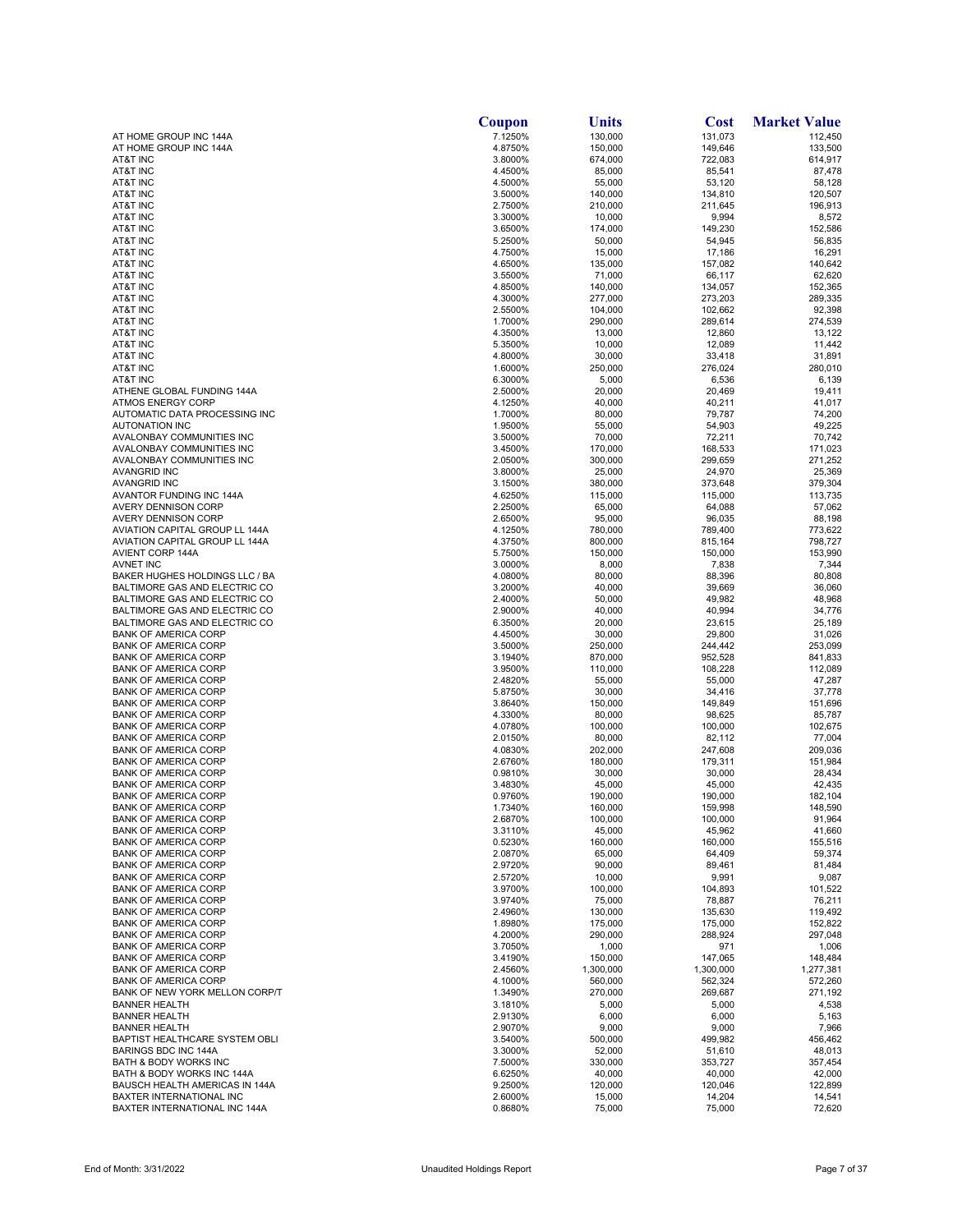|                                                                          | Coupon             | <b>Units</b>      | <b>Cost</b>        | <b>Market Value</b> |
|--------------------------------------------------------------------------|--------------------|-------------------|--------------------|---------------------|
| BAXTER INTERNATIONAL INC 144A                                            | 2.2720%            | 300,000           | 300,000            | 277,918             |
| BAYER US FINANCE II LLC 144A                                             | 4.2500%            | 365,000           | 359,430            | 371,127             |
| BAYER US FINANCE II LLC 144A<br><b>BAYLOR SCOTT &amp; WHITE HOLDINGS</b> | 4.3750%<br>2.8390% | 550,000<br>12,000 | 629,983<br>12,000  | 562,322<br>10,102   |
| BAYVIEW OPPORTUNI SBR1 A1 144A                                           | 3.4748%            | 108,483           | 108,483            | 108,702             |
| BCPE ULYSSES INTERMEDIATE 144A                                           | 7.7500%            | 100,000           | 99,515             | 90,750              |
| BEAR STEARNS ALT-A TRUST 2 2A3                                           | 2.7428%            | 96,727            | 91,886             | 93,740              |
| BEAR STEARNS ASSET BACK HE7 M3                                           | 2.2566%            | 121,909           | 107,294            | 120,213             |
| BELLRING BRANDS INC 144A                                                 | 7.0000%            | 120,000           | 120,000            | 122,550             |
| BERKSHIRE HATHAWAY ENERGY CO<br>BERKSHIRE HATHAWAY ENERGY CO             | 6.1250%<br>2.8500% | 138,000<br>40,000 | 177,885<br>38,600  | 169,944<br>33,893   |
| BERKSHIRE HATHAWAY FINANCE COR                                           | 2.0000%            | 220,000           | 239,279            | 244,003             |
| <b>BERKSHIRE HATHAWAY INC</b>                                            | 4.5000%            | 45,000            | 46,820             | 49,353              |
| BERKSHIRE HATHAWAY INC                                                   | 1.1250%            | 125,000           | 141,217            | 138,273             |
| BERRY GLOBAL INC 144A                                                    | 5.6250%            | 40,000            | 41,257             | 40,454              |
| BETH ISRAEL LAHEY HEALTH INC                                             | 3.0800%            | 52,000            | 51,999             | 44,858              |
| <b>BGC PARTNERS INC</b>                                                  | 5.3750%            | 290,000           | 291,318            | 296,637             |
| BHG SECURITIZATION TR A A 144A<br>BHG SECURITIZATION TR B A 144A         | 1.7100%<br>0.9000% | 391,696<br>79,199 | 391,666<br>79,197  | 384,810<br>77,092   |
| <b>BLACK HILLS CORP</b>                                                  | 4.3500%            | 30,000            | 30,063             | 30,525              |
| BLACKSTONE PRIVATE CREDIT 144A                                           | 2.7000%            | 250,000           | 249,986            | 238,744             |
| BLACKSTONE SECURED LENDIN 144A                                           | 2.8500%            | 140,000           | 138,870            | 121,349             |
| BLOCK COMMUNICATIONS INC 144A                                            | 4.8750%            | 80,000            | 80,000             | 77,200              |
| <b>BLOCK FINANCIAL LLC</b>                                               | 2.5000%            | 56,000            | 55,869             | 51,089              |
| BLOOMIN' BRANDS INC / OSI 144A                                           | 5.1250%            | 210,000           | 206,367<br>585,212 | 198,149             |
| BLUE OWL FINANCE LLC 144A<br>BLUE RACER MIDSTREAM LLC 144A               | 4.1250%<br>6.6250% | 600,000<br>55,000 | 56,795             | 475,600<br>55,864   |
| BLUELINX HOLDINGS INC 144A                                               | 6.0000%            | 130,000           | 128,301            | 120,900             |
| BON SECOURS MERCY HEALTH INC                                             | 2.0950%            | 35,000            | 35,000             | 31,166              |
| BOOKING HOLDINGS INC                                                     | 4.6250%            | 129,000           | 148,697            | 139,911             |
| <b>BOSTON GAS CO 144A</b>                                                | 3.0010%            | 80,000            | 80,000             | 75,964              |
| <b>BOSTON SCIENTIFIC CORP</b>                                            | 0.6250%            | 100,000           | 110,059            | 104,722             |
| <b>BOSTON SCIENTIFIC CORP</b>                                            | 2.6500%            | 500,000           | 517,450            | 469,158             |
| BOYNE USA INC 144A<br>BP CAPITAL MARKETS AMERICA INC                     | 4.7500%<br>2.7500% | 115,000<br>75,000 | 115,004<br>75,551  | 110,400<br>75,342   |
| BP CAPITAL MARKETS AMERICA INC                                           | 2.9390%            | 60,000            | 60,076             | 51,213              |
| BP CAPITAL MARKETS AMERICA INC                                           | 3.3790%            | 45,000            | 45,000             | 40,006              |
| BP CAPITAL MARKETS AMERICA INC                                           | 3.0010%            | 65,000            | 64,315             | 55,994              |
| BP CAPITAL MARKETS AMERICA INC                                           | 3.1190%            | 35,000            | 36,071             | 34,932              |
| <b>BRIGHTHOUSE FINANCIAL INC</b>                                         | 5.6250%            | 75,000            | 89,253             | 82,216              |
| BRISTOL-MYERS SQUIBB CO                                                  | 3.9000%            | 10,000            | 9,982              | 10,054              |
| BRISTOL-MYERS SQUIBB CO<br>BRISTOL-MYERS SQUIBB CO                       | 3.7000%<br>3.5500% | 30,000<br>220,000 | 29,964<br>216,041  | 30,148<br>217,592   |
| BRISTOL-MYERS SQUIBB CO                                                  | 4.2500%            | 25,000            | 32,260             | 27,262              |
| BRISTOL-MYERS SQUIBB CO                                                  | 4.1250%            | 40,000            | 39,880             | 42,953              |
| BRISTOL-MYERS SQUIBB CO                                                  | 4.5500%            | 25,000            | 30,634             | 28,290              |
| BRISTOL-MYERS SQUIBB CO                                                  | 2.5500%            | 75,000            | 74,789             | 62,256              |
| BRITISH AIRWAYS 2020-1 CL 144A                                           | 4.2500%            | 169,483           | 177,653            | 169,310             |
| BRIXMOR OPERATING PARTNERSHIP<br><b>BRIXMOR OPERATING PARTNERSHIP</b>    | 2.5000%<br>3.8500% | 20,000<br>260,000 | 19,940<br>255,680  | 17,665<br>261,914   |
| BRIXMOR OPERATING PARTNERSHIP                                            | 4.0500%            | 75,000            | 84,064             | 75,250              |
| BROADCOM CORP / BROADCOM CAYMA                                           | 3.5000%            | 10,000            | 9,802              | 9,818               |
| BROADCOM CORP / BROADCOM CAYMA                                           | 3.8750%            | 24,000            | 22,591             | 24,160              |
| <b>BROADCOM INC</b>                                                      | 3.6250%            | 110,000           | 116,679            | 111,442             |
| <b>BROADCOM INC</b>                                                      | 3.4590%            | 41,000            | 41,714             | 40,871              |
| <b>BROADCOM INC</b>                                                      | 3.1500%            | 212,000           | 223,242            | 210,281             |
| <b>BROADCOM INC</b><br>BROADCOM INC 144A                                 | 4.3000%<br>3.7500% | 60,000<br>25,000  | 63,757<br>25,501   | 60,886<br>22,386    |
| BROADCOM INC 144A                                                        | 3.5000%            | 15,000            | 14,970             | 13,358              |
| BROADCOM INC 144A                                                        | 2.6000%            | 300,000           | 299,208            | 260,449             |
| BROADCOM INC 144A                                                        | 3.4190%            | 938,000           | 938,370            | 875,456             |
| BROADCOM INC 144A                                                        | 1.9500%            | 170,000           | 169,758            | 153,185             |
| <b>BROADCOM INC 144A</b>                                                 | 3.4690%            | 56,000            | 56,688             | 51,863              |
| BROADCOM INC 144A                                                        | 3.1370%            | 100,000           | 99,080             | 88,109              |
| BROADCOM INC 144A<br><b>BROWN &amp; BROWN INC</b>                        | 3.1870%<br>4.9500% | 735,000<br>50,000 | 728,286<br>52,085  | 638,045<br>53,383   |
| BROWN & BROWN INC                                                        | 4.2000%            | 85,000            | 88,910             | 86,586              |
| <b>BUCKEYE PARTNERS LP</b>                                               | 5.6000%            | 25,000            | 20,485             | 20,957              |
| <b>BUCKEYE PARTNERS LP 144A</b>                                          | 4.5000%            | 115,000           | 115,002            | 110,165             |
| <b>BUCKEYE PARTNERS LP 144A</b>                                          | 4.1250%            | 75,000            | 75,000             | 73,964              |
| <b>BUNGE LTD FINANCE CORP</b>                                            | 2.7500%            | 525,000           | 486,946            | 482,968             |
| <b>BUNGE LTD FINANCE CORP</b>                                            | 1.6300%            | 60,000            | 60,065             | 56,832              |
| BURLINGTON NORTHERN SANTA FE L<br>BURLINGTON NORTHERN SANTA FE L         | 3.4000%<br>3.5500% | 70,000<br>20,000  | 72,120<br>22,348   | 71,206<br>19,819    |
| BURLINGTON NORTHERN SANTA FE L                                           | 4.5500%            | 50,000            | 51,972             | 55,422              |
| BURLINGTON NORTHERN SANTA FE L                                           | 5.4000%            | 70,000            | 78,349             | 84,498              |
| BWAY 3/17 TLB                                                            | 0.0000%            | 486,023           | 475,210            | 478,529             |
| CABLEVISION LIGHTPATH LLC 144A                                           | 5.6250%            | 190,000           | 193,152            | 173,375             |
| CAESARS ENTERTAINMENT INC 144A                                           | 6.2500%            | 650,000           | 673,696            | 671,086             |
| CALIFORNIA ENDOWMENT/THE<br>CALIFORNIA INSTITUTE OF TECHNO               | 2.4980%            | 5,000             | 5,000              | 4,117               |
| CALPINE CORP 144A                                                        | 4.7000%<br>4.5000% | 30,000<br>131,000 | 31,728<br>131,011  | 33,533<br>127,788   |
| CALPINE CORP 144A                                                        | 4.6250%            | 125,000           | 124,998            | 115,000             |
| CALPINE CORP 144A                                                        | 5.1250%            | 185,000           | 186,780            | 176,227             |
| CAMDEN PROPERTY TRUST                                                    | 3.1500%            | 25,000            | 25,652             | 24,722              |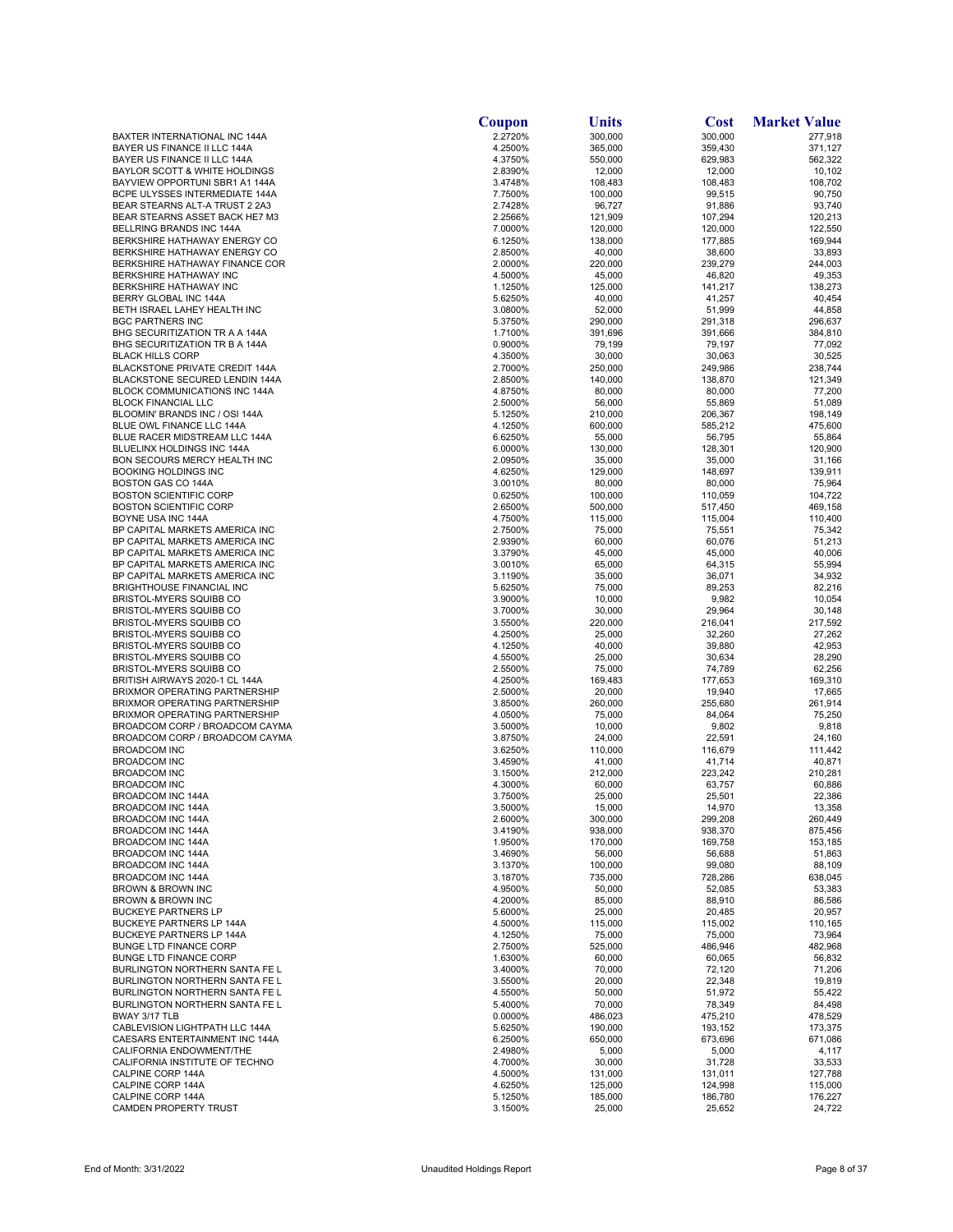|                                                                  | Coupon             | Units                        | <b>Cost</b>          | <b>Market Value</b>    |
|------------------------------------------------------------------|--------------------|------------------------------|----------------------|------------------------|
| CAMERON LNG LLC 144A                                             | 3.3020%            | 200,000                      | 210,243              | 187,965                |
| CAMPBELL SOUP CO                                                 | 3.1250%            | 200,000                      | 205,199              | 166,455                |
| CAMPBELL SOUP CO<br>CANTOR FITZGERALD LP 144A                    | 3.9500%<br>6.5000% | 70,000<br>310,000            | 71,392<br>311,221    | 71,230<br>312,689      |
| CAPITAL ONE FINANCIAL CORP                                       | 2.3590%            | 45,000                       | 45,000               | 38,721                 |
| CAPITAL ONE FINANCIAL CORP                                       | 4.2000%            | 35,000                       | 36,623               | 35,800                 |
| CAPITAL ONE FINANCIAL CORP                                       | 2.6360%            | 165,000                      | 165,000              | 161,453                |
| CARDINAL HEALTH INC                                              | 3.2000%            | 90,000                       | 90,659               | 90,623                 |
| CARLISLE COS INC                                                 | 2.2000%            | 170,000                      | 167,253              | 148,107                |
| CARLISLE COS INC<br><b>CARRIER GLOBAL CORP</b>                   | 3.7500%<br>2.2420% | 30,000<br>2,000              | 31,141<br>2,000      | 30,453<br>1,947        |
| CARRIER GLOBAL CORP                                              | 3.3770%            | 30,000                       | 31,892               | 27,269                 |
| CATERPILLAR FINANCIAL SERVICES                                   | 0.9000%            | 100,000                      | 98,556               | 92,977                 |
| <b>CBRE SERVICES INC</b>                                         | 2.5000%            | 540,000                      | 544,331              | 487,900                |
| CCO HOLDINGS LLC / CCO HO 144A                                   | 5.0000%            | 65,000                       | 61,354               | 64,318                 |
| CCO HOLDINGS LLC / CCO HO 144A                                   | 4.5000%            | 400,000                      | 398,426              | 359,000                |
| CCO HOLDINGS LLC / CCO HO 144A<br>CCO HOLDINGS LLC / CCO HO 144A | 4.7500%<br>5.3750% | 485,000<br>80,000            | 485,596<br>81,316    | 465,716<br>80,000      |
| CCP IRS R SOFR P 1.45900%                                        | 0.0000%            | $-1,700,000$                 | $-16,830$            | 0                      |
| CCP IRS R SOFR P 1.50900%                                        | 0.0000%            | $-1,800,000$                 | $-16,290$            | $-16,290$              |
| CCP IRS R SOFR P 1.71300%                                        | 0.0000%            | $-700,000$                   | $-5,268$             | 0                      |
| CCP IRS R SOFR P 1.85900%                                        | 0.0000%            | $-1,700,000$                 | $-16,830$            | -39,877                |
| CCP IRS R SOFR P 1.90900%                                        | 0.0000%            | $-1,800,000$                 | $-16,290$            | $-16,290$              |
| CCP IRS R SOFR P 2.05300%                                        | 0.0000%            | $-700,000$                   | $-5,268$             | $-233$                 |
| CCP OIS R SOFR 1.41%<br>CCP OIS R SORF P 1.86%                   | 0.0000%<br>0.0000% | $-400,000$<br>$-400,000$     | $-3,900$<br>$-3,900$ | 0<br>$-9,885$          |
| CCP IRS. P USD-LIBOR-BBA 1M CM                                   | 0.2320%            | 36,500,000                   | 43,099               | $-182,621$             |
| CCP_IRS. P USD-SOFR-COMPOUND C                                   | 2.0000%            | 468,000                      | 90                   | -6,422                 |
| CCP_IRS. P USD-SOFR-COMPOUND C                                   | 1.2560%            | 1,059,000                    | 0                    | -21,129                |
| CCP IRS. P USD-SOFR-COMPOUND C                                   | 1.3785%            | 175,000                      | 0                    | $-3,090$               |
| CCP_IRS. P USD-SOFR-COMPOUND C                                   | 1.3765%            | 530,000                      | 0                    | $-9,379$               |
| CCP IRS. P USD-SOFR-COMPOUND C                                   | 1.3535%            | 880,000                      | 0                    | $-15,952$              |
| CCP IRS. P USD-SOFR-COMPOUND C<br>CCP IRS. P USD-SOFR-COMPOUND C | 1.3550%<br>1.3990% | 885,000<br>880,000           | 0<br>0               | $-16,018$<br>$-15,203$ |
| CCP_IRS. P USD-SOFR-COMPOUND C                                   | 1.3820%            | 874,000                      | 0                    | $-15,377$              |
| CCP IRS. P USD-SOFR-COMPOUND C                                   | 1.3495%            | 880,000                      | 0                    | $-16,018$              |
| CCP IRS. P USD-SOFR-COMPOUND C                                   | 1.2823%            | 880,000                      | 0                    | $-17,125$              |
| CCP IRS. P USD-SOFR-COMPOUND C                                   | 1.4760%            | 895,000                      | 0                    | -14,469                |
| CCP IRS. P USD-SOFR-COMPOUND C                                   | 1.5020%            | 1,005,000                    | 0                    | $-15,758$              |
| CCP IRS. P USD-SOFR-COMPOUND C                                   | 1.5057%            | 498,500                      | 0<br>0               | $-7,782$               |
| CCP IRS. P USD-SOFR-COMPOUND C<br>CCP IRS. P USD-SOFR-COMPOUND C | 1.5175%<br>1.9300% | 1,181,360<br>600,000         | 0                    | $-18,180$<br>$-4,950$  |
| CCP IRS. R USD-LIBOR-BBA 3M CM                                   | 0.0100%            | 7,000,000                    | 0                    | 335,638                |
| CCP IRS. R USD-SOFR-COMPOUND C                                   | 0.0100%            | 9,143,490                    | 257,711              | 504,800                |
| CCP IRS. P USD-LIBOR-BBA 1M CM                                   | 0.4286%            | $-36,500,000$                | 0                    | 0                      |
| CCP_IRS._P USD-SOFR-COMPOUND C                                   | 0.0100%            | $-11,090,860$                | $-151$               | 0                      |
| CCP IRS. P USD-SOFR-COMPOUND C                                   | 0.2905%            | -600,000                     | 0                    | 0                      |
| CCP IRS. R USD-LIBOR-BBA 3M CM<br>CCP IRS. R USD-SOFR-COMPOUND C | 0.3600%            | $-7,000,000$<br>$-6,600,000$ | $-4,231$             | 0<br>0                 |
| CCP IRS. R USD-SOFR-COMPOUND C                                   | 1.0000%<br>1.6470% | $-190,000$                   | 0<br>0               | 0                      |
| CCP IRS. R USD-SOFR-COMPOUND C                                   | 1.3800%            | $-290,000$                   | 0                    | 0                      |
| CCP IRS. R USD-SOFR-COMPOUND C                                   | 1.4890%            | $-35,000$                    | 0                    | 0                      |
| CCP IRS. R USD-SOFR-COMPOUND C                                   | 1.4820%            | $-110,000$                   | 0                    | 0                      |
| CCP_IRS._R USD-SOFR-COMPOUND C                                   | 1.4535%            | $-185,000$                   | 0                    | 0                      |
| CCP_IRS._R USD-SOFR-COMPOUND C<br>CCP IRS. R USD-SOFR-COMPOUND C | 1.4610%            | $-185,000$<br>$-185,000$     | 0<br>0               | 0<br>0                 |
| CCP_IRS._R USD-SOFR-COMPOUND C                                   | 1.4762%<br>1.4730% | $-189,000$                   | 0                    | 0                      |
| CCP IRS. R USD-SOFR-COMPOUND C                                   | 1.4720%            | $-190,000$                   | 0                    | 0                      |
| CCP IRS. R USD-SOFR-COMPOUND C                                   | 1.4463%            | $-185,000$                   | 0                    | 0                      |
| CCP IRS._R USD-SOFR-COMPOUND C                                   | 1.4065%            | $-226,000$                   | 0                    | $\mathbf 0$            |
| CCP IRS. R USD-SOFR-COMPOUND C                                   | 1.6565%            | $-215,000$                   | 0                    | $\mathbf 0$            |
| CCP IRS. R USD-SOFR-COMPOUND C                                   | 1.6640%            | $-108,490$                   | 0                    | 0                      |
| CCP IRS. R USD-SOFR-COMPOUND C<br>CD&R SMOKEY BUYER INC 144A     | 1.6645%<br>6.7500% | $-250,000$<br>170,000        | 0<br>176,664         | 0<br>174,675           |
| CDT-HUNT SCHOOL VLG (AHF)                                        | 4.9700%            | 546,384                      | 545,628              | 579,868                |
| CDW LLC / CDW FINANCE CORP                                       | 4.1250%            | 100,000                      | 101,312              | 100,525                |
| CDW LLC / CDW FINANCE CORP                                       | 2.6700%            | 110,000                      | 110,000              | 103,678                |
| CDW LLC / CDW FINANCE CORP                                       | 3.2760%            | 100,000                      | 100,000              | 94,190                 |
| <b>CEDAR FAIR LP</b>                                             | 5.2500%            | 105,000                      | 105,006              | 103,427                |
| CEDAR FAIR LP / CANADA'S WONDE<br>CELANESE US HOLDINGS LLC       | 5.3750%<br>3.5000% | 295,000<br>50,000            | 296,068<br>49,977    | 292,050<br>50,129      |
| CENTERPOINT ENERGY HOUSTON ELE                                   | 2.9000%            | 20,000                       | 20,915               | 17,771                 |
| CENTERPOINT ENERGY INC                                           | 4.2500%            | 60,000                       | 60,570               | 61,692                 |
| CENTRAL GARDEN & PET CO                                          | 5.1250%            | 175,000                      | 164,799              | 173,721                |
| CF INDUSTRIES INC                                                | 4.9500%            | 75,000                       | 82,056               | 80,663                 |
| CF INDUSTRIES INC                                                | 5.3750%            | 45,000                       | 51,123               | 50,598                 |
| CFMT 2021-AL1 LLC AL1 B 144A                                     | 1.3900%            | 219,770                      | 219,646              | 214,975                |
| CHANGE HEALTHCARE HOLDING 144A<br>CHARLES SCHWAB CORP/THE        | 5.7500%<br>1.6500% | 385,000<br>30,000            | 377,652<br>29,948    | 385,000<br>26,198      |
| CHARLES SCHWAB CORP/THE                                          | 2.4500%            | 45,000                       | 44,952               | 43,685                 |
| CHARTER COMMUNICATIONS OPERATI                                   | 4.5000%            | 210,000                      | 220,468              | 214,795                |
| CHARTER COMMUNICATIONS OPERATI                                   | 3.5000%            | 130,000                      | 128,291              | 107,827                |
| CHARTER COMMUNICATIONS OPERATI                                   | 3.9500%            | 25,000                       | 24,800               | 20,217                 |
| CHARTER COMMUNICATIONS OPERATI                                   | 5.7500%            | 235,000                      | 253,410              | 249,837                |
| CHARTER COMMUNICATIONS OPERATI                                   | 2.8000%            | 600,000                      | 632,630              | 540,776                |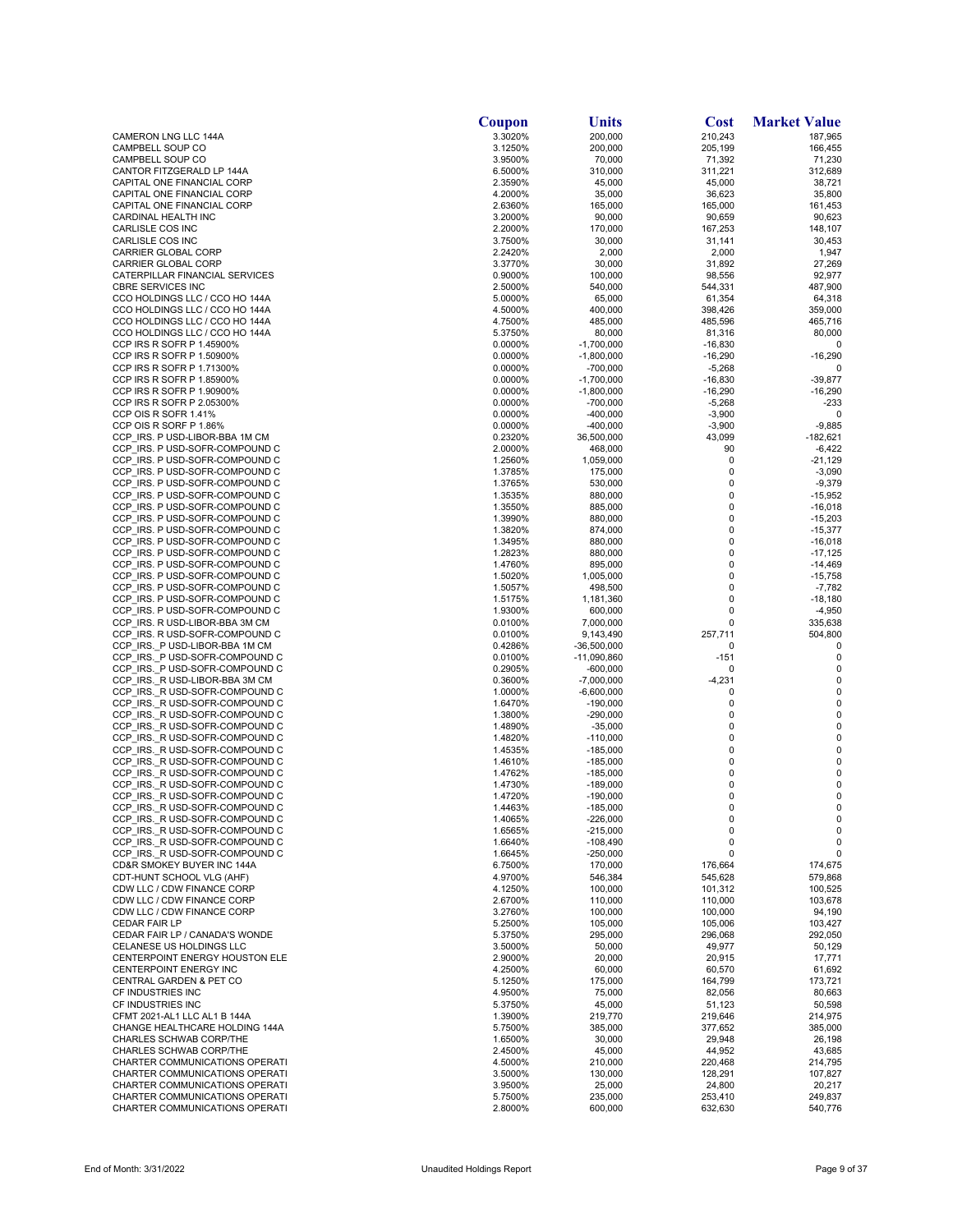|                                                                  | Coupon             | Units              | <b>Cost</b>        | <b>Market Value</b> |
|------------------------------------------------------------------|--------------------|--------------------|--------------------|---------------------|
| CHARTER COMMUNICATIONS OPERATI                                   | 4.4000%            | 55,000             | 54,948             | 47,876              |
| CHARTER COMMUNICATIONS OPERATI                                   | 2.3000%            | 1,100,000          | 1,089,995          | 940,243             |
| CHARTER COMMUNICATIONS OPERATI<br>CHARTER COMMUNICATIONS OPERATI | 4.9080%<br>6.3840% | 175,000<br>20,000  | 192,633<br>25,252  | 181,477<br>22,595   |
| CHARTER COMMUNICATIONS OPERATI                                   | 6.4840%            | 40,000             | 41,063             | 45,535              |
| CHARTER COMMUNICATIONS OPERATI                                   | 4.4640%            | 300,000            | 300,239            | 301,100             |
| CHARTER COMMUNICATIONS OPERATI                                   | 6.8340%            | 70,000             | 71,171             | 82,997              |
| CHENIERE CORPUS CHRISTI HOLDIN                                   | 3.7000%            | 1,510,000          | 1,595,060          | 1,505,289           |
| CHENIERE CORPUS CHRISTI HOLDIN                                   | 5.8750%            | 295,000            | 313,762            | 311,353             |
| CHENIERE CORPUS CHRISTI HOLDIN                                   | 5.1250%            | 209,000            | 201,125            | 222,779             |
| CHENIERE ENERGY INC                                              | 4.6250%            | 215,000            | 215,027            | 215,720             |
| CHENIERE ENERGY PARTNERS 144A<br>CHESAPEAKE ENERGY CORP 144A     | 3.2500%            | 130,000            | 130,015            | 118,208<br>294,263  |
| CHESAPEAKE ENERGY CORP 144A                                      | 5.8750%<br>5.5000% | 285,000<br>140,000 | 284,998<br>140,000 | 143,372             |
| CHESAPEAKE ENERGY CORP 144A                                      | 6.7500%            | 190,000            | 190,004            | 201,236             |
| CHESAPEAKE FUNDING 1A A1 144A                                    | 2.9400%            | 76,509             | 77,205             | 76,561              |
| CHESAPEAKE FUNDING 1A A1 144A                                    | 0.4700%            | 109,537            | 109,523            | 106,583             |
| <b>CHEVRON CORP</b>                                              | 2.2360%            | 10,000             | 10,000             | 9,456               |
| <b>CHEVRON CORP</b>                                              | 3.1910%            | 35,000             | 35,503             | 35,380              |
| CHEVY CHASE FUNDING 1A A1 144A                                   | 0.7366%            | 129,660            | 130,802            | 129,401             |
| CHILDREN'S HOSPITAL OF PHILADE<br>CHL MORTGAGE PASS-THROU HY7 A1 | 2.7040%<br>2.9338% | 5,000<br>189,002   | 5,000<br>182,899   | 4,152<br>185,874    |
| CHL MORTGAGE PASS-THROUG 24 A1                                   | 5.5000%            | 14,109             | 12,375             | 10,131              |
| CHOICE HOTELS INTERNATIONAL IN                                   | 3.7000%            | 284,000            | 300,171            | 277,141             |
| CHS/COMMUNITY HEALTH SYST 144A                                   | 6.0000%            | 195,000            | 201,392            | 197,037             |
| CHS/COMMUNITY HEALTH SYST 144A                                   | 4.7500%            | 475,000            | 473,048            | 448,875             |
| CHS/COMMUNITY HEALTH SYST 144A                                   | 8.0000%            | 65,000             | 67,573             | 67,692              |
| CHS/COMMUNITY HEALTH SYST 144A                                   | 5.6250%            | 835,000            | 870,361            | 850,393             |
| CHUBB INA HOLDINGS INC                                           | 2.8750%            | 150,000            | 149,797            | 150,900             |
| CHUBB INA HOLDINGS INC                                           | 3.1500%            | 65,000             | 67,105             | 65,690              |
| CHUBB INA HOLDINGS INC<br>CHURCH & DWIGHT CO INC                 | 6.7000%<br>2.4500% | 50,000<br>280,000  | 62,273<br>279,076  | 65,166<br>280,675   |
| <b>CIGNA CORP</b>                                                | 3.0000%            | 30,000             | 30,200             | 30,170              |
| <b>CINTAS CORP NO 2</b>                                          | 3.7000%            | 29,000             | 31,830             | 29,692              |
| CIT MORTGAGE LOAN T 1 1M1 144A                                   | 1.9566%            | 300,000            | 295,691            | 300,622             |
| CITGO PETROLEUM 3/19 TLB                                         | 0.0000%            | 233,324            | 229,767            | 232,199             |
| CITGO PETROLEUM CORP 144A                                        | 6.3750%            | 95,000             | 97,202             | 95,586              |
| CITGO PETROLEUM CORP 144A                                        | 7.0000%            | 110,000            | 110,002            | 110,688             |
| CITIGROUP GLOBAL MARKETS HOLDI                                   | 0.7500%            | 115,000            | 113,870            | 109,670             |
| CITIGROUP INC<br>CITIGROUP INC                                   | 3.2000%<br>2.7500% | 502,000<br>304,000 | 477,981<br>303,818 | 498,042<br>304,137  |
| CITIGROUP INC                                                    | 2.5720%            | 175,000            | 175,014            | 160,319             |
| CITIGROUP INC                                                    | 3.8750%            | 245,000            | 243,175            | 248,218             |
| CITIGROUP INC                                                    | 4.7500%            | 10,000             | 11,965             | 10,703              |
| CITIGROUP INC                                                    | 4.6500%            | 55,000             | 65,167             | 62,110              |
| CITIGROUP INC                                                    | 3.1060%            | 100,000            | 100,000            | 99,150              |
| CITIGROUP INC                                                    | 0.7760%            | 310,000            | 310,000            | 299,485             |
| CITIGROUP INC<br>CITIGROUP INC                                   | 1.4620%<br>1.1220% | 120,000<br>125,000 | 120,000<br>125,000 | 110,207<br>114,674  |
| CITIGROUP INC                                                    | 4.3000%            | 338,000            | 329,796            | 347,592             |
| CITIGROUP INC                                                    | 2.9760%            | 75,000             | 77,319             | 71,138              |
| CITIGROUP INC                                                    | 3.8870%            | 145,000            | 141,529            | 146,631             |
| CITIGROUP INC                                                    | 1.2177%            | 60,000             | 59,975             | 60,005              |
| CITIGROUP INC                                                    | 2.7000%            | 200,000            | 198,866            | 201,091             |
| CITIGROUP INC                                                    | 3.0700%            | 95,000             | 95,000             | 92,526              |
| <b>CITIGROUP INC</b><br>CITIGROUP MORTGAGE L C A1 144A           | 3.0570%<br>3.2280% | 50,000             | 50,000<br>884,252  | 46,717<br>883,310   |
| CITIGROUP MORTGAGE LOA OPX1 A2                                   | 0.6566%            | 884,158<br>347,782 | 228,926            | 184,976             |
| CITIZENS BANK NA/PROVIDENCE RI                                   | 1.3179%            | 400,000            | 399,339            | 400,186             |
| CLEAN HARBORS INC 144A                                           | 5.1250%            | 105,000            | 105,884            | 105,394             |
| <b>CLEARWAY ENERGY OPERATING 144A</b>                            | 4.7500%            | 100,000            | 100,793            | 100,433             |
| CLEVELAND-CLIFFS INC 144A                                        | 6.7500%            | 250,000            | 248,571            | 262,500             |
| <b>CLOROX CO/THE</b>                                             | 1.8000%            | 10,000             | 10,118             | 8,779               |
| CME GROUP INC<br>COCA-COLA CO/THE                                | 2.6500%            | 110,000            | 109.647            | 105,253             |
| <b>COLGATE ENERGY PARTNERS I 144A</b>                            | 2.7500%<br>5.8750% | 200,000<br>90,000  | 203,091<br>90,595  | 169,379<br>92,786   |
| <b>COLGATE ENERGY PARTNERS I 144A</b>                            | 7.7500%            | 175,000            | 173,600            | 186,552             |
| <b>COMCAST CORP</b>                                              | 3.7500%            | 25,000             | 28,728             | 25,165              |
| <b>COMCAST CORP</b>                                              | 3.4500%            | 10,000             | 9,976              | 9,355               |
| <b>COMCAST CORP</b>                                              | 3.9500%            | 351,000            | 354,257            | 362,482             |
| <b>COMCAST CORP</b>                                              | 4.7500%            | 15,000             | 17,865             | 16,721              |
| <b>COMCAST CORP</b>                                              | 2.6500%            | 35,000             | 34,691             | 27,036              |
| <b>COMCAST CORP</b>                                              | 2.8000%            | 25,000             | 25,909             | 21,082              |
| <b>COMCAST CORP</b><br><b>COMCAST CORP</b>                       | 4.6000%<br>4.0490% | 20,000<br>58,000   | 21,536<br>60,802   | 22,100<br>59,990    |
| COMCAST CORP 144A                                                | 2.9370%            | 87,000             | 86,542             | 71,821              |
| COMCAST CORP 144A                                                | 2.9870%            | 54,000             | 52,025             | 44,190              |
| COMCAST CORP 144A                                                | 2.8870%            | 25,000             | 24,641             | 21,076              |
| <b>COMMONSPIRIT HEALTH</b>                                       | 2.9500%            | 60,000             | 59,788             | 60,307              |
| <b>COMMONSPIRIT HEALTH</b>                                       | 3.9100%            | 88,000             | 92,159             | 83,839              |
| <b>COMMONSPIRIT HEALTH</b>                                       | 2.7600%            | 455,000            | 455,029            | 451,420             |
| <b>COMMONSPIRIT HEALTH</b>                                       | 3.3470%            | 193,000            | 196,071            | 187,383             |
| <b>COMMONSPIRIT HEALTH</b><br>COMMONWEALTH EDISON CO             | 2.7820%<br>2.2000% | 37,000<br>50,000   | 38,552<br>49,878   | 34,482<br>46,207    |
| COMMONWEALTH EDISON CO                                           | 4.0000%            | 55,000             | 54,582             | 57,049              |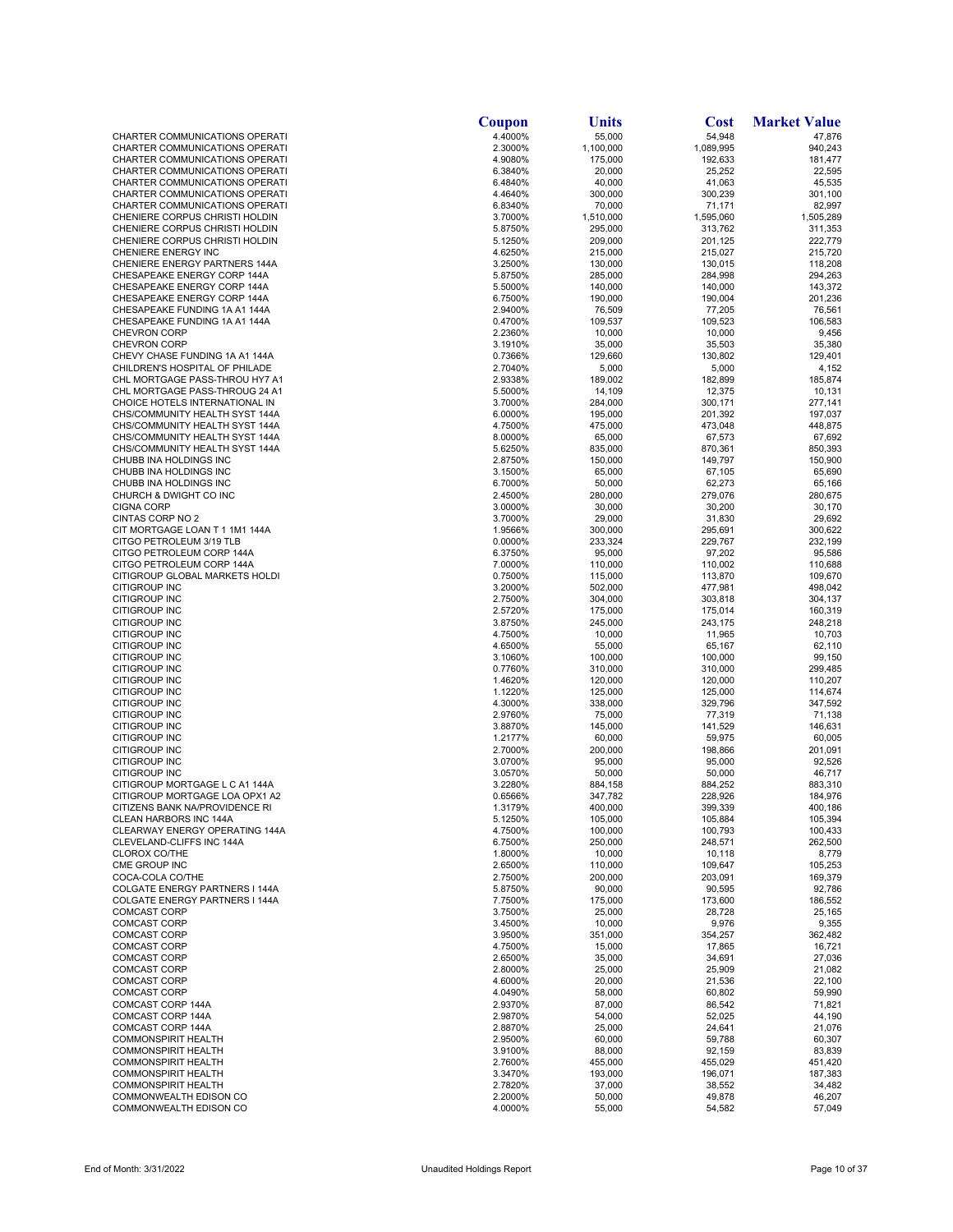|                                                                  | Coupon             | Units              | Cost               | <b>Market Value</b> |
|------------------------------------------------------------------|--------------------|--------------------|--------------------|---------------------|
| COMMONWEALTH EDISON CO                                           | 2.7500%            | 35,000             | 33,658             | 29,738              |
| COMMONWEALTH EDISON CO                                           | 3.6500%            | 40,000             | 36,468             | 39,549              |
| <b>COMMSCOPE INC 144A</b><br>COMMSCOPE INC 144A                  | 7.1250%<br>4.7500% | 55,000<br>90,000   | 50,991<br>90,008   | 49,686<br>82,891    |
| COMMSCOPE TECHNOLOGIES LL 144A                                   | 5.0000%            | 380,000            | 362,261            | 330,059             |
| COMMSCOPE TECHNOLOGIES LL 144A                                   | 6.0000%            | 192,000            | 188,281            | 181,845             |
| COMPASS GROUP DIVERSIFIED 144A                                   | 5.0000%            | 150,000            | 150,284            | 135,750             |
| COMPASS GROUP DIVERSIFIED 144A                                   | 5.2500%            | 240.000            | 242,395            | 225,600             |
| COMSTOCK RESOURCES INC 144A                                      | 5.8750%            | 175,000            | 175,024            | 172,428             |
| COMSTOCK RESOURCES INC 144A<br>COMSTOCK RESOURCES INC 144A       | 6.7500%<br>7.5000% | 130,000<br>40,000  | 131,221<br>40,223  | 134,105<br>40,600   |
| <b>CONOCOPHILLIPS</b>                                            | 5.9000%            | 180,000            | 235,707            | 217,498             |
| CONOCOPHILLIPS CO                                                | 3.8000%            | 40,000             | 39,936             | 40,701              |
| CONOCOPHILLIPS CO                                                | 2.4000%            | 100,000            | 99,884             | 98.849              |
| CONOCOPHILLIPS CO 144A                                           | 4.0250%            | 25,000             | 24,387             | 25,346              |
| CONOCOPHILLIPS CO 144A                                           | 3.7580%            | 50,000             | 49,894             | 50,913              |
| CONSOLIDATED COMMUNICATIO 144A<br>CONSOLIDATED COMMUNICATIO 144A | 5.0000%<br>6.5000% | 25,000<br>130,000  | 25,000<br>130,000  | 21,515<br>119,782   |
| CONSOLIDATED EDISON CO OF NEW                                    | 3.2000%            | 15,000             | 13,668             | 13,262              |
| CONSOLIDATED EDISON CO OF NEW                                    | 4.6250%            | 60,000             | 58,718             | 65,272              |
| CONSOLIDATED EDISON CO OF NEW                                    | 3.6000%            | 20,000             | 20,965             | 18,386              |
| CONSOLIDATED EDISON CO OF NEW                                    | 3.9500%            | 10,000             | 11,687             | 10,282              |
| CONSOLIDATED EDISON CO OF NEW                                    | 5.5000%            | 40,000             | 44,713             | 46,794              |
| CONSTELLATION ENERGY GENERATIO<br>CONSUMERS ENERGY CO            | 5.7500%<br>3.7500% | 20,000<br>25,000   | 19,912<br>24,709   | 21,607<br>25,114    |
| CONSUMERS ENERGY CO                                              | 2.5000%            | 10,000             | 9,915              | 7,606               |
| CONTINENTAL RESOURCES INC/OK                                     | 4.3750%            | 130,000            | 139,799            | 131,794             |
| CORPORATE OFFICE PROPERTIES LP                                   | 2.2500%            | 100,000            | 99,574             | 95,279              |
| <b>COSTCO WHOLESALE CORP</b>                                     | 1.7500%            | 103,000            | 103,442            | 91,217              |
| COTY INC 144A                                                    | 5.0000%            | 310,000            | 310,010            | 301,863             |
| COUNTRYWIDE ASSET-BACKE 21 2A4                                   | 0.6866%            | 669,290            | 637,169            | 641,187             |
| COUNTRYWIDE ASSET-BACKED 24 1A<br>COUNTRYWIDE ASSET-BACKED 9 2A4 | 0.5966%<br>0.7066% | 238,671<br>341,241 | 206,897<br>312,870 | 223,834<br>333,752  |
| <b>COVANTA HOLDING CORP</b>                                      | 5.0000%            | 150,000            | 150,014            | 142,125             |
| COVANTA HOLDING CORP 144A                                        | 4.8750%            | 90,000             | 90,883             | 85,923              |
| CQP HOLDCO LP / BIP-V CHI 144A                                   | 5.5000%            | 250,000            | 250,017            | 245,600             |
| CREDIT ACCEPTANCE AU 2A A 144A                                   | 0.9600%            | 250,000            | 250,000            | 241,746             |
| <b>CREDIT SUISSE FIRST BOST 8 1A1</b>                            | 5.2500%            | 58,887             | 58,716             | 55,734              |
| CRF-RESERVES AT BROOKSIDE(AHF)                                   | 4.7700%            | 551,623            | 530,174            | 593,843             |
| CROCS INC 144A<br>CROWN CASTLE INTERNATIONAL COR                 | 4.2500%<br>3.8000% | 130,000<br>274,000 | 112,813<br>263,876 | 115,050<br>273,722  |
| CROWN CASTLE INTERNATIONAL COR                                   | 3.2000%            | 343,000            | 335,023            | 343,402             |
| CROWN CASTLE INTERNATIONAL COR                                   | 2.2500%            | 1,000,000          | 998,584            | 881,385             |
| CROWN CASTLE INTERNATIONAL COR                                   | 2.5000%            | 120,000            | 119,716            | 107,046             |
| CROWN CASTLE INTERNATIONAL COR                                   | 3.6500%            | 48,000             | 52,717             | 47,652              |
| CROWN CASTLE INTERNATIONAL COR                                   | 1.3500%            | 140,000            | 140,932            | 130,518             |
| CROWNROCK LP / CROWNROCK 144A<br>CROWNROCK LP / CROWNROCK 144A   | 5.0000%<br>5.6250% | 165,000<br>149,000 | 165,008<br>143,316 | 165,000<br>151,866  |
| CSC HOLDINGS LLC 144A                                            | 4.6250%            | 195,000            | 194,822            | 163,077             |
| CSC HOLDINGS LLC 144A                                            | 5.7500%            | 210,000            | 223,071            | 186,900             |
| CSC HOLDINGS LLC 144A                                            | 5.3750%            | 15,000             | 15,645             | 14,558              |
| CSMC 2018-RPL9 TRU RPL9 A 144A                                   | 3.8500%            | 138,241            | 143,687            | 138,544             |
| CSMC SERIES 2010-17R 6A1 144A<br><b>CUBESMART LP</b>             | 2.8700%<br>2.2500% | 565,079<br>60,000  | 501,278            | 555,309<br>54,485   |
| <b>CUBESMART LP</b>                                              | 2.5000%            | 640,000            | 59,722<br>635,159  | 572,922             |
| <b>CUMMINS INC</b>                                               | 2.6000%            | 50,000             | 47,601             | 40,053              |
| CUSHMAN & WAKEFIELD US BO 144A                                   | 6.7500%            | 400,000            | 419,680            | 418,000             |
| CVR ENERGY INC 144A                                              | 5.2500%            | 285,000            | 277,755            | 276,612             |
| <b>CVR ENERGY INC 144A</b>                                       | 5.7500%            | 75,000             | 71,276             | 71,131              |
| <b>CVS HEALTH CORP</b><br><b>CVS HEALTH CORP</b>                 | 3.0000%<br>3.5000% | 25,000<br>35,000   | 24,982<br>35,069   | 24,795<br>35,092    |
| <b>CVS HEALTH CORP</b>                                           | 2.6250%            | 65,000             | 64,836             | 64,786              |
| <b>CVS HEALTH CORP</b>                                           | 3.8750%            | 90,000             | 88,769             | 91,810              |
| <b>CVS HEALTH CORP</b>                                           | 4.1250%            | 25,000             | 28,784             | 25,434              |
| <b>CVS HEALTH CORP</b>                                           | 5.3000%            | 20,000             | 22,783             | 23,284              |
| <b>CVS HEALTH CORP</b>                                           | 4.7800%            | 95,000             | 107,021            | 103,820             |
| <b>CVS HEALTH CORP</b><br>CVS PASS-THROUGH TRUST 144A            | 5.0500%<br>7.5070% | 75,000<br>62,887   | 91,999<br>70,887   | 84,937<br>73,172    |
| CWABS INC ASSET-BACKED 12 1A1                                    | 1.1966%            | 109,403            | 96,983             | 106,579             |
| DAE FUNDING LLC 144A                                             | 1.5500%            | 700,000            | 696,979            | 661,153             |
| DAIMLER TRUCKS FINANCE NO 144A                                   | 2.3750%            | 900,000            | 897,345            | 819,357             |
| <b>DANA INC</b>                                                  | 5.6250%            | 55,000             | 55,123             | 55,578              |
| <b>DANAHER CORP</b>                                              | 2.6000%            | 20,000             | 19,033             | 16,511              |
| DAVITA INC 144A<br>DCP MIDSTREAM OPERATING L 144A                | 4.6250%            | 1,065,000          | 1,099,631          | 994,497             |
| DCP MIDSTREAM OPERATING LP                                       | 6.4500%<br>5.6000% | 25,000<br>95,000   | 28,122<br>95,735   | 28,806<br>99,822    |
| DEERE & CO                                                       | 2.7500%            | 110,000            | 116,132            | 109,315             |
| DELL INC                                                         | 6.5000%            | 5,000              | 6,045              | 5,622               |
| DELL INC                                                         | 7.1000%            | 5,000              | 5,996              | 5,675               |
| DELL INTERNATIONAL LLC / 144A                                    | 3.4500%            | 10,000             | 8,822              | 8,124               |
| DELL INTERNATIONAL LLC / 144A                                    | 3.3750%            | 10,000             | 9,117              | 8,405               |
| DELL INTERNATIONAL LLC / EMC C<br>DELL INTERNATIONAL LLC / EMC C | 6.1000%<br>6.2000% | 305,000<br>505,000 | 346,362<br>601,133 | 335,070<br>575,523  |
| DELL INTERNATIONAL LLC / EMC C                                   | 5.4500%            | 159,000            | 159,760            | 163,793             |
| DELL INTERNATIONAL LLC / EMC C                                   | 5.8500%            | 260,000            | 290,610            | 277,507             |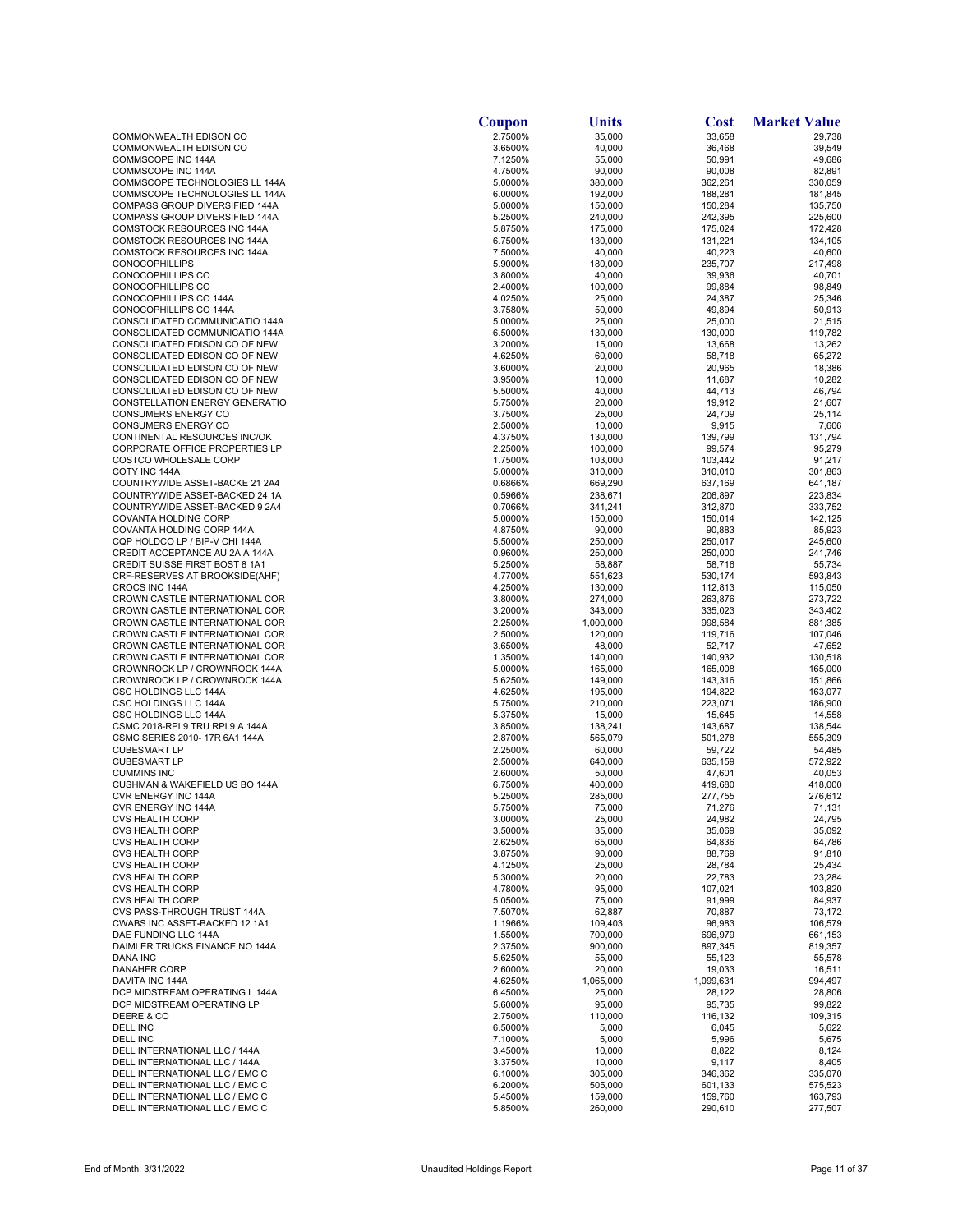| 6.0200%<br>80,000<br>90,983<br>DELL INTERNATIONAL LLC / EMC C<br>86,658<br>8.1000%<br>162,744<br>DELL INTERNATIONAL LLC / EMC C<br>111,000<br>145,964<br>8.3500%<br>49,000<br>69,358<br>71,608<br>DELL INTERNATIONAL LLC / EMC C<br>3.6250%<br>200,818<br>202,391<br>198,770<br>DELTA AIR LINES 2015-1 CLASS A<br>2.9000%<br>700,000<br>694,979<br>684,250<br>DELTA AIR LINES INC<br>DELTA AIR LINES INC<br>7.3750%<br>221,000<br>253,802<br>240,003<br>DELTA AIR LINES INC / SKY 144A<br>4.7500%<br>400,000<br>400,010<br>403,063<br>DELTA AIR LINES INC 144A<br>7.0000%<br>59,000<br>63,284<br>63,196<br>166,840<br>DEVON ENERGY CORP<br>5.0000%<br>140,000<br>152,422<br>9,799<br>9,430<br><b>DEVON ENERGY CORP</b><br>5.2500%<br>9,000<br><b>DEVON ENERGY CORP</b><br>7.8750%<br>15,000<br>20,866<br>19,460<br>316,275<br>155,000<br>DIAMOND SPORTS GROUP LLC 144A<br>5.3750%<br>400,000<br>29,901<br>30,433<br>DIAMONDBACK ENERGY INC<br>4.4000%<br>30,000<br>20,000<br>20,122<br>DIGITAL REALTY TRUST LP<br>3.7000%<br>20,826<br>324,638<br>DIRECTV FINANCING LLC / D 144A<br>5.8750%<br>330,000<br>335,834<br><b>DISCOVER BANK</b><br>2.7000%<br>250,000<br>249,583<br>228,824<br>DISCOVERY COMMUNICATIONS LLC<br>132,100<br>124,856<br>3.9500%<br>125,000<br>DISCOVERY COMMUNICATIONS LLC<br>4.1250%<br>75,000<br>77,335<br>75,673<br>DISCOVERY COMMUNICATIONS LLC<br>5.2000%<br>31,598<br>26,006<br>25,000<br>DISH DBS CORP<br>7.3750%<br>65,000<br>65,011<br>61,588<br>DISH DBS CORP<br>5.1250%<br>60,000<br>60,006<br>51,095<br>7.7500%<br>110,000<br>103,889<br>109,285<br>DISH DBS CORP<br>DISH DBS CORP 144A<br>195,000<br>195,001<br>185,738<br>5.2500%<br>DISH DBS CORP 144A<br>5.7500%<br>75,000<br>75,000<br>70,969<br>DOLLAR GENERAL CORP<br>3.2500%<br>25,000<br>25,252<br>25,180<br>DOMINION ENERGY INC<br>3.3000%<br>40,000<br>42,232<br>40,296<br>DOMINION ENERGY INC<br>4.0500%<br>20,000<br>18,238<br>19,663<br>34,097<br>35,065<br>DOMINION ENERGY SOUTH CAROLINA<br>5.4500%<br>30,000<br>4.3750%<br>135,000<br>135,005<br>129,263<br>DT MIDSTREAM INC 144A<br>DTE ELECTRIC CO<br>2.9500%<br>50,000<br>52,972<br>44,058<br>DUKE ENERGY CAROLINAS LLC<br>2.4500%<br>30,000<br>30,192<br>28,384<br>DUKE ENERGY CAROLINAS LLC<br>6.0500%<br>40,000<br>47,719<br>49,733<br>DUKE ENERGY CORP<br>3.5000%<br>25,000<br>25,872<br>22,811<br>DUKE ENERGY CORP<br>3.3000%<br>25,000<br>25,337<br>22,635<br>10,049<br>DUKE ENERGY CORP<br>4.2000%<br>10,000<br>9,954<br>54,858<br>DUKE ENERGY CORP<br>2.5500%<br>60,000<br>61,664<br>DUKE ENERGY CORP<br>29,920<br>27,641<br>2.4500%<br>30,000<br>404,108<br>356,074<br>DUKE ENERGY FLORIDA LLC<br>1.7500%<br>400,000<br>DUKE ENERGY FLORIDA PROJECT FI<br>70,000<br>70,737<br>2.5380%<br>68,364<br>DUKE ENERGY INDIANA LLC<br>6.3500%<br>40,000<br>49,276<br>50,670<br>4.3000%<br>49,910<br>52,746<br>DUKE ENERGY OHIO INC<br>50,000<br>120,097<br>DUKE ENERGY PROGRESS LLC<br>4.2000%<br>115,000<br>125,382<br>2.7570%<br>10,000<br>DUKE UNIVERSITY<br>10,000<br>8,757<br>DUN & BRADSTREET CORP/THE 144A<br>110,000<br>5.0000%<br>110,000<br>103,400<br>EAGLE MATERIALS INC<br>2.5000%<br>230,000<br>227,947<br>204,291<br>1.3000%<br>100,000<br>99,934<br>94,378<br>EAST OHIO GAS CO/THE 144A<br>EAST OHIO GAS CO/THE 144A<br>915,000<br>912,666<br>816,034<br>2.0000%<br><b>EBAY INC</b><br>5,000<br>4,992<br>4,845<br>1.9000%<br><b>ECOLAB INC</b><br>2.7000%<br>50,000<br>44,515<br>42,826<br>EDGEWELL PERSONAL CARE CO 144A<br>5.5000%<br>105,002<br>104,475<br>105,000<br>EDGEWELL PERSONAL CARE CO 144A<br>4.1250%<br>170,000<br>156,437<br>170,004<br><b>EDWARDS LIFESCIENCES CORP</b><br>4.3000%<br>370,000<br>385,440<br>377,197<br>EI DU PONT DE NEMOURS AND CO<br>2.3000%<br>57,000<br>52,786<br>53,126<br>ELECTRONIC ARTS INC<br>70,861<br>2.9500%<br>85,000<br>84,559<br>306,232<br>298,195<br>ELLINGTON LOAN ACQUI 1 A1 144A<br>1.5566%<br>301,608<br><b>EMERSON ELECTRIC CO</b><br>102,779<br>2.0000%<br>110,000<br>109,766<br><b>EMERSON ELECTRIC CO</b><br>2.8000%<br>60,000<br>59,868<br>51,350<br><b>EMERSON ELECTRIC CO</b><br>6.1250%<br>70,000<br>94,718<br>90,129<br>306,740<br>ENCOMPASS HEALTH CORP<br>4.5000%<br>313,000<br>314,447<br>124,997<br>113,534<br>ENERGIZER HOLDINGS INC 144A<br>4.7500%<br>125,000<br>4.3750%<br>115,000<br>115,000<br>100,681<br>ENERGIZER HOLDINGS INC 144A<br>66,714<br><b>ENERGY TRANSFER LP</b><br>3.9000%<br>70,000<br>70,376<br>4.2500%<br>80,000<br>81,927<br>80,871<br><b>ENERGY TRANSFER LP</b><br><b>ENERGY TRANSFER LP</b><br>4.2000%<br>190,000<br>181,515<br>193,458<br>4.4000%<br>300,000<br>287,026<br>305,008<br><b>ENERGY TRANSFER LP</b><br>420,000<br><b>ENERGY TRANSFER LP</b><br>5.3000%<br>385,486<br>431,608<br><b>ENERGY TRANSFER LP</b><br>4.0500%<br>330,000<br>329,591<br>334,678<br>23,254<br><b>ENERGY TRANSFER LP</b><br>5.3500%<br>20,000<br>20,585<br>40,000<br><b>ENERGY TRANSFER LP</b><br>5.4000%<br>39,623<br>41,877<br>120,000<br>119,192<br><b>ENERSYS 144A</b><br>5.0000%<br>120,655<br>117,300<br>ENLINK MIDSTREAM LLC 144A<br>5.6250%<br>115,000<br>115,900<br>ENLINK MIDSTREAM PARTNERS LP<br>5.0500%<br>140,000<br>133,413<br>113,050<br><b>ENTERGY CORP</b><br>4.0000%<br>150,000<br>150,052<br>150,398<br><b>ENTERGY CORP</b><br>1.9000%<br>90,000<br>89,081<br>81,380<br>ENTERGY LOUISIANA LLC<br>4.2000%<br>20,000<br>19,861<br>21,142<br>ENTERGY LOUISIANA LLC<br>4.0500%<br>75,000<br>76,758<br>76,467<br><b>ENTERGY MISSISSIPPI LLC</b><br>3.8500%<br>40,000<br>41,275<br>39,673<br>ENTERPRISE PRODUCTS OPERATING<br>4.9500%<br>130,000<br>126,483<br>141,316<br>ENTERPRISE PRODUCTS OPERATING<br>4.4500%<br>50,000<br>57,449<br>50,353<br>ENTERPRISE PRODUCTS OPERATING<br>3.7500%<br>50,000<br>51,884<br>50,897<br>ENTERPRISE PRODUCTS OPERATING<br>3.1250%<br>60,000<br>59,977<br>58,918<br>ENTERPRISE PRODUCTS OPERATING<br>3.3000%<br>45,000<br>44,630<br>38,392<br><b>ENTERPRISE PRODUCTS OPERATING</b><br>3.9000%<br>50,000<br>51,481<br>50,917<br>ENTERPRISE PRODUCTS OPERATING<br>38,161<br>5.1000%<br>35,000<br>35,124 | Coupon | Units | Cost | <b>Market Value</b> |
|-------------------------------------------------------------------------------------------------------------------------------------------------------------------------------------------------------------------------------------------------------------------------------------------------------------------------------------------------------------------------------------------------------------------------------------------------------------------------------------------------------------------------------------------------------------------------------------------------------------------------------------------------------------------------------------------------------------------------------------------------------------------------------------------------------------------------------------------------------------------------------------------------------------------------------------------------------------------------------------------------------------------------------------------------------------------------------------------------------------------------------------------------------------------------------------------------------------------------------------------------------------------------------------------------------------------------------------------------------------------------------------------------------------------------------------------------------------------------------------------------------------------------------------------------------------------------------------------------------------------------------------------------------------------------------------------------------------------------------------------------------------------------------------------------------------------------------------------------------------------------------------------------------------------------------------------------------------------------------------------------------------------------------------------------------------------------------------------------------------------------------------------------------------------------------------------------------------------------------------------------------------------------------------------------------------------------------------------------------------------------------------------------------------------------------------------------------------------------------------------------------------------------------------------------------------------------------------------------------------------------------------------------------------------------------------------------------------------------------------------------------------------------------------------------------------------------------------------------------------------------------------------------------------------------------------------------------------------------------------------------------------------------------------------------------------------------------------------------------------------------------------------------------------------------------------------------------------------------------------------------------------------------------------------------------------------------------------------------------------------------------------------------------------------------------------------------------------------------------------------------------------------------------------------------------------------------------------------------------------------------------------------------------------------------------------------------------------------------------------------------------------------------------------------------------------------------------------------------------------------------------------------------------------------------------------------------------------------------------------------------------------------------------------------------------------------------------------------------------------------------------------------------------------------------------------------------------------------------------------------------------------------------------------------------------------------------------------------------------------------------------------------------------------------------------------------------------------------------------------------------------------------------------------------------------------------------------------------------------------------------------------------------------------------------------------------------------------------------------------------------------------------------------------------------------------------------------------------------------------------------------------------------------------------------------------------------------------------------------------------------------------------------------------------------------------------------------------------------------------------------------------------------------------------------------------------------------------------------------------------------------------------------------------------------------------------------------------------------------------------------------------------------------------------------------------------------------------------------------------------------------------------------------------------------------------------------------------------------------------------------------------------------------------------------------------------------------------------------------------------------------------------------------------------------------------------------------------------------------------------------------------------------------------------------------------------------------------------------------------------------------------------------------------------------------------------------------------------------------------|--------|-------|------|---------------------|
|                                                                                                                                                                                                                                                                                                                                                                                                                                                                                                                                                                                                                                                                                                                                                                                                                                                                                                                                                                                                                                                                                                                                                                                                                                                                                                                                                                                                                                                                                                                                                                                                                                                                                                                                                                                                                                                                                                                                                                                                                                                                                                                                                                                                                                                                                                                                                                                                                                                                                                                                                                                                                                                                                                                                                                                                                                                                                                                                                                                                                                                                                                                                                                                                                                                                                                                                                                                                                                                                                                                                                                                                                                                                                                                                                                                                                                                                                                                                                                                                                                                                                                                                                                                                                                                                                                                                                                                                                                                                                                                                                                                                                                                                                                                                                                                                                                                                                                                                                                                                                                                                                                                                                                                                                                                                                                                                                                                                                                                                                                                                                                                                                                                                                                                                                                                                                                                                                                                                                                                                                                                                                                             |        |       |      |                     |
|                                                                                                                                                                                                                                                                                                                                                                                                                                                                                                                                                                                                                                                                                                                                                                                                                                                                                                                                                                                                                                                                                                                                                                                                                                                                                                                                                                                                                                                                                                                                                                                                                                                                                                                                                                                                                                                                                                                                                                                                                                                                                                                                                                                                                                                                                                                                                                                                                                                                                                                                                                                                                                                                                                                                                                                                                                                                                                                                                                                                                                                                                                                                                                                                                                                                                                                                                                                                                                                                                                                                                                                                                                                                                                                                                                                                                                                                                                                                                                                                                                                                                                                                                                                                                                                                                                                                                                                                                                                                                                                                                                                                                                                                                                                                                                                                                                                                                                                                                                                                                                                                                                                                                                                                                                                                                                                                                                                                                                                                                                                                                                                                                                                                                                                                                                                                                                                                                                                                                                                                                                                                                                             |        |       |      |                     |
|                                                                                                                                                                                                                                                                                                                                                                                                                                                                                                                                                                                                                                                                                                                                                                                                                                                                                                                                                                                                                                                                                                                                                                                                                                                                                                                                                                                                                                                                                                                                                                                                                                                                                                                                                                                                                                                                                                                                                                                                                                                                                                                                                                                                                                                                                                                                                                                                                                                                                                                                                                                                                                                                                                                                                                                                                                                                                                                                                                                                                                                                                                                                                                                                                                                                                                                                                                                                                                                                                                                                                                                                                                                                                                                                                                                                                                                                                                                                                                                                                                                                                                                                                                                                                                                                                                                                                                                                                                                                                                                                                                                                                                                                                                                                                                                                                                                                                                                                                                                                                                                                                                                                                                                                                                                                                                                                                                                                                                                                                                                                                                                                                                                                                                                                                                                                                                                                                                                                                                                                                                                                                                             |        |       |      |                     |
|                                                                                                                                                                                                                                                                                                                                                                                                                                                                                                                                                                                                                                                                                                                                                                                                                                                                                                                                                                                                                                                                                                                                                                                                                                                                                                                                                                                                                                                                                                                                                                                                                                                                                                                                                                                                                                                                                                                                                                                                                                                                                                                                                                                                                                                                                                                                                                                                                                                                                                                                                                                                                                                                                                                                                                                                                                                                                                                                                                                                                                                                                                                                                                                                                                                                                                                                                                                                                                                                                                                                                                                                                                                                                                                                                                                                                                                                                                                                                                                                                                                                                                                                                                                                                                                                                                                                                                                                                                                                                                                                                                                                                                                                                                                                                                                                                                                                                                                                                                                                                                                                                                                                                                                                                                                                                                                                                                                                                                                                                                                                                                                                                                                                                                                                                                                                                                                                                                                                                                                                                                                                                                             |        |       |      |                     |
|                                                                                                                                                                                                                                                                                                                                                                                                                                                                                                                                                                                                                                                                                                                                                                                                                                                                                                                                                                                                                                                                                                                                                                                                                                                                                                                                                                                                                                                                                                                                                                                                                                                                                                                                                                                                                                                                                                                                                                                                                                                                                                                                                                                                                                                                                                                                                                                                                                                                                                                                                                                                                                                                                                                                                                                                                                                                                                                                                                                                                                                                                                                                                                                                                                                                                                                                                                                                                                                                                                                                                                                                                                                                                                                                                                                                                                                                                                                                                                                                                                                                                                                                                                                                                                                                                                                                                                                                                                                                                                                                                                                                                                                                                                                                                                                                                                                                                                                                                                                                                                                                                                                                                                                                                                                                                                                                                                                                                                                                                                                                                                                                                                                                                                                                                                                                                                                                                                                                                                                                                                                                                                             |        |       |      |                     |
|                                                                                                                                                                                                                                                                                                                                                                                                                                                                                                                                                                                                                                                                                                                                                                                                                                                                                                                                                                                                                                                                                                                                                                                                                                                                                                                                                                                                                                                                                                                                                                                                                                                                                                                                                                                                                                                                                                                                                                                                                                                                                                                                                                                                                                                                                                                                                                                                                                                                                                                                                                                                                                                                                                                                                                                                                                                                                                                                                                                                                                                                                                                                                                                                                                                                                                                                                                                                                                                                                                                                                                                                                                                                                                                                                                                                                                                                                                                                                                                                                                                                                                                                                                                                                                                                                                                                                                                                                                                                                                                                                                                                                                                                                                                                                                                                                                                                                                                                                                                                                                                                                                                                                                                                                                                                                                                                                                                                                                                                                                                                                                                                                                                                                                                                                                                                                                                                                                                                                                                                                                                                                                             |        |       |      |                     |
|                                                                                                                                                                                                                                                                                                                                                                                                                                                                                                                                                                                                                                                                                                                                                                                                                                                                                                                                                                                                                                                                                                                                                                                                                                                                                                                                                                                                                                                                                                                                                                                                                                                                                                                                                                                                                                                                                                                                                                                                                                                                                                                                                                                                                                                                                                                                                                                                                                                                                                                                                                                                                                                                                                                                                                                                                                                                                                                                                                                                                                                                                                                                                                                                                                                                                                                                                                                                                                                                                                                                                                                                                                                                                                                                                                                                                                                                                                                                                                                                                                                                                                                                                                                                                                                                                                                                                                                                                                                                                                                                                                                                                                                                                                                                                                                                                                                                                                                                                                                                                                                                                                                                                                                                                                                                                                                                                                                                                                                                                                                                                                                                                                                                                                                                                                                                                                                                                                                                                                                                                                                                                                             |        |       |      |                     |
|                                                                                                                                                                                                                                                                                                                                                                                                                                                                                                                                                                                                                                                                                                                                                                                                                                                                                                                                                                                                                                                                                                                                                                                                                                                                                                                                                                                                                                                                                                                                                                                                                                                                                                                                                                                                                                                                                                                                                                                                                                                                                                                                                                                                                                                                                                                                                                                                                                                                                                                                                                                                                                                                                                                                                                                                                                                                                                                                                                                                                                                                                                                                                                                                                                                                                                                                                                                                                                                                                                                                                                                                                                                                                                                                                                                                                                                                                                                                                                                                                                                                                                                                                                                                                                                                                                                                                                                                                                                                                                                                                                                                                                                                                                                                                                                                                                                                                                                                                                                                                                                                                                                                                                                                                                                                                                                                                                                                                                                                                                                                                                                                                                                                                                                                                                                                                                                                                                                                                                                                                                                                                                             |        |       |      |                     |
|                                                                                                                                                                                                                                                                                                                                                                                                                                                                                                                                                                                                                                                                                                                                                                                                                                                                                                                                                                                                                                                                                                                                                                                                                                                                                                                                                                                                                                                                                                                                                                                                                                                                                                                                                                                                                                                                                                                                                                                                                                                                                                                                                                                                                                                                                                                                                                                                                                                                                                                                                                                                                                                                                                                                                                                                                                                                                                                                                                                                                                                                                                                                                                                                                                                                                                                                                                                                                                                                                                                                                                                                                                                                                                                                                                                                                                                                                                                                                                                                                                                                                                                                                                                                                                                                                                                                                                                                                                                                                                                                                                                                                                                                                                                                                                                                                                                                                                                                                                                                                                                                                                                                                                                                                                                                                                                                                                                                                                                                                                                                                                                                                                                                                                                                                                                                                                                                                                                                                                                                                                                                                                             |        |       |      |                     |
|                                                                                                                                                                                                                                                                                                                                                                                                                                                                                                                                                                                                                                                                                                                                                                                                                                                                                                                                                                                                                                                                                                                                                                                                                                                                                                                                                                                                                                                                                                                                                                                                                                                                                                                                                                                                                                                                                                                                                                                                                                                                                                                                                                                                                                                                                                                                                                                                                                                                                                                                                                                                                                                                                                                                                                                                                                                                                                                                                                                                                                                                                                                                                                                                                                                                                                                                                                                                                                                                                                                                                                                                                                                                                                                                                                                                                                                                                                                                                                                                                                                                                                                                                                                                                                                                                                                                                                                                                                                                                                                                                                                                                                                                                                                                                                                                                                                                                                                                                                                                                                                                                                                                                                                                                                                                                                                                                                                                                                                                                                                                                                                                                                                                                                                                                                                                                                                                                                                                                                                                                                                                                                             |        |       |      |                     |
|                                                                                                                                                                                                                                                                                                                                                                                                                                                                                                                                                                                                                                                                                                                                                                                                                                                                                                                                                                                                                                                                                                                                                                                                                                                                                                                                                                                                                                                                                                                                                                                                                                                                                                                                                                                                                                                                                                                                                                                                                                                                                                                                                                                                                                                                                                                                                                                                                                                                                                                                                                                                                                                                                                                                                                                                                                                                                                                                                                                                                                                                                                                                                                                                                                                                                                                                                                                                                                                                                                                                                                                                                                                                                                                                                                                                                                                                                                                                                                                                                                                                                                                                                                                                                                                                                                                                                                                                                                                                                                                                                                                                                                                                                                                                                                                                                                                                                                                                                                                                                                                                                                                                                                                                                                                                                                                                                                                                                                                                                                                                                                                                                                                                                                                                                                                                                                                                                                                                                                                                                                                                                                             |        |       |      |                     |
|                                                                                                                                                                                                                                                                                                                                                                                                                                                                                                                                                                                                                                                                                                                                                                                                                                                                                                                                                                                                                                                                                                                                                                                                                                                                                                                                                                                                                                                                                                                                                                                                                                                                                                                                                                                                                                                                                                                                                                                                                                                                                                                                                                                                                                                                                                                                                                                                                                                                                                                                                                                                                                                                                                                                                                                                                                                                                                                                                                                                                                                                                                                                                                                                                                                                                                                                                                                                                                                                                                                                                                                                                                                                                                                                                                                                                                                                                                                                                                                                                                                                                                                                                                                                                                                                                                                                                                                                                                                                                                                                                                                                                                                                                                                                                                                                                                                                                                                                                                                                                                                                                                                                                                                                                                                                                                                                                                                                                                                                                                                                                                                                                                                                                                                                                                                                                                                                                                                                                                                                                                                                                                             |        |       |      |                     |
|                                                                                                                                                                                                                                                                                                                                                                                                                                                                                                                                                                                                                                                                                                                                                                                                                                                                                                                                                                                                                                                                                                                                                                                                                                                                                                                                                                                                                                                                                                                                                                                                                                                                                                                                                                                                                                                                                                                                                                                                                                                                                                                                                                                                                                                                                                                                                                                                                                                                                                                                                                                                                                                                                                                                                                                                                                                                                                                                                                                                                                                                                                                                                                                                                                                                                                                                                                                                                                                                                                                                                                                                                                                                                                                                                                                                                                                                                                                                                                                                                                                                                                                                                                                                                                                                                                                                                                                                                                                                                                                                                                                                                                                                                                                                                                                                                                                                                                                                                                                                                                                                                                                                                                                                                                                                                                                                                                                                                                                                                                                                                                                                                                                                                                                                                                                                                                                                                                                                                                                                                                                                                                             |        |       |      |                     |
|                                                                                                                                                                                                                                                                                                                                                                                                                                                                                                                                                                                                                                                                                                                                                                                                                                                                                                                                                                                                                                                                                                                                                                                                                                                                                                                                                                                                                                                                                                                                                                                                                                                                                                                                                                                                                                                                                                                                                                                                                                                                                                                                                                                                                                                                                                                                                                                                                                                                                                                                                                                                                                                                                                                                                                                                                                                                                                                                                                                                                                                                                                                                                                                                                                                                                                                                                                                                                                                                                                                                                                                                                                                                                                                                                                                                                                                                                                                                                                                                                                                                                                                                                                                                                                                                                                                                                                                                                                                                                                                                                                                                                                                                                                                                                                                                                                                                                                                                                                                                                                                                                                                                                                                                                                                                                                                                                                                                                                                                                                                                                                                                                                                                                                                                                                                                                                                                                                                                                                                                                                                                                                             |        |       |      |                     |
|                                                                                                                                                                                                                                                                                                                                                                                                                                                                                                                                                                                                                                                                                                                                                                                                                                                                                                                                                                                                                                                                                                                                                                                                                                                                                                                                                                                                                                                                                                                                                                                                                                                                                                                                                                                                                                                                                                                                                                                                                                                                                                                                                                                                                                                                                                                                                                                                                                                                                                                                                                                                                                                                                                                                                                                                                                                                                                                                                                                                                                                                                                                                                                                                                                                                                                                                                                                                                                                                                                                                                                                                                                                                                                                                                                                                                                                                                                                                                                                                                                                                                                                                                                                                                                                                                                                                                                                                                                                                                                                                                                                                                                                                                                                                                                                                                                                                                                                                                                                                                                                                                                                                                                                                                                                                                                                                                                                                                                                                                                                                                                                                                                                                                                                                                                                                                                                                                                                                                                                                                                                                                                             |        |       |      |                     |
|                                                                                                                                                                                                                                                                                                                                                                                                                                                                                                                                                                                                                                                                                                                                                                                                                                                                                                                                                                                                                                                                                                                                                                                                                                                                                                                                                                                                                                                                                                                                                                                                                                                                                                                                                                                                                                                                                                                                                                                                                                                                                                                                                                                                                                                                                                                                                                                                                                                                                                                                                                                                                                                                                                                                                                                                                                                                                                                                                                                                                                                                                                                                                                                                                                                                                                                                                                                                                                                                                                                                                                                                                                                                                                                                                                                                                                                                                                                                                                                                                                                                                                                                                                                                                                                                                                                                                                                                                                                                                                                                                                                                                                                                                                                                                                                                                                                                                                                                                                                                                                                                                                                                                                                                                                                                                                                                                                                                                                                                                                                                                                                                                                                                                                                                                                                                                                                                                                                                                                                                                                                                                                             |        |       |      |                     |
|                                                                                                                                                                                                                                                                                                                                                                                                                                                                                                                                                                                                                                                                                                                                                                                                                                                                                                                                                                                                                                                                                                                                                                                                                                                                                                                                                                                                                                                                                                                                                                                                                                                                                                                                                                                                                                                                                                                                                                                                                                                                                                                                                                                                                                                                                                                                                                                                                                                                                                                                                                                                                                                                                                                                                                                                                                                                                                                                                                                                                                                                                                                                                                                                                                                                                                                                                                                                                                                                                                                                                                                                                                                                                                                                                                                                                                                                                                                                                                                                                                                                                                                                                                                                                                                                                                                                                                                                                                                                                                                                                                                                                                                                                                                                                                                                                                                                                                                                                                                                                                                                                                                                                                                                                                                                                                                                                                                                                                                                                                                                                                                                                                                                                                                                                                                                                                                                                                                                                                                                                                                                                                             |        |       |      |                     |
|                                                                                                                                                                                                                                                                                                                                                                                                                                                                                                                                                                                                                                                                                                                                                                                                                                                                                                                                                                                                                                                                                                                                                                                                                                                                                                                                                                                                                                                                                                                                                                                                                                                                                                                                                                                                                                                                                                                                                                                                                                                                                                                                                                                                                                                                                                                                                                                                                                                                                                                                                                                                                                                                                                                                                                                                                                                                                                                                                                                                                                                                                                                                                                                                                                                                                                                                                                                                                                                                                                                                                                                                                                                                                                                                                                                                                                                                                                                                                                                                                                                                                                                                                                                                                                                                                                                                                                                                                                                                                                                                                                                                                                                                                                                                                                                                                                                                                                                                                                                                                                                                                                                                                                                                                                                                                                                                                                                                                                                                                                                                                                                                                                                                                                                                                                                                                                                                                                                                                                                                                                                                                                             |        |       |      |                     |
|                                                                                                                                                                                                                                                                                                                                                                                                                                                                                                                                                                                                                                                                                                                                                                                                                                                                                                                                                                                                                                                                                                                                                                                                                                                                                                                                                                                                                                                                                                                                                                                                                                                                                                                                                                                                                                                                                                                                                                                                                                                                                                                                                                                                                                                                                                                                                                                                                                                                                                                                                                                                                                                                                                                                                                                                                                                                                                                                                                                                                                                                                                                                                                                                                                                                                                                                                                                                                                                                                                                                                                                                                                                                                                                                                                                                                                                                                                                                                                                                                                                                                                                                                                                                                                                                                                                                                                                                                                                                                                                                                                                                                                                                                                                                                                                                                                                                                                                                                                                                                                                                                                                                                                                                                                                                                                                                                                                                                                                                                                                                                                                                                                                                                                                                                                                                                                                                                                                                                                                                                                                                                                             |        |       |      |                     |
|                                                                                                                                                                                                                                                                                                                                                                                                                                                                                                                                                                                                                                                                                                                                                                                                                                                                                                                                                                                                                                                                                                                                                                                                                                                                                                                                                                                                                                                                                                                                                                                                                                                                                                                                                                                                                                                                                                                                                                                                                                                                                                                                                                                                                                                                                                                                                                                                                                                                                                                                                                                                                                                                                                                                                                                                                                                                                                                                                                                                                                                                                                                                                                                                                                                                                                                                                                                                                                                                                                                                                                                                                                                                                                                                                                                                                                                                                                                                                                                                                                                                                                                                                                                                                                                                                                                                                                                                                                                                                                                                                                                                                                                                                                                                                                                                                                                                                                                                                                                                                                                                                                                                                                                                                                                                                                                                                                                                                                                                                                                                                                                                                                                                                                                                                                                                                                                                                                                                                                                                                                                                                                             |        |       |      |                     |
|                                                                                                                                                                                                                                                                                                                                                                                                                                                                                                                                                                                                                                                                                                                                                                                                                                                                                                                                                                                                                                                                                                                                                                                                                                                                                                                                                                                                                                                                                                                                                                                                                                                                                                                                                                                                                                                                                                                                                                                                                                                                                                                                                                                                                                                                                                                                                                                                                                                                                                                                                                                                                                                                                                                                                                                                                                                                                                                                                                                                                                                                                                                                                                                                                                                                                                                                                                                                                                                                                                                                                                                                                                                                                                                                                                                                                                                                                                                                                                                                                                                                                                                                                                                                                                                                                                                                                                                                                                                                                                                                                                                                                                                                                                                                                                                                                                                                                                                                                                                                                                                                                                                                                                                                                                                                                                                                                                                                                                                                                                                                                                                                                                                                                                                                                                                                                                                                                                                                                                                                                                                                                                             |        |       |      |                     |
|                                                                                                                                                                                                                                                                                                                                                                                                                                                                                                                                                                                                                                                                                                                                                                                                                                                                                                                                                                                                                                                                                                                                                                                                                                                                                                                                                                                                                                                                                                                                                                                                                                                                                                                                                                                                                                                                                                                                                                                                                                                                                                                                                                                                                                                                                                                                                                                                                                                                                                                                                                                                                                                                                                                                                                                                                                                                                                                                                                                                                                                                                                                                                                                                                                                                                                                                                                                                                                                                                                                                                                                                                                                                                                                                                                                                                                                                                                                                                                                                                                                                                                                                                                                                                                                                                                                                                                                                                                                                                                                                                                                                                                                                                                                                                                                                                                                                                                                                                                                                                                                                                                                                                                                                                                                                                                                                                                                                                                                                                                                                                                                                                                                                                                                                                                                                                                                                                                                                                                                                                                                                                                             |        |       |      |                     |
|                                                                                                                                                                                                                                                                                                                                                                                                                                                                                                                                                                                                                                                                                                                                                                                                                                                                                                                                                                                                                                                                                                                                                                                                                                                                                                                                                                                                                                                                                                                                                                                                                                                                                                                                                                                                                                                                                                                                                                                                                                                                                                                                                                                                                                                                                                                                                                                                                                                                                                                                                                                                                                                                                                                                                                                                                                                                                                                                                                                                                                                                                                                                                                                                                                                                                                                                                                                                                                                                                                                                                                                                                                                                                                                                                                                                                                                                                                                                                                                                                                                                                                                                                                                                                                                                                                                                                                                                                                                                                                                                                                                                                                                                                                                                                                                                                                                                                                                                                                                                                                                                                                                                                                                                                                                                                                                                                                                                                                                                                                                                                                                                                                                                                                                                                                                                                                                                                                                                                                                                                                                                                                             |        |       |      |                     |
|                                                                                                                                                                                                                                                                                                                                                                                                                                                                                                                                                                                                                                                                                                                                                                                                                                                                                                                                                                                                                                                                                                                                                                                                                                                                                                                                                                                                                                                                                                                                                                                                                                                                                                                                                                                                                                                                                                                                                                                                                                                                                                                                                                                                                                                                                                                                                                                                                                                                                                                                                                                                                                                                                                                                                                                                                                                                                                                                                                                                                                                                                                                                                                                                                                                                                                                                                                                                                                                                                                                                                                                                                                                                                                                                                                                                                                                                                                                                                                                                                                                                                                                                                                                                                                                                                                                                                                                                                                                                                                                                                                                                                                                                                                                                                                                                                                                                                                                                                                                                                                                                                                                                                                                                                                                                                                                                                                                                                                                                                                                                                                                                                                                                                                                                                                                                                                                                                                                                                                                                                                                                                                             |        |       |      |                     |
|                                                                                                                                                                                                                                                                                                                                                                                                                                                                                                                                                                                                                                                                                                                                                                                                                                                                                                                                                                                                                                                                                                                                                                                                                                                                                                                                                                                                                                                                                                                                                                                                                                                                                                                                                                                                                                                                                                                                                                                                                                                                                                                                                                                                                                                                                                                                                                                                                                                                                                                                                                                                                                                                                                                                                                                                                                                                                                                                                                                                                                                                                                                                                                                                                                                                                                                                                                                                                                                                                                                                                                                                                                                                                                                                                                                                                                                                                                                                                                                                                                                                                                                                                                                                                                                                                                                                                                                                                                                                                                                                                                                                                                                                                                                                                                                                                                                                                                                                                                                                                                                                                                                                                                                                                                                                                                                                                                                                                                                                                                                                                                                                                                                                                                                                                                                                                                                                                                                                                                                                                                                                                                             |        |       |      |                     |
|                                                                                                                                                                                                                                                                                                                                                                                                                                                                                                                                                                                                                                                                                                                                                                                                                                                                                                                                                                                                                                                                                                                                                                                                                                                                                                                                                                                                                                                                                                                                                                                                                                                                                                                                                                                                                                                                                                                                                                                                                                                                                                                                                                                                                                                                                                                                                                                                                                                                                                                                                                                                                                                                                                                                                                                                                                                                                                                                                                                                                                                                                                                                                                                                                                                                                                                                                                                                                                                                                                                                                                                                                                                                                                                                                                                                                                                                                                                                                                                                                                                                                                                                                                                                                                                                                                                                                                                                                                                                                                                                                                                                                                                                                                                                                                                                                                                                                                                                                                                                                                                                                                                                                                                                                                                                                                                                                                                                                                                                                                                                                                                                                                                                                                                                                                                                                                                                                                                                                                                                                                                                                                             |        |       |      |                     |
|                                                                                                                                                                                                                                                                                                                                                                                                                                                                                                                                                                                                                                                                                                                                                                                                                                                                                                                                                                                                                                                                                                                                                                                                                                                                                                                                                                                                                                                                                                                                                                                                                                                                                                                                                                                                                                                                                                                                                                                                                                                                                                                                                                                                                                                                                                                                                                                                                                                                                                                                                                                                                                                                                                                                                                                                                                                                                                                                                                                                                                                                                                                                                                                                                                                                                                                                                                                                                                                                                                                                                                                                                                                                                                                                                                                                                                                                                                                                                                                                                                                                                                                                                                                                                                                                                                                                                                                                                                                                                                                                                                                                                                                                                                                                                                                                                                                                                                                                                                                                                                                                                                                                                                                                                                                                                                                                                                                                                                                                                                                                                                                                                                                                                                                                                                                                                                                                                                                                                                                                                                                                                                             |        |       |      |                     |
|                                                                                                                                                                                                                                                                                                                                                                                                                                                                                                                                                                                                                                                                                                                                                                                                                                                                                                                                                                                                                                                                                                                                                                                                                                                                                                                                                                                                                                                                                                                                                                                                                                                                                                                                                                                                                                                                                                                                                                                                                                                                                                                                                                                                                                                                                                                                                                                                                                                                                                                                                                                                                                                                                                                                                                                                                                                                                                                                                                                                                                                                                                                                                                                                                                                                                                                                                                                                                                                                                                                                                                                                                                                                                                                                                                                                                                                                                                                                                                                                                                                                                                                                                                                                                                                                                                                                                                                                                                                                                                                                                                                                                                                                                                                                                                                                                                                                                                                                                                                                                                                                                                                                                                                                                                                                                                                                                                                                                                                                                                                                                                                                                                                                                                                                                                                                                                                                                                                                                                                                                                                                                                             |        |       |      |                     |
|                                                                                                                                                                                                                                                                                                                                                                                                                                                                                                                                                                                                                                                                                                                                                                                                                                                                                                                                                                                                                                                                                                                                                                                                                                                                                                                                                                                                                                                                                                                                                                                                                                                                                                                                                                                                                                                                                                                                                                                                                                                                                                                                                                                                                                                                                                                                                                                                                                                                                                                                                                                                                                                                                                                                                                                                                                                                                                                                                                                                                                                                                                                                                                                                                                                                                                                                                                                                                                                                                                                                                                                                                                                                                                                                                                                                                                                                                                                                                                                                                                                                                                                                                                                                                                                                                                                                                                                                                                                                                                                                                                                                                                                                                                                                                                                                                                                                                                                                                                                                                                                                                                                                                                                                                                                                                                                                                                                                                                                                                                                                                                                                                                                                                                                                                                                                                                                                                                                                                                                                                                                                                                             |        |       |      |                     |
|                                                                                                                                                                                                                                                                                                                                                                                                                                                                                                                                                                                                                                                                                                                                                                                                                                                                                                                                                                                                                                                                                                                                                                                                                                                                                                                                                                                                                                                                                                                                                                                                                                                                                                                                                                                                                                                                                                                                                                                                                                                                                                                                                                                                                                                                                                                                                                                                                                                                                                                                                                                                                                                                                                                                                                                                                                                                                                                                                                                                                                                                                                                                                                                                                                                                                                                                                                                                                                                                                                                                                                                                                                                                                                                                                                                                                                                                                                                                                                                                                                                                                                                                                                                                                                                                                                                                                                                                                                                                                                                                                                                                                                                                                                                                                                                                                                                                                                                                                                                                                                                                                                                                                                                                                                                                                                                                                                                                                                                                                                                                                                                                                                                                                                                                                                                                                                                                                                                                                                                                                                                                                                             |        |       |      |                     |
|                                                                                                                                                                                                                                                                                                                                                                                                                                                                                                                                                                                                                                                                                                                                                                                                                                                                                                                                                                                                                                                                                                                                                                                                                                                                                                                                                                                                                                                                                                                                                                                                                                                                                                                                                                                                                                                                                                                                                                                                                                                                                                                                                                                                                                                                                                                                                                                                                                                                                                                                                                                                                                                                                                                                                                                                                                                                                                                                                                                                                                                                                                                                                                                                                                                                                                                                                                                                                                                                                                                                                                                                                                                                                                                                                                                                                                                                                                                                                                                                                                                                                                                                                                                                                                                                                                                                                                                                                                                                                                                                                                                                                                                                                                                                                                                                                                                                                                                                                                                                                                                                                                                                                                                                                                                                                                                                                                                                                                                                                                                                                                                                                                                                                                                                                                                                                                                                                                                                                                                                                                                                                                             |        |       |      |                     |
|                                                                                                                                                                                                                                                                                                                                                                                                                                                                                                                                                                                                                                                                                                                                                                                                                                                                                                                                                                                                                                                                                                                                                                                                                                                                                                                                                                                                                                                                                                                                                                                                                                                                                                                                                                                                                                                                                                                                                                                                                                                                                                                                                                                                                                                                                                                                                                                                                                                                                                                                                                                                                                                                                                                                                                                                                                                                                                                                                                                                                                                                                                                                                                                                                                                                                                                                                                                                                                                                                                                                                                                                                                                                                                                                                                                                                                                                                                                                                                                                                                                                                                                                                                                                                                                                                                                                                                                                                                                                                                                                                                                                                                                                                                                                                                                                                                                                                                                                                                                                                                                                                                                                                                                                                                                                                                                                                                                                                                                                                                                                                                                                                                                                                                                                                                                                                                                                                                                                                                                                                                                                                                             |        |       |      |                     |
|                                                                                                                                                                                                                                                                                                                                                                                                                                                                                                                                                                                                                                                                                                                                                                                                                                                                                                                                                                                                                                                                                                                                                                                                                                                                                                                                                                                                                                                                                                                                                                                                                                                                                                                                                                                                                                                                                                                                                                                                                                                                                                                                                                                                                                                                                                                                                                                                                                                                                                                                                                                                                                                                                                                                                                                                                                                                                                                                                                                                                                                                                                                                                                                                                                                                                                                                                                                                                                                                                                                                                                                                                                                                                                                                                                                                                                                                                                                                                                                                                                                                                                                                                                                                                                                                                                                                                                                                                                                                                                                                                                                                                                                                                                                                                                                                                                                                                                                                                                                                                                                                                                                                                                                                                                                                                                                                                                                                                                                                                                                                                                                                                                                                                                                                                                                                                                                                                                                                                                                                                                                                                                             |        |       |      |                     |
|                                                                                                                                                                                                                                                                                                                                                                                                                                                                                                                                                                                                                                                                                                                                                                                                                                                                                                                                                                                                                                                                                                                                                                                                                                                                                                                                                                                                                                                                                                                                                                                                                                                                                                                                                                                                                                                                                                                                                                                                                                                                                                                                                                                                                                                                                                                                                                                                                                                                                                                                                                                                                                                                                                                                                                                                                                                                                                                                                                                                                                                                                                                                                                                                                                                                                                                                                                                                                                                                                                                                                                                                                                                                                                                                                                                                                                                                                                                                                                                                                                                                                                                                                                                                                                                                                                                                                                                                                                                                                                                                                                                                                                                                                                                                                                                                                                                                                                                                                                                                                                                                                                                                                                                                                                                                                                                                                                                                                                                                                                                                                                                                                                                                                                                                                                                                                                                                                                                                                                                                                                                                                                             |        |       |      |                     |
|                                                                                                                                                                                                                                                                                                                                                                                                                                                                                                                                                                                                                                                                                                                                                                                                                                                                                                                                                                                                                                                                                                                                                                                                                                                                                                                                                                                                                                                                                                                                                                                                                                                                                                                                                                                                                                                                                                                                                                                                                                                                                                                                                                                                                                                                                                                                                                                                                                                                                                                                                                                                                                                                                                                                                                                                                                                                                                                                                                                                                                                                                                                                                                                                                                                                                                                                                                                                                                                                                                                                                                                                                                                                                                                                                                                                                                                                                                                                                                                                                                                                                                                                                                                                                                                                                                                                                                                                                                                                                                                                                                                                                                                                                                                                                                                                                                                                                                                                                                                                                                                                                                                                                                                                                                                                                                                                                                                                                                                                                                                                                                                                                                                                                                                                                                                                                                                                                                                                                                                                                                                                                                             |        |       |      |                     |
|                                                                                                                                                                                                                                                                                                                                                                                                                                                                                                                                                                                                                                                                                                                                                                                                                                                                                                                                                                                                                                                                                                                                                                                                                                                                                                                                                                                                                                                                                                                                                                                                                                                                                                                                                                                                                                                                                                                                                                                                                                                                                                                                                                                                                                                                                                                                                                                                                                                                                                                                                                                                                                                                                                                                                                                                                                                                                                                                                                                                                                                                                                                                                                                                                                                                                                                                                                                                                                                                                                                                                                                                                                                                                                                                                                                                                                                                                                                                                                                                                                                                                                                                                                                                                                                                                                                                                                                                                                                                                                                                                                                                                                                                                                                                                                                                                                                                                                                                                                                                                                                                                                                                                                                                                                                                                                                                                                                                                                                                                                                                                                                                                                                                                                                                                                                                                                                                                                                                                                                                                                                                                                             |        |       |      |                     |
|                                                                                                                                                                                                                                                                                                                                                                                                                                                                                                                                                                                                                                                                                                                                                                                                                                                                                                                                                                                                                                                                                                                                                                                                                                                                                                                                                                                                                                                                                                                                                                                                                                                                                                                                                                                                                                                                                                                                                                                                                                                                                                                                                                                                                                                                                                                                                                                                                                                                                                                                                                                                                                                                                                                                                                                                                                                                                                                                                                                                                                                                                                                                                                                                                                                                                                                                                                                                                                                                                                                                                                                                                                                                                                                                                                                                                                                                                                                                                                                                                                                                                                                                                                                                                                                                                                                                                                                                                                                                                                                                                                                                                                                                                                                                                                                                                                                                                                                                                                                                                                                                                                                                                                                                                                                                                                                                                                                                                                                                                                                                                                                                                                                                                                                                                                                                                                                                                                                                                                                                                                                                                                             |        |       |      |                     |
|                                                                                                                                                                                                                                                                                                                                                                                                                                                                                                                                                                                                                                                                                                                                                                                                                                                                                                                                                                                                                                                                                                                                                                                                                                                                                                                                                                                                                                                                                                                                                                                                                                                                                                                                                                                                                                                                                                                                                                                                                                                                                                                                                                                                                                                                                                                                                                                                                                                                                                                                                                                                                                                                                                                                                                                                                                                                                                                                                                                                                                                                                                                                                                                                                                                                                                                                                                                                                                                                                                                                                                                                                                                                                                                                                                                                                                                                                                                                                                                                                                                                                                                                                                                                                                                                                                                                                                                                                                                                                                                                                                                                                                                                                                                                                                                                                                                                                                                                                                                                                                                                                                                                                                                                                                                                                                                                                                                                                                                                                                                                                                                                                                                                                                                                                                                                                                                                                                                                                                                                                                                                                                             |        |       |      |                     |
|                                                                                                                                                                                                                                                                                                                                                                                                                                                                                                                                                                                                                                                                                                                                                                                                                                                                                                                                                                                                                                                                                                                                                                                                                                                                                                                                                                                                                                                                                                                                                                                                                                                                                                                                                                                                                                                                                                                                                                                                                                                                                                                                                                                                                                                                                                                                                                                                                                                                                                                                                                                                                                                                                                                                                                                                                                                                                                                                                                                                                                                                                                                                                                                                                                                                                                                                                                                                                                                                                                                                                                                                                                                                                                                                                                                                                                                                                                                                                                                                                                                                                                                                                                                                                                                                                                                                                                                                                                                                                                                                                                                                                                                                                                                                                                                                                                                                                                                                                                                                                                                                                                                                                                                                                                                                                                                                                                                                                                                                                                                                                                                                                                                                                                                                                                                                                                                                                                                                                                                                                                                                                                             |        |       |      |                     |
|                                                                                                                                                                                                                                                                                                                                                                                                                                                                                                                                                                                                                                                                                                                                                                                                                                                                                                                                                                                                                                                                                                                                                                                                                                                                                                                                                                                                                                                                                                                                                                                                                                                                                                                                                                                                                                                                                                                                                                                                                                                                                                                                                                                                                                                                                                                                                                                                                                                                                                                                                                                                                                                                                                                                                                                                                                                                                                                                                                                                                                                                                                                                                                                                                                                                                                                                                                                                                                                                                                                                                                                                                                                                                                                                                                                                                                                                                                                                                                                                                                                                                                                                                                                                                                                                                                                                                                                                                                                                                                                                                                                                                                                                                                                                                                                                                                                                                                                                                                                                                                                                                                                                                                                                                                                                                                                                                                                                                                                                                                                                                                                                                                                                                                                                                                                                                                                                                                                                                                                                                                                                                                             |        |       |      |                     |
|                                                                                                                                                                                                                                                                                                                                                                                                                                                                                                                                                                                                                                                                                                                                                                                                                                                                                                                                                                                                                                                                                                                                                                                                                                                                                                                                                                                                                                                                                                                                                                                                                                                                                                                                                                                                                                                                                                                                                                                                                                                                                                                                                                                                                                                                                                                                                                                                                                                                                                                                                                                                                                                                                                                                                                                                                                                                                                                                                                                                                                                                                                                                                                                                                                                                                                                                                                                                                                                                                                                                                                                                                                                                                                                                                                                                                                                                                                                                                                                                                                                                                                                                                                                                                                                                                                                                                                                                                                                                                                                                                                                                                                                                                                                                                                                                                                                                                                                                                                                                                                                                                                                                                                                                                                                                                                                                                                                                                                                                                                                                                                                                                                                                                                                                                                                                                                                                                                                                                                                                                                                                                                             |        |       |      |                     |
|                                                                                                                                                                                                                                                                                                                                                                                                                                                                                                                                                                                                                                                                                                                                                                                                                                                                                                                                                                                                                                                                                                                                                                                                                                                                                                                                                                                                                                                                                                                                                                                                                                                                                                                                                                                                                                                                                                                                                                                                                                                                                                                                                                                                                                                                                                                                                                                                                                                                                                                                                                                                                                                                                                                                                                                                                                                                                                                                                                                                                                                                                                                                                                                                                                                                                                                                                                                                                                                                                                                                                                                                                                                                                                                                                                                                                                                                                                                                                                                                                                                                                                                                                                                                                                                                                                                                                                                                                                                                                                                                                                                                                                                                                                                                                                                                                                                                                                                                                                                                                                                                                                                                                                                                                                                                                                                                                                                                                                                                                                                                                                                                                                                                                                                                                                                                                                                                                                                                                                                                                                                                                                             |        |       |      |                     |
|                                                                                                                                                                                                                                                                                                                                                                                                                                                                                                                                                                                                                                                                                                                                                                                                                                                                                                                                                                                                                                                                                                                                                                                                                                                                                                                                                                                                                                                                                                                                                                                                                                                                                                                                                                                                                                                                                                                                                                                                                                                                                                                                                                                                                                                                                                                                                                                                                                                                                                                                                                                                                                                                                                                                                                                                                                                                                                                                                                                                                                                                                                                                                                                                                                                                                                                                                                                                                                                                                                                                                                                                                                                                                                                                                                                                                                                                                                                                                                                                                                                                                                                                                                                                                                                                                                                                                                                                                                                                                                                                                                                                                                                                                                                                                                                                                                                                                                                                                                                                                                                                                                                                                                                                                                                                                                                                                                                                                                                                                                                                                                                                                                                                                                                                                                                                                                                                                                                                                                                                                                                                                                             |        |       |      |                     |
|                                                                                                                                                                                                                                                                                                                                                                                                                                                                                                                                                                                                                                                                                                                                                                                                                                                                                                                                                                                                                                                                                                                                                                                                                                                                                                                                                                                                                                                                                                                                                                                                                                                                                                                                                                                                                                                                                                                                                                                                                                                                                                                                                                                                                                                                                                                                                                                                                                                                                                                                                                                                                                                                                                                                                                                                                                                                                                                                                                                                                                                                                                                                                                                                                                                                                                                                                                                                                                                                                                                                                                                                                                                                                                                                                                                                                                                                                                                                                                                                                                                                                                                                                                                                                                                                                                                                                                                                                                                                                                                                                                                                                                                                                                                                                                                                                                                                                                                                                                                                                                                                                                                                                                                                                                                                                                                                                                                                                                                                                                                                                                                                                                                                                                                                                                                                                                                                                                                                                                                                                                                                                                             |        |       |      |                     |
|                                                                                                                                                                                                                                                                                                                                                                                                                                                                                                                                                                                                                                                                                                                                                                                                                                                                                                                                                                                                                                                                                                                                                                                                                                                                                                                                                                                                                                                                                                                                                                                                                                                                                                                                                                                                                                                                                                                                                                                                                                                                                                                                                                                                                                                                                                                                                                                                                                                                                                                                                                                                                                                                                                                                                                                                                                                                                                                                                                                                                                                                                                                                                                                                                                                                                                                                                                                                                                                                                                                                                                                                                                                                                                                                                                                                                                                                                                                                                                                                                                                                                                                                                                                                                                                                                                                                                                                                                                                                                                                                                                                                                                                                                                                                                                                                                                                                                                                                                                                                                                                                                                                                                                                                                                                                                                                                                                                                                                                                                                                                                                                                                                                                                                                                                                                                                                                                                                                                                                                                                                                                                                             |        |       |      |                     |
|                                                                                                                                                                                                                                                                                                                                                                                                                                                                                                                                                                                                                                                                                                                                                                                                                                                                                                                                                                                                                                                                                                                                                                                                                                                                                                                                                                                                                                                                                                                                                                                                                                                                                                                                                                                                                                                                                                                                                                                                                                                                                                                                                                                                                                                                                                                                                                                                                                                                                                                                                                                                                                                                                                                                                                                                                                                                                                                                                                                                                                                                                                                                                                                                                                                                                                                                                                                                                                                                                                                                                                                                                                                                                                                                                                                                                                                                                                                                                                                                                                                                                                                                                                                                                                                                                                                                                                                                                                                                                                                                                                                                                                                                                                                                                                                                                                                                                                                                                                                                                                                                                                                                                                                                                                                                                                                                                                                                                                                                                                                                                                                                                                                                                                                                                                                                                                                                                                                                                                                                                                                                                                             |        |       |      |                     |
|                                                                                                                                                                                                                                                                                                                                                                                                                                                                                                                                                                                                                                                                                                                                                                                                                                                                                                                                                                                                                                                                                                                                                                                                                                                                                                                                                                                                                                                                                                                                                                                                                                                                                                                                                                                                                                                                                                                                                                                                                                                                                                                                                                                                                                                                                                                                                                                                                                                                                                                                                                                                                                                                                                                                                                                                                                                                                                                                                                                                                                                                                                                                                                                                                                                                                                                                                                                                                                                                                                                                                                                                                                                                                                                                                                                                                                                                                                                                                                                                                                                                                                                                                                                                                                                                                                                                                                                                                                                                                                                                                                                                                                                                                                                                                                                                                                                                                                                                                                                                                                                                                                                                                                                                                                                                                                                                                                                                                                                                                                                                                                                                                                                                                                                                                                                                                                                                                                                                                                                                                                                                                                             |        |       |      |                     |
|                                                                                                                                                                                                                                                                                                                                                                                                                                                                                                                                                                                                                                                                                                                                                                                                                                                                                                                                                                                                                                                                                                                                                                                                                                                                                                                                                                                                                                                                                                                                                                                                                                                                                                                                                                                                                                                                                                                                                                                                                                                                                                                                                                                                                                                                                                                                                                                                                                                                                                                                                                                                                                                                                                                                                                                                                                                                                                                                                                                                                                                                                                                                                                                                                                                                                                                                                                                                                                                                                                                                                                                                                                                                                                                                                                                                                                                                                                                                                                                                                                                                                                                                                                                                                                                                                                                                                                                                                                                                                                                                                                                                                                                                                                                                                                                                                                                                                                                                                                                                                                                                                                                                                                                                                                                                                                                                                                                                                                                                                                                                                                                                                                                                                                                                                                                                                                                                                                                                                                                                                                                                                                             |        |       |      |                     |
|                                                                                                                                                                                                                                                                                                                                                                                                                                                                                                                                                                                                                                                                                                                                                                                                                                                                                                                                                                                                                                                                                                                                                                                                                                                                                                                                                                                                                                                                                                                                                                                                                                                                                                                                                                                                                                                                                                                                                                                                                                                                                                                                                                                                                                                                                                                                                                                                                                                                                                                                                                                                                                                                                                                                                                                                                                                                                                                                                                                                                                                                                                                                                                                                                                                                                                                                                                                                                                                                                                                                                                                                                                                                                                                                                                                                                                                                                                                                                                                                                                                                                                                                                                                                                                                                                                                                                                                                                                                                                                                                                                                                                                                                                                                                                                                                                                                                                                                                                                                                                                                                                                                                                                                                                                                                                                                                                                                                                                                                                                                                                                                                                                                                                                                                                                                                                                                                                                                                                                                                                                                                                                             |        |       |      |                     |
|                                                                                                                                                                                                                                                                                                                                                                                                                                                                                                                                                                                                                                                                                                                                                                                                                                                                                                                                                                                                                                                                                                                                                                                                                                                                                                                                                                                                                                                                                                                                                                                                                                                                                                                                                                                                                                                                                                                                                                                                                                                                                                                                                                                                                                                                                                                                                                                                                                                                                                                                                                                                                                                                                                                                                                                                                                                                                                                                                                                                                                                                                                                                                                                                                                                                                                                                                                                                                                                                                                                                                                                                                                                                                                                                                                                                                                                                                                                                                                                                                                                                                                                                                                                                                                                                                                                                                                                                                                                                                                                                                                                                                                                                                                                                                                                                                                                                                                                                                                                                                                                                                                                                                                                                                                                                                                                                                                                                                                                                                                                                                                                                                                                                                                                                                                                                                                                                                                                                                                                                                                                                                                             |        |       |      |                     |
|                                                                                                                                                                                                                                                                                                                                                                                                                                                                                                                                                                                                                                                                                                                                                                                                                                                                                                                                                                                                                                                                                                                                                                                                                                                                                                                                                                                                                                                                                                                                                                                                                                                                                                                                                                                                                                                                                                                                                                                                                                                                                                                                                                                                                                                                                                                                                                                                                                                                                                                                                                                                                                                                                                                                                                                                                                                                                                                                                                                                                                                                                                                                                                                                                                                                                                                                                                                                                                                                                                                                                                                                                                                                                                                                                                                                                                                                                                                                                                                                                                                                                                                                                                                                                                                                                                                                                                                                                                                                                                                                                                                                                                                                                                                                                                                                                                                                                                                                                                                                                                                                                                                                                                                                                                                                                                                                                                                                                                                                                                                                                                                                                                                                                                                                                                                                                                                                                                                                                                                                                                                                                                             |        |       |      |                     |
|                                                                                                                                                                                                                                                                                                                                                                                                                                                                                                                                                                                                                                                                                                                                                                                                                                                                                                                                                                                                                                                                                                                                                                                                                                                                                                                                                                                                                                                                                                                                                                                                                                                                                                                                                                                                                                                                                                                                                                                                                                                                                                                                                                                                                                                                                                                                                                                                                                                                                                                                                                                                                                                                                                                                                                                                                                                                                                                                                                                                                                                                                                                                                                                                                                                                                                                                                                                                                                                                                                                                                                                                                                                                                                                                                                                                                                                                                                                                                                                                                                                                                                                                                                                                                                                                                                                                                                                                                                                                                                                                                                                                                                                                                                                                                                                                                                                                                                                                                                                                                                                                                                                                                                                                                                                                                                                                                                                                                                                                                                                                                                                                                                                                                                                                                                                                                                                                                                                                                                                                                                                                                                             |        |       |      |                     |
|                                                                                                                                                                                                                                                                                                                                                                                                                                                                                                                                                                                                                                                                                                                                                                                                                                                                                                                                                                                                                                                                                                                                                                                                                                                                                                                                                                                                                                                                                                                                                                                                                                                                                                                                                                                                                                                                                                                                                                                                                                                                                                                                                                                                                                                                                                                                                                                                                                                                                                                                                                                                                                                                                                                                                                                                                                                                                                                                                                                                                                                                                                                                                                                                                                                                                                                                                                                                                                                                                                                                                                                                                                                                                                                                                                                                                                                                                                                                                                                                                                                                                                                                                                                                                                                                                                                                                                                                                                                                                                                                                                                                                                                                                                                                                                                                                                                                                                                                                                                                                                                                                                                                                                                                                                                                                                                                                                                                                                                                                                                                                                                                                                                                                                                                                                                                                                                                                                                                                                                                                                                                                                             |        |       |      |                     |
|                                                                                                                                                                                                                                                                                                                                                                                                                                                                                                                                                                                                                                                                                                                                                                                                                                                                                                                                                                                                                                                                                                                                                                                                                                                                                                                                                                                                                                                                                                                                                                                                                                                                                                                                                                                                                                                                                                                                                                                                                                                                                                                                                                                                                                                                                                                                                                                                                                                                                                                                                                                                                                                                                                                                                                                                                                                                                                                                                                                                                                                                                                                                                                                                                                                                                                                                                                                                                                                                                                                                                                                                                                                                                                                                                                                                                                                                                                                                                                                                                                                                                                                                                                                                                                                                                                                                                                                                                                                                                                                                                                                                                                                                                                                                                                                                                                                                                                                                                                                                                                                                                                                                                                                                                                                                                                                                                                                                                                                                                                                                                                                                                                                                                                                                                                                                                                                                                                                                                                                                                                                                                                             |        |       |      |                     |
|                                                                                                                                                                                                                                                                                                                                                                                                                                                                                                                                                                                                                                                                                                                                                                                                                                                                                                                                                                                                                                                                                                                                                                                                                                                                                                                                                                                                                                                                                                                                                                                                                                                                                                                                                                                                                                                                                                                                                                                                                                                                                                                                                                                                                                                                                                                                                                                                                                                                                                                                                                                                                                                                                                                                                                                                                                                                                                                                                                                                                                                                                                                                                                                                                                                                                                                                                                                                                                                                                                                                                                                                                                                                                                                                                                                                                                                                                                                                                                                                                                                                                                                                                                                                                                                                                                                                                                                                                                                                                                                                                                                                                                                                                                                                                                                                                                                                                                                                                                                                                                                                                                                                                                                                                                                                                                                                                                                                                                                                                                                                                                                                                                                                                                                                                                                                                                                                                                                                                                                                                                                                                                             |        |       |      |                     |
|                                                                                                                                                                                                                                                                                                                                                                                                                                                                                                                                                                                                                                                                                                                                                                                                                                                                                                                                                                                                                                                                                                                                                                                                                                                                                                                                                                                                                                                                                                                                                                                                                                                                                                                                                                                                                                                                                                                                                                                                                                                                                                                                                                                                                                                                                                                                                                                                                                                                                                                                                                                                                                                                                                                                                                                                                                                                                                                                                                                                                                                                                                                                                                                                                                                                                                                                                                                                                                                                                                                                                                                                                                                                                                                                                                                                                                                                                                                                                                                                                                                                                                                                                                                                                                                                                                                                                                                                                                                                                                                                                                                                                                                                                                                                                                                                                                                                                                                                                                                                                                                                                                                                                                                                                                                                                                                                                                                                                                                                                                                                                                                                                                                                                                                                                                                                                                                                                                                                                                                                                                                                                                             |        |       |      |                     |
|                                                                                                                                                                                                                                                                                                                                                                                                                                                                                                                                                                                                                                                                                                                                                                                                                                                                                                                                                                                                                                                                                                                                                                                                                                                                                                                                                                                                                                                                                                                                                                                                                                                                                                                                                                                                                                                                                                                                                                                                                                                                                                                                                                                                                                                                                                                                                                                                                                                                                                                                                                                                                                                                                                                                                                                                                                                                                                                                                                                                                                                                                                                                                                                                                                                                                                                                                                                                                                                                                                                                                                                                                                                                                                                                                                                                                                                                                                                                                                                                                                                                                                                                                                                                                                                                                                                                                                                                                                                                                                                                                                                                                                                                                                                                                                                                                                                                                                                                                                                                                                                                                                                                                                                                                                                                                                                                                                                                                                                                                                                                                                                                                                                                                                                                                                                                                                                                                                                                                                                                                                                                                                             |        |       |      |                     |
|                                                                                                                                                                                                                                                                                                                                                                                                                                                                                                                                                                                                                                                                                                                                                                                                                                                                                                                                                                                                                                                                                                                                                                                                                                                                                                                                                                                                                                                                                                                                                                                                                                                                                                                                                                                                                                                                                                                                                                                                                                                                                                                                                                                                                                                                                                                                                                                                                                                                                                                                                                                                                                                                                                                                                                                                                                                                                                                                                                                                                                                                                                                                                                                                                                                                                                                                                                                                                                                                                                                                                                                                                                                                                                                                                                                                                                                                                                                                                                                                                                                                                                                                                                                                                                                                                                                                                                                                                                                                                                                                                                                                                                                                                                                                                                                                                                                                                                                                                                                                                                                                                                                                                                                                                                                                                                                                                                                                                                                                                                                                                                                                                                                                                                                                                                                                                                                                                                                                                                                                                                                                                                             |        |       |      |                     |
|                                                                                                                                                                                                                                                                                                                                                                                                                                                                                                                                                                                                                                                                                                                                                                                                                                                                                                                                                                                                                                                                                                                                                                                                                                                                                                                                                                                                                                                                                                                                                                                                                                                                                                                                                                                                                                                                                                                                                                                                                                                                                                                                                                                                                                                                                                                                                                                                                                                                                                                                                                                                                                                                                                                                                                                                                                                                                                                                                                                                                                                                                                                                                                                                                                                                                                                                                                                                                                                                                                                                                                                                                                                                                                                                                                                                                                                                                                                                                                                                                                                                                                                                                                                                                                                                                                                                                                                                                                                                                                                                                                                                                                                                                                                                                                                                                                                                                                                                                                                                                                                                                                                                                                                                                                                                                                                                                                                                                                                                                                                                                                                                                                                                                                                                                                                                                                                                                                                                                                                                                                                                                                             |        |       |      |                     |
|                                                                                                                                                                                                                                                                                                                                                                                                                                                                                                                                                                                                                                                                                                                                                                                                                                                                                                                                                                                                                                                                                                                                                                                                                                                                                                                                                                                                                                                                                                                                                                                                                                                                                                                                                                                                                                                                                                                                                                                                                                                                                                                                                                                                                                                                                                                                                                                                                                                                                                                                                                                                                                                                                                                                                                                                                                                                                                                                                                                                                                                                                                                                                                                                                                                                                                                                                                                                                                                                                                                                                                                                                                                                                                                                                                                                                                                                                                                                                                                                                                                                                                                                                                                                                                                                                                                                                                                                                                                                                                                                                                                                                                                                                                                                                                                                                                                                                                                                                                                                                                                                                                                                                                                                                                                                                                                                                                                                                                                                                                                                                                                                                                                                                                                                                                                                                                                                                                                                                                                                                                                                                                             |        |       |      |                     |
|                                                                                                                                                                                                                                                                                                                                                                                                                                                                                                                                                                                                                                                                                                                                                                                                                                                                                                                                                                                                                                                                                                                                                                                                                                                                                                                                                                                                                                                                                                                                                                                                                                                                                                                                                                                                                                                                                                                                                                                                                                                                                                                                                                                                                                                                                                                                                                                                                                                                                                                                                                                                                                                                                                                                                                                                                                                                                                                                                                                                                                                                                                                                                                                                                                                                                                                                                                                                                                                                                                                                                                                                                                                                                                                                                                                                                                                                                                                                                                                                                                                                                                                                                                                                                                                                                                                                                                                                                                                                                                                                                                                                                                                                                                                                                                                                                                                                                                                                                                                                                                                                                                                                                                                                                                                                                                                                                                                                                                                                                                                                                                                                                                                                                                                                                                                                                                                                                                                                                                                                                                                                                                             |        |       |      |                     |
|                                                                                                                                                                                                                                                                                                                                                                                                                                                                                                                                                                                                                                                                                                                                                                                                                                                                                                                                                                                                                                                                                                                                                                                                                                                                                                                                                                                                                                                                                                                                                                                                                                                                                                                                                                                                                                                                                                                                                                                                                                                                                                                                                                                                                                                                                                                                                                                                                                                                                                                                                                                                                                                                                                                                                                                                                                                                                                                                                                                                                                                                                                                                                                                                                                                                                                                                                                                                                                                                                                                                                                                                                                                                                                                                                                                                                                                                                                                                                                                                                                                                                                                                                                                                                                                                                                                                                                                                                                                                                                                                                                                                                                                                                                                                                                                                                                                                                                                                                                                                                                                                                                                                                                                                                                                                                                                                                                                                                                                                                                                                                                                                                                                                                                                                                                                                                                                                                                                                                                                                                                                                                                             |        |       |      |                     |
|                                                                                                                                                                                                                                                                                                                                                                                                                                                                                                                                                                                                                                                                                                                                                                                                                                                                                                                                                                                                                                                                                                                                                                                                                                                                                                                                                                                                                                                                                                                                                                                                                                                                                                                                                                                                                                                                                                                                                                                                                                                                                                                                                                                                                                                                                                                                                                                                                                                                                                                                                                                                                                                                                                                                                                                                                                                                                                                                                                                                                                                                                                                                                                                                                                                                                                                                                                                                                                                                                                                                                                                                                                                                                                                                                                                                                                                                                                                                                                                                                                                                                                                                                                                                                                                                                                                                                                                                                                                                                                                                                                                                                                                                                                                                                                                                                                                                                                                                                                                                                                                                                                                                                                                                                                                                                                                                                                                                                                                                                                                                                                                                                                                                                                                                                                                                                                                                                                                                                                                                                                                                                                             |        |       |      |                     |
|                                                                                                                                                                                                                                                                                                                                                                                                                                                                                                                                                                                                                                                                                                                                                                                                                                                                                                                                                                                                                                                                                                                                                                                                                                                                                                                                                                                                                                                                                                                                                                                                                                                                                                                                                                                                                                                                                                                                                                                                                                                                                                                                                                                                                                                                                                                                                                                                                                                                                                                                                                                                                                                                                                                                                                                                                                                                                                                                                                                                                                                                                                                                                                                                                                                                                                                                                                                                                                                                                                                                                                                                                                                                                                                                                                                                                                                                                                                                                                                                                                                                                                                                                                                                                                                                                                                                                                                                                                                                                                                                                                                                                                                                                                                                                                                                                                                                                                                                                                                                                                                                                                                                                                                                                                                                                                                                                                                                                                                                                                                                                                                                                                                                                                                                                                                                                                                                                                                                                                                                                                                                                                             |        |       |      |                     |
|                                                                                                                                                                                                                                                                                                                                                                                                                                                                                                                                                                                                                                                                                                                                                                                                                                                                                                                                                                                                                                                                                                                                                                                                                                                                                                                                                                                                                                                                                                                                                                                                                                                                                                                                                                                                                                                                                                                                                                                                                                                                                                                                                                                                                                                                                                                                                                                                                                                                                                                                                                                                                                                                                                                                                                                                                                                                                                                                                                                                                                                                                                                                                                                                                                                                                                                                                                                                                                                                                                                                                                                                                                                                                                                                                                                                                                                                                                                                                                                                                                                                                                                                                                                                                                                                                                                                                                                                                                                                                                                                                                                                                                                                                                                                                                                                                                                                                                                                                                                                                                                                                                                                                                                                                                                                                                                                                                                                                                                                                                                                                                                                                                                                                                                                                                                                                                                                                                                                                                                                                                                                                                             |        |       |      |                     |
|                                                                                                                                                                                                                                                                                                                                                                                                                                                                                                                                                                                                                                                                                                                                                                                                                                                                                                                                                                                                                                                                                                                                                                                                                                                                                                                                                                                                                                                                                                                                                                                                                                                                                                                                                                                                                                                                                                                                                                                                                                                                                                                                                                                                                                                                                                                                                                                                                                                                                                                                                                                                                                                                                                                                                                                                                                                                                                                                                                                                                                                                                                                                                                                                                                                                                                                                                                                                                                                                                                                                                                                                                                                                                                                                                                                                                                                                                                                                                                                                                                                                                                                                                                                                                                                                                                                                                                                                                                                                                                                                                                                                                                                                                                                                                                                                                                                                                                                                                                                                                                                                                                                                                                                                                                                                                                                                                                                                                                                                                                                                                                                                                                                                                                                                                                                                                                                                                                                                                                                                                                                                                                             |        |       |      |                     |
|                                                                                                                                                                                                                                                                                                                                                                                                                                                                                                                                                                                                                                                                                                                                                                                                                                                                                                                                                                                                                                                                                                                                                                                                                                                                                                                                                                                                                                                                                                                                                                                                                                                                                                                                                                                                                                                                                                                                                                                                                                                                                                                                                                                                                                                                                                                                                                                                                                                                                                                                                                                                                                                                                                                                                                                                                                                                                                                                                                                                                                                                                                                                                                                                                                                                                                                                                                                                                                                                                                                                                                                                                                                                                                                                                                                                                                                                                                                                                                                                                                                                                                                                                                                                                                                                                                                                                                                                                                                                                                                                                                                                                                                                                                                                                                                                                                                                                                                                                                                                                                                                                                                                                                                                                                                                                                                                                                                                                                                                                                                                                                                                                                                                                                                                                                                                                                                                                                                                                                                                                                                                                                             |        |       |      |                     |
|                                                                                                                                                                                                                                                                                                                                                                                                                                                                                                                                                                                                                                                                                                                                                                                                                                                                                                                                                                                                                                                                                                                                                                                                                                                                                                                                                                                                                                                                                                                                                                                                                                                                                                                                                                                                                                                                                                                                                                                                                                                                                                                                                                                                                                                                                                                                                                                                                                                                                                                                                                                                                                                                                                                                                                                                                                                                                                                                                                                                                                                                                                                                                                                                                                                                                                                                                                                                                                                                                                                                                                                                                                                                                                                                                                                                                                                                                                                                                                                                                                                                                                                                                                                                                                                                                                                                                                                                                                                                                                                                                                                                                                                                                                                                                                                                                                                                                                                                                                                                                                                                                                                                                                                                                                                                                                                                                                                                                                                                                                                                                                                                                                                                                                                                                                                                                                                                                                                                                                                                                                                                                                             |        |       |      |                     |
|                                                                                                                                                                                                                                                                                                                                                                                                                                                                                                                                                                                                                                                                                                                                                                                                                                                                                                                                                                                                                                                                                                                                                                                                                                                                                                                                                                                                                                                                                                                                                                                                                                                                                                                                                                                                                                                                                                                                                                                                                                                                                                                                                                                                                                                                                                                                                                                                                                                                                                                                                                                                                                                                                                                                                                                                                                                                                                                                                                                                                                                                                                                                                                                                                                                                                                                                                                                                                                                                                                                                                                                                                                                                                                                                                                                                                                                                                                                                                                                                                                                                                                                                                                                                                                                                                                                                                                                                                                                                                                                                                                                                                                                                                                                                                                                                                                                                                                                                                                                                                                                                                                                                                                                                                                                                                                                                                                                                                                                                                                                                                                                                                                                                                                                                                                                                                                                                                                                                                                                                                                                                                                             |        |       |      |                     |
|                                                                                                                                                                                                                                                                                                                                                                                                                                                                                                                                                                                                                                                                                                                                                                                                                                                                                                                                                                                                                                                                                                                                                                                                                                                                                                                                                                                                                                                                                                                                                                                                                                                                                                                                                                                                                                                                                                                                                                                                                                                                                                                                                                                                                                                                                                                                                                                                                                                                                                                                                                                                                                                                                                                                                                                                                                                                                                                                                                                                                                                                                                                                                                                                                                                                                                                                                                                                                                                                                                                                                                                                                                                                                                                                                                                                                                                                                                                                                                                                                                                                                                                                                                                                                                                                                                                                                                                                                                                                                                                                                                                                                                                                                                                                                                                                                                                                                                                                                                                                                                                                                                                                                                                                                                                                                                                                                                                                                                                                                                                                                                                                                                                                                                                                                                                                                                                                                                                                                                                                                                                                                                             |        |       |      |                     |
|                                                                                                                                                                                                                                                                                                                                                                                                                                                                                                                                                                                                                                                                                                                                                                                                                                                                                                                                                                                                                                                                                                                                                                                                                                                                                                                                                                                                                                                                                                                                                                                                                                                                                                                                                                                                                                                                                                                                                                                                                                                                                                                                                                                                                                                                                                                                                                                                                                                                                                                                                                                                                                                                                                                                                                                                                                                                                                                                                                                                                                                                                                                                                                                                                                                                                                                                                                                                                                                                                                                                                                                                                                                                                                                                                                                                                                                                                                                                                                                                                                                                                                                                                                                                                                                                                                                                                                                                                                                                                                                                                                                                                                                                                                                                                                                                                                                                                                                                                                                                                                                                                                                                                                                                                                                                                                                                                                                                                                                                                                                                                                                                                                                                                                                                                                                                                                                                                                                                                                                                                                                                                                             |        |       |      |                     |
|                                                                                                                                                                                                                                                                                                                                                                                                                                                                                                                                                                                                                                                                                                                                                                                                                                                                                                                                                                                                                                                                                                                                                                                                                                                                                                                                                                                                                                                                                                                                                                                                                                                                                                                                                                                                                                                                                                                                                                                                                                                                                                                                                                                                                                                                                                                                                                                                                                                                                                                                                                                                                                                                                                                                                                                                                                                                                                                                                                                                                                                                                                                                                                                                                                                                                                                                                                                                                                                                                                                                                                                                                                                                                                                                                                                                                                                                                                                                                                                                                                                                                                                                                                                                                                                                                                                                                                                                                                                                                                                                                                                                                                                                                                                                                                                                                                                                                                                                                                                                                                                                                                                                                                                                                                                                                                                                                                                                                                                                                                                                                                                                                                                                                                                                                                                                                                                                                                                                                                                                                                                                                                             |        |       |      |                     |
| ENTERPRISE PRODUCTS OPERATING<br>3.3500%<br>140,000<br>139,548<br>141,045                                                                                                                                                                                                                                                                                                                                                                                                                                                                                                                                                                                                                                                                                                                                                                                                                                                                                                                                                                                                                                                                                                                                                                                                                                                                                                                                                                                                                                                                                                                                                                                                                                                                                                                                                                                                                                                                                                                                                                                                                                                                                                                                                                                                                                                                                                                                                                                                                                                                                                                                                                                                                                                                                                                                                                                                                                                                                                                                                                                                                                                                                                                                                                                                                                                                                                                                                                                                                                                                                                                                                                                                                                                                                                                                                                                                                                                                                                                                                                                                                                                                                                                                                                                                                                                                                                                                                                                                                                                                                                                                                                                                                                                                                                                                                                                                                                                                                                                                                                                                                                                                                                                                                                                                                                                                                                                                                                                                                                                                                                                                                                                                                                                                                                                                                                                                                                                                                                                                                                                                                                   |        |       |      |                     |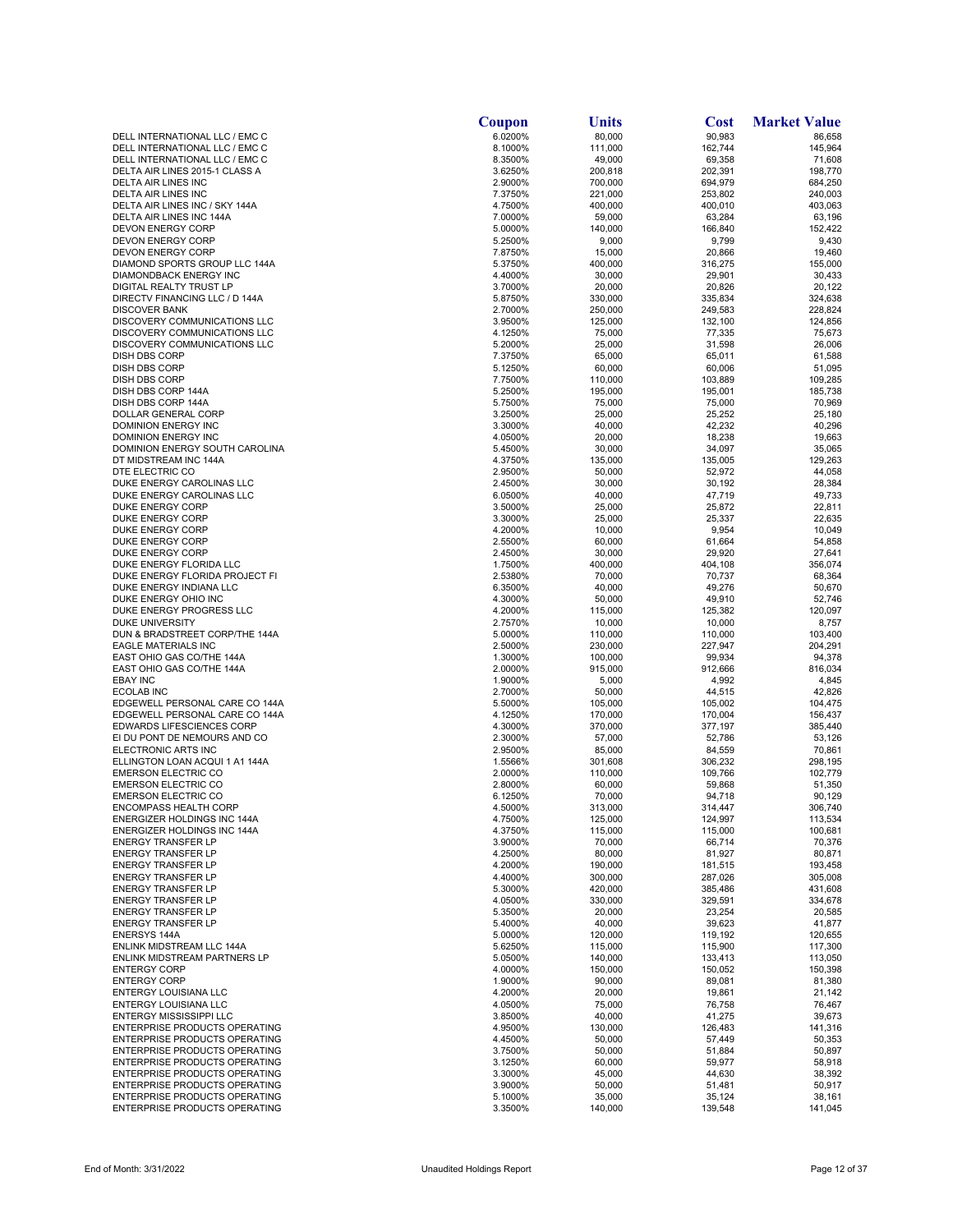|                                                                           | Coupon             | Units              | <b>Cost</b>        | <b>Market Value</b> |
|---------------------------------------------------------------------------|--------------------|--------------------|--------------------|---------------------|
| <b>EPR PROPERTIES</b>                                                     | 4.5000%            | 290,000            | 288,074            | 292,839             |
| <b>EPR PROPERTIES</b>                                                     | 3.6000%            | 15,000             | 14,881             | 13,599              |
| <b>EQM MIDSTREAM PARTNERS LP</b><br><b>EQM MIDSTREAM PARTNERS LP 144A</b> | 4.0000%<br>4.5000% | 220,000<br>35,000  | 215,727<br>35,000  | 217,653<br>32,725   |
| EQM MIDSTREAM PARTNERS LP 144A                                            | 4.7500%            | 90,000             | 90,001             | 84,150              |
| <b>EQT CORP</b>                                                           | 3.9000%            | 50,000             | 49,875             | 49,855              |
| <b>EQT CORP</b>                                                           | 8.2500%            | 160,000            | 185,600            | 185,400             |
| <b>EQUIFAX INC</b>                                                        | 3.1000%            | 40,000             | 41,908             | 38,147              |
| EQUIFAX INC                                                               | 2.3500%            | 15,000             | 14,963             | 13,417              |
| EQUINIX INC                                                               | 2.9000%            | 65,000             | 64,946             | 62,944              |
| EQUINIX INC<br><b>EQUITABLE HOLDINGS INC</b>                              | 2.1500%<br>3.9000% | 300,000<br>176,000 | 299,278<br>175,444 | 262,550<br>178,365  |
| ERP OPERATING LP                                                          | 2.8500%            | 50,000             | 48,139             | 49,002              |
| <b>ESSENTIAL UTILITIES INC</b>                                            | 2.7040%            | 30,000             | 30,000             | 28,302              |
| <b>ESSENTIAL UTILITIES INC</b>                                            | 3.3510%            | 5,000              | 5,207              | 4,446               |
| <b>ESSEX PORTFOLIO LP</b>                                                 | 3.2500%            | 100,000            | 99,431             | 100,423             |
| <b>ESSEX PORTFOLIO LP</b>                                                 | 3.8750%            | 190,000            | 190,217            | 192,150             |
| <b>ESSEX PORTFOLIO LP</b><br>ESTEE LAUDER COS INC/THE                     | 1.7000%<br>3.1250% | 70,000<br>35,000   | 69,656<br>36,786   | 63,092<br>32,735    |
| EVERGY KANSAS CENTRAL INC                                                 | 4.2500%            | 20,000             | 19,636             | 20,589              |
| EVERGY KANSAS CENTRAL INC                                                 | 4.1250%            | 20,000             | 19,595             | 20,241              |
| <b>EVERSOURCE ENERGY</b>                                                  | 3.4500%            | 20,000             | 23,373             | 18,152              |
| <b>EVERSOURCE ENERGY</b>                                                  | 2.9000%            | 50,000             | 49,952             | 48,994              |
| <b>EVERSOURCE ENERGY</b>                                                  | 1.6500%            | 20,000             | 19,994             | 17,230              |
| <b>EVERSOURCE ENERGY</b><br><b>EXELON CORP</b>                            | 2.5500%            | 10,000             | 9,965              | 9,183               |
| EXELON CORP 144A                                                          | 4.4500%<br>4.1000% | 110,000<br>100,000 | 125,243<br>99,013  | 115,007<br>101,567  |
| EXETER AUTOMOBILE RE 1A D 144A                                            | 2.7300%            | 125,000            | 127,197            | 124,508             |
| EXETER AUTOMOBILE RECEIVA 1A B                                            | 0.5000%            | 192,421            | 192,408            | 191,905             |
| EXETER AUTOMOBILE RECEIVA 3A B                                            | 0.7900%            | 260,582            | 261,335            | 260,444             |
| <b>EXPEDIA GROUP INC</b>                                                  | 3.6000%            | 55,000             | 54,979             | 55,455              |
| <b>EXPEDIA GROUP INC</b>                                                  | 2.9500%            | 150,000            | 149,107            | 138,877             |
| EXPEDIA GROUP INC 144A                                                    | 6.2500%            | 644,000            | 705,015            | 688,519             |
| EXTENDED STAY AMERI ESH A 144A<br>EXTRA SPACE STORAGE LP                  | 1.4770%<br>2.3500% | 795,107<br>175,000 | 795,106<br>173,451 | 785,620<br>153,581  |
| <b>EXXON MOBIL CORP</b>                                                   | 3.4520%            | 135,000            | 139,231            | 130,868             |
| FACTSET RESEARCH SYSTEMS INC                                              | 3.4500%            | 290,000            | 285,484            | 280,131             |
| FACTSET RESEARCH SYSTEMS INC                                              | 2.9000%            | 80,000             | 79,865             | 77,739              |
| FEDERAL REALTY INVESTMENT TRUS                                            | 3.2000%            | 5,000              | 5,121              | 4,895               |
| FIDELITY NATIONAL FINANCIAL IN                                            | 3.4000%            | 100,000            | 101,313            | 96,300              |
| FIDELITY NATIONAL FINANCIAL IN<br>FIDELITY NATIONAL FINANCIAL IN          | 5.5000%<br>2.4500% | 120,000<br>100,000 | 120,834<br>99,691  | 121,717<br>88,568   |
| FIFTH THIRD BANCORP                                                       | 1.7070%            | 95,000             | 95,000             | 87,905              |
| FIRST AMERICAN FINANCIAL CORP                                             | 2.4000%            | 510,000            | 508,343            | 446,500             |
| FIRST FRANKLIN MORTGAGE FF9 A4                                            | 1.1766%            | 127,565            | 127,583            | 127,279             |
| FIRST REPUBLIC BANK/CA                                                    | 1.9120%            | 250,000            | 250,000            | 247,747             |
| FIRSTCASH INC 144A                                                        | 5.6250%            | 305,000            | 306,363            | 293,056             |
| FIRSTENERGY TRANSMISSION 144A<br>FLORIDA POWER & LIGHT CO                 | 2.8660%            | 300,000            | 300,000            | 278,214             |
| FLORIDA POWER & LIGHT CO                                                  | 3.9900%<br>3.1500% | 30,000<br>95,000   | 29,984<br>97,983   | 32,071<br>88,550    |
| FLORIDA POWER & LIGHT CO                                                  | 2.4500%            | 40,000             | 39,938             | 37,623              |
| FLOWERS FOODS INC                                                         | 2.4000%            | 5,000              | 4,977              | 4,485               |
| <b>FMC CORP</b>                                                           | 3.2000%            | 12,000             | 12,094             | 11,876              |
| FORD CREDIT FLOORPLAN MAST 1 D                                            | 2.1200%            | 100,000            | 101,917            | 98,353              |
| FORD FOUNDATION/THE                                                       | 2.8150%            | 5,000<br>900,000   | 5,000              | 4,125               |
| FORD MOTOR CREDIT CO LLC<br>FORD MOTOR CREDIT CO LLC                      | 3.3750%<br>3.5500% | 200,000            | 900,000<br>201,393 | 879,701<br>200,000  |
| FORD MOTOR CREDIT CO LLC                                                  | 1.3827%            | 500,000            | 496,391            | 498.323             |
| <b>FORTINET INC</b>                                                       | 2.2000%            | 575,000            | 570,009            | 507,564             |
| FORTRESS TRANSPORTATION A 144A                                            | 5.5000%            | 425,000            | 426,307            | 386,389             |
| FORTRESS TRANSPORTATION A 144A                                            | 6.5000%            | 75,000             | 71,846             | 74,438              |
| FORTUNE BRANDS HOME & SECURITY                                            | 3.2500%            | 700,000            | 703,981            | 673,615             |
| <b>FRANKLIN RESOURCES INC</b><br>FREDDIE MAC MULTICLASS P003 A2           | 2.8000%<br>1.7828% | 65,000<br>100,000  | 65,208<br>102,492  | 65,399<br>89,892    |
| FREDDIE MAC MULTICLASS P003 A3                                            | 1.9560%            | 160,099            | 164,681            | 142,452             |
| FREDDIE MAC MULTIFAMIL K140 A2                                            | 2.2500%            | 0                  | 0                  | 0                   |
| FREDDIE MAC MULTIFAMIL K141 A2                                            | 2.2500%            | 991,000            | 974,874            | 931,853             |
| FREDDIE MAC MULTIFAMIL K141 AM                                            | 2.2500%            | 300,000            | 292,744            | 280,465             |
| FREDDIE MAC MULTIFAMIL K142 A2                                            | 2.4000%            | 1,523,000          | 1,500,006          | 1,452,001           |
| FREDDIE MAC MULTIFAMIL K749 A2<br>FREEDOM MORTGAGE CORP 144A              | 2.1200%<br>8.2500% | 508,000<br>492,000 | 482,364<br>497,220 | 483,140<br>490,514  |
| FREEDOM MORTGAGE CORP 144A                                                | 8.1250%            | 210,000            | 194,299            | 209,213             |
| FREEPORT-MCMORAN INC                                                      | 4.6250%            | 30,000             | 31,246             | 30,675              |
| FREEPORT-MCMORAN INC                                                      | 5.4000%            | 235,000            | 266,595            | 260,862             |
| FREEPORT-MCMORAN INC                                                      | 5.4500%            | 230,000            | 260,964            | 257,563             |
| FREMF 2013-K25 MORT K25 B 144A                                            | 3.6194%            | 404,000            | 416,791            | 406,732             |
| FREMF 2013-K32 MORT K32 B 144A<br>FREMF 2015-K45 MORT K45 B 144A          | 3.5318%            | 366,000            | 392,553            | 368,531             |
| FREMF 2015-K48 MORT K48 B 144A                                            | 3.5889%<br>3.6436% | 306,000<br>133,990 | 319,761<br>134,163 | 304,427<br>132,860  |
| FREMF 2015-K51 MORT K51 B 144A                                            | 3.9537%            | 50,000             | 54,753             | 50,253              |
| FREMF 2015-K720 MO K720 B 144A                                            | 3.4252%            | 238,000            | 239,715            | 238,414             |
| FREMF 2016-K54 MORT K54 B 144A                                            | 4.0521%            | 76,000             | 81,551             | 75,938              |
| FREMF 2016-K59 MORT K59 B 144A                                            | 3.5777%            | 65,000             | 67,359             | 64,060              |
| FREMF 2018-K72 MORT K72 B 144A                                            | 3.9929%            | 84,000             | 93,045             | 84,109              |
| FREMF 2018-K732 MO K732 B 144A                                            | 4.0573%            | 324,000            | 342,511            | 326,593             |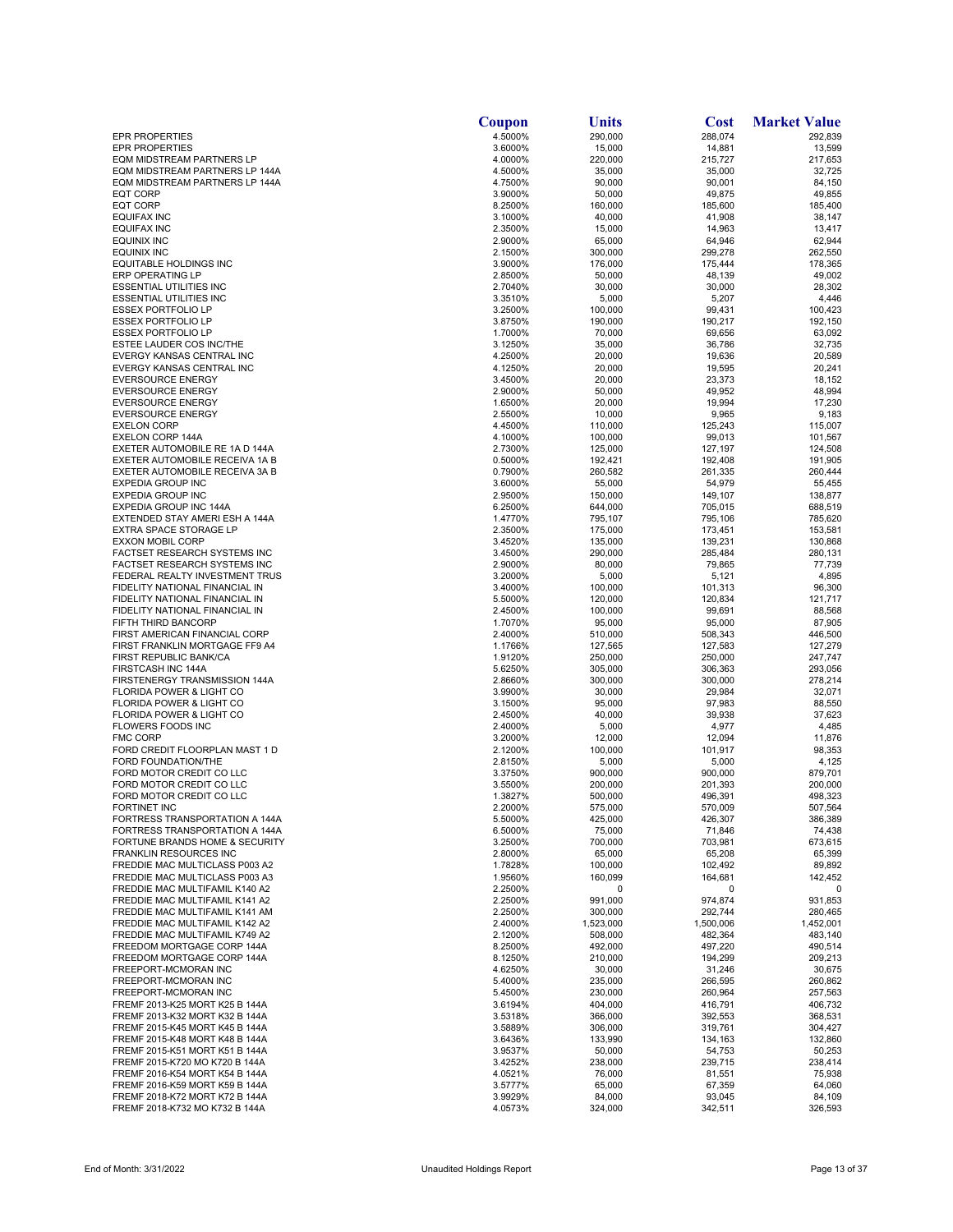|                                                                  | Coupon             | <b>Units</b>       | <b>Cost</b>        | <b>Market Value</b> |
|------------------------------------------------------------------|--------------------|--------------------|--------------------|---------------------|
| FREMF 2018-K74 MORT K74 B 144A                                   | 4.0914%            | 387,000            | 413,787            | 389,572             |
| FREMF 2018-K75 MORT K75 B 144A                                   | 3.9769%            | 198,000            | 190,350            | 197,852             |
| FREMF 2018-K77 MORT K77 B 144A<br>FREMF 2018-K77 MORT K77 C 144A | 4.1606%<br>4.1606% | 141,000<br>102,000 | 150,358<br>108,362 | 143,817<br>100,919  |
| FREMF 2018-K80 MO K80 X2A 144A                                   | 0.1000%            | 98,817,013         | 694,807            | 473,660             |
| FREMF 2018-K83 MORT K83 B 144A                                   | 4.2756%            | 384,000            | 406,260            | 395,024             |
| FREMF 2018-K83 MORT K83 C 144A                                   | 4.2756%            | 150,000            | 165,456            | 149,595             |
| FREMF 2018-K86 MORT K86 B 144A                                   | 4.2936%            | 510,000            | 565,443            | 520,990             |
| FREMF 2019-K95 MORT K95 B 144A                                   | 3.9204%            | 183,000            | 198,425            | 183,940             |
| FREMF 2019-K99 MORT K99 B 144A                                   | 3.6456%            | 56,000             | 57,414             | 55,694              |
| FREMF 2020-K105 MO K105 B 144A                                   | 3.5300%            | 346,000            | 368,645            | 334,375             |
| FREMF 2020-K737 MO K737 B 144A<br>FREMONT HOME LOAN TRUST B 2A3  | 3.3011%<br>0.6166% | 46,000<br>777,818  | 49,326<br>363,771  | 44,771<br>303,408   |
| FREMONT HOME LOAN TRUST E 2A1                                    | 0.5166%            | 284,712            | 159,747            | 152,645             |
| FRESB 2016-SB14 MORT SB14 A10F                                   | 2.5900%            | 167,722            | 164,734            | 165,277             |
| FRESB 2018-SB46 MORT SB46 A10F                                   | 3.3000%            | 320,285            | 318,360            | 315,925             |
| <b>FRONTIER COMMUNICATIONS 4/21</b>                              | 0.0000%            | 89,325             | 89,325             | 87,836              |
| FRONTIER COMMUNICATIONS H 144A                                   | 5.0000%            | 345,000            | 345,016            | 331,200             |
| FRONTIER COMMUNICATIONS H 144A                                   | 6.0000%            | 80,000             | 80,020             | 74,000              |
| FRONTIER COMMUNICATIONS H 144A<br>FS KKR CAPITAL CORP            | 6.7500%<br>3.1250% | 85,000<br>400,000  | 85,001<br>398,813  | 81,600<br>356,589   |
| <b>FS KKR CAPITAL CORP</b>                                       | 3.4000%            | 190,000            | 188,326            | 183,954             |
| <b>FS KKR CAPITAL CORP</b>                                       | 3.2500%            | 110,000            | 109,328            | 101,538             |
| FS KKR CAPITAL CORP                                              | 2.6250%            | 345,000            | 343,106            | 315,943             |
| FWD SECURITIZATIO INV1 A1 144A                                   | 2.2400%            | 351,377            | 351,366            | 346,988             |
| <b>GARTNER INC 144A</b>                                          | 4.5000%            | 140,000            | 143,535            | 139,474             |
| <b>GATX CORP</b>                                                 | 3.5000%            | 160,000            | 159,604            | 154,276             |
| <b>GENERAL ELECTRIC CO</b><br><b>GENERAL MILLS INC</b>           | 6.7500%<br>3.0000% | 41,000<br>30,000   | 51,276<br>36,125   | 51,650<br>25,847    |
| <b>GENERAL MILLS INC</b>                                         | 3.6500%            | 50,000             | 51,363             | 50,736              |
| <b>GENERAL MOTORS CO</b>                                         | 4.0000%            | 90,000             | 86,944             | 90,834              |
| <b>GENERAL MOTORS CO</b>                                         | 5.4000%            | 60,000             | 76,371             | 63,081              |
| GENERAL MOTORS FINANCIAL CO IN                                   | 3.1000%            | 40,000             | 39,959             | 35,953              |
| GENERAL MOTORS FINANCIAL CO IN                                   | 4.0000%            | 55,000             | 56,796             | 55,676              |
| GENERAL MOTORS FINANCIAL CO IN                                   | 2.7500%            | 90,000             | 91,730             | 87,413              |
| GENERAL MOTORS FINANCIAL CO IN<br>GENERAL MOTORS FINANCIAL CO IN | 3.7000%            | 40,000             | 40,069             | 40,399              |
| GENERAL MOTORS FINANCIAL CO IN                                   | 2.3500%<br>4.1500% | 105,000<br>110,000 | 103,167<br>109,178 | 90,854<br>111,599   |
| GENERAL MOTORS FINANCIAL CO IN                                   | 2.9000%            | 45,000             | 44,969             | 43,955              |
| <b>GENUINE PARTS CO</b>                                          | 1.8750%            | 256,000            | 240,428            | 221,415             |
| <b>GENUINE PARTS CO</b>                                          | 1.7500%            | 55,000             | 54,858             | 52,517              |
| GEORGETOWN UNIVERSITY/THE                                        | 2.9430%            | 2,000              | 2,000              | 1,631               |
| <b>GEORGIA POWER CO</b>                                          | 3.2500%            | 10,000             | 10,069             | 8,670               |
| <b>GEORGIA POWER CO</b>                                          | 3.7000%            | 50,000             | 56,048             | 46,455              |
| GILEAD SCIENCES INC<br><b>GLOBAL PAYMENTS INC</b>                | 2.6000%<br>2.6500% | 25,000<br>300,000  | 24,168<br>304,324  | 21,050<br>293,542   |
| <b>GLOBAL PAYMENTS INC</b>                                       | 1.2000%            | 35,000             | 34,975             | 32,244              |
| GLS AUTO RECEIVABLES 2A A 144A                                   | 0.3100%            | 95,316             | 95,314             | 94,706              |
| GO DADDY OPERATING CO LLC 144A                                   | 5.2500%            | 115,000            | 115,000            | 115,524             |
| GOLDMAN SACHS BDC INC                                            | 2.8750%            | 314,000            | 314,545            | 302,126             |
| GOLDMAN SACHS GROUP INC/T REGS                                   | 3.3750%            | 150,000            | 187,838            | 176,879             |
| GOLDMAN SACHS GROUP INC/THE<br>GOLDMAN SACHS GROUP INC/THE       | 3.8000%<br>6.2500% | 200,000            | 231,587            | 201,329<br>19,365   |
| GOLDMAN SACHS GROUP INC/THE                                      | 3.7500%            | 15,000<br>595,000  | 16,927<br>584,156  | 603,955             |
| GOLDMAN SACHS GROUP INC/THE                                      | 3.5000%            | 65,000             | 61,874             | 65,270              |
| <b>GOLDMAN SACHS GROUP INC/THE</b>                               | 6.7500%            | 120,000            | 133,852            | 151,217             |
| GOLDMAN SACHS GROUP INC/THE                                      | 4.7500%            | 55,000             | 70,506             | 61,449              |
| <b>GOLDMAN SACHS GROUP INC/THE</b>                               | 1.0930%            | 125,000            | 125,000            | 114,455             |
| GOLDMAN SACHS GROUP INC/THE                                      | 0.8550%            | 18,000             | 18,000             | 16,769              |
| GOLDMAN SACHS GROUP INC/THE<br>GOLDMAN SACHS GROUP INC/THE       | 2.9080%<br>1.9480% | 315,000<br>160,000 | 309,877<br>160,000 | 271,162<br>148,696  |
| <b>GOLDMAN SACHS GROUP INC/THE</b>                               | 5.1500%            | 17,000             | 23,433             | 18,994              |
| <b>GOLDMAN SACHS GROUP INC/THE</b>                               | 4.0170%            | 196,000            | 189,091            | 198,062             |
| <b>GOLDMAN SACHS GROUP INC/THE</b>                               | 4.2500%            | 80,000             | 78,091             | 81,939              |
| GOLDMAN SACHS GROUP INC/THE                                      | 4.2230%            | 335,000            | 362,053            | 343,004             |
| GOLDMAN SACHS GROUP INC/THE                                      | 2.9050%            | 40,000             | 40,081             | 40,044              |
| <b>GOLDMAN SACHS GROUP INC/THE</b>                               | 3.1020%            | 80,000             | 80,162             | 75,407              |
| <b>GOLDMAN SACHS GROUP INC/THE</b><br>GOLUB CAPITAL BDC INC      | 1.6331%            | 230,000            | 227,769            | 230,063             |
| GOODMAN US FINANCE THREE 144A                                    | 2.5000%<br>3.7000% | 75,000<br>240,000  | 74,707<br>232,022  | 68,900<br>239,461   |
| GOODYEAR TIRE & RUBBER CO/THE                                    | 5.2500%            | 160,000            | 160,013            | 149,802             |
| GOODYEAR TIRE & RUBBER CO/THE                                    | 9.5000%            | 135,000            | 135,008            | 142,936             |
| GRAHAM PACKAGING CO INC 144A                                     | 7.1250%            | 120,000            | 120,004            | 108,900             |
| GRAY ESCROW II INC 144A                                          | 5.3750%            | 145,000            | 145,004            | 138,651             |
| <b>GRAY TELEVISION INC 144A</b>                                  | 5.8750%            | 40,000             | 41,001             | 40,953              |
| <b>GRAY TELEVISION INC 144A</b>                                  | 4.7500%            | 180,000            | 177,843            | 167,175             |
| GREYSTAR REAL ESTATE PART 144A<br>GSAA HOME EQUITY TRUST 15 1A1  | 5.7500%<br>0.9666% | 440,000<br>63,521  | 438,420<br>55,948  | 443,300<br>58,547   |
| GSAMP TRUST 2006-FM2 FM2 A1                                      | 0.5966%            | 452,512            | 222,828            | 199,799             |
| GSAMP TRUST 2006-HE8 HE8 A2C                                     | 0.6266%            | 109,178            | 106,432            | 106,962             |
| GSAMP TRUST 2007-FM2 FM2 A2C                                     | 0.6166%            | 352,559            | 238,904            | 249,081             |
| GSK CONSUMER HEALTHCARE C 144A                                   | 3.6250%            | 250,000            | 249,206            | 249,765             |
| GSK CONSUMER HEALTHCARE C 144A                                   | 3.3750%            | 505,000            | 503,899            | 504,993             |
| HACKENSACK MERIDIAN HEALTH INC<br>HACKENSACK MERIDIAN HEALTH INC | 2.8750%<br>2.6750% | 1,000<br>10,000    | 1,000<br>10,000    | 846<br>8,559        |
|                                                                  |                    |                    |                    |                     |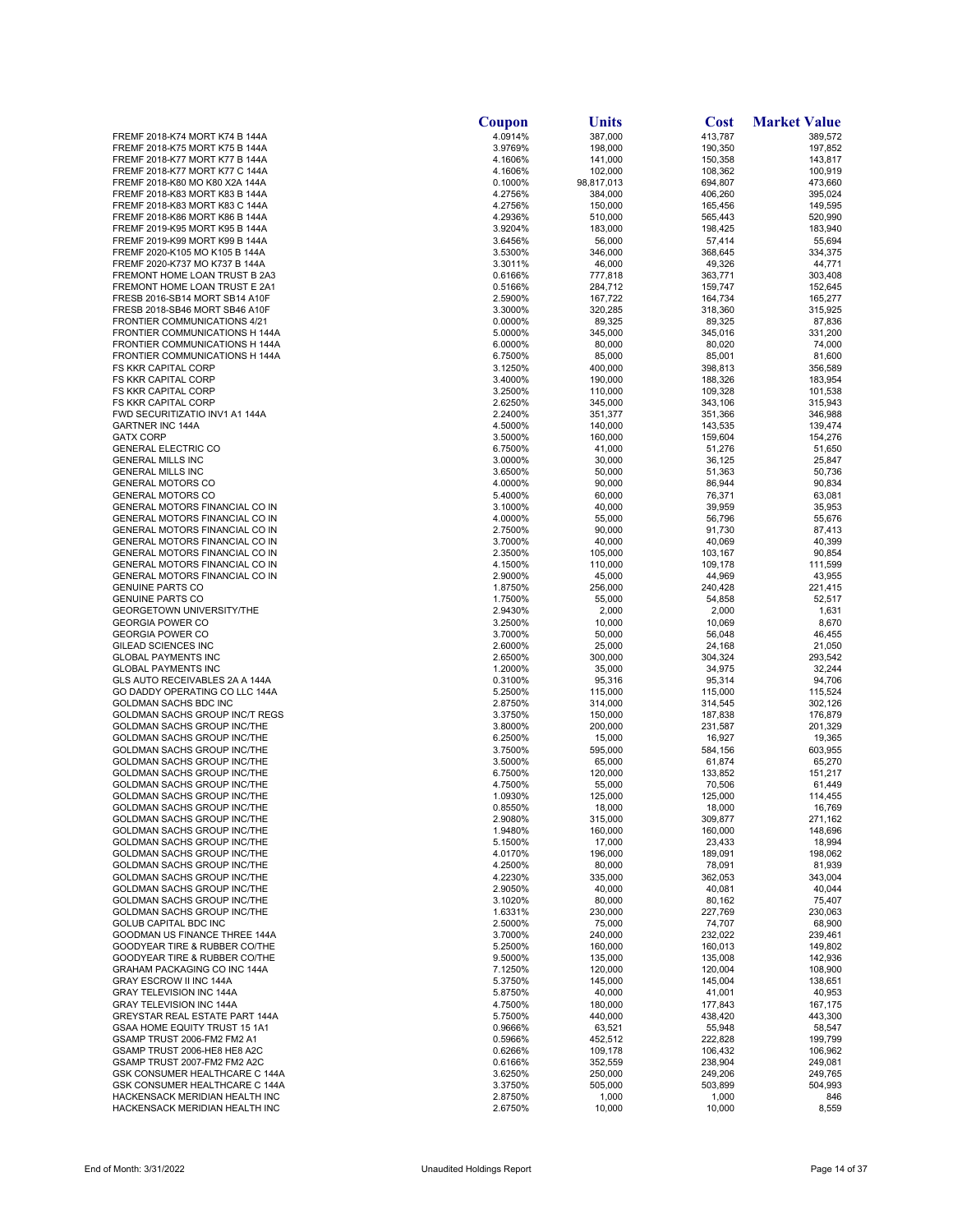|                                                                                | Coupon             | Units              | <b>Cost</b>        | <b>Market Value</b> |
|--------------------------------------------------------------------------------|--------------------|--------------------|--------------------|---------------------|
| HARBORVIEW MORTGAGE LO 12 1A1A                                                 | 0.6536%            | 137,403            | 123,385            | 126,890             |
| HARBORVIEW MORTGAGE LOA 6 2A1A                                                 | 0.6386%            | 711,774            | 631,969            | 672,710             |
| HARTFORD FINANCIAL SERVICES GR<br>HAT HOLDINGS I LLC / HAT 144A                | 3.6000%<br>6.0000% | 50,000<br>95,000   | 56,712<br>94,998   | 46,885<br>97,375    |
| <b>HCA INC</b>                                                                 | 5.0000%            | 160,000            | 171,875            | 165,850             |
| <b>HCA INC</b>                                                                 | 3.5000%            | 340,000            | 338,194            | 314,604             |
| <b>HCA INC</b>                                                                 | 5.5000%            | 225,000            | 291,910            | 253,890             |
| <b>HCA INC</b>                                                                 | 5.2500%            | 160.000            | 199,128            | 175,226             |
| <b>HCA INC</b>                                                                 | 4.1250%            | 500,000            | 537,452            | 509,651             |
| <b>HELIOS SOFTWARE HOLDINGS 144A</b><br><b>HERC HOLDINGS INC 144A</b>          | 4.6250%<br>5.5000% | 105,000<br>405,000 | 103,097<br>408,808 | 96,475<br>410,670   |
| <b>HERSHEY CO/THE</b>                                                          | 2.6500%            | 20,000             | 19,756             | 16,991              |
| HERTZ CORP/THE 144A                                                            | 4.6250%            | 375,000            | 370,373            | 350,184             |
| <b>HESS CORP</b>                                                               | 7.3000%            | 245,000            | 314,171            | 300,052             |
| <b>HESS CORP</b>                                                               | 4.3000%            | 175,000            | 182,121            | 179,564             |
| <b>HESS MIDSTREAM OPERATIONS 144A</b><br><b>HESS MIDSTREAM OPERATIONS 144A</b> | 5.6250%<br>5.1250% | 170,000<br>110,000 | 174,338<br>110,000 | 174,412<br>109,928  |
| HEWLETT PACKARD ENTERPRISE CO                                                  | 4.4500%            | 110,000            | 109,982            | 112,663             |
| HEWLETT PACKARD ENTERPRISE CO                                                  | 6.3500%            | 15,000             | 19,733             | 17,661              |
| <b>HIGHWOODS REALTY LP</b>                                                     | 4.2000%            | 100,000            | 103,822            | 101,972             |
| HILTON DOMESTIC OPERATING 144A                                                 | 3.6250%            | 300,000            | 300,004            | 272,250             |
| HILTON GRAND VACATIONS BO 144A                                                 | 5.0000%            | 715,000            | 715,007            | 682,321             |
| HILTON WORLDWIDE FINANCE LLC /<br>HLF FINANCING SARL LLC / 144A                | 4.8750%<br>4.8750% | 150,000            | 143,827            | 151,012<br>188,592  |
| HOAG MEMORIAL HOSPITAL PRESBYT                                                 | 3.8030%            | 215,000<br>6,000   | 217,212<br>6,000   | 6,069               |
| HOME DEPOT INC/THE                                                             | 3.0000%            | 35,000             | 36,092             | 35,280              |
| HOME DEPOT INC/THE                                                             | 3.1250%            | 30,000             | 32,362             | 27,427              |
| HOME DEPOT INC/THE                                                             | 3.6250%            | 50,000             | 49,189             | 49,616              |
| HOME DEPOT INC/THE                                                             | 2.3750%            | 35,000             | 33,018             | 28,064              |
| HOME DEPOT INC/THE                                                             | 3.2500%            | 50,000             | 49,741             | 50,020              |
| HOME DEPOT INC/THE<br>HOME DEPOT INC/THE                                       | 3.3000%<br>5.8750% | 30,000<br>70,000   | 33,319<br>82,273   | 28,894<br>88,663    |
| HOME DEPOT INC/THE                                                             | 4.2500%            | 20,000             | 23,619             | 21,876              |
| HOME DEPOT INC/THE                                                             | 5.4000%            | 70,000             | 79,150             | 84,595              |
| HOME EQUITY MORTGAGE LOAN C M2                                                 | 1.2066%            | 1,299,226          | 1,252,900          | 1,290,123           |
| <b>HOMEBANC MORTGAGE TRUST 2 3 M1</b>                                          | 1.1166%            | 842,279            | 1,061,250          | 838,914             |
| HP INC                                                                         | 2.2000%            | 90,000             | 89,865             | 86,799              |
| HP INC<br>HP INC                                                               | 4.0000%<br>3.0000% | 105,000<br>85,000  | 104,755<br>84,819  | 104,608<br>82,692   |
| HP INC                                                                         | 6.0000%            | 81,000             | 104,373            | 94,399              |
| HP INC                                                                         | 1.4500%            | 190,000            | 188,818            | 174,611             |
| HP INC                                                                         | 2.6500%            | 259,000            | 257,498            | 231,728             |
| HUB INTERNATIONAL LTD 144A                                                     | 5.6250%            | 30,000             | 30,000             | 28,650              |
| HUB INTERNATIONAL LTD 144A                                                     | 7.0000%            | 225,000            | 216,409            | 227,600             |
| HUDSON PACIFIC PROPERTIES LP<br><b>HUMANA INC</b>                              | 3.9500%<br>3.7000% | 120,000<br>75,000  | 114,261<br>74,904  | 120,478<br>75,248   |
| <b>HUMANA INC</b>                                                              | 2.1500%            | 100,000            | 99,817             | 87,617              |
| HUNT COS INC 144A                                                              | 5.2500%            | 235,000            | 233,644            | 223,873             |
| <b>HYATT HOTELS CORP</b>                                                       | 1.8000%            | 700,000            | 699,970            | 673,498             |
| HYUNDAI CAPITAL AMERICA 144A                                                   | 0.8000%            | 1,000,000          | 999,024            | 981,082             |
| IAA INC 144A                                                                   | 5.5000%            | 210,000            | 213,212            | 210,525             |
| <b>IDEX CORP</b><br><b>IDEX CORP</b>                                           | 3.0000%<br>2.6250% | 546,000<br>100,000 | 584,343<br>100,380 | 515,863<br>90,910   |
| IHEARTCOMMUNICATIONS INC                                                       | 6.3750%            | 25,000             | 25,756             | 25,688              |
| <b>IHEARTCOMMUNICATIONS INC</b>                                                | 8.3750%            | 390,000            | 406,505            | 403,241             |
| <b>IHEARTCOMMUNICATIONS INC 144A</b>                                           | 5.2500%            | 30,000             | 30,000             | 29,663              |
| II-VI INC 144A                                                                 | 5.0000%            | 100,000            | 100,809            | 97,750              |
| <b>ILLUMINA INC</b>                                                            | 0.5500%            | 90,000             | 89,998<br>184,850  | 88,282              |
| ILLUMINATE BUYER LLC / IL 144A<br>IMOLA MERGER CORP 144A                       | 9.0000%<br>4.7500% | 175,000<br>315,000 | 315,014            | 177,188<br>303,332  |
| INDIANA MICHIGAN POWER CO                                                      | 4.5500%            | 30,000             | 30,209             | 31,680              |
| INDIANA MICHIGAN POWER CO                                                      | 6.0500%            | 25,000             | 28,670             | 30,319              |
| INDIANA UNIVERSITY HEALTH INC                                                  | 2.8520%            | 10,000             | 10,000             | 8,607               |
| INDYMAC INDX MORTGAG AR12 2A1A                                                 | 0.9366%            | 315,802            | 296,317            | 305,170             |
| <b>INTEL CORP</b><br>INTERCONTINENTAL EXCHANGE INC                             | 0.7274%<br>3.0000% | 440,000<br>75,000  | 439,764<br>73,921  | 440,037<br>65,753   |
| INTERCONTINENTAL EXCHANGE INC                                                  | 3.7500%            | 250,000            | 250,644            | 256,011             |
| INTERCONTINENTAL EXCHANGE INC                                                  | 4.2500%            | 30,000             | 33,197             | 32,331              |
| <b>INTERFACE INC 144A</b>                                                      | 5.5000%            | 140,000            | 140,004            | 135,975             |
| INTERIOR LOGIC 3/21 COV-LITE T                                                 | 0.0000%            | 119,400            | 117,012            | 106,043             |
| INTERNATIONAL BUSINESS MACHINE                                                 | 4.1500%            | 100,000            | 102,634            | 104,921             |
| INTERNATIONAL FLAVORS & F 144A                                                 | 2.3000%            | 400,000            | 400,000            | 358,182             |
| INTERNATIONAL FLAVORS & F 144A<br>INTERPUBLIC GROUP OF COS INC/T               | 1.2300%<br>3.3750% | 210,000<br>40,000  | 208,033<br>39,918  | 194,402<br>35,606   |
| <b>INTUIT INC</b>                                                              | 1.6500%            | 360,000            | 361,336            | 317,624             |
| INVITATION HOMES OPERATING PAR                                                 | 2.0000%            | 55,000             | 54,171             | 46,968              |
| <b>INVITATION HOMES OPERATING PAR</b>                                          | 4.1500%            | 500,000            | 498,695            | 510,634             |
| <b>IPALCO ENTERPRISES INC</b>                                                  | 3.7000%            | 200,000            | 197,603            | 200,518             |
| <b>IRON MOUNTAIN INC 144A</b>                                                  | 5.0000%            | 120,000            | 121,405            | 116,984             |
| <b>IRON MOUNTAIN INC 144A</b><br><b>IRON MOUNTAIN INC 144A</b>                 | 5.2500%<br>4.8750% | 220,000<br>235,000 | 222,088<br>214,479 | 216,425<br>232,356  |
| IRS R 2.08600% P US0003M                                                       | 0.0000%            | $-19,600,000$      | $-224,000$         | $-224,000$          |
| IRS R 2.25400% P US0003M                                                       | 0.0000%            | 4,000,000          | 224,000            | 224,000             |
| <b>ITC HOLDINGS CORP</b>                                                       | 2.7000%            | 230,000            | 228,698            | 230,679             |
| <b>JABIL INC</b>                                                               | 4.7000%            | 40,000             | 39,948             | 40,447              |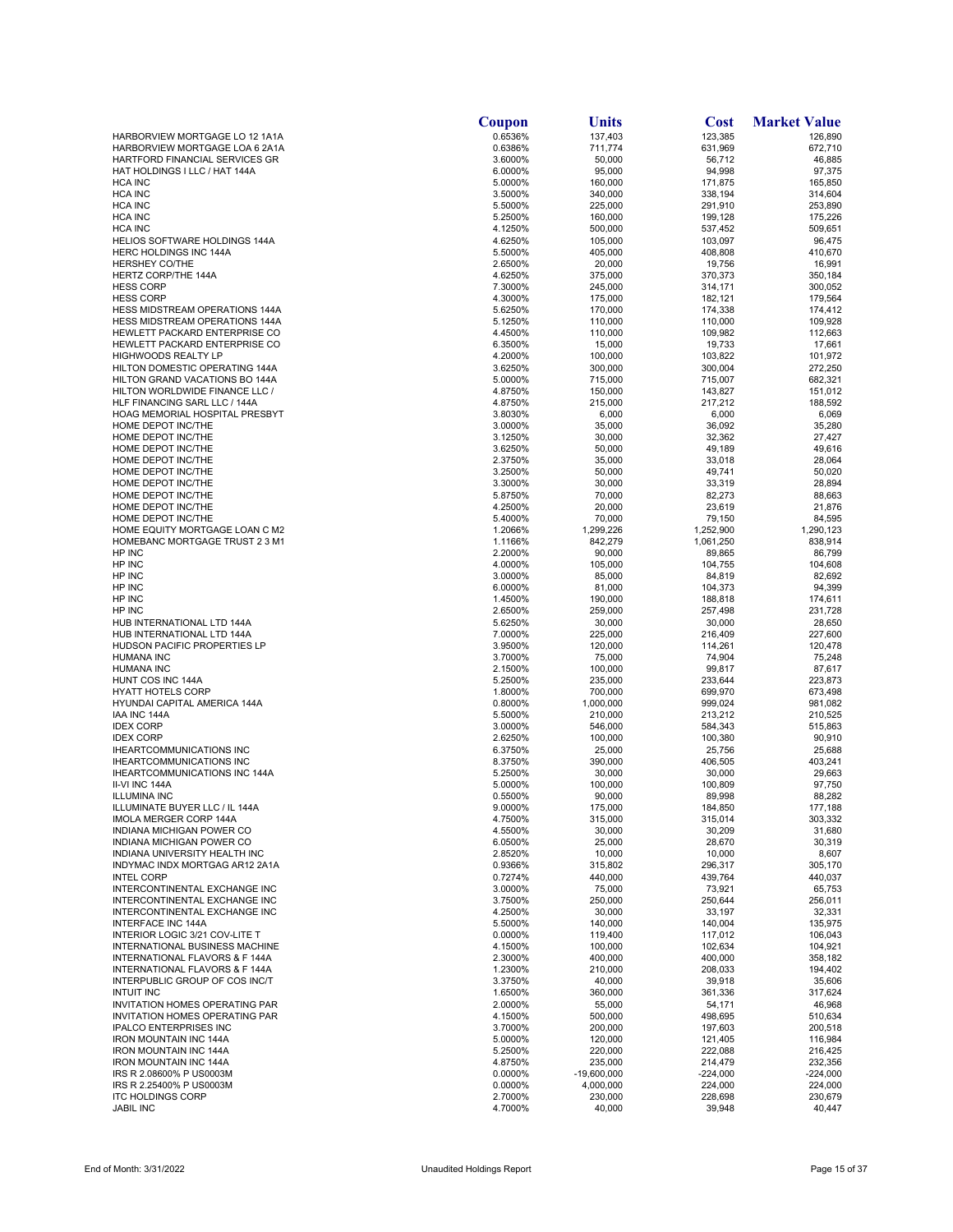|                                                                  | Coupon             | Units              | Cost               | <b>Market Value</b> |
|------------------------------------------------------------------|--------------------|--------------------|--------------------|---------------------|
| <b>JABIL INC</b>                                                 | 1.7000%            | 55,000             | 54,373             | 50,915              |
| JACKSON FINANCIAL INC 144A                                       | 4.0000%            | 5,000              | 4,949              | 4,226               |
| JB POINDEXTER & CO INC 144A<br>JEFFERIES FINANCE LLC / J 144A    | 7.1250%<br>5.0000% | 140,000            | 145,664            | 142,275             |
| JERSEY CENTRAL POWER & LI 144A                                   | 4.3000%            | 80,000<br>80,000   | 80,009<br>80,327   | 76,598<br>81,665    |
| JERSEY CENTRAL POWER & LI 144A                                   | 4.7000%            | 60,000             | 60,935             | 61,343              |
| JOHN DEERE CAPITAL CORP                                          | 2.1250%            | 35,000             | 34,985             | 34,434              |
| JOHNSON & JOHNSON                                                | 3.7000%            | 65,000             | 62,810             | 68,516              |
| JOHNSON & JOHNSON                                                | 0.9500%            | 200,000            | 199,895            | 182,981             |
| JP MORGAN MORTGAGE ACQ OPT2 M3                                   | 1.1766%            | 880,679            | 833,972            | 879,187             |
| JP MORGAN MORTGAGE ACQU HE2 M1                                   | 0.9066%            | 300,000            | 277,433            | 287,175             |
| JPMORGAN CHASE & CO<br>JPMORGAN CHASE & CO                       | 3.3000%<br>3.9000% | 70,000<br>60,000   | 68,045<br>59,711   | 70,555<br>61,584    |
| JPMORGAN CHASE & CO                                              | 3.8750%            | 246,000            | 244,202            | 251,279             |
| JPMORGAN CHASE & CO                                              | 4.2500%            | 560,000            | 554,148            | 578,206             |
| JPMORGAN CHASE & CO                                              | 5.6000%            | 90,000             | 100,392            | 109,019             |
| JPMORGAN CHASE & CO                                              | 4.8500%            | 65,000             | 66,107             | 73,950              |
| JPMORGAN CHASE & CO                                              | 3.2200%            | 150,000            | 147,450            | 150,531             |
| JPMORGAN CHASE & CO                                              | 4.0230%            | 170,000            | 170,494            | 172,721             |
| JPMORGAN CHASE & CO<br>JPMORGAN CHASE & CO                       | 2.3010%<br>1.0450% | 50,000<br>125,000  | 50,000<br>125,000  | 48,969<br>115,409   |
| JPMORGAN CHASE & CO                                              | 2.5250%            | 50,000             | 48,688             | 41,064              |
| JPMORGAN CHASE & CO                                              | 0.6970%            | 190,000            | 190,000            | 186,391             |
| JPMORGAN CHASE & CO                                              | 2.5800%            | 30,000             | 30,000             | 27,485              |
| JPMORGAN CHASE & CO                                              | 1.5610%            | 260,000            | 260,000            | 248,870             |
| JPMORGAN CHASE & CO                                              | 4.2030%            | 250,000            | 272,154            | 258,542             |
| JPMORGAN CHASE & CO                                              | 3.7020%            | 148,000            | 164,488            | 148,784             |
| JPMORGAN CHASE & CO<br>JPMORGAN CHASE & CO                       | 4.1250%<br>2.7000% | 110,000<br>70,000  | 108,307<br>70,422  | 113,826<br>70,272   |
| JPMORGAN CHASE & CO                                              | 3.5400%            | 1,230,000          | 1,345,519          | 1,233,218           |
| JPMORGAN CHASE & CO                                              | 3.5590%            | 270,000            | 273,602            | 272,508             |
| JPMORGAN CHASE & CO                                              | 1.1489%            | 270,000            | 266,033            | 271,404             |
| JUNIPER NETWORKS INC                                             | 2.0000%            | 150,000            | 134,301            | 129,744             |
| KAISER FOUNDATION HOSPITALS                                      | 3.0020%            | 20,000             | 20,000             | 17,618              |
| KAISER FOUNDATION HOSPITALS                                      | 3.2660%            | 30,000             | 32,121             | 27,939              |
| KANSAS CITY SOUTHERN/OLD<br>KANSAS CITY SOUTHERN/OLD             | 3.5000%            | 5,000              | 5,304              | 4,670               |
| KANSAS CITY SOUTHERN/OLD                                         | 4.3000%<br>4.2000% | 35,000<br>5,000    | 38,062<br>5,362    | 36,163<br>5,009     |
| KANSAS CITY SOUTHERN/OLD                                         | 4.7000%            | 5,000              | 5,759              | 5,519               |
| KENNEDY-WILSON INC                                               | 4.7500%            | 40,000             | 40,000             | 38,036              |
| <b>KENTUCKY UTILITIES CO</b>                                     | 3.3000%            | 50,000             | 52,424             | 45,235              |
| <b>KEYSIGHT TECHNOLOGIES INC</b>                                 | 4.5500%            | 20,000             | 20,182             | 20,551              |
| KEYSIGHT TECHNOLOGIES INC                                        | 4.6000%            | 5,000              | 5,269              | 5,240               |
| KILROY REALTY LP                                                 | 3.4500%            | 400,000            | 393,481            | 399,940             |
| KILROY REALTY LP<br>KIMBERLY-CLARK CORP                          | 4.2500%<br>2.8750% | 45,000<br>50,000   | 48,229<br>49,849   | 46,176<br>45,059    |
| KINDER MORGAN ENERGY PARTNERS                                    | 5.5000%            | 49,000             | 58,657             | 53,283              |
| KINDER MORGAN INC                                                | 1.7500%            | 90,000             | 89,857             | 83,625              |
| KINDER MORGAN INC                                                | 3.6000%            | 50,000             | 50,000             | 44,394              |
| KINDER MORGAN INC                                                | 1.5191%            | 120,000            | 119,333            | 120,707             |
| <b>KLA CORP</b>                                                  | 4.6500%            | 30,000             | 31,627             | 31,083              |
| KRAFT HEINZ FOODS CO                                             | 5.0000%            | 8,000              | 8,583              | 8,545               |
| KRAFT HEINZ FOODS CO<br>KRAFT HEINZ FOODS CO                     | 3.8750%<br>4.3750% | 340,000<br>15,000  | 346,333<br>14,874  | 345,608<br>14,815   |
| KRAFT HEINZ FOODS CO                                             | 4.8750%            | 17,000             | 17,971             | 17,912              |
| KYNDRYL HOLDINGS INC 144A                                        | 2.0500%            | 10,000             | 9,989              | 8,928               |
| KYNDRYL HOLDINGS INC 144A                                        | 4.1000%            | 20,000             | 19,856             | 15,494              |
| KYNDRYL HOLDINGS INC 144A                                        | 2.7000%            | 10,000             | 9,992              | 8,652               |
| LABL INC 144A                                                    | 5.8750%            | 285,000            | 287,415            | 267,188             |
| LABORATORY CORP OF AMERICA HOL                                   | 1.5500%            | 225,000            | 226,646            | 209,504             |
| LABORATORY CORP OF AMERICA HOL<br>LABORATORY CORP OF AMERICA HOL | 2.9500%<br>4.7000% | 170,000<br>170,000 | 176,273<br>195,119 | 163,364<br>181,010  |
| LABORATORY CORP OF AMERICA HOL                                   | 2.3000%            | 70,000             | 71,968             | 68,593              |
| LAREDO PETROLEUM INC                                             | 9.5000%            | 100,000            | 95,738             | 104,266             |
| LAZARD GROUP LLC                                                 | 3.7500%            | 60,000             | 59,099             | 60,620              |
| LAZARD GROUP LLC                                                 | 4.3750%            | 209,000            | 207,839            | 213,764             |
| LD HOLDINGS GROUP LLC 144A                                       | 6.5000%            | 150,000            | 152,790            | 140,625             |
| LEEWARD RENEWABLE ENERGY 144A                                    | 4.2500%            | 160,000            | 162,446            | 149,970             |
| LEGACY MORTGAGE AS GS4 A1 144A<br>LEGACY MORTGAGE AS GS6 A1 144A | 3.4380%            | 0                  | 0<br>610,500       | 0<br>609,012        |
| LEGENDS HOSPITALITY HOLDI 144A                                   | 3.0000%<br>5.0000% | 610,251<br>360,000 | 354,363            | 345,600             |
| LEHMAN XS TRUST SERIE 12N 1A3A                                   | 0.6566%            | 124,436            | 108,542            | 125,743             |
| LELAND STANFORD JUNIOR UNIVERS                                   | 2.4130%            | 20,000             | 20,000             | 16,783              |
| <b>LENNAR CORP</b>                                               | 5.0000%            | 500,000            | 573,873            | 523,978             |
| LENNOX INTERNATIONAL INC                                         | 1.3500%            | 28,000             | 28,423             | 26,213              |
| LEVEL 3 FINANCING INC 144A                                       | 4.6250%            | 185,000            | 184,997            | 174,146             |
| LFS TOPCO LLC 144A<br>LIFESTORAGE LP/CA                          | 5.8750%<br>3.5000% | 165,000            | 167,019<br>332,931 | 154,688<br>311,846  |
| LIVE NATION ENTERTAINMENT 144A                                   | 6.5000%            | 310,000<br>165,000 | 164,998            | 175,728             |
| LONG BEACH MORTGAGE LOA WL1 M4                                   | 1.5066%            | 1,126,033          | 1,065,591          | 1,117,067           |
| LONG BEACH MORTGAGE LOAN 8 2A3                                   | 0.7766%            | 539,245            | 189,152            | 192,297             |
| LONG BEACH MORTGAGE LOAN 8 2A4                                   | 0.9366%            | 294,134            | 105,938            | 105,779             |
| LONZA GROUP/ARXADA 1/22 (USD)                                    | 0.0000%            | 35,000             | 34,913             | 34,081              |
| LOWE'S COS INC                                                   | 4.4500%            | 25,000             | 24,981             | 26,015              |
| LOWE'S COS INC                                                   | 3.5000%            | 95,000             | 95,456             | 87,338              |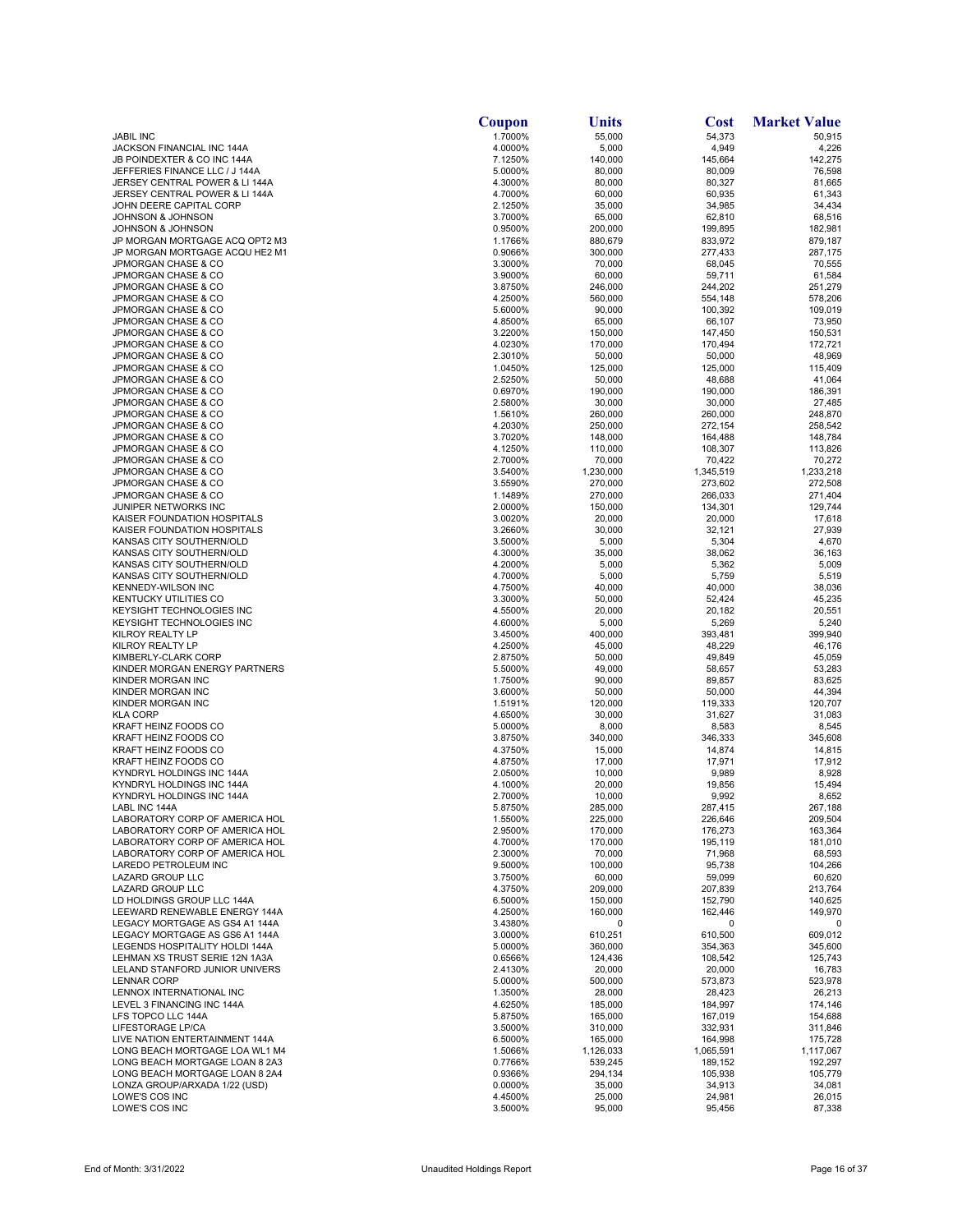|                                                               | Coupon             | Units             | Cost              | <b>Market Value</b> |
|---------------------------------------------------------------|--------------------|-------------------|-------------------|---------------------|
| LOWE'S COS INC                                                | 3.3500%            | 40,000            | 39,971            | 40,234              |
| LUMEN TECHNOLOGIES INC                                        | 6.8750%            | 45.000            | 46,420            | 44,917              |
| <b>LUMEN TECHNOLOGIES INC 144A</b>                            | 4.5000%            | 85,000            | 84,706            | 73,100              |
| LUMEN TECHNOLOGIES INC 144A                                   | 5.1250%            | 340,000           | 340,666           | 323,850             |
| MACY'S RETAIL HOLDINGS LL 144A                                | 5.8750%            | 135,000           | 134,520           | 134,663             |
| MADISON IAQ LLC 144A                                          | 4.1250%            | 50,000            | 50,000            | 46,082              |
| MAGALLANES INC 144A                                           | 3.7550%            | 500,000           | 500,000           | 499,090             |
| <b>MARATHON OIL CORP</b>                                      | 6.6000%            | 50,000            | 62,712            | 60,790              |
| <b>MARATHON OIL CORP</b><br>MARATHON PETROLEUM CORP           | 6.8000%<br>3.8000% | 25,000<br>90,000  | 31,047            | 29,913<br>90,560    |
| MARLETTE FUNDING TRU 1A A 144A                                | 0.6000%            | 26,074            | 86,157<br>26,073  | 25,969              |
| MARRIOTT INTERNATIONAL INC/MD                                 | 3.7500%            | 60,000            | 58,911            | 60,509              |
| MARRIOTT INTERNATIONAL INC/MD                                 | 2.8500%            | 300,000           | 299,480           | 273,808             |
| MARRIOTT OWNERSHIP RESORT 144A                                | 6.1250%            | 91,000            | 93,915            | 93,275              |
| MARSH & MCLENNAN COS INC                                      | 3.7500%            | 150,000           | 148,979           | 152,347             |
| MARSH & MCLENNAN COS INC                                      | 4.7500%            | 73,000            | 78,380            | 80,155              |
| MARSH & MCLENNAN COS INC                                      | 2.9000%            | 25,000            | 24,940            | 20,775              |
| MARSH & MCLENNAN COS INC                                      | 4.2000%            | 170,000           | 180,017           | 175,750             |
| MARSH & MCLENNAN COS INC                                      | 4.9000%            | 240,000           | 337,755           | 277,695             |
| MARSH & MCLENNAN COS INC                                      | 4.3500%            | 10,000            | 9,367             | 10,555              |
| MARTIN MARIETTA MATERIALS INC                                 | 3.2000%            | 145,000           | 144,421           | 123,897             |
| MARTIN MARIETTA MATERIALS INC                                 | 2.4000%            | 40,000            | 39,977            | 35,906              |
| MASSACHUSETTS ELECTRIC CO 144A                                | 1.7290%            | 150,000           | 150,000           | 128,303             |
| MASSACHUSETTS INSTITUTE OF TEC                                | 4.6780%            | 30,000            | 32,923            | 34,413              |
| MASSACHUSETTS INSTITUTE OF TEC                                | 2.9890%            | 18,000            | 18,000            | 16,699              |
| MASTERCARD INC                                                | 3.8500%            | 40,000            | 44,865            | 42,260              |
| MASTR ASSET BACKED SECU NC1 M1                                | 1.1766%            | 480,971           | 465,759           | 465,946             |
| MASTR ASSET BACKED SECU NC1 M2                                | 1.2066%            | 60,491            | 56,235            | 59,594              |
| MAUSER PACKAGING SOLUTION 144A                                | 5.5000%            | 65,000            | 65,028            | 64,742              |
| <b>MAYO CLINIC</b>                                            | 3.1960%            | 6,000             | 6,000             | 5,386               |
| MCCORMICK & CO INC/MD                                         | 0.9000%            | 150,000           | 148,974           | 137,196<br>362,726  |
| MCDONALD'S CORP                                               | 3.6250%            | 380,000           | 385,860           |                     |
| MCDONALD'S CORP<br><b>MCKESSON CORP</b>                       | 3.3750%<br>0.9000% | 50,000<br>45,000  | 51,583<br>44,987  | 50,813<br>41,318    |
| MCLAREN HEALTH CARE CORP                                      | 4.3860%            | 100,000           | 122,259           | 107,824             |
| <b>MEDNAX INC 144A</b>                                        | 5.3750%            | 210,000           | 209,908           | 202,650             |
| <b>MEDTRONIC INC</b>                                          | 3.5000%            | 52,000            | 51,900            | 53,066              |
| <b>MEMORIAL HEALTH SERVICES</b>                               | 3.4470%            | 20,000            | 20,000            | 18,806              |
| MEMORIAL SLOAN-KETTERING CANCE                                | 2.9550%            | 52,000            | 52,383            | 44,811              |
| MERCER INTERNATIONAL INC                                      | 5.5000%            | 200,000           | 196,289           | 201,500             |
| MERCER INTERNATIONAL INC                                      | 5.1250%            | 280,000           | 282,113           | 270,200             |
| <b>MERCK &amp; CO INC</b>                                     | 4.0000%            | 75,000            | 89,707            | 81,260              |
| <b>MERCK &amp; CO INC</b>                                     | 3.7000%            | 10,000            | 9,635             | 10,185              |
| <b>MERCK &amp; CO INC</b>                                     | 2.3500%            | 75,000            | 75,316            | 64,591              |
| <b>MERCK &amp; CO INC</b>                                     | 2.9000%            | 25,000            | 24,930            | 21,286              |
| MERRILL LYNCH MORTGAGE WMC1 M1                                | 1.2066%            | 319,275           | 319,882           | 312,280             |
| <b>METLIFE INC</b>                                            | 3.6000%            | 25,000            | 25,773            | 25,458              |
| <b>METLIFE INC</b>                                            | 4.0500%            | 70,000            | 85,549            | 71,529              |
| <b>METLIFE INC</b>                                            | 6.4000%            | 87,000            | 102,812           | 93,682              |
| MGIC INVESTMENT CORP                                          | 5.2500%            | 115,000           | 115,000           | 113,610             |
| MICROCHIP TECHNOLOGY INC                                      | 4.2500%            | 30,000            | 30,935            | 30,358              |
| MICROCHIP TECHNOLOGY INC<br>MICRON TECHNOLOGY INC             | 4.3330%<br>4.9750% | 485,000<br>30,000 | 498,958           | 492,616<br>31,421   |
| MICRON TECHNOLOGY INC                                         | 4.6630%            | 45,000            | 31,148<br>52,800  | 47,031              |
| MICRON TECHNOLOGY INC                                         | 5.3270%            | 50,000            | 58,496            | 54,049              |
| MICRON TECHNOLOGY INC                                         | 2.7030%            | 5,000             | 5,007             | 4,527               |
| MICROSOFT CORP                                                | 2.6750%            | 145,000           | 146,417           | 125,036             |
| MICROSOFT CORP                                                | 3.0410%            | 50,000            | 55,463            | 46,692              |
| MID-AMERICA APARTMENTS LP                                     | 4.0000%            | 210,000           | 209,566           | 214,325             |
| MID-AMERICA APARTMENTS LP                                     | 3.9500%            | 100,000           | 108,659           | 102,972             |
| MID-AMERICA APARTMENTS LP                                     | 1.1000%            | 100,000           | 99,608            | 91,056              |
| MIDAMERICAN ENERGY CO                                         | 3.9500%            | 50,000            | 48,510            | 51,944              |
| MIDAMERICAN ENERGY CO                                         | 5.7500%            | 110,000           | 127,899           | 130,302             |
| MIDAMERICAN ENERGY CO                                         | 2.7000%            | 10,000            | 9,929             | 8,548               |
| MID-ATLANTIC INTERSTATE T 144A                                | 4.1000%            | 200,000           | 216,862           | 201,794             |
| <b>MIDMICHIGAN HEALTH</b>                                     | 3.4090%            | 2,000             | 2,000             | 1,755               |
| MIDWEST CONNECTOR CAPITAL 144A                                | 4.6250%            | 100,000           | 105,589           | 101,056             |
| MIDWEST CONNECTOR CAPITAL 144A                                | 3.6250%            | 400,000           | 400,000           | 400,000             |
| MIDWEST CONNECTOR CAPITAL 144A                                | 3.9000%            | 300,000           | 304,195           | 300,940             |
| MILL CITY MORTGAGE GS1 A1 144A                                | 2.7500%            | 102,715           | 103,185           | 102,128             |
| MILL CITY MORTGAGE GS2 A1 144A<br>MINERVA MERGER SUB INC 144A | 2.7500%            | 997,132           | 1,003,191         | 986,966             |
| MISSISSIPPI POWER CO                                          | 6.5000%<br>3.1000% | 190,000<br>20,000 | 190,000<br>19,791 | 184,324<br>16,994   |
| MODIVCARE INC 144A                                            | 5.8750%            | 140,000           | 139,808           | 141,355             |
| <b>MOODY'S CORP</b>                                           | 2.6250%            | 140,000           | 138,689           | 140,683             |
| <b>MOODY'S CORP</b>                                           | 2.5500%            | 30,000            | 29,753            | 22,581              |
| <b>MORGAN STANLEY</b>                                         | 5.0000%            | 205,000           | 227,436           | 216,095             |
| <b>MORGAN STANLEY</b>                                         | 3.7500%            | 294,000           | 293,882           | 298,624             |
| <b>MORGAN STANLEY</b>                                         | 3.1250%            | 364,000           | 347,279           | 360,859             |
| <b>MORGAN STANLEY</b>                                         | 7.2500%            | 40,000            | 48,374            | 51,402              |
| <b>MORGAN STANLEY</b>                                         | 5.5970%            | 16,000            | 23,347            | 20,497              |
| <b>MORGAN STANLEY</b>                                         | 2.1880%            | 15,000            | 15,000            | 14,490              |
| <b>MORGAN STANLEY</b>                                         | 2.8020%            | 65,000            | 65,131            | 54,078              |
| <b>MORGAN STANLEY</b>                                         | 3.9710%            | 190,000           | 210,400           | 191,685             |
| <b>MORGAN STANLEY</b>                                         | 4.3000%            | 55,000            | 67,664            | 57,846              |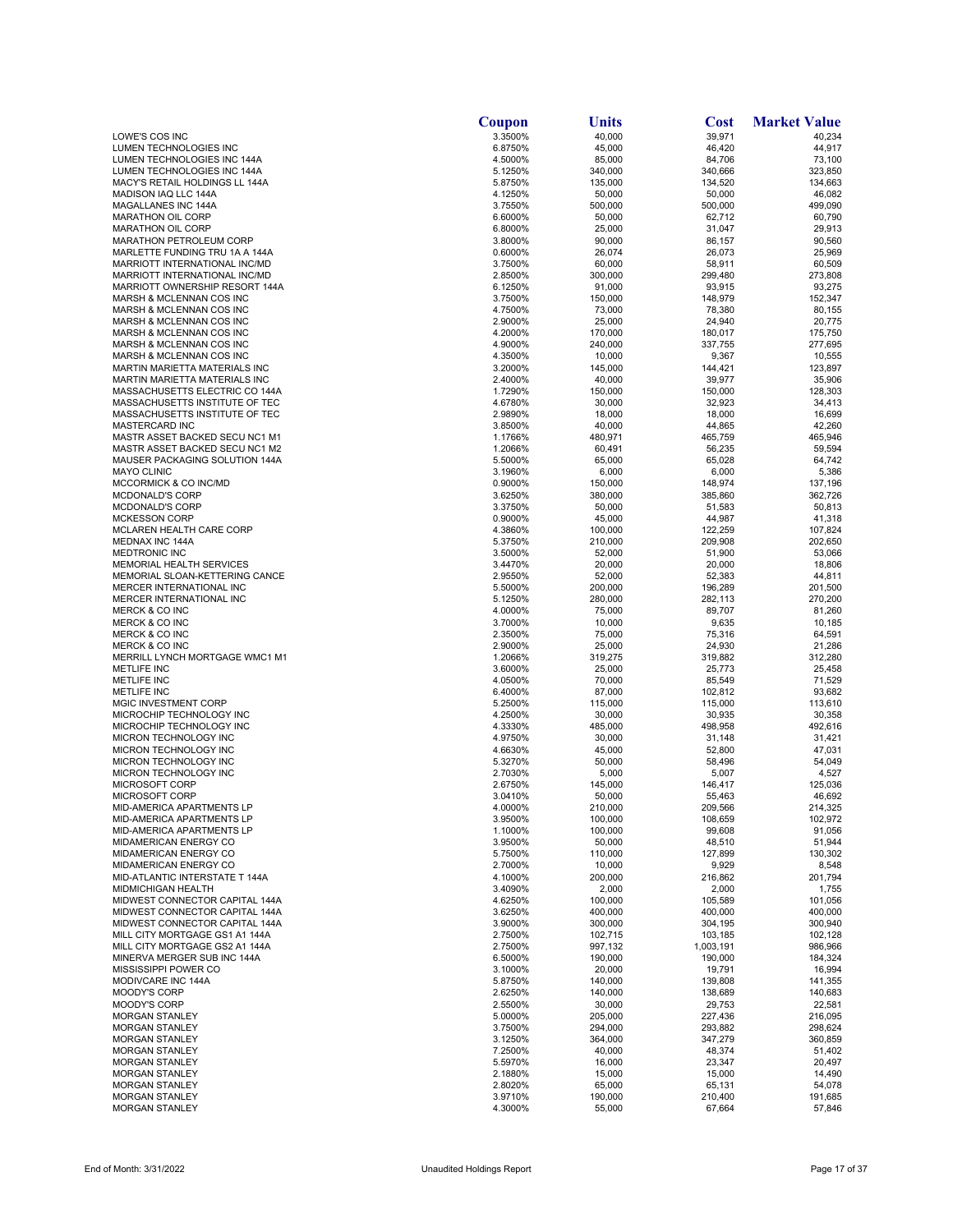| 1.5120%<br>195,000<br>193,425<br><b>MORGAN STANLEY</b><br>179,245<br>2.2390%<br>190,000<br>187,780<br><b>MORGAN STANLEY</b><br>168,365<br><b>MORGAN STANLEY</b><br>1.5930%<br>70,000<br>70,000<br>65,036<br>3.2170%<br>45,000<br>46,758<br>41,396<br><b>MORGAN STANLEY</b><br>3.6220%<br>295,000<br>333,950<br>293,465<br><b>MORGAN STANLEY</b><br>2.4840%<br>75,000<br>75,000<br>64,301<br><b>MORGAN STANLEY</b><br>3.7720%<br>240,000<br>240,132<br>241,873<br><b>MORGAN STANLEY</b><br><b>MORGAN STANLEY</b><br>1.6589%<br>155,000<br>154,928<br>155,850<br><b>MORGAN STANLEY</b><br>2.9430%<br>25,000<br>25,000<br>23,443<br>273,719<br>326,552<br>MORGAN STANLEY ABS CAP HE2 A2C<br>0.5866%<br>581,810<br>MORGAN STANLEY ABS CAP HE8 A2C<br>0.5966%<br>456,730<br>210,675<br>248,835<br>MORGAN STANLEY ABS CAP WMC4 M6<br>900,000<br>850,198<br>880,687<br>1.5066%<br>108,222<br>MORGAN STANLEY ABS CAPI HE3 M1<br>1.3116%<br>115,799<br>114,001<br><b>MORGAN STANLEY DIRECT LEN 144A</b><br>4.5000%<br>180,000<br>179,558<br>171,040<br>MORTGAGEIT MORTGAGE LOAN 1 1A2<br>0.8566%<br>69,529<br>59,277<br>55,403<br>MOSAIC CO/THE<br>4.2500%<br>40,000<br>40,886<br>40,847<br><b>MOTOROLA SOLUTIONS INC</b><br>4.0000%<br>132,029<br>130,000<br>136,000<br>MOTOROLA SOLUTIONS INC<br>2.7500%<br>395,000<br>397,201<br>357,389<br>MOTOROLA SOLUTIONS INC<br>5.5000%<br>51,991<br>43,984<br>40,000<br>MOTOROLA SOLUTIONS INC<br>2.3000%<br>78,000<br>68,379<br>77,897<br>MOTOROLA SOLUTIONS INC<br>4.6000%<br>20,000<br>19,695<br>20,563<br>MOUNT NITTANY MEDICAL CENTER O<br>5,000<br>4,861<br>3.7990%<br>5,000<br>MOZART DEBT MERGER SUB IN 144A<br>5.2500%<br>295,000<br>290,640<br>274,253<br>MPH ACQUISITION HOLDINGS 144A<br>5.5000%<br>410,000<br>410,785<br>393,032<br><b>MPLX LP</b><br>4.9500%<br>55,000<br>54,440<br>57,259<br><b>MPLX LP</b><br>4.5000%<br>15,000<br>15,861<br>15,326<br><b>MPLX LP</b><br>3.5000%<br>20,000<br>19,902<br>20,159<br><b>MPLX LP</b><br>5.5000%<br>125,000<br>150,609<br>138,441<br>4.1250%<br>125,000<br>135,249<br>127,821<br><b>MPLX LP</b><br>4.9000%<br>35,000<br>41,559<br>35,227<br><b>MPLX LP</b><br>4.7000%<br>168,000<br>184,654<br>169,243<br><b>MPLX LP</b><br><b>MPLX LP</b><br>4.8750%<br>123,000<br>133,581<br>127,386<br><b>MPLX LP</b><br>5.2000%<br>50,000<br>59,367<br>53,614<br><b>NASDAQ INC</b><br>3.2500%<br>40,000<br>42,671<br>34,527<br>48,296<br>NASDAQ INC<br>2.5000%<br>60,000<br>60,000<br>NASDAQ INC<br>4.2500%<br>230,000<br>230,698<br>237,096<br>40,000<br>39,171<br>40,784<br>NASDAQ INC<br>3.8500%<br>112,781<br>105,881<br>NATIONAL FUEL GAS CO<br>5.5000%<br>100,000<br>NATIONAL FUEL GAS CO<br>69,000<br>65,622<br>62,789<br>2.9500%<br>59,044<br>NATIONAL RURAL UTILITIES COOPE<br>1.0000%<br>65,000<br>64,868<br>NATIONAL RURAL UTILITIES COOPE<br>3.9000%<br>90,000<br>91,581<br>92,431<br>NATIONSTAR MORTGAGE HOLDI 144A<br>6.0000%<br>269,740<br>269,664<br>265,000<br>NATIONSTAR MORTGAGE HOLDI 144A<br>5.7500%<br>210,000<br>210,010<br>200,279<br>NCR CORP 144A<br>5.2500%<br>35,000<br>35,002<br>33,179<br>NCR CORP 144A<br>5.7500%<br>145,000<br>146,884<br>145,000<br>NCR CORP 144A<br>120,006<br>120,300<br>6.1250%<br>120,000<br>NCR CORP 144A<br>5.1250%<br>215,000<br>215,004<br>206,688<br><b>NETAPP INC</b><br>1.8750%<br>40,000<br>39,982<br>38,248<br><b>NETFLIX INC</b><br>3.6250%<br>400,000<br>542,543<br>474,612<br>4.8750%<br>200,000<br>231,119<br>209,751<br><b>NETFLIX INC</b><br>4.8750%<br>300,000<br>320,010<br>NETFLIX INC 144A<br>347,669<br><b>NETFLIX INC REGS</b><br>3.6250%<br>400,000<br>575,522<br>470,660<br>3.8750%<br>144,761<br>120,646<br>NETFLIX INC REGS<br>100,000<br>NEVADA POWER CO<br>2.4000%<br>40,000<br>39,915<br>37,575<br>NEW CENTURY HOME EQUITY 2 A2B<br>0.6166%<br>153,805<br>141,091<br>150,133<br>NEW CENTURY HOME EQUITY L D M2<br>1.1616%<br>1,000,000<br>813,784<br>878,527<br>NEW ENGLAND POWER CO 144A<br>2.8070%<br>75,000<br>58,929<br>59,668<br>NEW ENTERPRISE STONE & LI 144A<br>5.2500%<br>295,000<br>297,520<br>283,607<br>NEW ENTERPRISE STONE & LI 144A<br>50,438<br>9.7500%<br>50,000<br>54,839<br>542,930<br>561,763<br>NEW RESIDENTIAL M RPL1 A1 144A<br>2.7500%<br>553,150<br>598,249<br>NEW RESIDENTIAL M RPL3 A1 144A<br>2.7500%<br>611,913<br>636,759<br>NEW RESIDENTIAL MO 1A A1B 144A<br>224,598<br>230,816<br>223,143<br>3.5000%<br>NEW RESIDENTIAL MOR 3A A1 144A<br>278,754<br>288,077<br>284,818<br>4.5000%<br>NEW YORK AND PRESBYTERIAN HOSP<br>9,000<br>9,000<br>8,343<br>3.9540%<br>NEW YORK STATE ELECTRIC & 144A<br>498,984<br>443,651<br>2.1500%<br>500,000<br>NEWMONT CORP<br>4.8750%<br>30,000<br>37,846<br>33,738<br>NEXSTAR MEDIA INC 144A<br>4.7500%<br>145,000<br>145,009<br>140,469<br>334,026<br><b>NEXSTAR MEDIA INC 144A</b><br>5.6250%<br>330,000<br>337,745<br>NEXTERA ENERGY CAPITAL HOLDING<br>3.0000%<br>10,000<br>9,978<br>8,537<br>NEXTERA ENERGY CAPITAL HOLDING<br>925,953<br>800,934<br>2.2500%<br>875,000<br>NEXTERA ENERGY CAPITAL HOLDING<br>3.5500%<br>110,000<br>106,732<br>111,279<br>NEXTERA ENERGY CAPITAL HOLDING<br>4.8000%<br>190,000<br>160,294<br>184,511<br>NFP CORP 144A<br>4.8750%<br>130,000<br>130,640<br>124,150<br>NFP CORP 144A<br>6.8750%<br>300,000<br>310,571<br>286,500<br>NIAGARA MOHAWK POWER CORP 144A<br>2.7590%<br>27,000<br>27,004<br>24,792<br><b>NIKE INC</b><br>3.2500%<br>63,000<br>69,624<br>61,335<br><b>NIKE INC</b><br>3.3750%<br>52,000<br>60,018<br>51,673<br>NISOURCE INC<br>3.9500%<br>30,000<br>26,868<br>28,683<br>NISOURCE INC<br>3.4900%<br>60,000<br>58,212<br>59,808<br>NISOURCE INC<br>1.7000%<br>35,000<br>32,797<br>29,688<br>NISSAN AUTO LEASE TRUST 2 A A4<br>1.8800%<br>550,000<br>555,585<br>550,544<br>NISSAN MOTOR ACCEPTANCE C 144A<br>1.8500%<br>600,000<br>599,877<br>537,233<br>NISSAN MOTOR ACCEPTANCE C 144A<br>1.2501%<br>1,200,000<br>1,199,964<br>1,193,433<br>NORFOLK SOUTHERN CORP<br>51,265<br>2.9000%<br>55,000<br>55,405 |                       | Coupon  | <b>Units</b> | <b>Cost</b> | <b>Market Value</b> |
|-----------------------------------------------------------------------------------------------------------------------------------------------------------------------------------------------------------------------------------------------------------------------------------------------------------------------------------------------------------------------------------------------------------------------------------------------------------------------------------------------------------------------------------------------------------------------------------------------------------------------------------------------------------------------------------------------------------------------------------------------------------------------------------------------------------------------------------------------------------------------------------------------------------------------------------------------------------------------------------------------------------------------------------------------------------------------------------------------------------------------------------------------------------------------------------------------------------------------------------------------------------------------------------------------------------------------------------------------------------------------------------------------------------------------------------------------------------------------------------------------------------------------------------------------------------------------------------------------------------------------------------------------------------------------------------------------------------------------------------------------------------------------------------------------------------------------------------------------------------------------------------------------------------------------------------------------------------------------------------------------------------------------------------------------------------------------------------------------------------------------------------------------------------------------------------------------------------------------------------------------------------------------------------------------------------------------------------------------------------------------------------------------------------------------------------------------------------------------------------------------------------------------------------------------------------------------------------------------------------------------------------------------------------------------------------------------------------------------------------------------------------------------------------------------------------------------------------------------------------------------------------------------------------------------------------------------------------------------------------------------------------------------------------------------------------------------------------------------------------------------------------------------------------------------------------------------------------------------------------------------------------------------------------------------------------------------------------------------------------------------------------------------------------------------------------------------------------------------------------------------------------------------------------------------------------------------------------------------------------------------------------------------------------------------------------------------------------------------------------------------------------------------------------------------------------------------------------------------------------------------------------------------------------------------------------------------------------------------------------------------------------------------------------------------------------------------------------------------------------------------------------------------------------------------------------------------------------------------------------------------------------------------------------------------------------------------------------------------------------------------------------------------------------------------------------------------------------------------------------------------------------------------------------------------------------------------------------------------------------------------------------------------------------------------------------------------------------------------------------------------------------------------------------------------------------------------------------------------------------------------------------------------------------------------------------------------------------------------------------------------------------------------------------------------------------------------------------------------------------------------------------------------------------------------------------------------------------------------------------------------------------------------------------------------------------------------------------------------------------------------------------------------------------------------------------------------------------------------------------------------------------------------------------------------------------------------------------------------------------------------------------------------------------------------------------------------------------------------------------------------------------------------------------------------------------------------------------------------------------------------------------------------------------------------------------------------------------------------------------------------------|-----------------------|---------|--------------|-------------|---------------------|
|                                                                                                                                                                                                                                                                                                                                                                                                                                                                                                                                                                                                                                                                                                                                                                                                                                                                                                                                                                                                                                                                                                                                                                                                                                                                                                                                                                                                                                                                                                                                                                                                                                                                                                                                                                                                                                                                                                                                                                                                                                                                                                                                                                                                                                                                                                                                                                                                                                                                                                                                                                                                                                                                                                                                                                                                                                                                                                                                                                                                                                                                                                                                                                                                                                                                                                                                                                                                                                                                                                                                                                                                                                                                                                                                                                                                                                                                                                                                                                                                                                                                                                                                                                                                                                                                                                                                                                                                                                                                                                                                                                                                                                                                                                                                                                                                                                                                                                                                                                                                                                                                                                                                                                                                                                                                                                                                                                                                                                                                                                                                                                                                                                                                                                                                                                                                                                                                                                                                                                                                     |                       |         |              |             |                     |
|                                                                                                                                                                                                                                                                                                                                                                                                                                                                                                                                                                                                                                                                                                                                                                                                                                                                                                                                                                                                                                                                                                                                                                                                                                                                                                                                                                                                                                                                                                                                                                                                                                                                                                                                                                                                                                                                                                                                                                                                                                                                                                                                                                                                                                                                                                                                                                                                                                                                                                                                                                                                                                                                                                                                                                                                                                                                                                                                                                                                                                                                                                                                                                                                                                                                                                                                                                                                                                                                                                                                                                                                                                                                                                                                                                                                                                                                                                                                                                                                                                                                                                                                                                                                                                                                                                                                                                                                                                                                                                                                                                                                                                                                                                                                                                                                                                                                                                                                                                                                                                                                                                                                                                                                                                                                                                                                                                                                                                                                                                                                                                                                                                                                                                                                                                                                                                                                                                                                                                                                     |                       |         |              |             |                     |
|                                                                                                                                                                                                                                                                                                                                                                                                                                                                                                                                                                                                                                                                                                                                                                                                                                                                                                                                                                                                                                                                                                                                                                                                                                                                                                                                                                                                                                                                                                                                                                                                                                                                                                                                                                                                                                                                                                                                                                                                                                                                                                                                                                                                                                                                                                                                                                                                                                                                                                                                                                                                                                                                                                                                                                                                                                                                                                                                                                                                                                                                                                                                                                                                                                                                                                                                                                                                                                                                                                                                                                                                                                                                                                                                                                                                                                                                                                                                                                                                                                                                                                                                                                                                                                                                                                                                                                                                                                                                                                                                                                                                                                                                                                                                                                                                                                                                                                                                                                                                                                                                                                                                                                                                                                                                                                                                                                                                                                                                                                                                                                                                                                                                                                                                                                                                                                                                                                                                                                                                     |                       |         |              |             |                     |
|                                                                                                                                                                                                                                                                                                                                                                                                                                                                                                                                                                                                                                                                                                                                                                                                                                                                                                                                                                                                                                                                                                                                                                                                                                                                                                                                                                                                                                                                                                                                                                                                                                                                                                                                                                                                                                                                                                                                                                                                                                                                                                                                                                                                                                                                                                                                                                                                                                                                                                                                                                                                                                                                                                                                                                                                                                                                                                                                                                                                                                                                                                                                                                                                                                                                                                                                                                                                                                                                                                                                                                                                                                                                                                                                                                                                                                                                                                                                                                                                                                                                                                                                                                                                                                                                                                                                                                                                                                                                                                                                                                                                                                                                                                                                                                                                                                                                                                                                                                                                                                                                                                                                                                                                                                                                                                                                                                                                                                                                                                                                                                                                                                                                                                                                                                                                                                                                                                                                                                                                     |                       |         |              |             |                     |
|                                                                                                                                                                                                                                                                                                                                                                                                                                                                                                                                                                                                                                                                                                                                                                                                                                                                                                                                                                                                                                                                                                                                                                                                                                                                                                                                                                                                                                                                                                                                                                                                                                                                                                                                                                                                                                                                                                                                                                                                                                                                                                                                                                                                                                                                                                                                                                                                                                                                                                                                                                                                                                                                                                                                                                                                                                                                                                                                                                                                                                                                                                                                                                                                                                                                                                                                                                                                                                                                                                                                                                                                                                                                                                                                                                                                                                                                                                                                                                                                                                                                                                                                                                                                                                                                                                                                                                                                                                                                                                                                                                                                                                                                                                                                                                                                                                                                                                                                                                                                                                                                                                                                                                                                                                                                                                                                                                                                                                                                                                                                                                                                                                                                                                                                                                                                                                                                                                                                                                                                     |                       |         |              |             |                     |
|                                                                                                                                                                                                                                                                                                                                                                                                                                                                                                                                                                                                                                                                                                                                                                                                                                                                                                                                                                                                                                                                                                                                                                                                                                                                                                                                                                                                                                                                                                                                                                                                                                                                                                                                                                                                                                                                                                                                                                                                                                                                                                                                                                                                                                                                                                                                                                                                                                                                                                                                                                                                                                                                                                                                                                                                                                                                                                                                                                                                                                                                                                                                                                                                                                                                                                                                                                                                                                                                                                                                                                                                                                                                                                                                                                                                                                                                                                                                                                                                                                                                                                                                                                                                                                                                                                                                                                                                                                                                                                                                                                                                                                                                                                                                                                                                                                                                                                                                                                                                                                                                                                                                                                                                                                                                                                                                                                                                                                                                                                                                                                                                                                                                                                                                                                                                                                                                                                                                                                                                     |                       |         |              |             |                     |
|                                                                                                                                                                                                                                                                                                                                                                                                                                                                                                                                                                                                                                                                                                                                                                                                                                                                                                                                                                                                                                                                                                                                                                                                                                                                                                                                                                                                                                                                                                                                                                                                                                                                                                                                                                                                                                                                                                                                                                                                                                                                                                                                                                                                                                                                                                                                                                                                                                                                                                                                                                                                                                                                                                                                                                                                                                                                                                                                                                                                                                                                                                                                                                                                                                                                                                                                                                                                                                                                                                                                                                                                                                                                                                                                                                                                                                                                                                                                                                                                                                                                                                                                                                                                                                                                                                                                                                                                                                                                                                                                                                                                                                                                                                                                                                                                                                                                                                                                                                                                                                                                                                                                                                                                                                                                                                                                                                                                                                                                                                                                                                                                                                                                                                                                                                                                                                                                                                                                                                                                     |                       |         |              |             |                     |
|                                                                                                                                                                                                                                                                                                                                                                                                                                                                                                                                                                                                                                                                                                                                                                                                                                                                                                                                                                                                                                                                                                                                                                                                                                                                                                                                                                                                                                                                                                                                                                                                                                                                                                                                                                                                                                                                                                                                                                                                                                                                                                                                                                                                                                                                                                                                                                                                                                                                                                                                                                                                                                                                                                                                                                                                                                                                                                                                                                                                                                                                                                                                                                                                                                                                                                                                                                                                                                                                                                                                                                                                                                                                                                                                                                                                                                                                                                                                                                                                                                                                                                                                                                                                                                                                                                                                                                                                                                                                                                                                                                                                                                                                                                                                                                                                                                                                                                                                                                                                                                                                                                                                                                                                                                                                                                                                                                                                                                                                                                                                                                                                                                                                                                                                                                                                                                                                                                                                                                                                     |                       |         |              |             |                     |
|                                                                                                                                                                                                                                                                                                                                                                                                                                                                                                                                                                                                                                                                                                                                                                                                                                                                                                                                                                                                                                                                                                                                                                                                                                                                                                                                                                                                                                                                                                                                                                                                                                                                                                                                                                                                                                                                                                                                                                                                                                                                                                                                                                                                                                                                                                                                                                                                                                                                                                                                                                                                                                                                                                                                                                                                                                                                                                                                                                                                                                                                                                                                                                                                                                                                                                                                                                                                                                                                                                                                                                                                                                                                                                                                                                                                                                                                                                                                                                                                                                                                                                                                                                                                                                                                                                                                                                                                                                                                                                                                                                                                                                                                                                                                                                                                                                                                                                                                                                                                                                                                                                                                                                                                                                                                                                                                                                                                                                                                                                                                                                                                                                                                                                                                                                                                                                                                                                                                                                                                     |                       |         |              |             |                     |
|                                                                                                                                                                                                                                                                                                                                                                                                                                                                                                                                                                                                                                                                                                                                                                                                                                                                                                                                                                                                                                                                                                                                                                                                                                                                                                                                                                                                                                                                                                                                                                                                                                                                                                                                                                                                                                                                                                                                                                                                                                                                                                                                                                                                                                                                                                                                                                                                                                                                                                                                                                                                                                                                                                                                                                                                                                                                                                                                                                                                                                                                                                                                                                                                                                                                                                                                                                                                                                                                                                                                                                                                                                                                                                                                                                                                                                                                                                                                                                                                                                                                                                                                                                                                                                                                                                                                                                                                                                                                                                                                                                                                                                                                                                                                                                                                                                                                                                                                                                                                                                                                                                                                                                                                                                                                                                                                                                                                                                                                                                                                                                                                                                                                                                                                                                                                                                                                                                                                                                                                     |                       |         |              |             |                     |
|                                                                                                                                                                                                                                                                                                                                                                                                                                                                                                                                                                                                                                                                                                                                                                                                                                                                                                                                                                                                                                                                                                                                                                                                                                                                                                                                                                                                                                                                                                                                                                                                                                                                                                                                                                                                                                                                                                                                                                                                                                                                                                                                                                                                                                                                                                                                                                                                                                                                                                                                                                                                                                                                                                                                                                                                                                                                                                                                                                                                                                                                                                                                                                                                                                                                                                                                                                                                                                                                                                                                                                                                                                                                                                                                                                                                                                                                                                                                                                                                                                                                                                                                                                                                                                                                                                                                                                                                                                                                                                                                                                                                                                                                                                                                                                                                                                                                                                                                                                                                                                                                                                                                                                                                                                                                                                                                                                                                                                                                                                                                                                                                                                                                                                                                                                                                                                                                                                                                                                                                     |                       |         |              |             |                     |
|                                                                                                                                                                                                                                                                                                                                                                                                                                                                                                                                                                                                                                                                                                                                                                                                                                                                                                                                                                                                                                                                                                                                                                                                                                                                                                                                                                                                                                                                                                                                                                                                                                                                                                                                                                                                                                                                                                                                                                                                                                                                                                                                                                                                                                                                                                                                                                                                                                                                                                                                                                                                                                                                                                                                                                                                                                                                                                                                                                                                                                                                                                                                                                                                                                                                                                                                                                                                                                                                                                                                                                                                                                                                                                                                                                                                                                                                                                                                                                                                                                                                                                                                                                                                                                                                                                                                                                                                                                                                                                                                                                                                                                                                                                                                                                                                                                                                                                                                                                                                                                                                                                                                                                                                                                                                                                                                                                                                                                                                                                                                                                                                                                                                                                                                                                                                                                                                                                                                                                                                     |                       |         |              |             |                     |
|                                                                                                                                                                                                                                                                                                                                                                                                                                                                                                                                                                                                                                                                                                                                                                                                                                                                                                                                                                                                                                                                                                                                                                                                                                                                                                                                                                                                                                                                                                                                                                                                                                                                                                                                                                                                                                                                                                                                                                                                                                                                                                                                                                                                                                                                                                                                                                                                                                                                                                                                                                                                                                                                                                                                                                                                                                                                                                                                                                                                                                                                                                                                                                                                                                                                                                                                                                                                                                                                                                                                                                                                                                                                                                                                                                                                                                                                                                                                                                                                                                                                                                                                                                                                                                                                                                                                                                                                                                                                                                                                                                                                                                                                                                                                                                                                                                                                                                                                                                                                                                                                                                                                                                                                                                                                                                                                                                                                                                                                                                                                                                                                                                                                                                                                                                                                                                                                                                                                                                                                     |                       |         |              |             |                     |
|                                                                                                                                                                                                                                                                                                                                                                                                                                                                                                                                                                                                                                                                                                                                                                                                                                                                                                                                                                                                                                                                                                                                                                                                                                                                                                                                                                                                                                                                                                                                                                                                                                                                                                                                                                                                                                                                                                                                                                                                                                                                                                                                                                                                                                                                                                                                                                                                                                                                                                                                                                                                                                                                                                                                                                                                                                                                                                                                                                                                                                                                                                                                                                                                                                                                                                                                                                                                                                                                                                                                                                                                                                                                                                                                                                                                                                                                                                                                                                                                                                                                                                                                                                                                                                                                                                                                                                                                                                                                                                                                                                                                                                                                                                                                                                                                                                                                                                                                                                                                                                                                                                                                                                                                                                                                                                                                                                                                                                                                                                                                                                                                                                                                                                                                                                                                                                                                                                                                                                                                     |                       |         |              |             |                     |
|                                                                                                                                                                                                                                                                                                                                                                                                                                                                                                                                                                                                                                                                                                                                                                                                                                                                                                                                                                                                                                                                                                                                                                                                                                                                                                                                                                                                                                                                                                                                                                                                                                                                                                                                                                                                                                                                                                                                                                                                                                                                                                                                                                                                                                                                                                                                                                                                                                                                                                                                                                                                                                                                                                                                                                                                                                                                                                                                                                                                                                                                                                                                                                                                                                                                                                                                                                                                                                                                                                                                                                                                                                                                                                                                                                                                                                                                                                                                                                                                                                                                                                                                                                                                                                                                                                                                                                                                                                                                                                                                                                                                                                                                                                                                                                                                                                                                                                                                                                                                                                                                                                                                                                                                                                                                                                                                                                                                                                                                                                                                                                                                                                                                                                                                                                                                                                                                                                                                                                                                     |                       |         |              |             |                     |
|                                                                                                                                                                                                                                                                                                                                                                                                                                                                                                                                                                                                                                                                                                                                                                                                                                                                                                                                                                                                                                                                                                                                                                                                                                                                                                                                                                                                                                                                                                                                                                                                                                                                                                                                                                                                                                                                                                                                                                                                                                                                                                                                                                                                                                                                                                                                                                                                                                                                                                                                                                                                                                                                                                                                                                                                                                                                                                                                                                                                                                                                                                                                                                                                                                                                                                                                                                                                                                                                                                                                                                                                                                                                                                                                                                                                                                                                                                                                                                                                                                                                                                                                                                                                                                                                                                                                                                                                                                                                                                                                                                                                                                                                                                                                                                                                                                                                                                                                                                                                                                                                                                                                                                                                                                                                                                                                                                                                                                                                                                                                                                                                                                                                                                                                                                                                                                                                                                                                                                                                     |                       |         |              |             |                     |
|                                                                                                                                                                                                                                                                                                                                                                                                                                                                                                                                                                                                                                                                                                                                                                                                                                                                                                                                                                                                                                                                                                                                                                                                                                                                                                                                                                                                                                                                                                                                                                                                                                                                                                                                                                                                                                                                                                                                                                                                                                                                                                                                                                                                                                                                                                                                                                                                                                                                                                                                                                                                                                                                                                                                                                                                                                                                                                                                                                                                                                                                                                                                                                                                                                                                                                                                                                                                                                                                                                                                                                                                                                                                                                                                                                                                                                                                                                                                                                                                                                                                                                                                                                                                                                                                                                                                                                                                                                                                                                                                                                                                                                                                                                                                                                                                                                                                                                                                                                                                                                                                                                                                                                                                                                                                                                                                                                                                                                                                                                                                                                                                                                                                                                                                                                                                                                                                                                                                                                                                     |                       |         |              |             |                     |
|                                                                                                                                                                                                                                                                                                                                                                                                                                                                                                                                                                                                                                                                                                                                                                                                                                                                                                                                                                                                                                                                                                                                                                                                                                                                                                                                                                                                                                                                                                                                                                                                                                                                                                                                                                                                                                                                                                                                                                                                                                                                                                                                                                                                                                                                                                                                                                                                                                                                                                                                                                                                                                                                                                                                                                                                                                                                                                                                                                                                                                                                                                                                                                                                                                                                                                                                                                                                                                                                                                                                                                                                                                                                                                                                                                                                                                                                                                                                                                                                                                                                                                                                                                                                                                                                                                                                                                                                                                                                                                                                                                                                                                                                                                                                                                                                                                                                                                                                                                                                                                                                                                                                                                                                                                                                                                                                                                                                                                                                                                                                                                                                                                                                                                                                                                                                                                                                                                                                                                                                     |                       |         |              |             |                     |
|                                                                                                                                                                                                                                                                                                                                                                                                                                                                                                                                                                                                                                                                                                                                                                                                                                                                                                                                                                                                                                                                                                                                                                                                                                                                                                                                                                                                                                                                                                                                                                                                                                                                                                                                                                                                                                                                                                                                                                                                                                                                                                                                                                                                                                                                                                                                                                                                                                                                                                                                                                                                                                                                                                                                                                                                                                                                                                                                                                                                                                                                                                                                                                                                                                                                                                                                                                                                                                                                                                                                                                                                                                                                                                                                                                                                                                                                                                                                                                                                                                                                                                                                                                                                                                                                                                                                                                                                                                                                                                                                                                                                                                                                                                                                                                                                                                                                                                                                                                                                                                                                                                                                                                                                                                                                                                                                                                                                                                                                                                                                                                                                                                                                                                                                                                                                                                                                                                                                                                                                     |                       |         |              |             |                     |
|                                                                                                                                                                                                                                                                                                                                                                                                                                                                                                                                                                                                                                                                                                                                                                                                                                                                                                                                                                                                                                                                                                                                                                                                                                                                                                                                                                                                                                                                                                                                                                                                                                                                                                                                                                                                                                                                                                                                                                                                                                                                                                                                                                                                                                                                                                                                                                                                                                                                                                                                                                                                                                                                                                                                                                                                                                                                                                                                                                                                                                                                                                                                                                                                                                                                                                                                                                                                                                                                                                                                                                                                                                                                                                                                                                                                                                                                                                                                                                                                                                                                                                                                                                                                                                                                                                                                                                                                                                                                                                                                                                                                                                                                                                                                                                                                                                                                                                                                                                                                                                                                                                                                                                                                                                                                                                                                                                                                                                                                                                                                                                                                                                                                                                                                                                                                                                                                                                                                                                                                     |                       |         |              |             |                     |
|                                                                                                                                                                                                                                                                                                                                                                                                                                                                                                                                                                                                                                                                                                                                                                                                                                                                                                                                                                                                                                                                                                                                                                                                                                                                                                                                                                                                                                                                                                                                                                                                                                                                                                                                                                                                                                                                                                                                                                                                                                                                                                                                                                                                                                                                                                                                                                                                                                                                                                                                                                                                                                                                                                                                                                                                                                                                                                                                                                                                                                                                                                                                                                                                                                                                                                                                                                                                                                                                                                                                                                                                                                                                                                                                                                                                                                                                                                                                                                                                                                                                                                                                                                                                                                                                                                                                                                                                                                                                                                                                                                                                                                                                                                                                                                                                                                                                                                                                                                                                                                                                                                                                                                                                                                                                                                                                                                                                                                                                                                                                                                                                                                                                                                                                                                                                                                                                                                                                                                                                     |                       |         |              |             |                     |
|                                                                                                                                                                                                                                                                                                                                                                                                                                                                                                                                                                                                                                                                                                                                                                                                                                                                                                                                                                                                                                                                                                                                                                                                                                                                                                                                                                                                                                                                                                                                                                                                                                                                                                                                                                                                                                                                                                                                                                                                                                                                                                                                                                                                                                                                                                                                                                                                                                                                                                                                                                                                                                                                                                                                                                                                                                                                                                                                                                                                                                                                                                                                                                                                                                                                                                                                                                                                                                                                                                                                                                                                                                                                                                                                                                                                                                                                                                                                                                                                                                                                                                                                                                                                                                                                                                                                                                                                                                                                                                                                                                                                                                                                                                                                                                                                                                                                                                                                                                                                                                                                                                                                                                                                                                                                                                                                                                                                                                                                                                                                                                                                                                                                                                                                                                                                                                                                                                                                                                                                     |                       |         |              |             |                     |
|                                                                                                                                                                                                                                                                                                                                                                                                                                                                                                                                                                                                                                                                                                                                                                                                                                                                                                                                                                                                                                                                                                                                                                                                                                                                                                                                                                                                                                                                                                                                                                                                                                                                                                                                                                                                                                                                                                                                                                                                                                                                                                                                                                                                                                                                                                                                                                                                                                                                                                                                                                                                                                                                                                                                                                                                                                                                                                                                                                                                                                                                                                                                                                                                                                                                                                                                                                                                                                                                                                                                                                                                                                                                                                                                                                                                                                                                                                                                                                                                                                                                                                                                                                                                                                                                                                                                                                                                                                                                                                                                                                                                                                                                                                                                                                                                                                                                                                                                                                                                                                                                                                                                                                                                                                                                                                                                                                                                                                                                                                                                                                                                                                                                                                                                                                                                                                                                                                                                                                                                     |                       |         |              |             |                     |
|                                                                                                                                                                                                                                                                                                                                                                                                                                                                                                                                                                                                                                                                                                                                                                                                                                                                                                                                                                                                                                                                                                                                                                                                                                                                                                                                                                                                                                                                                                                                                                                                                                                                                                                                                                                                                                                                                                                                                                                                                                                                                                                                                                                                                                                                                                                                                                                                                                                                                                                                                                                                                                                                                                                                                                                                                                                                                                                                                                                                                                                                                                                                                                                                                                                                                                                                                                                                                                                                                                                                                                                                                                                                                                                                                                                                                                                                                                                                                                                                                                                                                                                                                                                                                                                                                                                                                                                                                                                                                                                                                                                                                                                                                                                                                                                                                                                                                                                                                                                                                                                                                                                                                                                                                                                                                                                                                                                                                                                                                                                                                                                                                                                                                                                                                                                                                                                                                                                                                                                                     |                       |         |              |             |                     |
|                                                                                                                                                                                                                                                                                                                                                                                                                                                                                                                                                                                                                                                                                                                                                                                                                                                                                                                                                                                                                                                                                                                                                                                                                                                                                                                                                                                                                                                                                                                                                                                                                                                                                                                                                                                                                                                                                                                                                                                                                                                                                                                                                                                                                                                                                                                                                                                                                                                                                                                                                                                                                                                                                                                                                                                                                                                                                                                                                                                                                                                                                                                                                                                                                                                                                                                                                                                                                                                                                                                                                                                                                                                                                                                                                                                                                                                                                                                                                                                                                                                                                                                                                                                                                                                                                                                                                                                                                                                                                                                                                                                                                                                                                                                                                                                                                                                                                                                                                                                                                                                                                                                                                                                                                                                                                                                                                                                                                                                                                                                                                                                                                                                                                                                                                                                                                                                                                                                                                                                                     |                       |         |              |             |                     |
|                                                                                                                                                                                                                                                                                                                                                                                                                                                                                                                                                                                                                                                                                                                                                                                                                                                                                                                                                                                                                                                                                                                                                                                                                                                                                                                                                                                                                                                                                                                                                                                                                                                                                                                                                                                                                                                                                                                                                                                                                                                                                                                                                                                                                                                                                                                                                                                                                                                                                                                                                                                                                                                                                                                                                                                                                                                                                                                                                                                                                                                                                                                                                                                                                                                                                                                                                                                                                                                                                                                                                                                                                                                                                                                                                                                                                                                                                                                                                                                                                                                                                                                                                                                                                                                                                                                                                                                                                                                                                                                                                                                                                                                                                                                                                                                                                                                                                                                                                                                                                                                                                                                                                                                                                                                                                                                                                                                                                                                                                                                                                                                                                                                                                                                                                                                                                                                                                                                                                                                                     |                       |         |              |             |                     |
|                                                                                                                                                                                                                                                                                                                                                                                                                                                                                                                                                                                                                                                                                                                                                                                                                                                                                                                                                                                                                                                                                                                                                                                                                                                                                                                                                                                                                                                                                                                                                                                                                                                                                                                                                                                                                                                                                                                                                                                                                                                                                                                                                                                                                                                                                                                                                                                                                                                                                                                                                                                                                                                                                                                                                                                                                                                                                                                                                                                                                                                                                                                                                                                                                                                                                                                                                                                                                                                                                                                                                                                                                                                                                                                                                                                                                                                                                                                                                                                                                                                                                                                                                                                                                                                                                                                                                                                                                                                                                                                                                                                                                                                                                                                                                                                                                                                                                                                                                                                                                                                                                                                                                                                                                                                                                                                                                                                                                                                                                                                                                                                                                                                                                                                                                                                                                                                                                                                                                                                                     |                       |         |              |             |                     |
|                                                                                                                                                                                                                                                                                                                                                                                                                                                                                                                                                                                                                                                                                                                                                                                                                                                                                                                                                                                                                                                                                                                                                                                                                                                                                                                                                                                                                                                                                                                                                                                                                                                                                                                                                                                                                                                                                                                                                                                                                                                                                                                                                                                                                                                                                                                                                                                                                                                                                                                                                                                                                                                                                                                                                                                                                                                                                                                                                                                                                                                                                                                                                                                                                                                                                                                                                                                                                                                                                                                                                                                                                                                                                                                                                                                                                                                                                                                                                                                                                                                                                                                                                                                                                                                                                                                                                                                                                                                                                                                                                                                                                                                                                                                                                                                                                                                                                                                                                                                                                                                                                                                                                                                                                                                                                                                                                                                                                                                                                                                                                                                                                                                                                                                                                                                                                                                                                                                                                                                                     |                       |         |              |             |                     |
|                                                                                                                                                                                                                                                                                                                                                                                                                                                                                                                                                                                                                                                                                                                                                                                                                                                                                                                                                                                                                                                                                                                                                                                                                                                                                                                                                                                                                                                                                                                                                                                                                                                                                                                                                                                                                                                                                                                                                                                                                                                                                                                                                                                                                                                                                                                                                                                                                                                                                                                                                                                                                                                                                                                                                                                                                                                                                                                                                                                                                                                                                                                                                                                                                                                                                                                                                                                                                                                                                                                                                                                                                                                                                                                                                                                                                                                                                                                                                                                                                                                                                                                                                                                                                                                                                                                                                                                                                                                                                                                                                                                                                                                                                                                                                                                                                                                                                                                                                                                                                                                                                                                                                                                                                                                                                                                                                                                                                                                                                                                                                                                                                                                                                                                                                                                                                                                                                                                                                                                                     |                       |         |              |             |                     |
|                                                                                                                                                                                                                                                                                                                                                                                                                                                                                                                                                                                                                                                                                                                                                                                                                                                                                                                                                                                                                                                                                                                                                                                                                                                                                                                                                                                                                                                                                                                                                                                                                                                                                                                                                                                                                                                                                                                                                                                                                                                                                                                                                                                                                                                                                                                                                                                                                                                                                                                                                                                                                                                                                                                                                                                                                                                                                                                                                                                                                                                                                                                                                                                                                                                                                                                                                                                                                                                                                                                                                                                                                                                                                                                                                                                                                                                                                                                                                                                                                                                                                                                                                                                                                                                                                                                                                                                                                                                                                                                                                                                                                                                                                                                                                                                                                                                                                                                                                                                                                                                                                                                                                                                                                                                                                                                                                                                                                                                                                                                                                                                                                                                                                                                                                                                                                                                                                                                                                                                                     |                       |         |              |             |                     |
|                                                                                                                                                                                                                                                                                                                                                                                                                                                                                                                                                                                                                                                                                                                                                                                                                                                                                                                                                                                                                                                                                                                                                                                                                                                                                                                                                                                                                                                                                                                                                                                                                                                                                                                                                                                                                                                                                                                                                                                                                                                                                                                                                                                                                                                                                                                                                                                                                                                                                                                                                                                                                                                                                                                                                                                                                                                                                                                                                                                                                                                                                                                                                                                                                                                                                                                                                                                                                                                                                                                                                                                                                                                                                                                                                                                                                                                                                                                                                                                                                                                                                                                                                                                                                                                                                                                                                                                                                                                                                                                                                                                                                                                                                                                                                                                                                                                                                                                                                                                                                                                                                                                                                                                                                                                                                                                                                                                                                                                                                                                                                                                                                                                                                                                                                                                                                                                                                                                                                                                                     |                       |         |              |             |                     |
|                                                                                                                                                                                                                                                                                                                                                                                                                                                                                                                                                                                                                                                                                                                                                                                                                                                                                                                                                                                                                                                                                                                                                                                                                                                                                                                                                                                                                                                                                                                                                                                                                                                                                                                                                                                                                                                                                                                                                                                                                                                                                                                                                                                                                                                                                                                                                                                                                                                                                                                                                                                                                                                                                                                                                                                                                                                                                                                                                                                                                                                                                                                                                                                                                                                                                                                                                                                                                                                                                                                                                                                                                                                                                                                                                                                                                                                                                                                                                                                                                                                                                                                                                                                                                                                                                                                                                                                                                                                                                                                                                                                                                                                                                                                                                                                                                                                                                                                                                                                                                                                                                                                                                                                                                                                                                                                                                                                                                                                                                                                                                                                                                                                                                                                                                                                                                                                                                                                                                                                                     |                       |         |              |             |                     |
|                                                                                                                                                                                                                                                                                                                                                                                                                                                                                                                                                                                                                                                                                                                                                                                                                                                                                                                                                                                                                                                                                                                                                                                                                                                                                                                                                                                                                                                                                                                                                                                                                                                                                                                                                                                                                                                                                                                                                                                                                                                                                                                                                                                                                                                                                                                                                                                                                                                                                                                                                                                                                                                                                                                                                                                                                                                                                                                                                                                                                                                                                                                                                                                                                                                                                                                                                                                                                                                                                                                                                                                                                                                                                                                                                                                                                                                                                                                                                                                                                                                                                                                                                                                                                                                                                                                                                                                                                                                                                                                                                                                                                                                                                                                                                                                                                                                                                                                                                                                                                                                                                                                                                                                                                                                                                                                                                                                                                                                                                                                                                                                                                                                                                                                                                                                                                                                                                                                                                                                                     |                       |         |              |             |                     |
|                                                                                                                                                                                                                                                                                                                                                                                                                                                                                                                                                                                                                                                                                                                                                                                                                                                                                                                                                                                                                                                                                                                                                                                                                                                                                                                                                                                                                                                                                                                                                                                                                                                                                                                                                                                                                                                                                                                                                                                                                                                                                                                                                                                                                                                                                                                                                                                                                                                                                                                                                                                                                                                                                                                                                                                                                                                                                                                                                                                                                                                                                                                                                                                                                                                                                                                                                                                                                                                                                                                                                                                                                                                                                                                                                                                                                                                                                                                                                                                                                                                                                                                                                                                                                                                                                                                                                                                                                                                                                                                                                                                                                                                                                                                                                                                                                                                                                                                                                                                                                                                                                                                                                                                                                                                                                                                                                                                                                                                                                                                                                                                                                                                                                                                                                                                                                                                                                                                                                                                                     |                       |         |              |             |                     |
|                                                                                                                                                                                                                                                                                                                                                                                                                                                                                                                                                                                                                                                                                                                                                                                                                                                                                                                                                                                                                                                                                                                                                                                                                                                                                                                                                                                                                                                                                                                                                                                                                                                                                                                                                                                                                                                                                                                                                                                                                                                                                                                                                                                                                                                                                                                                                                                                                                                                                                                                                                                                                                                                                                                                                                                                                                                                                                                                                                                                                                                                                                                                                                                                                                                                                                                                                                                                                                                                                                                                                                                                                                                                                                                                                                                                                                                                                                                                                                                                                                                                                                                                                                                                                                                                                                                                                                                                                                                                                                                                                                                                                                                                                                                                                                                                                                                                                                                                                                                                                                                                                                                                                                                                                                                                                                                                                                                                                                                                                                                                                                                                                                                                                                                                                                                                                                                                                                                                                                                                     |                       |         |              |             |                     |
|                                                                                                                                                                                                                                                                                                                                                                                                                                                                                                                                                                                                                                                                                                                                                                                                                                                                                                                                                                                                                                                                                                                                                                                                                                                                                                                                                                                                                                                                                                                                                                                                                                                                                                                                                                                                                                                                                                                                                                                                                                                                                                                                                                                                                                                                                                                                                                                                                                                                                                                                                                                                                                                                                                                                                                                                                                                                                                                                                                                                                                                                                                                                                                                                                                                                                                                                                                                                                                                                                                                                                                                                                                                                                                                                                                                                                                                                                                                                                                                                                                                                                                                                                                                                                                                                                                                                                                                                                                                                                                                                                                                                                                                                                                                                                                                                                                                                                                                                                                                                                                                                                                                                                                                                                                                                                                                                                                                                                                                                                                                                                                                                                                                                                                                                                                                                                                                                                                                                                                                                     |                       |         |              |             |                     |
|                                                                                                                                                                                                                                                                                                                                                                                                                                                                                                                                                                                                                                                                                                                                                                                                                                                                                                                                                                                                                                                                                                                                                                                                                                                                                                                                                                                                                                                                                                                                                                                                                                                                                                                                                                                                                                                                                                                                                                                                                                                                                                                                                                                                                                                                                                                                                                                                                                                                                                                                                                                                                                                                                                                                                                                                                                                                                                                                                                                                                                                                                                                                                                                                                                                                                                                                                                                                                                                                                                                                                                                                                                                                                                                                                                                                                                                                                                                                                                                                                                                                                                                                                                                                                                                                                                                                                                                                                                                                                                                                                                                                                                                                                                                                                                                                                                                                                                                                                                                                                                                                                                                                                                                                                                                                                                                                                                                                                                                                                                                                                                                                                                                                                                                                                                                                                                                                                                                                                                                                     |                       |         |              |             |                     |
|                                                                                                                                                                                                                                                                                                                                                                                                                                                                                                                                                                                                                                                                                                                                                                                                                                                                                                                                                                                                                                                                                                                                                                                                                                                                                                                                                                                                                                                                                                                                                                                                                                                                                                                                                                                                                                                                                                                                                                                                                                                                                                                                                                                                                                                                                                                                                                                                                                                                                                                                                                                                                                                                                                                                                                                                                                                                                                                                                                                                                                                                                                                                                                                                                                                                                                                                                                                                                                                                                                                                                                                                                                                                                                                                                                                                                                                                                                                                                                                                                                                                                                                                                                                                                                                                                                                                                                                                                                                                                                                                                                                                                                                                                                                                                                                                                                                                                                                                                                                                                                                                                                                                                                                                                                                                                                                                                                                                                                                                                                                                                                                                                                                                                                                                                                                                                                                                                                                                                                                                     |                       |         |              |             |                     |
|                                                                                                                                                                                                                                                                                                                                                                                                                                                                                                                                                                                                                                                                                                                                                                                                                                                                                                                                                                                                                                                                                                                                                                                                                                                                                                                                                                                                                                                                                                                                                                                                                                                                                                                                                                                                                                                                                                                                                                                                                                                                                                                                                                                                                                                                                                                                                                                                                                                                                                                                                                                                                                                                                                                                                                                                                                                                                                                                                                                                                                                                                                                                                                                                                                                                                                                                                                                                                                                                                                                                                                                                                                                                                                                                                                                                                                                                                                                                                                                                                                                                                                                                                                                                                                                                                                                                                                                                                                                                                                                                                                                                                                                                                                                                                                                                                                                                                                                                                                                                                                                                                                                                                                                                                                                                                                                                                                                                                                                                                                                                                                                                                                                                                                                                                                                                                                                                                                                                                                                                     |                       |         |              |             |                     |
|                                                                                                                                                                                                                                                                                                                                                                                                                                                                                                                                                                                                                                                                                                                                                                                                                                                                                                                                                                                                                                                                                                                                                                                                                                                                                                                                                                                                                                                                                                                                                                                                                                                                                                                                                                                                                                                                                                                                                                                                                                                                                                                                                                                                                                                                                                                                                                                                                                                                                                                                                                                                                                                                                                                                                                                                                                                                                                                                                                                                                                                                                                                                                                                                                                                                                                                                                                                                                                                                                                                                                                                                                                                                                                                                                                                                                                                                                                                                                                                                                                                                                                                                                                                                                                                                                                                                                                                                                                                                                                                                                                                                                                                                                                                                                                                                                                                                                                                                                                                                                                                                                                                                                                                                                                                                                                                                                                                                                                                                                                                                                                                                                                                                                                                                                                                                                                                                                                                                                                                                     |                       |         |              |             |                     |
|                                                                                                                                                                                                                                                                                                                                                                                                                                                                                                                                                                                                                                                                                                                                                                                                                                                                                                                                                                                                                                                                                                                                                                                                                                                                                                                                                                                                                                                                                                                                                                                                                                                                                                                                                                                                                                                                                                                                                                                                                                                                                                                                                                                                                                                                                                                                                                                                                                                                                                                                                                                                                                                                                                                                                                                                                                                                                                                                                                                                                                                                                                                                                                                                                                                                                                                                                                                                                                                                                                                                                                                                                                                                                                                                                                                                                                                                                                                                                                                                                                                                                                                                                                                                                                                                                                                                                                                                                                                                                                                                                                                                                                                                                                                                                                                                                                                                                                                                                                                                                                                                                                                                                                                                                                                                                                                                                                                                                                                                                                                                                                                                                                                                                                                                                                                                                                                                                                                                                                                                     |                       |         |              |             |                     |
|                                                                                                                                                                                                                                                                                                                                                                                                                                                                                                                                                                                                                                                                                                                                                                                                                                                                                                                                                                                                                                                                                                                                                                                                                                                                                                                                                                                                                                                                                                                                                                                                                                                                                                                                                                                                                                                                                                                                                                                                                                                                                                                                                                                                                                                                                                                                                                                                                                                                                                                                                                                                                                                                                                                                                                                                                                                                                                                                                                                                                                                                                                                                                                                                                                                                                                                                                                                                                                                                                                                                                                                                                                                                                                                                                                                                                                                                                                                                                                                                                                                                                                                                                                                                                                                                                                                                                                                                                                                                                                                                                                                                                                                                                                                                                                                                                                                                                                                                                                                                                                                                                                                                                                                                                                                                                                                                                                                                                                                                                                                                                                                                                                                                                                                                                                                                                                                                                                                                                                                                     |                       |         |              |             |                     |
|                                                                                                                                                                                                                                                                                                                                                                                                                                                                                                                                                                                                                                                                                                                                                                                                                                                                                                                                                                                                                                                                                                                                                                                                                                                                                                                                                                                                                                                                                                                                                                                                                                                                                                                                                                                                                                                                                                                                                                                                                                                                                                                                                                                                                                                                                                                                                                                                                                                                                                                                                                                                                                                                                                                                                                                                                                                                                                                                                                                                                                                                                                                                                                                                                                                                                                                                                                                                                                                                                                                                                                                                                                                                                                                                                                                                                                                                                                                                                                                                                                                                                                                                                                                                                                                                                                                                                                                                                                                                                                                                                                                                                                                                                                                                                                                                                                                                                                                                                                                                                                                                                                                                                                                                                                                                                                                                                                                                                                                                                                                                                                                                                                                                                                                                                                                                                                                                                                                                                                                                     |                       |         |              |             |                     |
|                                                                                                                                                                                                                                                                                                                                                                                                                                                                                                                                                                                                                                                                                                                                                                                                                                                                                                                                                                                                                                                                                                                                                                                                                                                                                                                                                                                                                                                                                                                                                                                                                                                                                                                                                                                                                                                                                                                                                                                                                                                                                                                                                                                                                                                                                                                                                                                                                                                                                                                                                                                                                                                                                                                                                                                                                                                                                                                                                                                                                                                                                                                                                                                                                                                                                                                                                                                                                                                                                                                                                                                                                                                                                                                                                                                                                                                                                                                                                                                                                                                                                                                                                                                                                                                                                                                                                                                                                                                                                                                                                                                                                                                                                                                                                                                                                                                                                                                                                                                                                                                                                                                                                                                                                                                                                                                                                                                                                                                                                                                                                                                                                                                                                                                                                                                                                                                                                                                                                                                                     |                       |         |              |             |                     |
|                                                                                                                                                                                                                                                                                                                                                                                                                                                                                                                                                                                                                                                                                                                                                                                                                                                                                                                                                                                                                                                                                                                                                                                                                                                                                                                                                                                                                                                                                                                                                                                                                                                                                                                                                                                                                                                                                                                                                                                                                                                                                                                                                                                                                                                                                                                                                                                                                                                                                                                                                                                                                                                                                                                                                                                                                                                                                                                                                                                                                                                                                                                                                                                                                                                                                                                                                                                                                                                                                                                                                                                                                                                                                                                                                                                                                                                                                                                                                                                                                                                                                                                                                                                                                                                                                                                                                                                                                                                                                                                                                                                                                                                                                                                                                                                                                                                                                                                                                                                                                                                                                                                                                                                                                                                                                                                                                                                                                                                                                                                                                                                                                                                                                                                                                                                                                                                                                                                                                                                                     |                       |         |              |             |                     |
|                                                                                                                                                                                                                                                                                                                                                                                                                                                                                                                                                                                                                                                                                                                                                                                                                                                                                                                                                                                                                                                                                                                                                                                                                                                                                                                                                                                                                                                                                                                                                                                                                                                                                                                                                                                                                                                                                                                                                                                                                                                                                                                                                                                                                                                                                                                                                                                                                                                                                                                                                                                                                                                                                                                                                                                                                                                                                                                                                                                                                                                                                                                                                                                                                                                                                                                                                                                                                                                                                                                                                                                                                                                                                                                                                                                                                                                                                                                                                                                                                                                                                                                                                                                                                                                                                                                                                                                                                                                                                                                                                                                                                                                                                                                                                                                                                                                                                                                                                                                                                                                                                                                                                                                                                                                                                                                                                                                                                                                                                                                                                                                                                                                                                                                                                                                                                                                                                                                                                                                                     |                       |         |              |             |                     |
|                                                                                                                                                                                                                                                                                                                                                                                                                                                                                                                                                                                                                                                                                                                                                                                                                                                                                                                                                                                                                                                                                                                                                                                                                                                                                                                                                                                                                                                                                                                                                                                                                                                                                                                                                                                                                                                                                                                                                                                                                                                                                                                                                                                                                                                                                                                                                                                                                                                                                                                                                                                                                                                                                                                                                                                                                                                                                                                                                                                                                                                                                                                                                                                                                                                                                                                                                                                                                                                                                                                                                                                                                                                                                                                                                                                                                                                                                                                                                                                                                                                                                                                                                                                                                                                                                                                                                                                                                                                                                                                                                                                                                                                                                                                                                                                                                                                                                                                                                                                                                                                                                                                                                                                                                                                                                                                                                                                                                                                                                                                                                                                                                                                                                                                                                                                                                                                                                                                                                                                                     |                       |         |              |             |                     |
|                                                                                                                                                                                                                                                                                                                                                                                                                                                                                                                                                                                                                                                                                                                                                                                                                                                                                                                                                                                                                                                                                                                                                                                                                                                                                                                                                                                                                                                                                                                                                                                                                                                                                                                                                                                                                                                                                                                                                                                                                                                                                                                                                                                                                                                                                                                                                                                                                                                                                                                                                                                                                                                                                                                                                                                                                                                                                                                                                                                                                                                                                                                                                                                                                                                                                                                                                                                                                                                                                                                                                                                                                                                                                                                                                                                                                                                                                                                                                                                                                                                                                                                                                                                                                                                                                                                                                                                                                                                                                                                                                                                                                                                                                                                                                                                                                                                                                                                                                                                                                                                                                                                                                                                                                                                                                                                                                                                                                                                                                                                                                                                                                                                                                                                                                                                                                                                                                                                                                                                                     |                       |         |              |             |                     |
|                                                                                                                                                                                                                                                                                                                                                                                                                                                                                                                                                                                                                                                                                                                                                                                                                                                                                                                                                                                                                                                                                                                                                                                                                                                                                                                                                                                                                                                                                                                                                                                                                                                                                                                                                                                                                                                                                                                                                                                                                                                                                                                                                                                                                                                                                                                                                                                                                                                                                                                                                                                                                                                                                                                                                                                                                                                                                                                                                                                                                                                                                                                                                                                                                                                                                                                                                                                                                                                                                                                                                                                                                                                                                                                                                                                                                                                                                                                                                                                                                                                                                                                                                                                                                                                                                                                                                                                                                                                                                                                                                                                                                                                                                                                                                                                                                                                                                                                                                                                                                                                                                                                                                                                                                                                                                                                                                                                                                                                                                                                                                                                                                                                                                                                                                                                                                                                                                                                                                                                                     |                       |         |              |             |                     |
|                                                                                                                                                                                                                                                                                                                                                                                                                                                                                                                                                                                                                                                                                                                                                                                                                                                                                                                                                                                                                                                                                                                                                                                                                                                                                                                                                                                                                                                                                                                                                                                                                                                                                                                                                                                                                                                                                                                                                                                                                                                                                                                                                                                                                                                                                                                                                                                                                                                                                                                                                                                                                                                                                                                                                                                                                                                                                                                                                                                                                                                                                                                                                                                                                                                                                                                                                                                                                                                                                                                                                                                                                                                                                                                                                                                                                                                                                                                                                                                                                                                                                                                                                                                                                                                                                                                                                                                                                                                                                                                                                                                                                                                                                                                                                                                                                                                                                                                                                                                                                                                                                                                                                                                                                                                                                                                                                                                                                                                                                                                                                                                                                                                                                                                                                                                                                                                                                                                                                                                                     |                       |         |              |             |                     |
|                                                                                                                                                                                                                                                                                                                                                                                                                                                                                                                                                                                                                                                                                                                                                                                                                                                                                                                                                                                                                                                                                                                                                                                                                                                                                                                                                                                                                                                                                                                                                                                                                                                                                                                                                                                                                                                                                                                                                                                                                                                                                                                                                                                                                                                                                                                                                                                                                                                                                                                                                                                                                                                                                                                                                                                                                                                                                                                                                                                                                                                                                                                                                                                                                                                                                                                                                                                                                                                                                                                                                                                                                                                                                                                                                                                                                                                                                                                                                                                                                                                                                                                                                                                                                                                                                                                                                                                                                                                                                                                                                                                                                                                                                                                                                                                                                                                                                                                                                                                                                                                                                                                                                                                                                                                                                                                                                                                                                                                                                                                                                                                                                                                                                                                                                                                                                                                                                                                                                                                                     |                       |         |              |             |                     |
|                                                                                                                                                                                                                                                                                                                                                                                                                                                                                                                                                                                                                                                                                                                                                                                                                                                                                                                                                                                                                                                                                                                                                                                                                                                                                                                                                                                                                                                                                                                                                                                                                                                                                                                                                                                                                                                                                                                                                                                                                                                                                                                                                                                                                                                                                                                                                                                                                                                                                                                                                                                                                                                                                                                                                                                                                                                                                                                                                                                                                                                                                                                                                                                                                                                                                                                                                                                                                                                                                                                                                                                                                                                                                                                                                                                                                                                                                                                                                                                                                                                                                                                                                                                                                                                                                                                                                                                                                                                                                                                                                                                                                                                                                                                                                                                                                                                                                                                                                                                                                                                                                                                                                                                                                                                                                                                                                                                                                                                                                                                                                                                                                                                                                                                                                                                                                                                                                                                                                                                                     |                       |         |              |             |                     |
|                                                                                                                                                                                                                                                                                                                                                                                                                                                                                                                                                                                                                                                                                                                                                                                                                                                                                                                                                                                                                                                                                                                                                                                                                                                                                                                                                                                                                                                                                                                                                                                                                                                                                                                                                                                                                                                                                                                                                                                                                                                                                                                                                                                                                                                                                                                                                                                                                                                                                                                                                                                                                                                                                                                                                                                                                                                                                                                                                                                                                                                                                                                                                                                                                                                                                                                                                                                                                                                                                                                                                                                                                                                                                                                                                                                                                                                                                                                                                                                                                                                                                                                                                                                                                                                                                                                                                                                                                                                                                                                                                                                                                                                                                                                                                                                                                                                                                                                                                                                                                                                                                                                                                                                                                                                                                                                                                                                                                                                                                                                                                                                                                                                                                                                                                                                                                                                                                                                                                                                                     |                       |         |              |             |                     |
|                                                                                                                                                                                                                                                                                                                                                                                                                                                                                                                                                                                                                                                                                                                                                                                                                                                                                                                                                                                                                                                                                                                                                                                                                                                                                                                                                                                                                                                                                                                                                                                                                                                                                                                                                                                                                                                                                                                                                                                                                                                                                                                                                                                                                                                                                                                                                                                                                                                                                                                                                                                                                                                                                                                                                                                                                                                                                                                                                                                                                                                                                                                                                                                                                                                                                                                                                                                                                                                                                                                                                                                                                                                                                                                                                                                                                                                                                                                                                                                                                                                                                                                                                                                                                                                                                                                                                                                                                                                                                                                                                                                                                                                                                                                                                                                                                                                                                                                                                                                                                                                                                                                                                                                                                                                                                                                                                                                                                                                                                                                                                                                                                                                                                                                                                                                                                                                                                                                                                                                                     |                       |         |              |             |                     |
|                                                                                                                                                                                                                                                                                                                                                                                                                                                                                                                                                                                                                                                                                                                                                                                                                                                                                                                                                                                                                                                                                                                                                                                                                                                                                                                                                                                                                                                                                                                                                                                                                                                                                                                                                                                                                                                                                                                                                                                                                                                                                                                                                                                                                                                                                                                                                                                                                                                                                                                                                                                                                                                                                                                                                                                                                                                                                                                                                                                                                                                                                                                                                                                                                                                                                                                                                                                                                                                                                                                                                                                                                                                                                                                                                                                                                                                                                                                                                                                                                                                                                                                                                                                                                                                                                                                                                                                                                                                                                                                                                                                                                                                                                                                                                                                                                                                                                                                                                                                                                                                                                                                                                                                                                                                                                                                                                                                                                                                                                                                                                                                                                                                                                                                                                                                                                                                                                                                                                                                                     |                       |         |              |             |                     |
|                                                                                                                                                                                                                                                                                                                                                                                                                                                                                                                                                                                                                                                                                                                                                                                                                                                                                                                                                                                                                                                                                                                                                                                                                                                                                                                                                                                                                                                                                                                                                                                                                                                                                                                                                                                                                                                                                                                                                                                                                                                                                                                                                                                                                                                                                                                                                                                                                                                                                                                                                                                                                                                                                                                                                                                                                                                                                                                                                                                                                                                                                                                                                                                                                                                                                                                                                                                                                                                                                                                                                                                                                                                                                                                                                                                                                                                                                                                                                                                                                                                                                                                                                                                                                                                                                                                                                                                                                                                                                                                                                                                                                                                                                                                                                                                                                                                                                                                                                                                                                                                                                                                                                                                                                                                                                                                                                                                                                                                                                                                                                                                                                                                                                                                                                                                                                                                                                                                                                                                                     |                       |         |              |             |                     |
|                                                                                                                                                                                                                                                                                                                                                                                                                                                                                                                                                                                                                                                                                                                                                                                                                                                                                                                                                                                                                                                                                                                                                                                                                                                                                                                                                                                                                                                                                                                                                                                                                                                                                                                                                                                                                                                                                                                                                                                                                                                                                                                                                                                                                                                                                                                                                                                                                                                                                                                                                                                                                                                                                                                                                                                                                                                                                                                                                                                                                                                                                                                                                                                                                                                                                                                                                                                                                                                                                                                                                                                                                                                                                                                                                                                                                                                                                                                                                                                                                                                                                                                                                                                                                                                                                                                                                                                                                                                                                                                                                                                                                                                                                                                                                                                                                                                                                                                                                                                                                                                                                                                                                                                                                                                                                                                                                                                                                                                                                                                                                                                                                                                                                                                                                                                                                                                                                                                                                                                                     |                       |         |              |             |                     |
|                                                                                                                                                                                                                                                                                                                                                                                                                                                                                                                                                                                                                                                                                                                                                                                                                                                                                                                                                                                                                                                                                                                                                                                                                                                                                                                                                                                                                                                                                                                                                                                                                                                                                                                                                                                                                                                                                                                                                                                                                                                                                                                                                                                                                                                                                                                                                                                                                                                                                                                                                                                                                                                                                                                                                                                                                                                                                                                                                                                                                                                                                                                                                                                                                                                                                                                                                                                                                                                                                                                                                                                                                                                                                                                                                                                                                                                                                                                                                                                                                                                                                                                                                                                                                                                                                                                                                                                                                                                                                                                                                                                                                                                                                                                                                                                                                                                                                                                                                                                                                                                                                                                                                                                                                                                                                                                                                                                                                                                                                                                                                                                                                                                                                                                                                                                                                                                                                                                                                                                                     |                       |         |              |             |                     |
|                                                                                                                                                                                                                                                                                                                                                                                                                                                                                                                                                                                                                                                                                                                                                                                                                                                                                                                                                                                                                                                                                                                                                                                                                                                                                                                                                                                                                                                                                                                                                                                                                                                                                                                                                                                                                                                                                                                                                                                                                                                                                                                                                                                                                                                                                                                                                                                                                                                                                                                                                                                                                                                                                                                                                                                                                                                                                                                                                                                                                                                                                                                                                                                                                                                                                                                                                                                                                                                                                                                                                                                                                                                                                                                                                                                                                                                                                                                                                                                                                                                                                                                                                                                                                                                                                                                                                                                                                                                                                                                                                                                                                                                                                                                                                                                                                                                                                                                                                                                                                                                                                                                                                                                                                                                                                                                                                                                                                                                                                                                                                                                                                                                                                                                                                                                                                                                                                                                                                                                                     |                       |         |              |             |                     |
|                                                                                                                                                                                                                                                                                                                                                                                                                                                                                                                                                                                                                                                                                                                                                                                                                                                                                                                                                                                                                                                                                                                                                                                                                                                                                                                                                                                                                                                                                                                                                                                                                                                                                                                                                                                                                                                                                                                                                                                                                                                                                                                                                                                                                                                                                                                                                                                                                                                                                                                                                                                                                                                                                                                                                                                                                                                                                                                                                                                                                                                                                                                                                                                                                                                                                                                                                                                                                                                                                                                                                                                                                                                                                                                                                                                                                                                                                                                                                                                                                                                                                                                                                                                                                                                                                                                                                                                                                                                                                                                                                                                                                                                                                                                                                                                                                                                                                                                                                                                                                                                                                                                                                                                                                                                                                                                                                                                                                                                                                                                                                                                                                                                                                                                                                                                                                                                                                                                                                                                                     |                       |         |              |             |                     |
|                                                                                                                                                                                                                                                                                                                                                                                                                                                                                                                                                                                                                                                                                                                                                                                                                                                                                                                                                                                                                                                                                                                                                                                                                                                                                                                                                                                                                                                                                                                                                                                                                                                                                                                                                                                                                                                                                                                                                                                                                                                                                                                                                                                                                                                                                                                                                                                                                                                                                                                                                                                                                                                                                                                                                                                                                                                                                                                                                                                                                                                                                                                                                                                                                                                                                                                                                                                                                                                                                                                                                                                                                                                                                                                                                                                                                                                                                                                                                                                                                                                                                                                                                                                                                                                                                                                                                                                                                                                                                                                                                                                                                                                                                                                                                                                                                                                                                                                                                                                                                                                                                                                                                                                                                                                                                                                                                                                                                                                                                                                                                                                                                                                                                                                                                                                                                                                                                                                                                                                                     |                       |         |              |             |                     |
|                                                                                                                                                                                                                                                                                                                                                                                                                                                                                                                                                                                                                                                                                                                                                                                                                                                                                                                                                                                                                                                                                                                                                                                                                                                                                                                                                                                                                                                                                                                                                                                                                                                                                                                                                                                                                                                                                                                                                                                                                                                                                                                                                                                                                                                                                                                                                                                                                                                                                                                                                                                                                                                                                                                                                                                                                                                                                                                                                                                                                                                                                                                                                                                                                                                                                                                                                                                                                                                                                                                                                                                                                                                                                                                                                                                                                                                                                                                                                                                                                                                                                                                                                                                                                                                                                                                                                                                                                                                                                                                                                                                                                                                                                                                                                                                                                                                                                                                                                                                                                                                                                                                                                                                                                                                                                                                                                                                                                                                                                                                                                                                                                                                                                                                                                                                                                                                                                                                                                                                                     |                       |         |              |             |                     |
|                                                                                                                                                                                                                                                                                                                                                                                                                                                                                                                                                                                                                                                                                                                                                                                                                                                                                                                                                                                                                                                                                                                                                                                                                                                                                                                                                                                                                                                                                                                                                                                                                                                                                                                                                                                                                                                                                                                                                                                                                                                                                                                                                                                                                                                                                                                                                                                                                                                                                                                                                                                                                                                                                                                                                                                                                                                                                                                                                                                                                                                                                                                                                                                                                                                                                                                                                                                                                                                                                                                                                                                                                                                                                                                                                                                                                                                                                                                                                                                                                                                                                                                                                                                                                                                                                                                                                                                                                                                                                                                                                                                                                                                                                                                                                                                                                                                                                                                                                                                                                                                                                                                                                                                                                                                                                                                                                                                                                                                                                                                                                                                                                                                                                                                                                                                                                                                                                                                                                                                                     |                       |         |              |             |                     |
|                                                                                                                                                                                                                                                                                                                                                                                                                                                                                                                                                                                                                                                                                                                                                                                                                                                                                                                                                                                                                                                                                                                                                                                                                                                                                                                                                                                                                                                                                                                                                                                                                                                                                                                                                                                                                                                                                                                                                                                                                                                                                                                                                                                                                                                                                                                                                                                                                                                                                                                                                                                                                                                                                                                                                                                                                                                                                                                                                                                                                                                                                                                                                                                                                                                                                                                                                                                                                                                                                                                                                                                                                                                                                                                                                                                                                                                                                                                                                                                                                                                                                                                                                                                                                                                                                                                                                                                                                                                                                                                                                                                                                                                                                                                                                                                                                                                                                                                                                                                                                                                                                                                                                                                                                                                                                                                                                                                                                                                                                                                                                                                                                                                                                                                                                                                                                                                                                                                                                                                                     |                       |         |              |             |                     |
|                                                                                                                                                                                                                                                                                                                                                                                                                                                                                                                                                                                                                                                                                                                                                                                                                                                                                                                                                                                                                                                                                                                                                                                                                                                                                                                                                                                                                                                                                                                                                                                                                                                                                                                                                                                                                                                                                                                                                                                                                                                                                                                                                                                                                                                                                                                                                                                                                                                                                                                                                                                                                                                                                                                                                                                                                                                                                                                                                                                                                                                                                                                                                                                                                                                                                                                                                                                                                                                                                                                                                                                                                                                                                                                                                                                                                                                                                                                                                                                                                                                                                                                                                                                                                                                                                                                                                                                                                                                                                                                                                                                                                                                                                                                                                                                                                                                                                                                                                                                                                                                                                                                                                                                                                                                                                                                                                                                                                                                                                                                                                                                                                                                                                                                                                                                                                                                                                                                                                                                                     |                       |         |              |             |                     |
|                                                                                                                                                                                                                                                                                                                                                                                                                                                                                                                                                                                                                                                                                                                                                                                                                                                                                                                                                                                                                                                                                                                                                                                                                                                                                                                                                                                                                                                                                                                                                                                                                                                                                                                                                                                                                                                                                                                                                                                                                                                                                                                                                                                                                                                                                                                                                                                                                                                                                                                                                                                                                                                                                                                                                                                                                                                                                                                                                                                                                                                                                                                                                                                                                                                                                                                                                                                                                                                                                                                                                                                                                                                                                                                                                                                                                                                                                                                                                                                                                                                                                                                                                                                                                                                                                                                                                                                                                                                                                                                                                                                                                                                                                                                                                                                                                                                                                                                                                                                                                                                                                                                                                                                                                                                                                                                                                                                                                                                                                                                                                                                                                                                                                                                                                                                                                                                                                                                                                                                                     |                       |         |              |             |                     |
|                                                                                                                                                                                                                                                                                                                                                                                                                                                                                                                                                                                                                                                                                                                                                                                                                                                                                                                                                                                                                                                                                                                                                                                                                                                                                                                                                                                                                                                                                                                                                                                                                                                                                                                                                                                                                                                                                                                                                                                                                                                                                                                                                                                                                                                                                                                                                                                                                                                                                                                                                                                                                                                                                                                                                                                                                                                                                                                                                                                                                                                                                                                                                                                                                                                                                                                                                                                                                                                                                                                                                                                                                                                                                                                                                                                                                                                                                                                                                                                                                                                                                                                                                                                                                                                                                                                                                                                                                                                                                                                                                                                                                                                                                                                                                                                                                                                                                                                                                                                                                                                                                                                                                                                                                                                                                                                                                                                                                                                                                                                                                                                                                                                                                                                                                                                                                                                                                                                                                                                                     |                       |         |              |             |                     |
|                                                                                                                                                                                                                                                                                                                                                                                                                                                                                                                                                                                                                                                                                                                                                                                                                                                                                                                                                                                                                                                                                                                                                                                                                                                                                                                                                                                                                                                                                                                                                                                                                                                                                                                                                                                                                                                                                                                                                                                                                                                                                                                                                                                                                                                                                                                                                                                                                                                                                                                                                                                                                                                                                                                                                                                                                                                                                                                                                                                                                                                                                                                                                                                                                                                                                                                                                                                                                                                                                                                                                                                                                                                                                                                                                                                                                                                                                                                                                                                                                                                                                                                                                                                                                                                                                                                                                                                                                                                                                                                                                                                                                                                                                                                                                                                                                                                                                                                                                                                                                                                                                                                                                                                                                                                                                                                                                                                                                                                                                                                                                                                                                                                                                                                                                                                                                                                                                                                                                                                                     |                       |         |              |             |                     |
|                                                                                                                                                                                                                                                                                                                                                                                                                                                                                                                                                                                                                                                                                                                                                                                                                                                                                                                                                                                                                                                                                                                                                                                                                                                                                                                                                                                                                                                                                                                                                                                                                                                                                                                                                                                                                                                                                                                                                                                                                                                                                                                                                                                                                                                                                                                                                                                                                                                                                                                                                                                                                                                                                                                                                                                                                                                                                                                                                                                                                                                                                                                                                                                                                                                                                                                                                                                                                                                                                                                                                                                                                                                                                                                                                                                                                                                                                                                                                                                                                                                                                                                                                                                                                                                                                                                                                                                                                                                                                                                                                                                                                                                                                                                                                                                                                                                                                                                                                                                                                                                                                                                                                                                                                                                                                                                                                                                                                                                                                                                                                                                                                                                                                                                                                                                                                                                                                                                                                                                                     |                       |         |              |             |                     |
|                                                                                                                                                                                                                                                                                                                                                                                                                                                                                                                                                                                                                                                                                                                                                                                                                                                                                                                                                                                                                                                                                                                                                                                                                                                                                                                                                                                                                                                                                                                                                                                                                                                                                                                                                                                                                                                                                                                                                                                                                                                                                                                                                                                                                                                                                                                                                                                                                                                                                                                                                                                                                                                                                                                                                                                                                                                                                                                                                                                                                                                                                                                                                                                                                                                                                                                                                                                                                                                                                                                                                                                                                                                                                                                                                                                                                                                                                                                                                                                                                                                                                                                                                                                                                                                                                                                                                                                                                                                                                                                                                                                                                                                                                                                                                                                                                                                                                                                                                                                                                                                                                                                                                                                                                                                                                                                                                                                                                                                                                                                                                                                                                                                                                                                                                                                                                                                                                                                                                                                                     |                       |         |              |             |                     |
|                                                                                                                                                                                                                                                                                                                                                                                                                                                                                                                                                                                                                                                                                                                                                                                                                                                                                                                                                                                                                                                                                                                                                                                                                                                                                                                                                                                                                                                                                                                                                                                                                                                                                                                                                                                                                                                                                                                                                                                                                                                                                                                                                                                                                                                                                                                                                                                                                                                                                                                                                                                                                                                                                                                                                                                                                                                                                                                                                                                                                                                                                                                                                                                                                                                                                                                                                                                                                                                                                                                                                                                                                                                                                                                                                                                                                                                                                                                                                                                                                                                                                                                                                                                                                                                                                                                                                                                                                                                                                                                                                                                                                                                                                                                                                                                                                                                                                                                                                                                                                                                                                                                                                                                                                                                                                                                                                                                                                                                                                                                                                                                                                                                                                                                                                                                                                                                                                                                                                                                                     |                       |         |              |             |                     |
|                                                                                                                                                                                                                                                                                                                                                                                                                                                                                                                                                                                                                                                                                                                                                                                                                                                                                                                                                                                                                                                                                                                                                                                                                                                                                                                                                                                                                                                                                                                                                                                                                                                                                                                                                                                                                                                                                                                                                                                                                                                                                                                                                                                                                                                                                                                                                                                                                                                                                                                                                                                                                                                                                                                                                                                                                                                                                                                                                                                                                                                                                                                                                                                                                                                                                                                                                                                                                                                                                                                                                                                                                                                                                                                                                                                                                                                                                                                                                                                                                                                                                                                                                                                                                                                                                                                                                                                                                                                                                                                                                                                                                                                                                                                                                                                                                                                                                                                                                                                                                                                                                                                                                                                                                                                                                                                                                                                                                                                                                                                                                                                                                                                                                                                                                                                                                                                                                                                                                                                                     |                       |         |              |             |                     |
|                                                                                                                                                                                                                                                                                                                                                                                                                                                                                                                                                                                                                                                                                                                                                                                                                                                                                                                                                                                                                                                                                                                                                                                                                                                                                                                                                                                                                                                                                                                                                                                                                                                                                                                                                                                                                                                                                                                                                                                                                                                                                                                                                                                                                                                                                                                                                                                                                                                                                                                                                                                                                                                                                                                                                                                                                                                                                                                                                                                                                                                                                                                                                                                                                                                                                                                                                                                                                                                                                                                                                                                                                                                                                                                                                                                                                                                                                                                                                                                                                                                                                                                                                                                                                                                                                                                                                                                                                                                                                                                                                                                                                                                                                                                                                                                                                                                                                                                                                                                                                                                                                                                                                                                                                                                                                                                                                                                                                                                                                                                                                                                                                                                                                                                                                                                                                                                                                                                                                                                                     |                       |         |              |             |                     |
|                                                                                                                                                                                                                                                                                                                                                                                                                                                                                                                                                                                                                                                                                                                                                                                                                                                                                                                                                                                                                                                                                                                                                                                                                                                                                                                                                                                                                                                                                                                                                                                                                                                                                                                                                                                                                                                                                                                                                                                                                                                                                                                                                                                                                                                                                                                                                                                                                                                                                                                                                                                                                                                                                                                                                                                                                                                                                                                                                                                                                                                                                                                                                                                                                                                                                                                                                                                                                                                                                                                                                                                                                                                                                                                                                                                                                                                                                                                                                                                                                                                                                                                                                                                                                                                                                                                                                                                                                                                                                                                                                                                                                                                                                                                                                                                                                                                                                                                                                                                                                                                                                                                                                                                                                                                                                                                                                                                                                                                                                                                                                                                                                                                                                                                                                                                                                                                                                                                                                                                                     | NORFOLK SOUTHERN CORP | 4.1000% | 5,000        | 4,987       | 4,653               |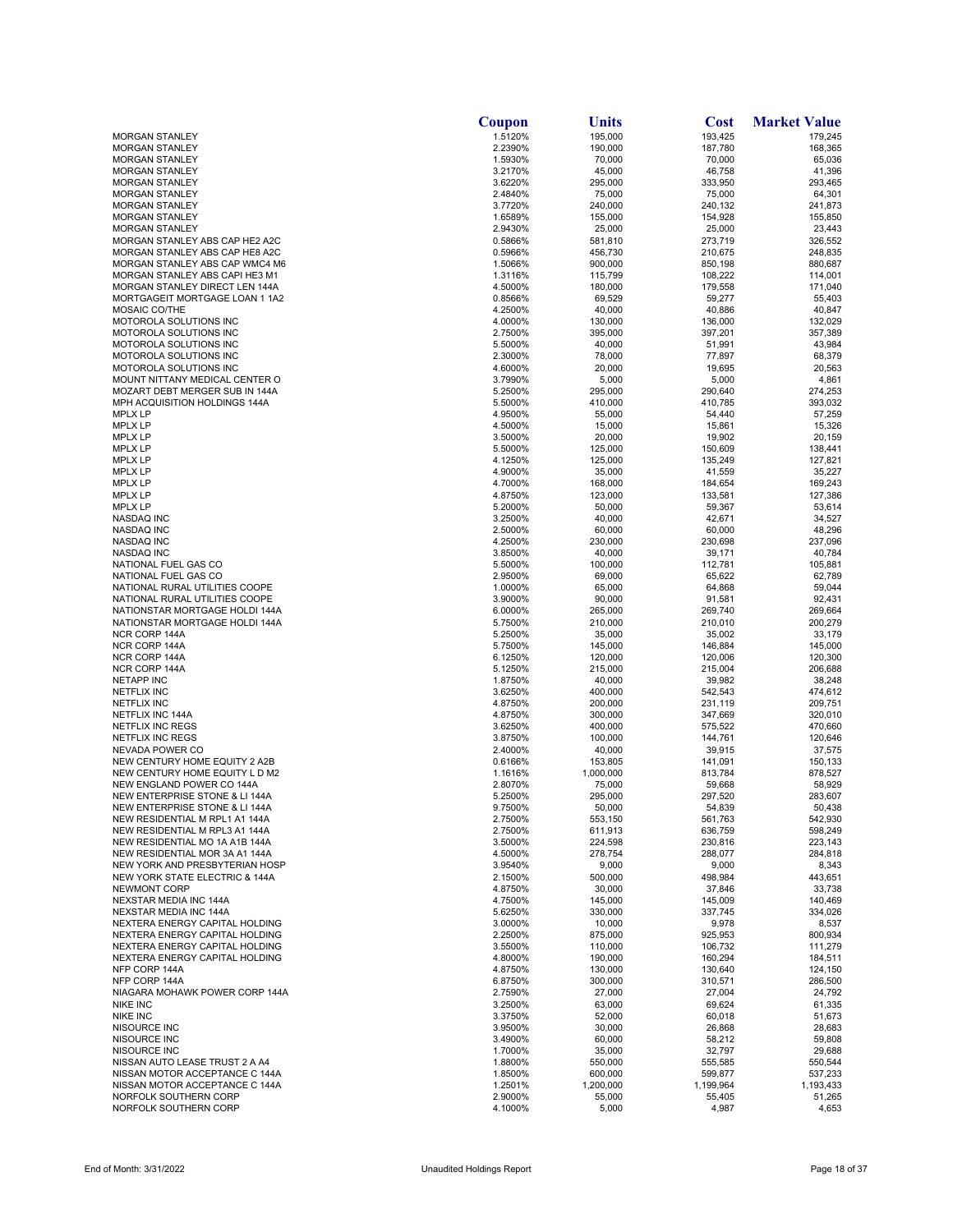|                                                                 | Coupon             | Units               | <b>Cost</b>         | <b>Market Value</b> |
|-----------------------------------------------------------------|--------------------|---------------------|---------------------|---------------------|
| NORTHERN STATES POWER CO/MN                                     | 4.0000%            | 20,000              | 19,528              | 20.613              |
| NORTHERN STATES POWER CO/MN                                     | 2.6000%            | 10,000              | 9,818               | 8,458               |
| NORTHWESTERN MUTUAL GLOBA 144A<br>NORTHWESTERN MUTUAL LIFE 144A | 1.7000%<br>3.4500% | 75,000<br>50,000    | 74,939<br>50,192    | 68,655<br>45,294    |
| NORTHWESTERN UNIVERSITY                                         | 2.6400%            | 10,000              | 10,000              | 8,436               |
| <b>NOVARTIS CAPITAL CORP</b>                                    | 2.7500%            | 96,000              | 96,629              | 85,942              |
| NOVASTAR MORTGAGE FUNDIN 6 A2C                                  | 0.6266%            | 122,758             | 77,259              | 50,668              |
| NOVELIS CORP 144A                                               | 4.7500%            | 170,000             | 170,004             | 165,047             |
| <b>NSTAR ELECTRIC CO</b><br><b>NUSTAR LOGISTICS LP</b>          | 3.1000%<br>6.0000% | 10,000<br>28,000    | 9,912<br>29,925     | 9,016<br>28,315     |
| <b>NUSTAR LOGISTICS LP</b>                                      | 6.3750%            | 127,000             | 127,018             | 128,720             |
| NVIDIA CORP                                                     | 3.7000%            | 10,000              | 11,872              | 10,124              |
| <b>NVR INC</b>                                                  | 3.0000%            | 1,031,000           | 1,096,593           | 962,266             |
| OCEANEERING INTERNATIONAL INC                                   | 6.0000%            | 125,000             | 117,975             | 121,580             |
| OFFICE PROPERTIES INCOME TRUST                                  | 3.4500%            | 164,000             | 163,701             | 141,294             |
| OFFICE PROPERTIES INCOME TRUST<br>OGLETHORPE POWER CORP         | 2.6500%<br>5.3750% | 15,000<br>30,000    | 14,979<br>32,809    | 13,716<br>33,890    |
| OHIOHEALTH CORP                                                 | 3.0420%            | 3,000               | 3,000               | 2,672               |
| OKLAHOMA GAS AND ELECTRIC CO                                    | 3.8000%            | 95,000              | 95,589              | 96,443              |
| OLD REPUBLIC INTERNATIONAL COR                                  | 3.8500%            | 105,000             | 106,127             | 97,437              |
| OLYMPUS WATER US HOLDING 144A                                   | 6.2500%            | 130,000             | 129,727             | 115,050             |
| OLYMPUS WATER US HOLDING 144A<br>OMEGA HEALTHCARE INVESTORS INC | 4.2500%            | 170,000             | 170,000             | 154,391             |
| OMEGA HEALTHCARE INVESTORS INC                                  | 4.5000%<br>5.2500% | 14,000<br>150,000   | 13,907<br>151,511   | 14,278<br>155,560   |
| OMEGA HEALTHCARE INVESTORS INC                                  | 4.3750%            | 36,000              | 36,046              | 36,554              |
| ONCOR ELECTRIC DELIVERY CO LLC                                  | 3.8000%            | 50,000              | 49,716              | 51,000              |
| ONE GAS INC                                                     | 1.3550%            | 300,000             | 300,000             | 299,608             |
| <b>ONEMAIN FINANCE CORP</b>                                     | 6.6250%            | 335,000             | 351,906             | 350,913             |
| <b>ONEMAIN FINANCE CORP</b>                                     | 5.3750%            | 75,000              | 80,175              | 72,868              |
| <b>ONEMAIN FINANCE CORP</b><br><b>ONEOK INC</b>                 | 8.8750%<br>4.4500% | 85,000<br>15,000    | 88,449<br>13,448    | 89,552<br>14,395    |
| <b>ONEOK INC</b>                                                | 2.7500%            | 100,000             | 104,083             | 99,378              |
| <b>ONEOK INC</b>                                                | 4.5500%            | 120,000             | 118,905             | 123,301             |
| ONEOK INC                                                       | 5.2000%            | 35,000              | 40,514              | 37,247              |
| ONEOK INC                                                       | 6.3500%            | 645,000             | 655,876             | 745,924             |
| ONEOK INC                                                       | 7.1500%            | 30,000              | 38,535              | 38,105              |
| ONEOK PARTNERS LP<br>ONEOK PARTNERS LP                          | 4.9000%            | 90,000              | 90,593              | 92,890<br>26,399    |
| ORACLE CORP                                                     | 6.1250%<br>2.8750% | 24,000<br>45,000    | 26,094<br>44,938    | 41,031              |
| ORACLE CORP                                                     | 3.6000%            | 75,000              | 87,965              | 62,202              |
| ORACLE CORP                                                     | 3.9500%            | 60,000              | 61,390              | 52,453              |
| ORACLE CORP                                                     | 2.5000%            | 450,000             | 449,969             | 446,684             |
| ORACLE CORP                                                     | 3.6500%            | 110,000             | 112,113             | 96,078              |
| ORACLE CORP<br>ORACLE CORP                                      | 3.8500%<br>1.6500% | 50,000<br>1,120,000 | 54,204<br>1,120,083 | 41,033<br>1,044,406 |
| ORACLE CORP                                                     | 4.1000%            | 80,000              | 83,532              | 68,197              |
| ORGANON & CO / ORGANON FO 144A                                  | 4.1250%            | 400,000             | 400,004             | 381,082             |
| ORGANON & CO / ORGANON FO 144A                                  | 5.1250%            | 355,000             | 354,459             | 342,575             |
| ORTHO-CLINICAL DIAGNOSTIC 144A                                  | 7.2500%            | 340,000             | 327,993             | 350,200             |
| OTIS WORLDWIDE CORP                                             | 2.2930%            | 15,000              | 15,000              | 14,129              |
| OTIS WORLDWIDE CORP<br>OUTFRONT MEDIA CAPITAL LL 144A           | 3.3620%<br>5.0000% | 15,000<br>145,000   | 17,005<br>145,017   | 13,280<br>141,749   |
| OUTFRONT MEDIA CAPITAL LL 144A                                  | 4.2500%            | 150,000             | 150,000             | 139,538             |
| OVINTIV EXPLORATION INC                                         | 5.3750%            | 30,000              | 32,822              | 31,799              |
| OWENS & MINOR INC 144A                                          | 4.5000%            | 120,000             | 120,004             | 114,600             |
| OWENS & MINOR INC 144A                                          | 6.6250%            | 95,000              | 95,000              | 97,756              |
| OWENS-BROCKWAY GLASS CONT 144A                                  | 5.8750%            | 305,000             | 305,256             | 311,599             |
| PACIFIC GAS AND ELECTRIC CO<br>PACIFIC GAS AND ELECTRIC CO      | 3.0000%<br>4.9500% | 1,000,000<br>45,000 | 995,637<br>54,668   | 930,147<br>42,385   |
| PACIFIC GAS AND ELECTRIC CO                                     | 4.5000%            | 30,000              | 34,518              | 27,313              |
| PACIFIC GAS AND ELECTRIC CO                                     | 3.7500%            | 215,000             | 233,217             | 205,760             |
| PACIFIC GAS AND ELECTRIC CO                                     | 1.7500%            | 120,000             | 119,997             | 119,864             |
| PACIFIC GAS AND ELECTRIC CO                                     | 3.5000%            | 220,000             | 214,169             | 177,112             |
| PACIFIC GAS AND ELECTRIC CO<br>PACIFIC GAS AND ELECTRIC CO      | 3.2500%<br>3.3000% | 160,000<br>20,000   | 161,450<br>18,470   | 144,725<br>16,368   |
| PACIFIC GAS AND ELECTRIC CO                                     | 3.4500%            | 215,000             | 228,759             | 209,722             |
| PACIFIC GAS AND ELECTRIC CO                                     | 2.5000%            | 320,000             | 319,727             | 276,012             |
| PACIFIC GAS AND ELECTRIC CO                                     | 3.1500%            | 75,000              | 77,569              | 72,214              |
| PACIFIC GAS AND ELECTRIC CO                                     | 4.2500%            | 100,000             | 103,058             | 100,972             |
| PACIFIC GAS AND ELECTRIC CO                                     | 3.8500%            | 200,000             | 207,990             | 200,973             |
| PACIFIC GAS AND ELECTRIC CO<br>PACIFIC GAS AND ELECTRIC CO      | 4.3000%<br>4.5500% | 100,000<br>320,000  | 106,028<br>351,429  | 85,176<br>317,506   |
| PACIFIC GAS AND ELECTRIC CO                                     | 2.9500%            | 140,000             | 125,139             | 133,033             |
| PACIFIC GAS AND ELECTRIC CO                                     | 1.3670%            | 20,000              | 19,951              | 19,648              |
| PACIFIC LIFE GLOBAL FUNDI 144A                                  | 0.5000%            | 200,000             | 199,876             | 194,212             |
| <b>PACIFICORP</b>                                               | 6.0000%            | 20,000              | 23,577              | 24,789              |
| PACIFICORP                                                      | 2.9000%            | 10,000              | 9,923               | 8,737               |
| PACKAGING CORP OF AMERICA<br>PACTIV EVERGREEN GROUP IS 144A     | 3.0500%<br>4.0000% | 25,000<br>275,000   | 24,870<br>274,692   | 21,401<br>255,475   |
| PACTIV EVERGREEN GROUP IS 144A                                  | 4.3750%            | 280,000             | 280,022             | 257,267             |
| PAR PHARMACEUTICAL INC 144A                                     | 7.5000%            | 550,000             | 565,248             | 513,233             |
| PARK INTERMEDIATE HOLDING 144A                                  | 4.8750%            | 385,000             | 389,838             | 360,918             |
| PARK PLACE SECURITIES WCW3 M2                                   | 1.1916%            | 400,000             | 395,624             | 397,998             |
| PARKER-HANNIFIN CORP                                            | 4.0000%            | 20,000              | 22,181              | 19,916              |
| PAYPAL HOLDINGS INC                                             | 3.2500%            | 35,000              | 41,777              | 31,905              |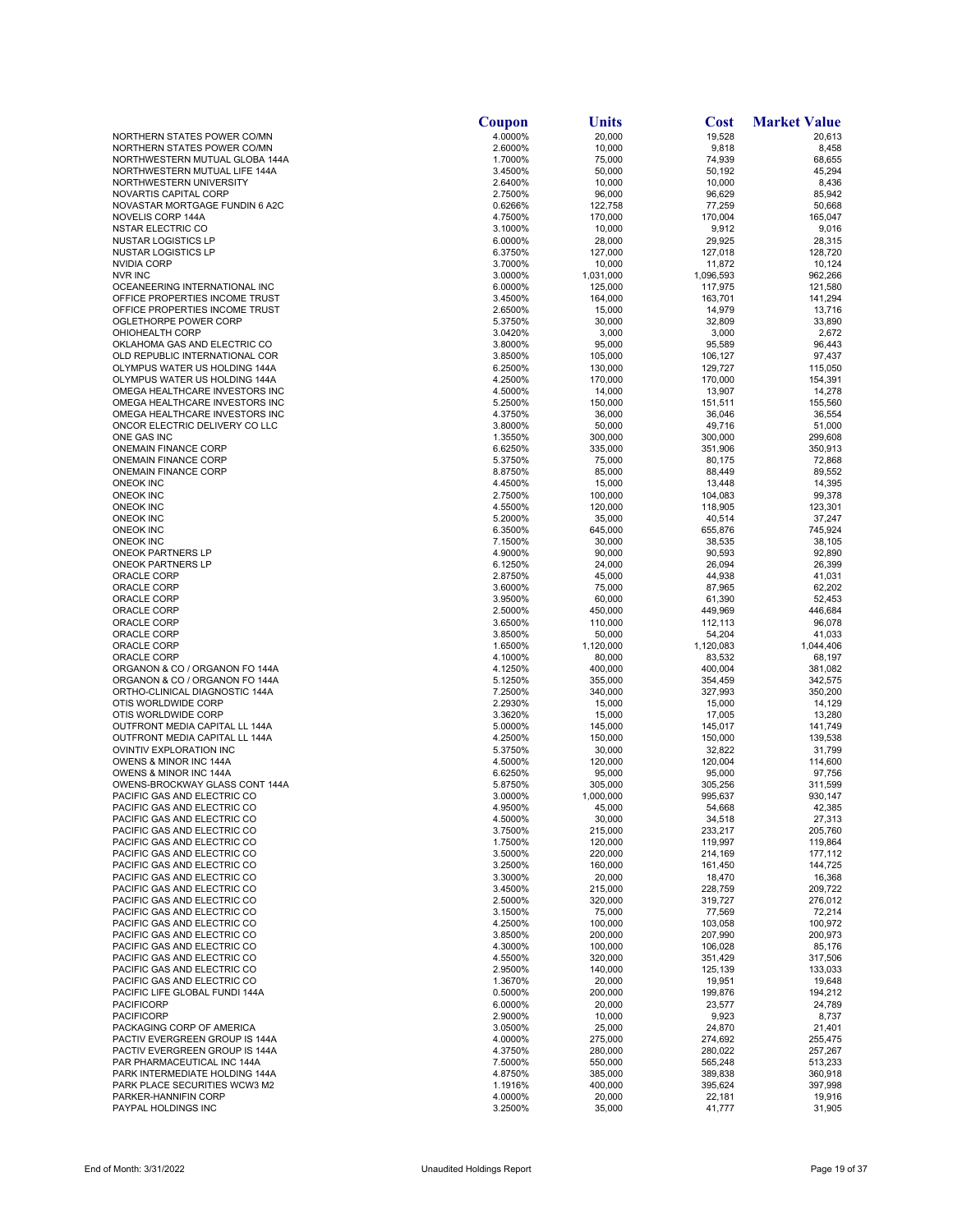|                                                                 | Coupon             | Units              | <b>Cost</b>        | <b>Market Value</b> |
|-----------------------------------------------------------------|--------------------|--------------------|--------------------|---------------------|
| PAYPAL HOLDINGS INC                                             | 2.6500%            | 70,000             | 69,886             | 68,879              |
| PEACEHEALTH OBLIGATED GROUP                                     | 3.2180%            | 5,000              | 5,000              | 4,439               |
| PECO ENERGY CO                                                  | 3.0000%            | 50,000             | 49,613             | 44,955              |
| PECO ENERGY CO                                                  | 2.8000%            | 220,000            | 219,789            | 189,700             |
| PENNSYLVANIA ELECTRIC CO 144A<br>PENNYMAC FINANCIAL SERVIC 144A | 3.2500%<br>5.3750% | 100,000<br>240,000 | 104,980            | 96,229<br>237,600   |
| PENSKE TRUCK LEASING CO L 144A                                  | 3.4500%            | 245,000            | 238,615<br>245,013 | 245,510             |
| PENSKE TRUCK LEASING CO L 144A                                  | 4.2000%            | 170,000            | 167,580            | 174,236             |
| PEPSICO INC                                                     | 3.4500%            | 25,000             | 23,557             | 24,749              |
| PEPSICO INC                                                     | 0.6739%            | 280,000            | 279,894            | 279,999             |
| PERFORMANCE FOOD GROUP IN 144A                                  | 5.5000%            | 25,000             | 25,985             | 24,880              |
| PERFORMANCE FOOD GROUP IN 144A                                  | 6.8750%            | 50,000             | 50,000             | 51,740              |
| PERKINELMER INC                                                 | 2.2500%            | 105,000            | 104,700            | 92,805              |
| PERKINELMER INC<br>PETSMART INC / PETSMART F 144A               | 1.9000%            | 190,000            | 188,330            | 171,682             |
| PFIZER INC                                                      | 4.7500%<br>1.7500% | 40,000<br>70,000   | 41,531<br>69,779   | 38,656<br>62,961    |
| PFIZER INC                                                      | 4.3000%            | 30,000             | 30,538             | 33,056              |
| PFIZER INC                                                      | 7.2000%            | 40,000             | 53,588             | 58,614              |
| PG&E CORP                                                       | 5.0000%            | 60,000             | 60,000             | 57,996              |
| PG&E CORP                                                       | 5.2500%            | 245,000            | 245,623            | 237,626             |
| PIEDMONT HEALTHCARE INC                                         | 2.0440%            | 4,000              | 4,000              | 3,506               |
| PIEDMONT HEALTHCARE INC                                         | 2.8640%            | 3,000              | 3,000              | 2,448               |
| PIEDMONT NATURAL GAS CO INC                                     | 4.1000%            | 85,000             | 94,041             | 86,002              |
| PIEDMONT NATURAL GAS CO INC<br>PIKE CORP 144A                   | 3.3500%<br>5.5000% | 20,000<br>410,000  | 19,698<br>412,893  | 17,821<br>386,425   |
| PINNACLE WEST CAPITAL CORP                                      | 1.3000%            | 700,000            | 699,956            | 654,804             |
| PIONEER NATURAL RESOURCES CO                                    | 1.9000%            | 18,000             | 17,574             | 15,956              |
| PLAINS ALL AMERICAN PIPELINE L                                  | 3.8500%            | 60,000             | 59,557             | 60,509              |
| PNC BANK NA                                                     | 3.8000%            | 250,000            | 250,629            | 254,134             |
| POST HOLDINGS INC 144A                                          | 4.6250%            | 165,000            | 165,198            | 148,574             |
| POST HOLDINGS INC 144A                                          | 5.5000%            | 220,000            | 224,122            | 211,680             |
| POST HOLDINGS INC 144A                                          | 5.7500%            | 21,793             | 22,436             | 21,900              |
| POST HOLDINGS INC 144A                                          | 5.6250%            | 35,000             | 36,543             | 34,355              |
| POWDR CORP 144A<br>PPG INDUSTRIES INC                           | 6.0000%<br>2.5500% | 180,000<br>150,000 | 185,604<br>159,153 | 184,050<br>140,664  |
| <b>PPG INDUSTRIES INC</b>                                       | 1.2000%            | 40,000             | 39,821             | 37,033              |
| PPL ELECTRIC UTILITIES CORP                                     | 3.0000%            | 5,000              | 4,917              | 4,392               |
| PRESIDENT AND FELLOWS OF HARVA                                  | 2.5170%            | 6,000              | 6,000              | 5,149               |
| PRIME HEALTHCARE SERVICES 144A                                  | 7.2500%            | 800,000            | 845,391            | 819,992             |
| PRIME SECURITY SERVICES B 144A                                  | 6.2500%            | 650,000            | 669,605            | 636,087             |
| PRINCIPAL FINANCIAL GROUP INC                                   | 2.1250%            | 95,000             | 97,300             | 85,929              |
| PRINCIPAL LIFE GLOBAL FUN 144A                                  | 1.2500%            | 85,000             | 84,954             | 79,688              |
| PROCTER & GAMBLE CO/THE                                         | 3.6000%            | 75,000             | 91,900             | 80,612              |
| PROCTER & GAMBLE CO/THE<br>PROGRESSIVE CORP/THE                 | 1.2000%<br>3.2000% | 20,000<br>70,000   | 19,311<br>75,417   | 17,418<br>69,377    |
| PROGRESSIVE CORP/THE                                            | 3.0000%            | 30,000             | 29,928             | 29,190              |
| PROGRESSIVE CORP/THE                                            | 3.9500%            | 28,000             | 31,277             | 28,997              |
| PROGRESSIVE CORP/THE                                            | 4.1250%            | 55,000             | 66,506             | 57,913              |
| PROLOGIS LP                                                     | 2.1250%            | 15,000             | 13,895             | 11,226              |
| PROSPECT CAPITAL CORP                                           | 3.3640%            | 60,000             | 59,361             | 54,821              |
| PROSPECT CAPITAL CORP                                           | 3.4370%            | 90,000             | 88,182             | 76,856              |
| PROVIDENCE ST JOSEPH HEALTH OB                                  | 2.7000%            | 15,000             | 15,000             | 11,848              |
| PUBLIC SERVICE CO OF COLORADO<br>PUBLIC SERVICE CO OF COLORADO  | 2.7000%<br>4.0500% | 15,000<br>70,000   | 14,389<br>69,395   | 12,707<br>73,636    |
| PUBLIC SERVICE CO OF OKLAHOMA                                   | 2.2000%            | 120,000            | 119,290            | 107,412             |
| PUBLIC SERVICE ELECTRIC AND GA                                  | 3.1500%            | 10,000             | 9,985              | 9,267               |
| PUBLIC SERVICE ELECTRIC AND GA                                  | 3.8500%            | 40,000             | 45,421             | 41,044              |
| PUBLIC SERVICE ENTERPRISE GROU                                  | 2.8750%            | 50,000             | 52,351             | 49,539              |
| PUBLIC SERVICE ENTERPRISE GROU                                  | 2.4500%            | 150,000            | 149,732            | 136,203             |
| PUBLIC STORAGE                                                  | 2.2500%            | 115,000            | 114,970            | 105,132             |
| PUBLIC STORAGE                                                  | 2.3000%            | 280,000            | 280,709            | 258,774             |
| PUBLIC STORAGE<br><b>PUBLIC STORAGE</b>                         | 3.0940%            | 205,000            | 201,031            | 205,055             |
| <b>PUBLIC STORAGE</b>                                           | 3.3850%<br>1.5000% | 135,000<br>25,000  | 137,646<br>24,965  | 136,298<br>23,412   |
| PUGET ENERGY INC                                                | 2.3790%            | 10,000             | 10,000             | 9,143               |
| PUGET SOUND ENERGY INC                                          | 4.2230%            | 20,000             | 20,001             | 20,822              |
| PUGET SOUND ENERGY INC                                          | 2.8930%            | 10,000             | 10,000             | 8,530               |
| QORVO INC 144A                                                  | 1.7500%            | 295,000            | 281,629            | 281,392             |
| QUANTA SERVICES INC                                             | 2.3500%            | 130,000            | 123,146            | 112,853             |
| <b>QUANTA SERVICES INC</b>                                      | 3.0500%            | 140,000            | 139,291            | 115,173             |
| QUANTA SERVICES INC                                             | 2.9000%            | 220,000            | 230,724            | 203,547             |
| QUANTA SERVICES INC<br>QVC INC                                  | 0.9500%<br>4.7500% | 35,000<br>220,000  | 34,985<br>212,478  | 33,183<br>210,650   |
| QVC INC                                                         | 4.3750%            | 175,000            | 175,003            | 159,665             |
| RACKSPACE TECHNOLOGY GLOB 144A                                  | 5.3750%            | 120,000            | 120,000            | 104,118             |
| RADIAN GROUP INC                                                | 6.6250%            | 85,000             | 84,992             | 89,412              |
| RALI SERIES 2007-QH8 TRU QH8 A                                  | 1.0161%            | 163,014            | 231,326            | 158,152             |
| <b>RAYONIER LP</b>                                              | 2.7500%            | 171,000            | 169,425            | 156,174             |
| REALOGY GROUP LLC / REALO 144A                                  | 5.2500%            | 240,000            | 232,069            | 220,800             |
| REALOGY GROUP LLC / REALO 144A                                  | 5.7500%            | 70,000             | 70,658             | 65,975              |
| <b>REALTY INCOME CORP</b>                                       | 4.6250%            | 200,000            | 222,880            | 209,288             |
| REALTY INCOME CORP<br>REGENERON PHARMACEUTICALS INC             | 3.8750%<br>1.7500% | 35,000<br>410,000  | 36,568<br>365,914  | 35,549<br>355,788   |
| REGENERON PHARMACEUTICALS INC                                   | 2.8000%            | 165,000            | 131,226            | 131,841             |
| REINSURANCE GROUP OF AMERICA I                                  | 3.1500%            | 300,000            | 298,673            | 288,961             |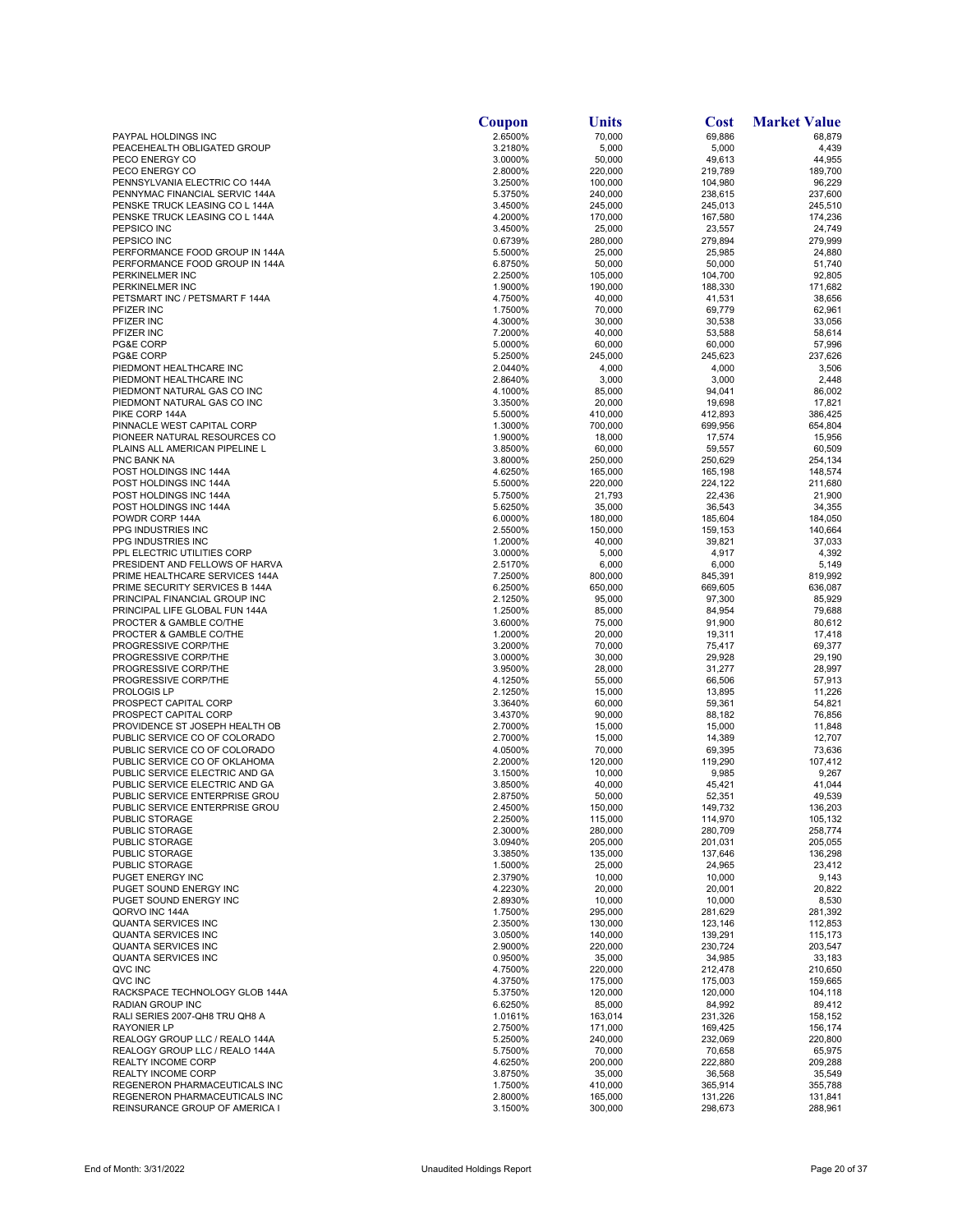|                                                                  | Coupon<br>1.3000%  | Units                | Cost<br>24,948     | <b>Market Value</b>  |
|------------------------------------------------------------------|--------------------|----------------------|--------------------|----------------------|
| RELIANCE STEEL & ALUMINUM CO<br>RELIANCE STEEL & ALUMINUM CO     | 2.1500%            | 25,000<br>270,000    | 268,182            | 23,366<br>242,027    |
| RENEWABLE ENERGY GROUP IN 144A                                   | 5.8750%            | 55,000               | 56,864             | 59,077               |
| REPUBLIC SERVICES INC                                            | 2.3750%            | 265,000              | 264,469            | 237,910              |
| REPUBLIC SERVICES INC                                            | 0.8750%            | 60,000               | 59,955             | 55,188               |
| RHP HOTEL PROPERTIES LP / RHP<br>RIO OIL FINANCE TRUST SER 144A  | 4.7500%<br>9.2500% | 295,000<br>153,141   | 296,040<br>157,833 | 283,876<br>160,032   |
| ROCHE HOLDINGS INC 144A                                          | 2.3140%            | 1,200,000            | 1,200,000          | 1,164,679            |
| ROCKCLIFF ENERGY II LLC 144A                                     | 5.5000%            | 165,000              | 165,726            | 165,153              |
| ROCKEFELLER FOUNDATION/THE                                       | 2.4920%            | 5,000                | 5,000              | 4,174                |
| ROCKET SOFTWARE INC 144A                                         | 6.5000%            | 200,000              | 199,729            | 181,500              |
| ROCKWELL AUTOMATION INC<br><b>S&amp;P GLOBAL INC</b>             | 2.8000%<br>2.3000% | 10,000<br>330,000    | 9,910<br>285,484   | 8,062<br>249,502     |
| S&P GLOBAL INC 144A                                              | 3.7000%            | 25,000               | 25,039             | 25,348               |
| S&P GLOBAL INC 144A                                              | 4.7500%            | 160,000              | 180,318            | 171,895              |
| S&P GLOBAL INC 144A                                              | 2.7000%            | 70,000               | 68,961             | 67,852               |
| S&P GLOBAL INC 144A<br>SABINE PASS LIQUEFACTION LLC              | 2.4500%<br>4.5000% | 180,000<br>800,000   | 178,697<br>875,250 | 175,133<br>836,614   |
| SABINE PASS LIQUEFACTION LLC                                     | 5.6250%            | 200,000              | 203,797            | 211,460              |
| SABRA HEALTH CARE LP                                             | 3.2000%            | 200,000              | 197,983            | 178,479              |
| SABRE GLBL INC 144A                                              | 7.3750%            | 150,000              | 150,002            | 156,635              |
| SALESFORCE INC<br>SALESFORCE INC                                 | 3.0500%<br>2.9000% | 15,000<br>30,000     | 14,952<br>29,916   | 13,158<br>26,637     |
| SALESFORCE INC                                                   | 2.7000%            | 25,000               | 24,867             | 22,125               |
| <b>SALESFORCE INC</b>                                            | 1.9500%            | 10,000               | 9,974              | 9,149                |
| SAN DIEGO GAS & ELECTRIC CO                                      | 3.0000%            | 400,000              | 398,874            | 387,432              |
| SAN DIEGO GAS & ELECTRIC CO                                      | 4.1000%            | 10,000               | 9,990              | 10,348               |
| SAN DIEGO GAS & ELECTRIC CO<br>SANTANDER DRIVE AUTO RECEI 4 C    | 2.9500%<br>1.0100% | 25,000<br>140,000    | 24,845<br>140,078  | 21,961<br>138,411    |
| SANTANDER HOLDINGS USA INC                                       | 4.5000%            | 240,000              | 238,731            | 245,298              |
| SANTANDER HOLDINGS USA INC                                       | 3.4000%            | 310,000              | 307,375            | 311,867              |
| SANTANDER HOLDINGS USA INC                                       | 3.4500%            | 50,000               | 49,936             | 49,639               |
| SASOL FINANCING USA LLC                                          | 4.3750%            | 267,000              | 267,617            | 254,985              |
| SBA COMMUNICATIONS CORP<br>SBA TOWER TRUST 144A                  | 3.1250%<br>2.3280% | 300,000<br>600,000   | 300,002<br>617,023 | 272,886<br>568,461   |
| SBA TOWER TRUST 144A                                             | 2.8360%            | 300,000              | 311,773            | 295,114              |
| SCIL IV LLC / SCIL USA HO 144A                                   | 5.3750%            | 310,000              | 312,576            | 285,200              |
| SCOTTS MIRACLE-GRO CO/THE                                        | 4.3750%            | 170,000              | 170,007            | 150,551              |
| SCRIPPS ESCROW II INC 144A<br>SEALED AIR CORP 144A               | 5.3750%<br>1.5730% | 205,000<br>300,000   | 207,009<br>288,437 | 196,288<br>273,296   |
| SEATTLE CHILDREN'S HOSPITAL                                      | 2.7190%            | 10,000               | 10,000             | 8,285                |
| SEAWORLD PARKS & ENTERTAI 144A                                   | 5.2500%            | 255,000              | 255,015            | 243,204              |
| SEG HOLDING LLC / SEG FIN 144A                                   | 5.6250%            | 300,000              | 314,854            | 300,000              |
| <b>SEMPRA ENERGY</b>                                             | 3.4000%            | 90,000               | 84,660             | 89,699               |
| <b>SEMPRA ENERGY</b><br><b>SEMPRA ENERGY</b>                     | 3.2500%<br>3.3000% | 500,000<br>70,000    | 539,709<br>69,877  | 492,864<br>70,111    |
| <b>SEMPRA ENERGY</b>                                             | 3.7000%            | 720,000              | 717,315            | 723,485              |
| SERVICENOW INC                                                   | 1.4000%            | 356,000              | 346,759            | 302,556              |
| SHEA HOMES LP / SHEA HOME 144A                                   | 4.7500%            | 175,000              | 177,882            | 164,223              |
| SHERWIN-WILLIAMS CO/THE<br>SHERWIN-WILLIAMS CO/THE               | 2.2000%<br>4.5000% | 75,000<br>10,000     | 66,170<br>11,263   | 66,515<br>10,591     |
| SHERWIN-WILLIAMS CO/THE                                          | 3.4500%            | 135,000              | 144,148            | 136,153              |
| SHERWIN-WILLIAMS CO/THE                                          | 2.9000%            | 50,000               | 41,131             | 40,978               |
| SHERWIN-WILLIAMS CO/THE                                          | 2.9500%            | 93,000               | 93,025             | 89,676               |
| SIMMONS FOODS INC/SIMMONS 144A<br>SIMON PROPERTY GROUP LP        | 4.6250%<br>1.3750% | 75,000<br>70,000     | 75,000<br>69,919   | 70,313<br>64,367     |
| SIMON PROPERTY GROUP LP                                          | 3.5000%            | 65,000               | 68,158             | 65,574               |
| SIMON PROPERTY GROUP LP                                          | 2.6500%            | 120,000              | 119,659            | 110,858              |
| SIRIUS XM RADIO INC 144A                                         | 5.5000%            | 55,000               | 55,007             | 55,825               |
| SIX FLAGS ENTERTAINMENT C 144A                                   | 5.5000%            | 30,000               | 30,505             | 29,963               |
| SIX FLAGS ENTERTAINMENT C 144A<br>SKYWORKS SOLUTIONS INC         | 4.8750%<br>1.8000% | 230,000<br>25,000    | 223,974<br>24,991  | 230,000<br>23,219    |
| SKYWORKS SOLUTIONS INC                                           | 3.0000%            | 25,000               | 24,910             | 22,256               |
| SKYWORKS SOLUTIONS INC                                           | 0.9000%            | 70,000               | 69,988             | 68,437               |
| SL GREEN REALTY CORP                                             | 4.5000%            | 200,000              | 200,305            | 201,186              |
| SLM STUDENT LOAN TRUST 20 REGS<br>SLM STUDENT LOAN TRUST 200 9 A | 0.0480%<br>1.7577% | 82,823<br>77,185     | 91,337<br>77,112   | 89,528<br>77,319     |
| SNAP-ON INC                                                      | 3.1000%            | 30,000               | 30,556             | 27,509               |
| SNAP-ON INC                                                      | 3.2500%            | 55,000               | 57,013             | 55,581               |
| SOFI CONSUMER LOAN PR 1 A 144A                                   | 2.0200%            | 7,394                | 7,393              | 7,397                |
| SOUNDVIEW HOME LOAN T OPT4 2A4<br>SOUNDVIEW HOME LOAN TRU WF2 M2 | 0.9166%<br>0.8616% | 1,032,831<br>400,000 | 949,243<br>380,709 | 1,006,603<br>389,437 |
| SOUTHERN CALIFORNIA EDISON CO                                    | 0.7000%            | 900,000              | 900,000            | 876,642              |
| SOUTHERN CALIFORNIA EDISON CO                                    | 4.0000%            | 25,000               | 25,940             | 24,021               |
| SOUTHERN CALIFORNIA EDISON CO                                    | 2.7500%            | 200,000              | 199,930            | 185,621              |
| SOUTHERN CALIFORNIA EDISON CO                                    | 3.6000%            | 40,000               | 34,787             | 36,223               |
| SOUTHERN CALIFORNIA EDISON CO<br>SOUTHERN CALIFORNIA EDISON CO   | 3.4500%<br>3.6500% | 110,000<br>210,000   | 109,633<br>230,003 | 98,829<br>194,392    |
| SOUTHERN CALIFORNIA EDISON CO                                    | 5.5000%            | 40,000               | 42,398             | 44,981               |
| SOUTHERN CALIFORNIA EDISON CO                                    | 4.1250%            | 20,000               | 18,999             | 19,676               |
| SOUTHERN CALIFORNIA EDISON CO                                    | 2.9500%            | 15,000               | 13,983             | 12,255               |
| SOUTHERN CALIFORNIA EDISON CO                                    | 6.0500%            | 400,000              | 513,190            | 471,794              |
| SOUTHERN CALIFORNIA GAS CO<br>SOUTHERN CALIFORNIA GAS CO         | 4.3000%<br>2.5500% | 10,000<br>50,000     | 11,765<br>49,909   | 10,722<br>47,205     |
| SOUTHERN CO GAS CAPITAL CORP                                     | 3.2500%            | 70,000               | 67,267             | 69,633               |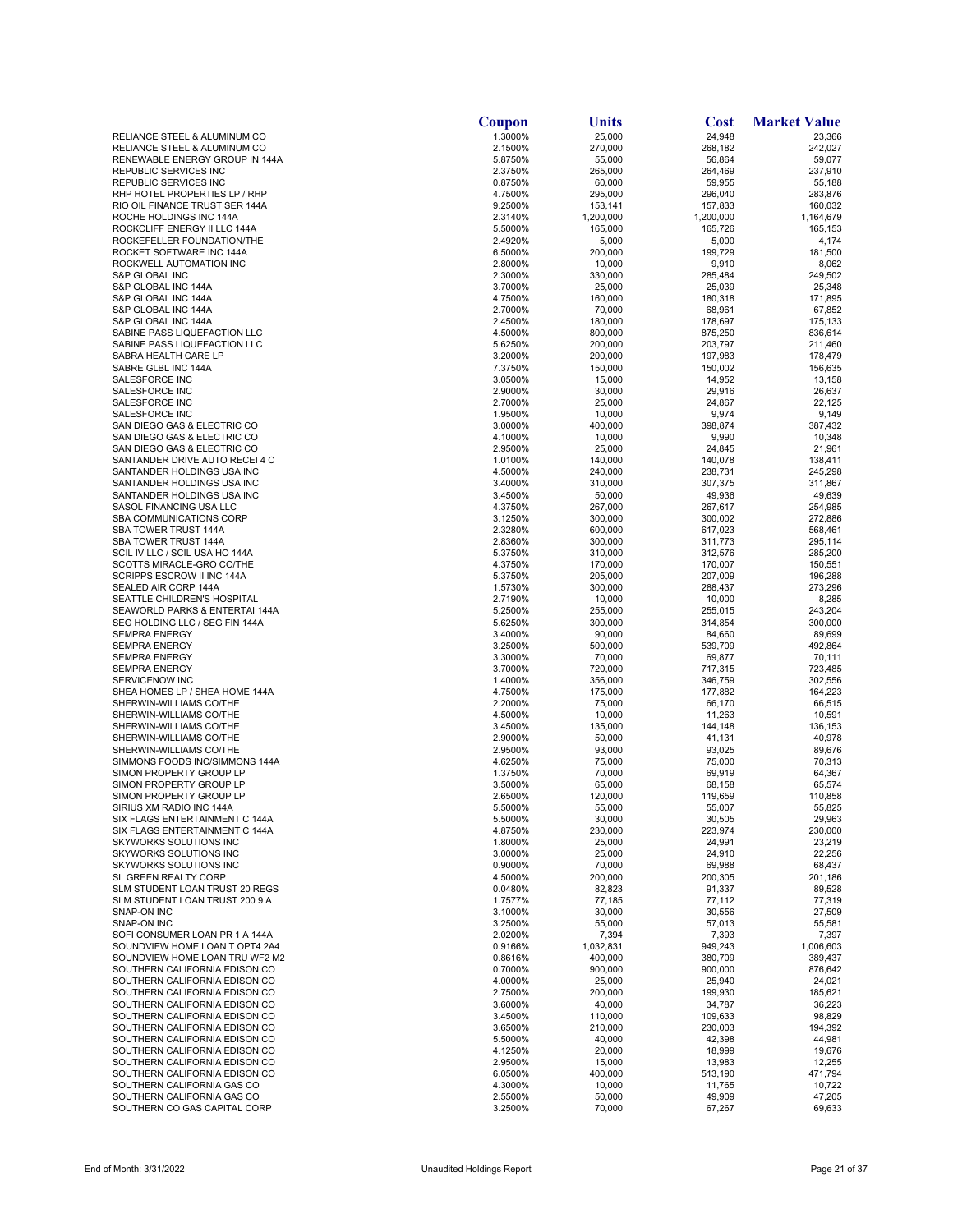|                                                                | Coupon             | Units                | Cost                 | <b>Market Value</b>  |
|----------------------------------------------------------------|--------------------|----------------------|----------------------|----------------------|
| SOUTHERN CO GAS CAPITAL CORP                                   | 3.1500%            | 10,000               | 9,917                | 8,476                |
| SOUTHERN CO GAS CAPITAL CORP                                   | 4.4000%            | 100,000              | 95,564               | 100,591              |
| SOUTHERN CO/THE<br>SOUTHERN COPPER CORP                        | 2.9500%<br>5.8750% | 179,000<br>22,000    | 177,195<br>31,360    | 179,939<br>26,895    |
| SOUTHERN COPPER CORP                                           | 6.7500%            | 10,000               | 14,611               | 12,765               |
| SOUTHERN COPPER CORP                                           | 3.8750%            | 73,000               | 78,725               | 74,103               |
| SOUTHERN POWER CO                                              | 0.9000%            | 49,000               | 48,909               | 44,888               |
| SOUTHERN POWER CO                                              | 5.1500%            | 40,000               | 39,782               | 42,453               |
| SOUTHWEST GAS CORP<br>SOUTHWEST GAS CORP                       | 4.0500%<br>3.1800% | 25,000<br>10,000     | 24,907<br>9,998      | 24,931<br>8,171      |
| SOUTHWESTERN ELECTRIC POWER CO                                 | 1.6500%            | 30,000               | 29,997               | 28,200               |
| SOUTHWESTERN ENERGY CO                                         | 5.9500%            | 14,000               | 12,916               | 14,636               |
| SOUTHWESTERN PUBLIC SERVICE CO                                 | 3.7500%            | 50,000               | 49,403               | 49,489               |
| SOUTHWESTERN PUBLIC SERVICE CO                                 | 3.1500%            | 10,000               | 10,821               | 8,953                |
| SPECTRUM BRANDS INC 144A<br>SPECTRUM BRANDS INC 144A           | 5.0000%<br>5.5000% | 200,000<br>100,000   | 201,504<br>100,002   | 188,144<br>96,000    |
| SPIRIT AEROSYSTEMS INC                                         | 3.9500%            | 300,000              | 303,985              | 296,046              |
| SPIRIT AEROSYSTEMS INC 144A                                    | 7.5000%            | 300,000              | 312,491              | 310,817              |
| SPIRIT AIRLINES PASS THROUGH T                                 | 3.3750%            | 265,961              | 256,899              | 248,432              |
| <b>SPRINT CORP</b>                                             | 7.6250%            | 100,000              | 114,307              | 109,000              |
| <b>SPRINT CORP</b><br>SRS DISTRIBUTION 6/21 COV-LITE           | 7.8750%<br>0.0000% | 1,100,000<br>155,000 | 1,167,236<br>153,838 | 1,168,750<br>152,934 |
| SS&C TECHNOLOGIES INC 144A                                     | 5.5000%            | 215,000              | 220,788              | 216,616              |
| STANDARD INDUSTRIES 8/21 COV-L                                 | 0.0000%            | 108,843              | 107,754              | 108,516              |
| STANDARD INDUSTRIES INC/N 144A                                 | 4.7500%            | 400,000              | 354,605              | 382,500              |
| STERIGENICS-NORDION/SOTERA 1/2                                 | 0.0000%            | 180,000              | 180,000              | 177,449              |
| STEVENS HOLDING CO INC 144A<br><b>STRYKER CORP</b>             | 6.1250%<br>2.9000% | 150,000<br>200,000   | 154,730<br>200,420   | 154,910<br>173,589   |
| SUBURBAN PROPANE PARTNERS 144A                                 | 5.0000%            | 375,000              | 377,160              | 351,563              |
| SUMMIT MATERIALS LLC / SU 144A                                 | 5.2500%            | 155,000              | 154,994              | 153,063              |
| SUN COMMUNITIES OPERATING LP                                   | 2.3000%            | 125,000              | 124,803              | 113,247              |
| SUTTER HEALTH                                                  | 3.3610%            | 7,000                | 7,000                | 6,242                |
| <b>SVB FINANCIAL GROUP</b>                                     | 1.8000%            | 342,000              | 340,772              | 307,421              |
| <b>SVB FINANCIAL GROUP</b><br>SYLVAMO 8/21 TLB                 | 2.1000%<br>0.0000% | 170,000<br>113,889   | 169,694<br>114,197   | 154,935<br>111,042   |
| SYNCHRONY FINANCIAL                                            | 5.1500%            | 600,000              | 673,001              | 628,567              |
| <b>SYSCO CORP</b>                                              | 3.7500%            | 50,000               | 49,316               | 50,753               |
| SYSCO CORP                                                     | 2.4000%            | 200,000              | 198,131              | 185,985              |
| <b>TAMPA ELECTRIC CO</b>                                       | 4.3000%            | 20,000               | 19,164               | 21,229               |
| <b>TAPESTRY INC</b><br><b>TARGA RESOURCES CORP</b>             | 4.1250%<br>4.9500% | 3,000<br>40,000      | 3,168<br>39,733      | 3,031<br>40,753      |
| <b>TARGA RESOURCES CORP</b>                                    | 4.2000%            | 40,000               | 39,926               | 40,365               |
| TARGA RESOURCES PARTNERS LP /                                  | 5.0000%            | 91,000               | 93,314               | 92,226               |
| TARGA RESOURCES PARTNERS LP /                                  | 4.0000%            | 190,000              | 188,440              | 182,777              |
| TARGA RESOURCES PARTNERS LP /                                  | 5.8750%            | 205,000              | 208,241              | 211,417              |
| TARGA RESOURCES PARTNERS LP /<br>TARGA RESOURCES PARTNERS LP / | 6.5000%<br>4.8750% | 115,000<br>298,000   | 120,936<br>306,993   | 120,995<br>300,980   |
| TD SYNNEX CORP 144A                                            | 1.7500%            | 1,080,000            | 1,076,016            | 989,143              |
| TD SYNNEX CORP 144A                                            | 1.2500%            | 434,000              | 427,305              | 412,327              |
| TD SYNNEX CORP 144A                                            | 2.6500%            | 160,000              | 158,654              | 137,399              |
| TENET HEALTHCARE CORP 144A                                     | 6.2500%            | 785,000              | 807,614              | 805,877              |
| TENET HEALTHCARE CORP 144A<br>TENNESSEE GAS PIPELINE CO LLC    | 6.1250%<br>7.0000% | 110,000<br>600,000   | 115,491<br>727,557   | 111,788<br>705,360   |
| <b>TEXAS HEALTH RESOURCES</b>                                  | 2.3280%            | 5,000                | 5,000                | 3,800                |
| TEXAS INSTRUMENTS INC                                          | 4.1500%            | 16,000               | 20,517               | 17,768               |
| TEXAS INSTRUMENTS INC                                          | 2.7000%            | 65,000               | 64,557               | 57,717               |
| THERMO FISHER SCIENTIFIC INC                                   | 4.1000%            | 5,000                | 6,166                | 5,356                |
| TIME WARNER CABLE LLC<br>TIME WARNER ENTERTAINMENT CO L        | 4.5000%<br>8.3750% | 210,000<br>305,000   | 179.844<br>315,485   | 194,233<br>321,112   |
| <b>T-MOBILE USA INC</b>                                        | 3.5000%            | 325,000              | 334,508              | 327,151              |
| T-MOBILE USA INC                                               | 4.3750%            | 50,000               | 55,687               | 50,212               |
| <b>T-MOBILE USA INC</b>                                        | 2.5500%            | 900,000              | 898,470              | 816,121              |
| <b>T-MOBILE USA INC</b>                                        | 1.5000%            | 10,000               | 9,990                | 9,327                |
| TMS INTERNATIONAL CORP/DE 144A<br>TOLEDO EDISON CO/THE         | 6.2500%<br>6.1500% | 290,000<br>30,000    | 296,221<br>35,101    | 275,500<br>36,554    |
| TOWD POINT MORTGA HY3 A1A 144A                                 | 1.4566%            | 839,606              | 891,564              | 838,086              |
| TOWD POINT MORTGAG HY2 A1 144A                                 | 1.4566%            | 371,989              | 374,779              | 371,989              |
| TOWD POINT MORTGAGE 2 A1 144A                                  | 2.7500%            | 28,644               | 28,044               | 28,661               |
| TOWD POINT MORTGAGE 3 A1 144A                                  | 2.7500%            | 73,623               | 71,774               | 73,686               |
| TOWD POINT MORTGAGE 4 A1 144A<br>TOWD POINT MORTGAGE 5 A1 144A | 2.7500%<br>1.0566% | 815,604<br>76,608    | 839,216<br>66,364    | 809,698<br>76,322    |
| TOYOTA MOTOR CREDIT CORP                                       | 2.5000%            | 135,000              | 134,917              | 134,995              |
| TOYOTA MOTOR CREDIT CORP                                       | 0.8000%            | 150,000              | 149,217              | 138,764              |
| <b>TRIMBLE INC</b>                                             | 4.1500%            | 70,000               | 70,105               | 70,972               |
| <b>TRIMBLE INC</b>                                             | 4.9000%            | 175,000              | 193,070              | 181,244              |
| TRINITY HEALTH CORP                                            | 3.4340%            | 5,000                | 5,000                | 4,711                |
| TRINITY HEALTH CORP<br><b>TRONOX INC 144A</b>                  | 2.6320%<br>4.6250% | 3,000<br>410,000     | 3,000<br>411,773     | 2,486<br>383,863     |
| <b>TRUIST BANK</b>                                             | 2.1500%            | 250,000              | 249,767              | 246,014              |
| TRUSTEES OF PRINCETON UNIVERSI                                 | 2.5160%            | 16,000               | 16,000               | 13,498               |
| <b>TUCSON ELECTRIC POWER CO</b>                                | 3.2500%            | 15,000               | 14,875               | 13,305               |
| <b>TUCSON ELECTRIC POWER CO</b>                                | 1.5000%            | 25,000               | 24,915               | 21,388               |
| TUTOR PERINI CORP 144A<br>TWITTER INC 144A                     | 6.8750%<br>5.0000% | 219,000<br>155,000   | 210,630<br>154,195   | 208,287<br>154,225   |
| UBER TECHNOLOGIES INC 144A                                     | 6.2500%            | 55,000               | 55,024               | 56,867               |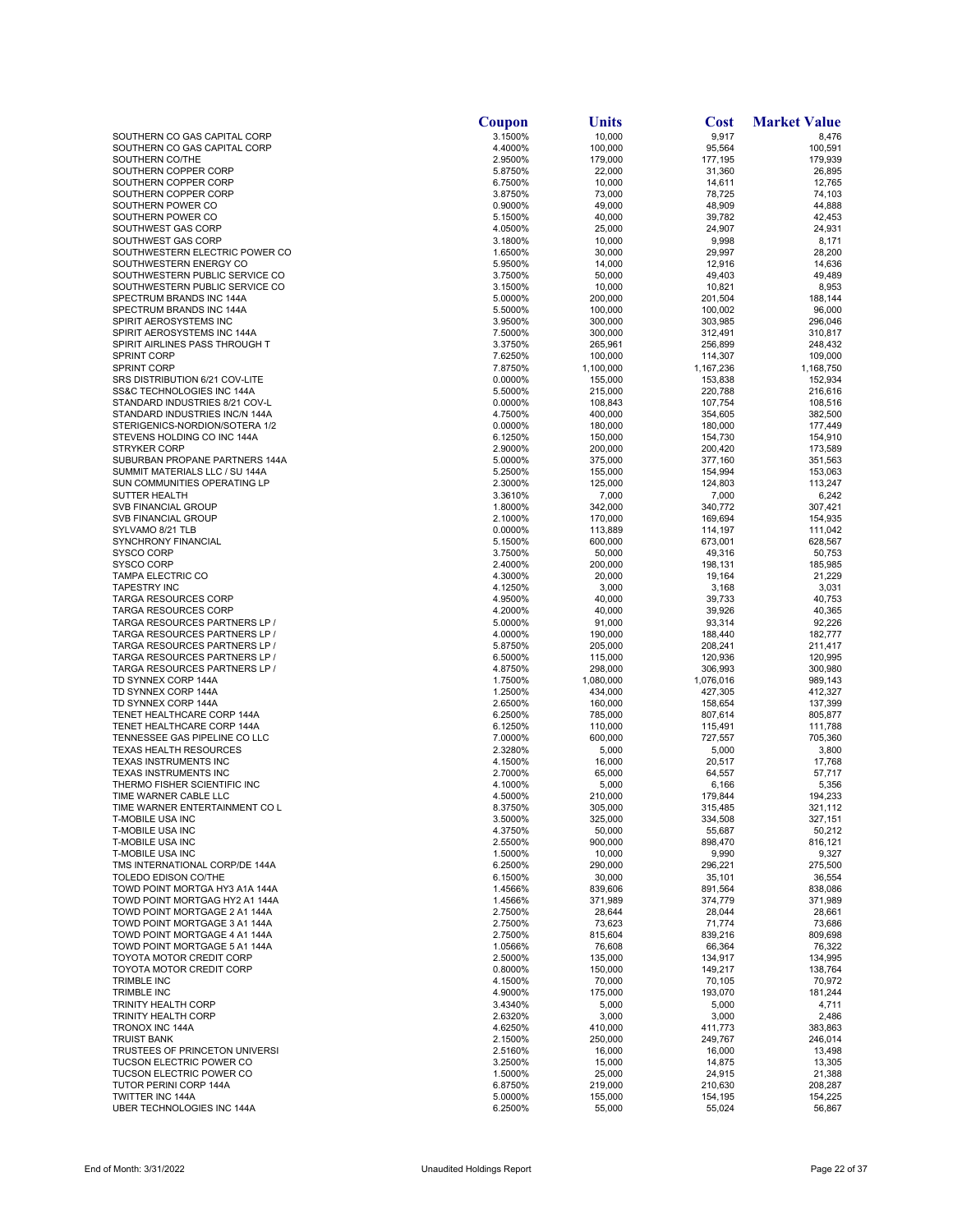|                                                                        | Coupon             | Units              | <b>Cost</b>        | <b>Market Value</b> |
|------------------------------------------------------------------------|--------------------|--------------------|--------------------|---------------------|
| UBER TECHNOLOGIES INC 144A                                             | 8.0000%            | 120,000            | 119,441            | 127,524             |
| UBER TECHNOLOGIES INC 144A                                             | 7.5000%            | 380,000            | 395,270            | 400,854             |
| UDR INC<br>UDR INC                                                     | 3.2000%<br>3.0000% | 35,000<br>125,000  | 35,783<br>132,312  | 33,993<br>118,623   |
| UNION ELECTRIC CO                                                      | 2.9500%            | 20,000             | 19,983             | 19,572              |
| <b>UNION PACIFIC CORP</b>                                              | 3.5000%            | 50,000             | 47,246             | 48,923              |
| UNION PACIFIC CORP                                                     | 3.5500%            | 20,000             | 19,945             | 19,722              |
| UNION PACIFIC CORP                                                     | 4.1000%            | 50,000             | 51,948             | 51,761              |
| UNION PACIFIC CORP                                                     | 2.9500%            | 5,000              | 4,999              | 4,425               |
| UNION PACIFIC CORP<br>UNION PACIFIC CORP                               | 3.8390%<br>3.7990% | 40,000<br>10,000   | 43,004<br>9,603    | 40,139<br>9,910     |
| UNION PACIFIC RAILROAD CO 2014                                         | 3.2270%            | 94,900             | 97,106             | 94,694              |
| UNITED AIRLINES 2014-1 CLASS A                                         | 4.0000%            | 128,502            | 115,799            | 128,969             |
| UNITED AIRLINES 2016-2 CLASS A                                         | 2.8750%            | 551,987            | 561,476            | 523,109             |
| UNITED AIRLINES 2020-1 CLASS A                                         | 5.8750%            | 525,043            | 552,990            | 543,464             |
| UNITED AIRLINES INC 144A<br>UNITED PARCEL SERVICE INC                  | 4.3750%            | 500,000<br>100,000 | 499,996<br>140,080 | 491,838<br>130,757  |
| UNITED PARCEL SERVICE INC                                              | 5.3000%<br>0.8386% | 140,000            | 139,922            | 139,988             |
| UNITED RENTALS NORTH AMERICA I                                         | 3.8750%            | 75,000             | 77,288             | 74,269              |
| UNITEDHEALTH GROUP INC                                                 | 3.1000%            | 50,000             | 54,123             | 50,459              |
| UNITEDHEALTH GROUP INC                                                 | 3.5000%            | 25,000             | 25,101             | 24,799              |
| UNITEDHEALTH GROUP INC                                                 | 3.1250%            | 100,000            | 112,278            | 88,929              |
| UNITEDHEALTH GROUP INC                                                 | 3.8750%            | 220,000            | 241,853            | 229,184             |
| UNITEDHEALTH GROUP INC<br>UNITEDHEALTH GROUP INC                       | 4.2500%<br>4.2000% | 60,000<br>30,000   | 59,558<br>29,822   | 64,911<br>32,414    |
| UNITEDHEALTH GROUP INC                                                 | 4.3750%            | 100,000            | 108,685            | 108,804             |
| UNITEDHEALTH GROUP INC                                                 | 2.3000%            | 55,000             | 54,995             | 51,654              |
| UNITEDHEALTH GROUP INC                                                 | 6.5000%            | 115,000            | 142,887            | 151,441             |
| UNITEDHEALTH GROUP INC                                                 | 3.3500%            | 55,000             | 55,022             | 55,327              |
| UNIVAR SOLUTIONS USA INC/ 144A                                         | 5.1250%            | 125,000            | 125,599            | 124,881             |
| UNIVERSITY OF CHICAGO/THE<br>UNIVERSITY OF SOUTHERN CALIFOR            | 2.5470%<br>2.8050% | 9,000<br>20,000    | 9,000<br>20,000    | 7,519<br>17,702     |
| UNIVERSITY OF SOUTHERN CALIFOR                                         | 2.9450%            | 10,000             | 10,000             | 8,877               |
| UNIVISION COMMUNICATIONS 144A                                          | 6.6250%            | 445,000            | 465,316            | 466,138             |
| UNIVISION COMMUNICATIONS 144A                                          | 9.5000%            | 95,000             | 97,755             | 99,750              |
| <b>UNUM GROUP</b>                                                      | 4.1250%            | 70,000             | 72,060             | 61,114              |
| UPSTART SECURITIZATIO 1 A 144A                                         | 2.3220%            | 9,439              | 9,527              | 9,441               |
| US AIRWAYS 2012-1 CLASS A PASS                                         | 5.9000%            | 77,430             | 80,502             | 80,003              |
| US AIRWAYS 2013-1 CLASS A PASS<br>USA COMPRESSION PARTNERS LP /        | 3.9500%<br>6.8750% | 203,844<br>245,000 | 211,586<br>248,305 | 194,691<br>246,508  |
| UTAH ACQUISITION SUB INC                                               | 3.9500%            | 125,000            | 120,772            | 124,042             |
| VALERO ENERGY CORP                                                     | 4.0000%            | 30,000             | 29,479             | 28,194              |
| <b>VENTAS REALTY LP</b>                                                | 4.1250%            | 300,000            | 298,583            | 306,841             |
| VENTURE GLOBAL CALCASIEU 144A                                          | 3.8750%            | 750,000            | 731,732            | 717,982             |
| VENTURE GLOBAL CALCASIEU 144A                                          | 4.1250%            | 70,000             | 70,000             | 68,681              |
| <b>VERISIGN INC</b><br><b>VERISIGN INC</b>                             | 5.2500%<br>4.7500% | 76,000<br>71,000   | 83,269<br>73,110   | 79,794<br>72,537    |
| <b>VERISIGN INC</b>                                                    | 2.7000%            | 75,000             | 74,800             | 67,875              |
| <b>VERISK ANALYTICS INC</b>                                            | 5.5000%            | 40,000             | 49,576             | 46,482              |
| <b>VERIZON COMMUNICATIONS INC</b>                                      | 3.0000%            | 60,000             | 59,484             | 48,928              |
| VERIZON COMMUNICATIONS INC                                             | 2.8750%            | 20,000             | 19,948             | 16,710              |
| <b>VERIZON COMMUNICATIONS INC</b>                                      | 3.4000%<br>3.7000% | 25,000             | 23,147             | 23,435              |
| <b>VERIZON COMMUNICATIONS INC</b><br><b>VERIZON COMMUNICATIONS INC</b> | 4.7500%            | 5,000<br>30,000    | 4,950<br>29,165    | 4,631<br>32,992     |
| <b>VERIZON COMMUNICATIONS INC</b>                                      | 3.5500%            | 25,000             | 24,781             | 23,492              |
| <b>VERIZON COMMUNICATIONS INC</b>                                      | 2.6500%            | 20,000             | 19,981             | 17,013              |
| <b>VERIZON COMMUNICATIONS INC</b>                                      | 4.1250%            | 118,000            | 137,833            | 121,166             |
| <b>VERIZON COMMUNICATIONS INC</b>                                      | 4.4000%            | 20,000             | 19,385             | 21,279              |
| <b>VERIZON COMMUNICATIONS INC</b><br><b>VERIZON COMMUNICATIONS INC</b> | 2.5500%<br>0.8750% | 500,000<br>175,000 | 498,142<br>193,330 | 464,525<br>179,142  |
| <b>VERIZON COMMUNICATIONS INC</b>                                      | 2.8500%            | 40,000             | 39,906             | 35,210              |
| <b>VERIZON COMMUNICATIONS INC</b>                                      | 4.8620%            | 85,000             | 83,628             | 97,529              |
| <b>VERIZON COMMUNICATIONS INC</b>                                      | 1.6064%            | 309,000            | 300.084            | 312,933             |
| <b>VERTIV GROUP CORP 144A</b>                                          | 4.1250%            | 165,000            | 165,007            | 150,581             |
| <b>VIATRIS INC</b>                                                     | 4.0000%            | 50,000             | 44,487             | 42,004              |
| VIRGINIA ELECTRIC AND POWER CO<br>VIRGINIA ELECTRIC AND POWER CO       | 2.8750%<br>3.3000% | 25,000<br>10,000   | 24,991<br>11,047   | 24,300<br>9,375     |
| VIRGINIA ELECTRIC AND POWER CO                                         | 6.0000%            | 80,000             | 93,722             | 97,807              |
| VIRGINIA ELECTRIC AND POWER CO                                         | 8.8750%            | 50,000             | 81,108             | 78,634              |
| VIRGINIA ELECTRIC AND POWER CO                                         | 2.4500%            | 25,000             | 22,728             | 19,991              |
| VIRGINIA ELECTRIC AND POWER CO                                         | 4.6000%            | 125,000            | 156,948            | 140,589             |
| <b>VISA INC</b>                                                        | 2.0000%            | 19,000             | 18,805             | 14,724              |
| <b>VISA INC</b><br>VISA INC                                            | 3.6500%<br>2.1500% | 70,000<br>60,000   | 85,293<br>59,755   | 72,287<br>60,184    |
| VISTRA OPERATIONS CO LLC 144A                                          | 5.0000%            | 445,000            | 455,680            | 437,795             |
| VM CONSOLIDATED INC 144A                                               | 5.5000%            | 250,000            | 250,010            | 234,668             |
| <b>VMWARE INC</b>                                                      | 2.2000%            | 800,000            | 798,535            | 704,346             |
| <b>VMWARE INC</b>                                                      | 4.5000%            | 35,000             | 38,268             | 36,053              |
| <b>VMWARE INC</b>                                                      | 3.9000%            | 410,000            | 381,443            | 415,299             |
| <b>VMWARE INC</b><br><b>VMWARE INC</b>                                 | 4.6500%            | 300,000            | 323,641            | 314,342             |
| VOLKSWAGEN GROUP OF AMERI 144A                                         | 4.7000%<br>2.7000% | 200,000<br>525,000 | 231,478<br>530,772 | 211,519<br>527,128  |
| VOLKSWAGEN GROUP OF AMERI 144A                                         | 3.3500%            | 200,000            | 199,865            | 199,372             |
| W R BERKLEY CORP                                                       | 3.5500%            | 25,000             | 25,569             | 22,360              |
| WAKEMED                                                                | 3.2860%            | 6,000              | 6,000              | 5,262               |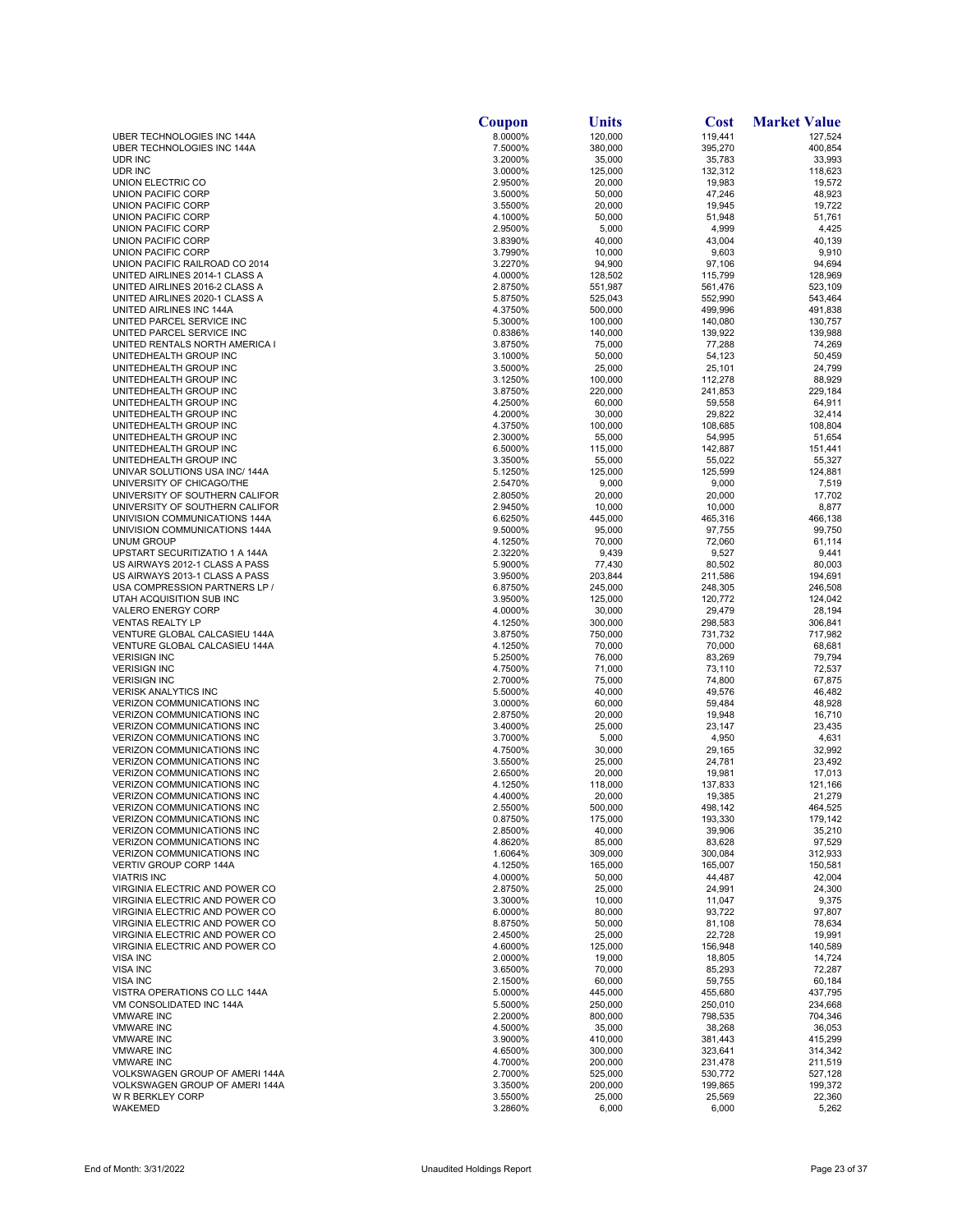|                                                                      | Coupon             | Units                  | <b>Cost</b>            | <b>Market Value</b>    |
|----------------------------------------------------------------------|--------------------|------------------------|------------------------|------------------------|
| <b>WALMART INC</b>                                                   | 1.8000%            | 70,000                 | 69,764                 | 63,678                 |
| <b>WALMART INC</b>                                                   | 2.6500%            | 50,000                 | 49,818                 | 44,447                 |
| WALT DISNEY CO/THE                                                   | 2.7500%            | 40,000                 | 34,729                 | 34,035                 |
| WALT DISNEY CO/THE<br>WASH MULTIFAMILY ACQUISIT 144A                 | 2.6500%<br>5.7500% | 800,000<br>355,000     | 799,567<br>365,751     | 763,956<br>355,888     |
| <b>WASHINGTON GAS LIGHT CO</b>                                       | 3.6500%            | 10,000                 | 11,212                 | 9,615                  |
| WASHINGTON MUTUAL MORTG OC1 A1                                       | 0.6966%            | 26,211                 | 22,812                 | 26,592                 |
| WATCO COS LLC / WATCO FIN 144A                                       | 6.5000%            | 455,000                | 454,996                | 447,342                |
| WEEKLEY HOMES LLC / WEEKL 144A                                       | 4.8750%            | 120,000                | 111,939                | 110,599                |
| <b>WELLS FARGO &amp; CO</b>                                          | 3.7500%            | 1,050,000              | 1,049,334              | 1,069,177              |
| <b>WELLS FARGO &amp; CO</b>                                          | 2.5720%            | 50,000                 | 50,326                 | 46,451                 |
| <b>WELLS FARGO &amp; CO</b>                                          | 3.5500%            | 500,000                | 492,428                | 506,471                |
| <b>WELLS FARGO &amp; CO</b><br><b>WELLS FARGO &amp; CO</b>           | 5.6060%<br>2.4060% | 30,000<br>200,000      | 32,356<br>205,168      | 35,708<br>195,786      |
| <b>WELLS FARGO &amp; CO</b>                                          | 5.0130%            | 90,000                 | 122,603                | 106,809                |
| <b>WELLS FARGO &amp; CO</b>                                          | 0.8050%            | 255,000                | 254,963                | 243,436                |
| <b>WELLS FARGO &amp; CO</b>                                          | 2.3930%            | 175,000                | 176,139                | 165,480                |
| WELLS FARGO & CO                                                     | 3.5840%            | 140,000                | 139,863                | 139,772                |
| <b>WELLS FARGO &amp; CO</b>                                          | 3.5260%            | 125,000                | 125,000                | 124,749                |
| <b>WELLS FARGO &amp; CO REGS</b>                                     | 2.0000%            | 100,000                | 111,750                | 113,649                |
| <b>WELLS FARGO &amp; CO REGS</b><br><b>WELLS FARGO &amp; CO REGS</b> | 0.5000%<br>2.1250% | 200,000<br>220,000     | 214,366<br>290,849     | 221,045<br>289,746     |
| WELLS FARGO BANK NA                                                  | 6.1800%            | 60,000                 | 74,120                 | 70,262                 |
| <b>WELLTOWER INC</b>                                                 | 4.2500%            | 140,000                | 139,030                | 145,151                |
| <b>WELLTOWER INC</b>                                                 | 3.8500%            | 75,000                 | 74,961                 | 75,524                 |
| <b>WESTERN DIGITAL CORP</b>                                          | 4.7500%            | 400,000                | 420,561                | 406,264                |
| WESTERN MIDSTREAM OPERATING LP                                       | 5.5000%            | 30,000                 | 30,076                 | 29,625                 |
| WESTERN MIDSTREAM OPERATING LP                                       | 5.3000%            | 190,000                | 161,056                | 188,100                |
| WESTINGHOUSE AIR BRAKE TECHNOL<br>WESTINGHOUSE AIR BRAKE TECHNOL     | 3.2000%<br>3.4500% | 170,000                | 172,484                | 165,960                |
| WESTLAKE AUTOMOBIL 2A A2A 144A                                       | 0.3200%            | 200,000<br>102,697     | 185,747<br>102,689     | 195,754<br>101,831     |
| WESTLAKE AUTOMOBILE 2A B 144A                                        | 0.6200%            | 75,000                 | 74,995                 | 72,827                 |
| WESTLAKE AUTOMOBILE 2A C 144A                                        | 2.8400%            | 88,092                 | 89,508                 | 88,200                 |
| WESTLAKE AUTOMOBILE 3A A2 144A                                       | 0.5600%            | 53,670                 | 53,752                 | 53,542                 |
| <b>WEYERHAEUSER CO</b>                                               | 4.0000%            | 1,165,000              | 1,165,460              | 1,197,256              |
| <b>WEYERHAEUSER CO</b>                                               | 7.3750%            | 192,000                | 233,439                | 244,766                |
| WHEELS SPV 2 LLC 1A A 144A                                           | 0.7286%            | 367,528                | 367,528                | 365,684                |
| <b>WILLIAMS COS INC/THE</b><br><b>WILLIAMS COS INC/THE</b>           | 3.7500%<br>3.5000% | 30,000<br>280,000      | 32,149<br>293,622      | 30,328                 |
| <b>WILLIAMS COS INC/THE</b>                                          | 2.6000%            | 45,000                 | 45,418                 | 264,921<br>41,436      |
| <b>WILLIAMS COS INC/THE</b>                                          | 5.1000%            | 69,000                 | 77,785                 | 74,763                 |
| <b>WILLIAMS COS INC/THE</b>                                          | 4.5500%            | 150,000                | 153,079                | 154,086                |
| <b>WILLIAMS COS INC/THE</b>                                          | 5.8000%            | 20,000                 | 24,727                 | 22,826                 |
| WILLIAMS SCOTSMAN INTERNA 144A                                       | 4.6250%            | 125,000                | 124,998                | 121,875                |
| WILLIS NORTH AMERICA INC                                             | 2.9500%            | 65,000                 | 66,592                 | 61,040                 |
| WINDSTREAM ESCROW LLC / W 144A                                       | 7.7500%            | 110,000                | 110,014                | 112,044                |
| WISCONSIN POWER AND LIGHT CO<br>WISCONSIN PUBLIC SERVICE CORP        | 3.0000%<br>3.3000% | 50,000<br>20,000       | 49,892<br>21,696       | 48,608<br>18,033       |
| <b>WORKDAY INC</b>                                                   | 3.8000%            | 55,000                 | 54,891                 | 54,895                 |
| <b>WORKDAY INC</b>                                                   | 3.5000%            | 200,000                | 200,258                | 199,948                |
| <b>WORKDAY INC</b>                                                   | 3.7000%            | 10,000                 | 9,999                  | 10,022                 |
| <b>WP CAREY INC</b>                                                  | 4.0000%            | 470,000                | 463,960                | 479,999                |
| <b>WP CAREY INC</b>                                                  | 4.2500%            | 220,000                | 216,984                | 227,023                |
| WR GRACE 9/21 COV-LITE TLB                                           | 0.0000%            | 140,000                | 140,781                | 138,600                |
| WR GRACE HOLDINGS LLC 144A<br>WR GRACE HOLDINGS LLC 144A             | 5.6250%<br>4.8750% | 140,000<br>120,000     | 140,009<br>129,567     | 130,914<br>117,414     |
| <b>WRKCO INC</b>                                                     | 4.6500%            | 1,220,000              | 1,232,775              | 1,269,613              |
| <b>XCEL ENERGY INC</b>                                               | 3.5000%            | 35,000                 | 38,485                 | 32,482                 |
| XEROX HOLDINGS CORP 144A                                             | 5.0000%            | 385,000                | 386,027                | 389,331                |
| XEROX HOLDINGS CORP 144A                                             | 5.5000%            | 40,000                 | 40,958                 | 39,010                 |
| YALE UNIVERSITY                                                      | 2.4020%            | 3,000                  | 3,000                  | 2,491                  |
| YALE-NEW HAVEN HEALTH SERVICES                                       | 2.4960%            | 6,000                  | 6,000                  | 4,694                  |
| ZOETIS INC                                                           | 4.4500%            | 85,000                 | 90,920                 | 95,094                 |
| ZOETIS INC<br>ZOETIS INC                                             | 4.5000%<br>3.9000% | 160,000<br>90,000      | 162,310<br>93,280      | 166,962<br>92,380      |
| ZOETIS INC                                                           | 4.7000%            | 100,000                | 118,185                | 111,579                |
| <b>Total of Domestic Corporate &amp; Other Bonds</b>                 |                    |                        | 280,220,508            | 269,365,635            |
|                                                                      |                    |                        |                        |                        |
| <b>Positive Social Purpose Investments</b>                           |                    |                        |                        | 4.50%                  |
| CDT-BREW HOUSE APTS (AHF)                                            | 4.9500%            | 1,697,228              | 1,689,855              | 1,860,804              |
| CDT-CEDARBROOK APTS (AHF)                                            | 5.0400%            | 1,430,936              | 1,425,893              | 1,559,935              |
| CDT-HOMES OF RENAISSANCE (AHF)                                       | 4.7700%            | 939,702                | 927,610                | 995,901                |
| CDT-HOMESTEAD PALMS APTS (AHF)                                       | 4.7700%            | 1,256,908              | 1,236,215              | 1,367,337              |
| CDT-MADISON HEIGHTS I (AHF)                                          | 4.9500%            | 1,195,693              | 1,190,769              | 1,306,876              |
| CDT-RETREAT AT MILLS CRK (AHA)                                       | 4.9500%            | 1,453,961              | 1,450,684              | 1,553,148              |
| CDT-STRONG HOUSING (AHF)<br>CIN-21ST ST SENIOR (AHA)                 | 4.7700%<br>6.0300% | 1,387,772<br>1,018,149 | 1,364,582<br>1,079,650 | 1,522,674<br>1,035,755 |
| CIN-AVENUES APARTMENTS (AHA)                                         | 6.6000%            | 70,986                 | 75,786                 | 71,553                 |
| CIN-CITY CENTER APTS (AHF)                                           | 4.0700%            | 1,480,280              | 1,480,280              | 1,430,050              |
| CIN-MILDRED HOUSING (AHA)                                            | 5.9800%            | 123,361                | 127,028                | 123,826                |
| CIN-SWIFT LANE (AHF)                                                 | 5.1600%            | 2,379,933              | 2,379,933              | 2,481,404              |
| CIN-WALDRON MANOR APTS (AHF)                                         | 6.1600%            | 130,927                | 138,941                | 136,147                |
| CPC-ADAM CLAYTON POWELL (AHF)                                        | 4.2700%            | 756,365                | 720,194                | 775,550                |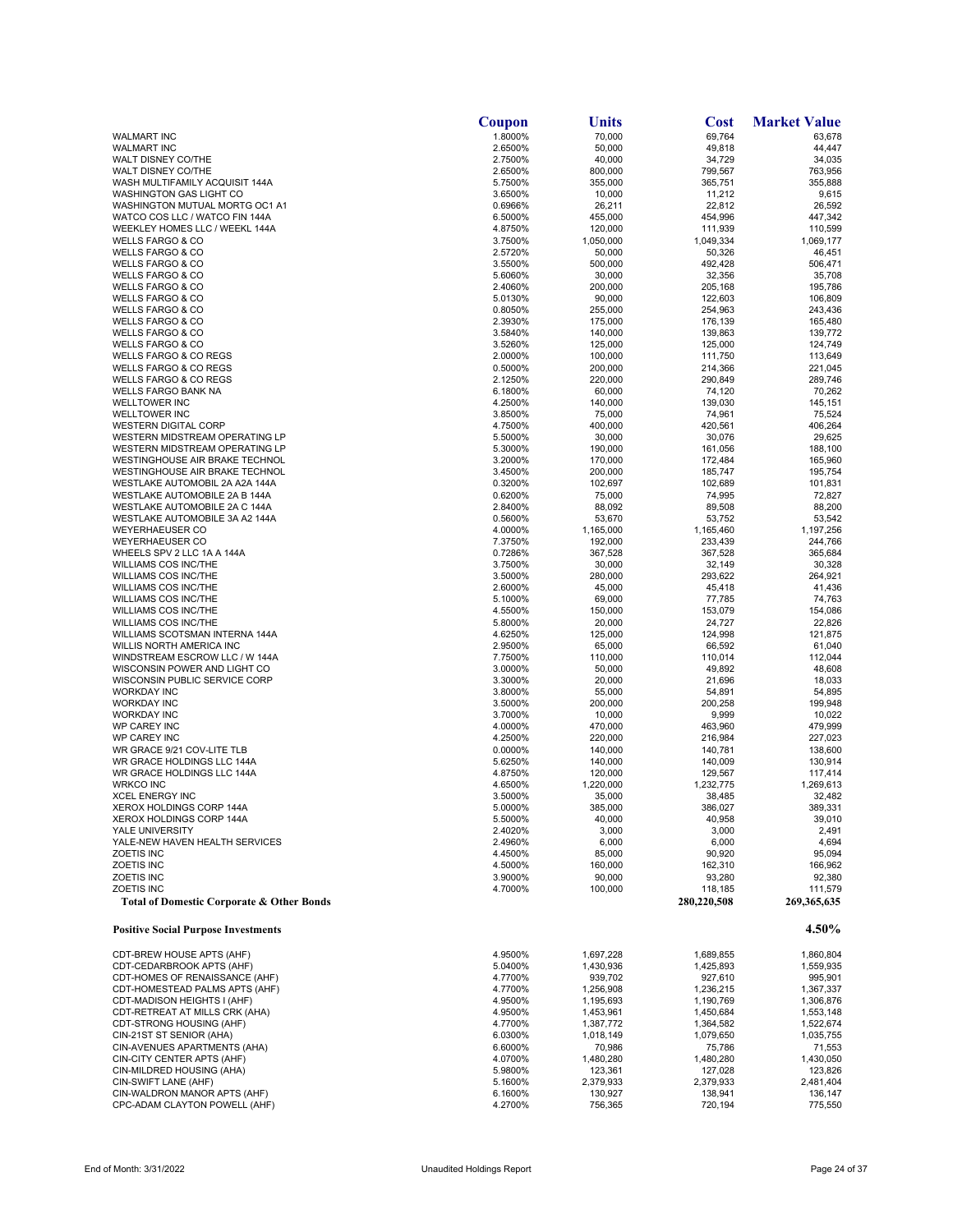|                                                                  | Coupon             | <b>Units</b>         | Cost                 | <b>Market Value</b>  |
|------------------------------------------------------------------|--------------------|----------------------|----------------------|----------------------|
| CPC-CAMBRAY COURT (AHA)                                          | 4.5000%            | 936,047              | 900,959              | 964,991              |
| CPCDOMINIC HOLLOW APARTMENTS                                     | 4.6300%            | 3,900,000            | 3,900,000            | 3,791,306            |
| CPC-HUNTLEY BUILDING (AHF)                                       | 4.7300%            | 1,394,722            | 1,371,219            | 1,443,665            |
| CPC-POLLOCK GARDENS (AHF)                                        | 4.4500%            | 3,068,782            | 3,024,333            | 3,175,986            |
| CPC-WEST END HEIGHTS (AHS)                                       | 4.3700%            | 1,845,486            | 1,845,486            | 1,820,078            |
| CRF-BUNCE GREEN (AHF)                                            | 6.5500%            | 595,837              | 638,965              | 611,852              |
| CRF-GLENWOOD PLACE (AHF)                                         | 6.5500%            | 1,344,672            | 1,441,647            | 1,371,676            |
| CRF-WEATHERSTONE SPRING (AHA)                                    | 6.5500%            | 515,871              | 554,012              | 527,481              |
| NHHFA - VILLAGE STREET (AHF)                                     | 4.4700%            | 3,078,000            | 3,078,000            | 2,972,354            |
| <b>Total of Positive Social Purpose Investments</b>              |                    |                      | 32,042,041           | 32,900,349           |
| <b>Total of Domestic Fixed Income Securities</b>                 |                    |                      | 452,022,043          | 434,101,952          |
| <b>International Securities</b>                                  |                    |                      |                      | 31.13%               |
| <b>International Fixed Income Securities</b>                     |                    |                      |                      |                      |
| <b>ANGOLA</b>                                                    |                    |                      |                      |                      |
| ANGOLAN GOVERNMENT INTERN 144A                                   | 8.0000%            | 350,000              | 326,478              | 351,267              |
| ANGOLAN GOVERNMENT INTERN REGS                                   | 8.0000%            | 400,000              | 214,752              | 401,448              |
| ANGOLAN GOVERNMENT INTERN REGS                                   | 9.5000%            | 200,000              | 183,070              | 218,688              |
| ANGOLAN GOVERNMENT INTERN REGS                                   | 8.2500%            | 400,000              | 406,150              | 407,000              |
| <b>ARGENTINA</b>                                                 |                    |                      |                      |                      |
| ARGENTINA TREASURY BOND BONCER                                   | 1.4500%            | 3,253,000            | 53,760               | 57,828               |
| ARGENTINE REPUBLIC GOVERNMENT                                    | 1.0000%            | 233,668              | 174,279              | 79,343               |
| ARGENTINE REPUBLIC GOVERNMENT                                    | 0.5000%            | 2,966,321            | 1,543,562            | 991,434              |
| ARGENTINE REPUBLIC GOVERNMENT                                    | 2.5000%            | 2,340,000            | 1,002,390            | 824,049              |
| ARGENTINE REPUBLIC GOVERNMENT                                    | 1.5000%            | 120,000              | 68,810               | 39,035               |
| ARGENTINE REPUBLIC GOVERNMENT                                    | 1.1250%            | 2,589,602            | 1,490,659            | 787,388              |
| PROVINCIA DE BUENOS AIRES 144A                                   | 42.0333%           | 2,670,000            | 27,339               | 25,777               |
| <b>YPF SA REGS</b>                                               | 8.5000%            | 90,000               | 84,563               | 76,995               |
| <b>AUSTRALIA</b>                                                 |                    |                      |                      |                      |
| AUSTRALIA GOVERNMENT BOND REGS                                   | 1.0000%            | 650,000              | 467,226              | 412,952              |
| AUSTRALIA GOVERNMENT BOND REGS<br>AUSTRALIA GOVERNMENT BOND REGS | 3.0000%<br>0.2500% | 244,000<br>1.548.000 | 205,862<br>1.099.706 | 175,354              |
| AUSTRALIA GOVERNMENT BOND REGS                                   | 0.5000%            | 194,000              | 138,764              | 1,086,484<br>132,933 |
| AUSTRALIA GOVERNMENT BOND REGS                                   | 2.7500%            | 85,000               | 66,403               | 59,942               |
| AUSTRALIA GOVERNMENT BOND REGS                                   | 2.2500%            | 270,000              | 208,703              | 197,563              |
| AUSTRALIA GOVERNMENT BOND REGS                                   | 3.2500%            | 218,000              | 154,973              | 168,047              |
| AUSTRALIA GOVERNMENT BOND REGS                                   | 4.2500%            | 320,000              | 287,055              | 256,173              |
| CCP IRS. P AUD-BBR-BBSW 6M CME                                   | 1.3750%            | 358,000              | 195                  | $-14,772$            |
| CCP IRS. P AUD-BBR-BBSW 6M CME                                   | 2.0313%            | 120,000              | 258                  | $-8,694$             |
| CCP IRS. P AUD-BBR-BBSW 6M CME                                   | 1.8438%            | 552,000              | 935                  | $-22,957$            |
| CCP IRS. R AUD-BBR-BBSW 6M CME                                   | 0.0100%            | 280,000              | 346                  | 7,050                |
| CCP IRS. P AUD-BBR-BBSW 6M CME                                   | 0.0100%            | $-1,030,000$         | 0                    | $\mathbf 0$          |
| CCP IRS. R AUD-BBR-BBSW 6M CME                                   | 2.4375%            | $-280,000$           | 0                    | 0                    |
| SANTOS FINANCE LTD 144A                                          | 3.6490%            | 400,000              | 400,641              | 373,769              |
| SYDNEY AIRPORT FINANCE CO 144A                                   | 3.9000%            | 300,000              | 299,609              | 303,651              |
| <b>WESTPAC BANKING CORP</b>                                      | 2.0000%            | 800,000              | 799,963              | 800,622              |
| WOODSIDE FINANCE LTD 144A                                        | 4.5000%            | 500,000              | 502,064              | 515,251              |
| WOODSIDE FINANCE LTD 144A                                        | 3.7000%            | 410,000              | 388,465              | 402,668              |
| <b>AUSTRIA</b>                                                   |                    |                      |                      |                      |
| REPUBLIC OF AUSTRIA GOVER 144A                                   | 0.0000%            | 423,000              | 510,522              | 453,412              |
| REPUBLIC OF AUSTRIA GOVER 144A                                   | 0.2500%            | 131,000              | 148,462              | 128,315              |
| REPUBLIC OF AUSTRIA GOVER 144A                                   | 0.7500%            | 83,000               | 105,369              | 82,871               |
| REPUBLIC OF AUSTRIA GOVER 144A                                   | 2.4000%            | 54,000               | 73,406               | 69,671               |
| REPUBLIC OF AUSTRIA GOVER 144A<br>REPUBLIC OF AUSTRIA GOVER 144A | 2.1000%            | 10,000               | 13,157               | 13,433               |
| <b>SUZANO AUSTRIA GMBH</b>                                       | 0.8500%<br>3.7500% | 87,000<br>145,000    | 95,341<br>132,891    | 61,837<br>136,518    |
| <b>BELARUS</b>                                                   |                    |                      |                      |                      |
| REPUBLIC OF BELARUS INTER REGS                                   | 5.8750%            | 400,000              | 387,000              | 48,000               |
| REPUBLIC OF BELARUS INTER REGS                                   | 6.8750%            | 400.000              | 402,140              | 60.000               |
| <b>BELGIUM</b>                                                   |                    |                      |                      |                      |
| KINGDOM OF BELGIUM GOVERN 144A                                   | 0.0000%            | 170,000              | 186,531              | 183,187              |
| KINGDOM OF BELGIUM GOVERN 144A                                   | 1.0000%            | 115,000              | 148,285              | 130.852              |
| KINGDOM OF BELGIUM GOVERN 144A                                   | 5.0000%            | 40.000               | 65,773               | 65,196               |
| KINGDOM OF BELGIUM GOVERN 144A                                   | 4.2500%            | 87,000               | 145,786              | 143,451              |
| KINGDOM OF BELGIUM GOVERN 144A                                   | 1.4000%            | 115,000              | 130,015              | 123,346              |
| KINGDOM OF BELGIUM GOVERN 144A                                   | 0.3500%            | 255,000              | 288,737              | 265,339              |
| <b>BERMUDA</b>                                                   |                    |                      |                      |                      |
| <b>AIRCASTLE LTD</b>                                             | 4.2500%            | 15,000               | 15,073               | 14,757               |
| AIRCASTLE LTD 144A                                               | 2.8500%            | 25,000               | 24,632               | 22,458               |
| ARCH CAPITAL GROUP LTD                                           | 3.6350%            | 100,000              | 100,212              | 91,604               |
| ATHENE HOLDING LTD                                               | 3.4500%            | 46,000               | 45,991               | 38,841               |
| ATHENE HOLDING LTD                                               | 3.9500%            | 25,000               | 26,107               | 22,810               |
| <b>BACARDI LTD 144A</b>                                          | 2.7500%            | 100,000              | 91,384               | 96,377               |
| <b>ENSTAR GROUP LTD</b>                                          | 3.1000%            | 165,000              | 163,458              | 147,575              |
| <b>GEOPARK LTD REGS</b>                                          | 6.5000%            | 400,000              | 409,606              | 410,204              |
| NABORS INDUSTRIES LTD 144A                                       | 7.2500%            | 245,000              | 241,152              | 245,000              |
| NABORS INDUSTRIES LTD 144A                                       | 7.5000%            | 70,000               | 67,939               | 68,250               |
| RENAISSANCERE HOLDINGS LTD                                       | 3.6000%            | 200,000              | 197,946              | 198,512              |
| VIKING CRUISES LTD 144A                                          | 13.0000%           | 200,000              | 222,046              | 222,292              |
| <b>BRAZIL</b>                                                    |                    |                      |                      |                      |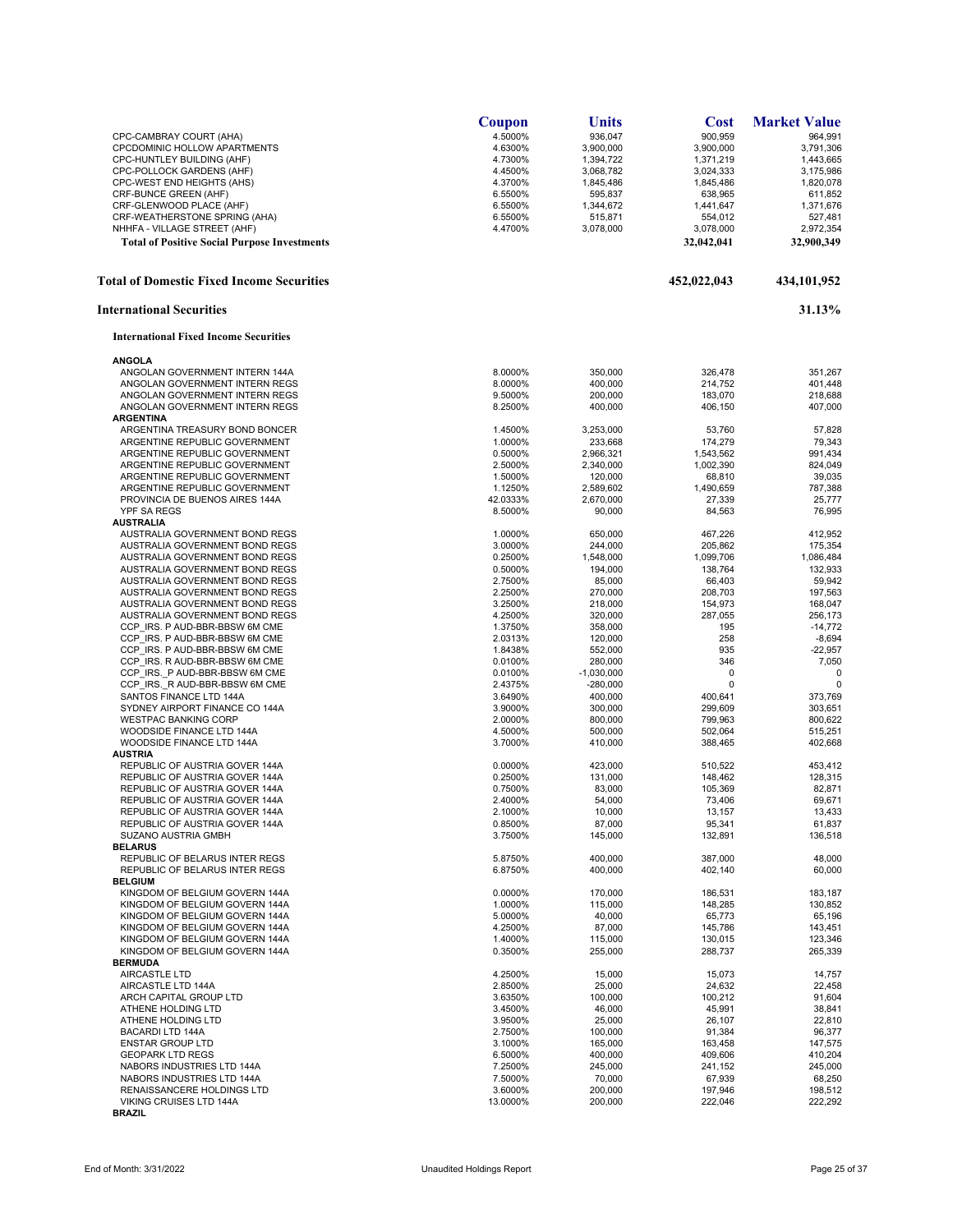|                                                                 | Coupon             | Units                 | <b>Cost</b>        | <b>Market Value</b> |
|-----------------------------------------------------------------|--------------------|-----------------------|--------------------|---------------------|
| BANCO BTG PACTUAL SA/CAYM 144A                                  | 4.5000%            | 800,000               | 810,921            | 794,008             |
| BANCO DO BRASIL SA/CAYMAN 144A                                  | 4.6250%            | 200,000               | 206,093            | 203,440             |
| BRAZIL LETRAS DO TESOURO NACIO                                  | 0.0000%            | 1,257,000             | 182,312            | 185,925             |
| BRAZIL NOTAS DO TESOURO NACION                                  | 10.0000%           | 7,366,000             | 1,362,814          | 1,498,919           |
| BRAZIL NOTAS DO TESOURO NACION                                  | 6.0000%            | 3,018,000             | 2,182,048          | 2,516,176           |
| ITAU UNIBANCO HOLDING SA/ 144A<br><b>BRITISH VIRGIN ISLANDS</b> | 3.2500%            | 600,000               | 604,577            | 595,920             |
| CONTEMPORARY RUIDING DEVE REGS                                  | 2.6250%            | 600,000               | 604,647            | 527,938             |
| HUARONG FINANCE 2017 CO L REGS                                  | 4.9500%            | 200,000               | 187,044            | 187,000             |
| HUARONG FINANCE II CO LTD REGS                                  | 5.5000%            | 200,000               | 173,014            | 202,000             |
| NEW METRO GLOBAL LTD REGS                                       | 4.5000%            | 600,000               | 591,448            | 360,000             |
| NEW METRO GLOBAL LTD REGS                                       | 6.8000%            | 300,000               | 308,106            | 171,000             |
| SHANGHAI PORT GROUP BVI D REGS                                  | 3.3750%            | 200,000               | 214,195            | 196,618             |
| SINOPEC GROUP OVERSEAS DE REGS                                  | 2.9500%            | 200,000               | 202,775            | 191,587             |
| STATE GRID OVERSEAS INVES REGS                                  | 2.1250%            | 400,000               | 520,094            | 433,008             |
| <b>CAMEROON</b>                                                 |                    |                       |                    |                     |
| REPUBLIC OF CAMEROON INTE 144A                                  | 5.9500%            | 100,000               | 118,005            | 97,791              |
| REPUBLIC OF CAMEROON INTE REGS                                  | 9.5000%            | 200,000               | 214,653            | 210,000             |
| CANADA                                                          |                    |                       |                    |                     |
| AIR CANADA                                                      | 4.6250%            | 300,000               | 238,711            | 225,471             |
| AIR CANADA 2013-1 CLASS A 144A                                  | 4.1250%            | 247,378               | 230,230            | 240,267             |
| <b>BANK OF MONTREAL</b>                                         | 2.6500%            | 35,000                | 34,928             | 33,848              |
| <b>BANK OF MONTREAL</b>                                         | 1.8500%            | 110,000               | 109,948            | 105,711             |
| <b>BANK OF NOVA SCOTIA/THE</b>                                  | 1.3000%            | 35,000                | 34,998             | 32,185              |
| <b>BANK OF NOVA SCOTIA/THE</b>                                  | 1.3500%            | 130,000               | 129,915            | 120,562             |
| BANK OF NOVA SCOTIA/THE                                         | 1.0500%            | 110,000               | 109,899            | 100,907             |
| BAUSCH HEALTH COS INC 144A<br>BAUSCH HEALTH COS INC 144A        | 6.1250%<br>4.8750% | 820,000<br>245,000    | 824,607<br>246,830 | 826,103<br>234,588  |
| BELL TELEPHONE CO OF CANADA OR                                  | 3.6500%            | 35,000                | 34,701             | 33,455              |
| <b>BOMBARDIER INC 144A</b>                                      | 7.1250%            | 185,000               | 185,500            | 181,300             |
| BOMBARDIER INC 144A                                             | 6.0000%            | 40,000                | 40,000             | 37,490              |
| <b>BOMBARDIER INC 144A</b>                                      | 7.5000%            | 305,000               | 305,681            | 306,556             |
| <b>BROOKFIELD FINANCE INC</b>                                   | 3.5000%            | 95,000                | 98,953             | 84,477              |
| <b>BROOKFIELD FINANCE INC</b>                                   | 4.8500%            | 200,000               | 199,766            | 213,178             |
| <b>BROOKFIELD FINANCE INC</b>                                   | 4.3500%            | 900,000               | 1,034,516          | 936,130             |
| CANADA HOUSING TRUST NO.1                                       | 2.3500%            | 170,000               | 132,805            | 133,598             |
| CANADIAN IMPERIAL BANK OF COMM                                  | 1.0000%            | 10,000                | 9,998              | 9,498               |
| CANADIAN IMPERIAL BANK OF COMM                                  | 2.2500%            | 60,000                | 59,995             | 58,601              |
| CANADIAN NATIONAL RAILWAY CO                                    | 4.5000%            | 80,000                | 94,955             | 85,913              |
| CANADIAN NATURAL RESOURCES LTD                                  | 6.2500%            | 122,000               | 155,801            | 145,781             |
| CANADIAN NATURAL RESOURCES LTD                                  | 4.9500%            | 6,000                 | 6,911              | 6,638               |
| CANADIAN NATURAL RESOURCES LTD                                  | 3.8500%            | 10,000                | 10,651             | 10,111              |
| CANADIAN NATURAL RESOURCES LTD                                  | 6.5000%            | 55,000                | 70,715             | 65,421              |
| CANADIAN PACIFIC RAILWAY CO                                     | 3.1000%            | 5,000                 | 4,964              | 4,421               |
| CANADIAN PACIFIC RAILWAY CO                                     | 3.0000%            | 10,000                | 9,949              | 8,996               |
| CANADIAN PACIFIC RAILWAY CO                                     | 2.4500%            | 20,000                | 19,993             | 18,575              |
| CANADIAN PACIFIC RAILWAY CO                                     | 5.9500%            | 50,000                | 67,391             | 61,197              |
| CASCADES INC/CASCADES USA 144A                                  | 5.3750%            | 270,000               | 276,172            | 269,663             |
| CCP IRS. P CAD-BA-CDOR 3M CME                                   | 2.0938%            | 109,000               | 542                | $-6,207$            |
| CCP IRS. P CAD-BA-CDOR 3M CME                                   | 1.9625%            | 1,800,000             | 0                  | $-102,722$          |
| CCP IRS. R CAD-BA-CDOR 3M CME<br>CCP IRS. P CAD-BA-CDOR 3M CME  | 0.0100%            | 594,000<br>$-109,000$ | 3,458<br>0         | 12,074<br>0         |
| CCP IRS. P CAD-BA-CDOR 3M CME                                   | 0.0100%<br>0.4575% | $-1,800,000$          | 0                  | 0                   |
| CCP IRS. P CAD-BA-CDOR 3M CME                                   | 0.9800%            | 0                     | 0                  | 0                   |
| CCP_IRS._R CAD-BA-CDOR 3M CME                                   | 2.0313%            | $-248,000$            | 0                  | 0                   |
| CCP IRS. R CAD-BA-CDOR 3M CME                                   | 2.2188%            | $-346,000$            | 0                  | 0                   |
| CENOVUS ENERGY INC                                              | 5.2500%            | 400,000               | 453,916            | 433,314             |
| CENOVUS ENERGY INC                                              | 4.4000%            | 75,000                | 83,426             | 77,838              |
| CGI INC 144A                                                    | 2.3000%            | 130,000               | 129,486            | 113,386             |
| CNOOC PETROLEUM NORTH AMERICA                                   | 6.4000%            | 20,000                | 24,194             | 23,324              |
| CPPIB CAPITAL INC REGS                                          | 0.2500%            | 787,000               | 977,168            | 842,477             |
| ELDORADO GOLD CORP 144A                                         | 6.2500%            | 165,000               | 165.022            | 166,031             |
| <b>ENBRIDGE INC</b>                                             | 4.0000%            | 100,000               | 100,854            | 101,554             |
| <b>ENBRIDGE INC</b>                                             | 3.4000%            | 30,000                | 30,233             | 26,587              |
| <b>ENBRIDGE INC</b>                                             | 2.5000%            | 40,000                | 39,845             | 35,515              |
| <b>ENBRIDGE INC</b>                                             | 2.9000%            | 20,000                | 19,945             | 20,051              |
| FAIRFAX FINANCIAL HOLDING                                       | 2.7500%            | 190,000               | 215,448            | 212,454             |
| FIRST QUANTUM MINERALS LT 144A                                  | 6.5000%            | 145,000               | 143,999            | 145,906             |
| GENERAL MOTORS FINL OF CDA LTD                                  | 2.6000%            | 350,000               | 280,328            | 280,737             |
| GFL ENVIRONMENTAL INC 144A                                      | 4.0000%            | 205.000               | 204,443            | 188,600             |
| GFL ENVIRONMENTAL INC 144A                                      | 4.7500%            | 235,000               | 235,021            | 223,544             |
| GFL ENVIRONMENTAL INC 144A                                      | 4.3750%            | 70,000                | 70,000             | 64,663              |
| GOEASY LTD 144A<br>GOEASY LTD 144A                              | 5.3750%            | 195,000               | 195,002            | 193,538             |
| <b>GOVERNMENT OF CANADA</b>                                     | 4.3750%            | 180,000               | 180,000            | 169,650             |
| <b>GOVERNMENT OF CANADA</b>                                     | 2.0000%<br>1.2500% | 34,000<br>514,000     | 28,224<br>415,700  | 25,210<br>377,481   |
| GOVERNMENT OF CANADA                                            | 0.2500%            | 1,224,000             | 955,155            | 919,286             |
| GOVERNMENT OF CANADA                                            | 3.5000%            | 473,000               | 480,870            | 453,463             |
| GOVERNMENT OF CANADA                                            | 2.2500%            | 595,000               | 478,885            | 473,261             |
| GOVERNMENT OF CANADA                                            | 1.5000%            | 449,000               | 348,200            | 348,421             |
| INTELLIGENT PACKAGING LTD 144A                                  | 6.0000%            | 240,000               | 247,328            | 236,400             |
| INTERTAPE POLYMER GROUP I 144A                                  | 4.3750%            | 115,000               | 115,005            | 118,450             |
| MASONITE INTERNATIONAL CO 144A                                  | 3.5000%            | 80,000                | 80,005             | 71,900              |
| MASONITE INTERNATIONAL CO 144A                                  | 5.3750%            | 65,000                | 65,665             | 65,488              |
| ONTARIO TEACHERS FINANC                                         | 0.9000%            | 235,000               | 274,093            | 227,994             |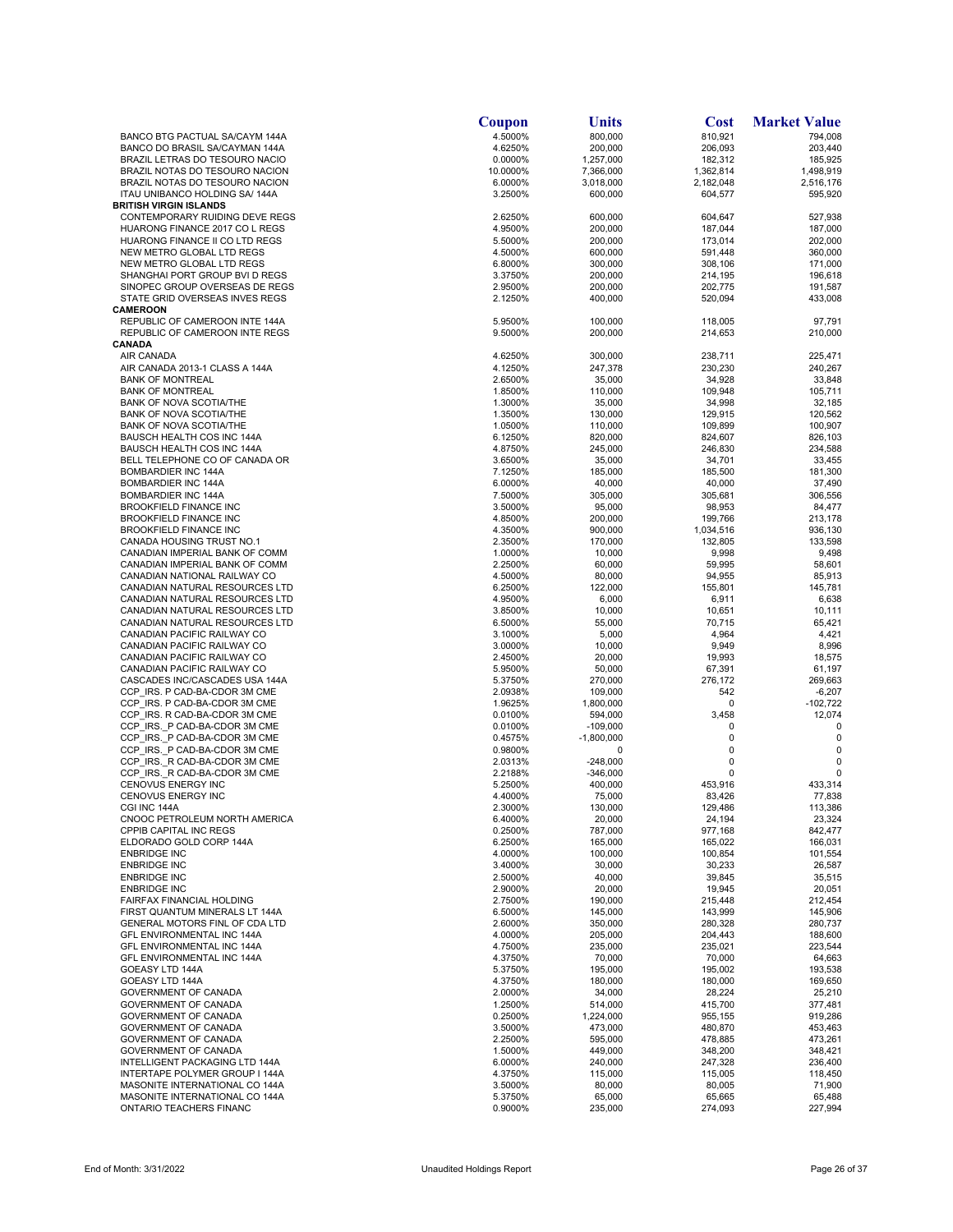|                                                                  | Coupon             | Units                     | <b>Cost</b>        | <b>Market Value</b> |
|------------------------------------------------------------------|--------------------|---------------------------|--------------------|---------------------|
| ONTARIO TEACHERS' FINANCE 144A                                   | 2.0000%            | 683,000                   | 680,925            | 635,917             |
| <b>ONTARIO TEACHERS' FINANCE 144A</b>                            | 1.2500%            | 712,000                   | 708,752            | 629,177             |
| ONTARIO TEACHERS' FINANCE REGS                                   | 0.5000%            | 337,000                   | 404,318            | 369,894             |
| PRECISION DRILLING CORP 144A                                     | 7.1250%            | 105,000                   | 100,285            | 107,100             |
| PRECISION DRILLING CORP 144A<br>PROV OF ALBERTA                  | 6.8750%<br>3.1000% | 110,000<br>105,000        | 109,273<br>88,071  | 111,650<br>82,158   |
| PROV OF BRITISH COLUMBIA                                         | 2.9500%            | 100,000                   | 84,902             | 76,125              |
| PROV OF ONTARIO                                                  | 3.4500%            | 280,000                   | 213,135            | 229,752             |
| PROV OF ONTARIO                                                  | 2.6500%            | 300,000                   | 230,585            | 240,401             |
| PROV OF ONTARIO                                                  | 2.1500%            | 130,000                   | 104,241            | 96,624              |
| PROV OF ONTARIO                                                  | 1.9000%            | 55,000                    | 36,681             | 32,879              |
| PROV OF QUEBEC                                                   | 3.0000%            | 610,000                   | 450,027            | 493,623             |
| PROV OF QUEBEC                                                   | 3.5000%            | 175,000                   | 135,283            | 145,162             |
| PROV OF QUEBEC                                                   | 2.7500%            | 232,000                   | 189,737            | 186,139             |
| PROVINCE OF ONTARIO CANAD REGS                                   | 0.2500%            | 849,000                   | 1,145,971          | 1,029,694           |
| PROVINCE OF ONTARIO CANADA                                       | 3.2000%            | 70,000                    | 70,372             | 71,039              |
| PROVINCE OF ONTARIO CANADA                                       | 2.5000%            | 95,000                    | 93,095             | 94,313              |
| PROVINCE OF QUEBEC CANADA                                        | 2.7500%            | 95,000                    | 93,330             | 95,227              |
| PROVINCE OF QUEBEC CANADA                                        | 2.5000%            | 70,000                    | 68,684             | 69,308              |
| PSP CAPITAL INC 144A                                             | 1.6250%            | 685,000                   | 685,867            | 641,714             |
| RITCHIE BROS AUCTIONEERS 144A                                    | 5.3750%            | 180,000                   | 177,299            | 181,800             |
| ROGERS COMMUNICATIONS INC 144A<br>ROGERS COMMUNICATIONS INC 144A | 3.8000%<br>3.2000% | 75,000<br>65,000          | 74,834<br>64,994   | 74,419<br>63,980    |
| ROGERS COMMUNICATIONS INC 144A                                   | 4.5000%            | 50,000                    | 49,499             | 50,656              |
| ROGERS COMMUNICATIONS INC 144A                                   | 4.5500%            | 30,000                    | 29,675             | 29,825              |
| ROYAL BANK OF CANADA                                             | 1.1500%            | 105,000                   | 104,765            | 99,093              |
| SCHLUMBERGER FINANCE CANA 144A                                   | 2.6500%            | 80,000                    | 79,594             | 80,356              |
| SCHLUMBERGER FINANCE CANADA LT                                   | 1.4000%            | 25,000                    | 24,979             | 23,718              |
| STRATHCONA RESOURCES LTD 144A                                    | 6.8750%            | 185,000                   | 183,742            | 186,388             |
| <b>THOMSON REUTERS CORP</b>                                      | 3.3500%            | 70,000                    | 66,978             | 70,235              |
| TORONTO-DOMINION BANK/THE                                        | 1.2500%            | 210,000                   | 209,771            | 198,458             |
| TORONTO-DOMINION BANK/THE                                        | 1.4500%            | 110,000                   | 105,917            | 105,358             |
| TOTALENERGIES CAPITAL CANADA L                                   | 2.7500%            | 65,000                    | 65,665             | 65,268              |
| <b>TRANSCANADA PIPELINES LTD</b>                                 | 2.5000%            | 195,000                   | 193,772            | 176,768             |
| <b>TRANSCANADA PIPELINES LTD</b>                                 | 6.2000%            | 10,000                    | 13,439             | 12,224              |
| <b>TRANSCANADA TRUST</b>                                         | 5.5000%            | 200,000                   | 200,017            | 199,600             |
| WASTE CONNECTIONS INC                                            | 3.2000%            | 50,000                    | 49,962             | 48,787              |
| WASTE CONNECTIONS INC                                            | 3.0500%            | 40,000                    | 43,385             | 34,291              |
| WASTE CONNECTIONS INC<br><b>CAYMAN ISLANDS</b>                   | 4.2500%            | 29,000                    | 29,870             | 30,079              |
| ALIBABA GROUP HOLDING LTD                                        | 2.1250%            | 200,000                   | 197,395            | 173,809             |
| ALIBABA GROUP HOLDING LTD                                        | 2.7000%            | 600,000                   | 561,675            | 456,879             |
| AVOLON HOLDINGS FUNDING L 144A                                   | 2.5280%            | 1,468,000                 | 1,499,059          | 1,296,763           |
| COUNTRY GARDEN HOLDINGS C REGS                                   | 3.1250%            | 200,000                   | 178,486            | 147,500             |
| CSN INOVA VENTURES REGS                                          | 6.7500%            | 400,000                   | 418,379            | 414,500             |
| ECAF I LTD 1A A1 144A                                            | 3.4730%            | 67,695                    | 67,132             | 56,192              |
| KAISA GROUP HOLDINGS LTD REGS                                    | 8.5000%            | 800,000                   | 672,188            | 145,200             |
| KAISA GROUP HOLDINGS LTD REGS                                    | 11.9500%           | 300,000                   | 305,103            | 59,250              |
| KAISA GROUP HOLDINGS LTD REGS                                    | 11.2500%           | 500,000                   | 500,335            | 97,500              |
| KWG GROUP HOLDINGS LTD REGS                                      | 7.4000%            | 200,000                   | 205,372            | 82,000              |
| <b>MEITUAN 144A</b>                                              | 3.0500%            | 500,000                   | 472,307            | 401,485             |
| ODEBRECHT OFFSHORE DRILLI 144A                                   | 7.7200%            | 4,302                     | 1,825              | 962                 |
| ODEBRECHT OFFSHORE DRILLI REGS                                   | 6.7200%            | 9,874                     | 9,874              | 9,726               |
| ODEBRECHT OFFSHORE DRILLI REGS<br>POWERLONG REAL ESTATE HOL REGS | 7.7200%            | 256,414                   | 88,706             | 57,360              |
| RUTAS 2 AND 7 FINANCE LTD 144A                                   | 5.9500%<br>0.0000% | 200,000                   | 202,882            | 72,050              |
| RUTAS 2 AND 7 FINANCE LTD REGS                                   | 0.0000%            | 766,815<br>192,194        | 568,381<br>140,108 | 556,017<br>139,360  |
| SEAGATE HDD CAYMAN                                               | 4.1250%            | 100.000                   | 99,890             | 94,955              |
| SEAGATE HDD CAYMAN                                               | 4.0910%            | 50,000                    | 52,144             | 48,503              |
| TENCENT HOLDINGS LTD 144A                                        | 3.2400%            | 200,000                   | 202,271            | 155,163             |
| TENCENT HOLDINGS LTD 144A                                        | 3.2900%            | 200,000                   | 202,063            | 151,268             |
| TENCENT MUSIC ENTERTAINMENT GR                                   | 1.3750%            | 300,000                   | 297,182            | 274,836             |
| TRANSOCEAN GUARDIAN LTD 144A                                     | 5.8750%            | 145,535                   | 143.159            | 139,350             |
| <b>VALE OVERSEAS LTD</b>                                         | 6.2500%            | 460,000                   | 508.002            | 504,942             |
| VALE OVERSEAS LTD                                                | 6.8750%            | 164,000                   | 201,936            | 197,971             |
| <b>XLIT LTD</b>                                                  | 4.4500%            | 130,000                   | 129,587            | 133,607             |
| <b>CHILE</b>                                                     |                    |                           |                    |                     |
| BONOS DE LA TESORERIA DE 144A                                    | 5.0000%            | 550,000,000               | 643,561            | 669,510             |
| BONOS DE LA TESORERIA DE 144A                                    | 2.8000%            | 10,000,000                | 12,622             | 9,486               |
| BONOS DE LA TESORERIA DE 144A                                    | 4.7000%            | 75,000,000                | 85,291             | 86,892              |
| BONOS DE LA TESORERIA DE LA RE                                   | 5.0000%            | 30,000,000                | 35,153             | 34,684              |
| BONOS DE LA TESORERIA DE LA RE<br>BONOS DE LA TESORERIA DE LA RE | 4.5000%            | 30,000,000                | 35,827             | 35,683              |
| BONOS DE LA TESORERIA DE LA RE                                   | 6.0000%<br>3.0000% | 30,000,000<br>181,967,974 | 50,032<br>215,418  | 38,619<br>203,680   |
| BONOS DE LA TESORERIA DE LA RE                                   | 1.9000%            | 493,107,505               | 581,565            | 622,546             |
| BONOS DE LA TESORERIA DE LA RE                                   | 1.5000%            | 91,071,480                | 110,810            | 115,040             |
| CHILE GOVERNMENT INTERNATIONAL                                   | 3.5000%            | 500,000                   | 541,475            | 457,095             |
| CHILE GOVERNMENT INTERNATIONAL                                   | 2.5500%            | 600,000                   | 594,673            | 552,136             |
| CHILE GOVERNMENT INTERNATIONAL                                   | 0.8300%            | 1,200,000                 | 1,398,604          | 1,217,882           |
| CHILE GOVERNMENT INTERNATIONAL                                   | 4.3400%            | 210,000                   | 209,832            | 215,580             |
| CORP NACIONAL DEL COBRE D REGS                                   | 3.1500%            | 250,000                   | 258,992            | 240,069             |
| EMPRESA NACIONAL DE TELEC 144A                                   | 3.0500%            | 150,000                   | 150,774            | 136,125             |
| <b>CHINA</b>                                                     |                    |                           |                    |                     |
| CHINA GOVERNMENT BOND REGS                                       | 4.0000%            | 3,000,000                 | 532,563            | 520,042             |
| CHINA GOVERNMENT BOND REGS                                       | 3.6000%            | 5,500,000                 | 914,753            | 896,553             |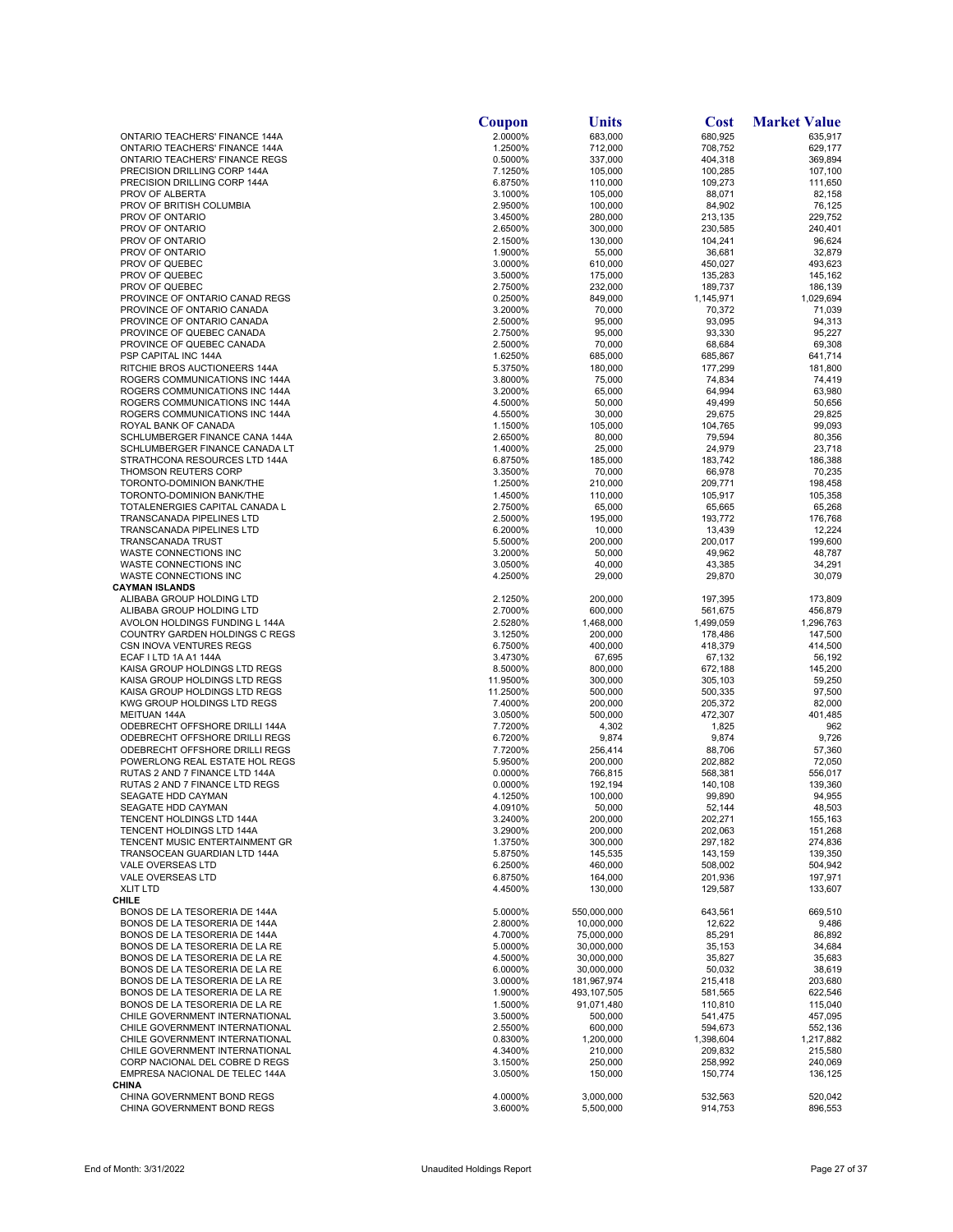|                                                                  | Coupon                | Units                    | <b>Cost</b>        | <b>Market Value</b>        |
|------------------------------------------------------------------|-----------------------|--------------------------|--------------------|----------------------------|
| CHINA GOVERNMENT BOND REGS                                       | 3.9000%               | 500,000                  | 86,917             | 85,570                     |
| CHINA GOVERNMENT BOND REGS                                       | 3.9500%               | 1,500,000                | 267,075            | 258,666                    |
| CHINA GOVERNMENT BOND REGS<br>IRS. P CNY-7D FIXING REPO RATE     | 4.1500%<br>2.7700%    | 2,500,000<br>0           | 444,237<br>0       | 430,243<br>0               |
| IRS. P CNY-7D FIXING REPO RATE                                   | 2.8600%               | 75,208,000               | 0                  | 12,086,682                 |
| IRS. P CNY-7D FIXING REPO RATE                                   | 2.8800%               | 2,089,000                | 75                 | 335,987                    |
| IRS. P CNY-7D FIXING REPO RATE                                   | 2.0805%               | 3,390,000                | $\mathbf 0$        | 543,578                    |
| IRS. P CNY-7D FIXING REPO RATE                                   | 2.5400%               | 3,299,000                | 0                  | 523,057                    |
| IRS. P CNY-7D FIXING REPO RATE                                   | 2.8300%               | 0                        | 0                  | 0                          |
| IRS. P CNY-FIXING REPO RATE 1W                                   | 2.2500%               | 2,934,000                | 0                  | 458,896                    |
| IRS. P CNY-FIXING REPO RATE 1W                                   | 2.6250%               | 1,844,000                | 0                  | 293,471                    |
| IRS. P CNY-FIXING REPO RATE 1W                                   | 2.4750%               | 6,772,000                | 0                  | 1,070,286                  |
| IRS. P CNY-FIXING REPO RATE 1W<br>IRS. P CNY-FIXING REPO RATE 1W | 2.4355%<br>2.3700%    | 3,227,000<br>2,857,000   | 0<br>0             | 509,098<br>449,375         |
| IRS. P CNY-7D FIXING REPO RATE                                   | 0.0100%               | 0                        | 0                  | 0                          |
| IRS. P CNY-7D FIXING REPO RATE                                   | 2.1000%               | 0                        | 0                  | 0                          |
| IRS. P CNY-7D FIXING REPO RATE                                   | 2.3000%               | 0                        | 0                  | $\Omega$                   |
| IRS. P CNY-7D FIXING REPO RATE                                   | 2.0200%               | $-3,299,000$             | 0                  | -520.093                   |
| IRS. P CNY-7D FIXING REPO RATE                                   | 2.1700%               | -80,687,000              | 0                  | $-12,720,436$              |
| IRS. P CNY-FIXING REPO RATE 1W                                   | 0.0100%               | $-17,634,000$            | 0                  | $-2,780,029$               |
| <b>COLOMBIA</b>                                                  |                       |                          |                    |                            |
| <b>BANCOLOMBIA SA</b><br>COLOMBIA GOVERNMENT INTERNATIO          | 3.0000%<br>4.1250%    | 200,000<br>200,000       | 199,180<br>169,450 | 194,540<br>150,884         |
| COLOMBIA GOVERNMENT INTERNATIO                                   | 7.3750%               | 200,000                  | 238,502            | 224,700                    |
| <b>COLOMBIAN TES</b>                                             | 7.2500%               | 3,119,100,000            | 843,420            | 629,899                    |
| <b>COLOMBIAN TES</b>                                             | 5.7500%               | 2,743,700,000            | 697,226            | 617,801                    |
| <b>COLOMBIAN TES</b>                                             | 7.0000%               | 1,732,400,000            | 403,355            | 388,334                    |
| <b>COLOMBIAN TES</b>                                             | 7.5000%               | 0                        | 0                  | 0                          |
| <b>COLOMBIAN TES</b>                                             | 9.2500%               | 290,500,000              | 72,993             | 72,507                     |
| <b>COLOMBIAN TES</b>                                             | 3.5000%               | 1,428,933,103            | 381,074            | 388,445                    |
| <b>COLOMBIAN TES</b>                                             | 2.2500%               | 327,748,083              | 78,911             | 80,290                     |
| EMPRESAS PUBLICAS DE MEDE 144A                                   | 4.3750%               | 200,000                  | 198,203            | 172,260                    |
| EMPRESAS PUBLICAS DE MEDE REGS<br>FINANCIERA DE DESARROLLO 144A  | 0.0022%               | 238,000,000              | 65,380             | 55,123                     |
| <b>COSTA RICA</b>                                                | 0.0021%               | 1,053,000,000            | 329,979            | 266,523                    |
| COSTA RICA GOVERNMENT INT REGS                                   | 7.1580%               | 400,000                  | 359,174            | 395,004                    |
| <b>COTE D'IVOIRE</b>                                             |                       |                          |                    |                            |
| <b>IVORY COAST GOVERNMENT IN 144A</b>                            | 5.8750%               | 305,000                  | 338,742            | 313,879                    |
| <b>IVORY COAST GOVERNMENT IN 144A</b>                            | 4.8750%               | 240,000                  | 293,452            | 234,767                    |
| CROATIA                                                          |                       |                          |                    |                            |
| CROATIA GOVERNMENT INTERN REGS                                   | 1.5000%               | 125,000                  | 158,026            | 130,389                    |
| CURACAO                                                          |                       |                          |                    |                            |
| TEVA PHARMACEUTICAL FINANCE CO<br><b>CZECH REPUBLIC</b>          | 2.9500%               | 38,000                   | 37,135             | 37,763                     |
| CZECH REPUBLIC GOVERNMENT BOND                                   | 1.2500%               | 0                        | 0                  | 0                          |
| CZECH REPUBLIC GOVERNMENT REGS                                   | 2.4000%               | 3,460,000                | 155,971            | 146,974                    |
| CZECH REPUBLIC GOVERNMENT REGS                                   | 2.5000%               | 4,130,000                | 193,909            | 173,493                    |
| CZECH REPUBLIC GOVERNMENT REGS                                   | 3.8500%               | 0                        | 0                  | ŋ                          |
| CZECH REPUBLIC GOVERNMENT REGS                                   | 0.4500%               | 5,810,000                | 253,260            | 246,930                    |
| <b>DENMARK</b>                                                   |                       |                          |                    |                            |
| DANSKE BANK A/S 144A                                             | 1.5490%               | 500,000                  | 500,000            | 455,292                    |
| DENMARK GOVERNMENT BOND                                          | 0.0000%               | 366,000                  | 58,560             | 50,677                     |
| DENMARK GOVERNMENT BOND<br><b>JYSKE REALKREDIT A/S</b>           | 4.5000%<br>1.5000%    | 385,000<br>2,093,796     | 96,191<br>317,706  | 91,298<br>279,169          |
| NORDEA KREDIT REALKREDITAKTIES                                   | 1.5000%               | 2,093,632                | 318,202            | 281,190                    |
| NYKREDIT REALKREDIT AS REGS                                      | 1.5000%               | 3,884,091                | 589,004            | 526,690                    |
| <b>REALKREDIT DANMARK A/S REGS</b>                               | 1.0000%               | 297,587                  | 43,722             | 38,881                     |
| REALKREDIT DANMARK A/S REGS                                      | 1.5000%               | 699,356                  | 104,948            | 92,685                     |
| <b>DOMINICAN REPUBLIC</b>                                        |                       |                          |                    |                            |
| DOMINICAN REPUBLIC INTERN 144A                                   | 4.5000%               | 150,000                  | 136,201            | 137,627                    |
| DOMINICAN REPUBLIC INTERN 144A                                   | 6.0000%               | 150,000                  | 150,000            | 146,402                    |
| DOMINICAN REPUBLIC INTERN 144A                                   | 5.8750%               | 510,000                  | 508,089            | 436,050                    |
| DOMINICAN REPUBLIC INTERN 144A<br>DOMINICAN REPUBLIC INTERN REGS | 5.5000%               | 195,000                  | 195,000            | 192,563                    |
| DOMINICAN REPUBLIC INTERN REGS                                   | 5.8750%<br>7.4500%    | 200,000<br>200,000       | 169,216<br>237,147 | 171,000<br>211,000         |
| DOMINICAN REPUBLIC INTERN REGS                                   | 8.6250%               | 100,000                  | 109,627            | 110,290                    |
| DOMINICAN REPUBLIC INTERN REGS                                   | 6.8500%               | 430,000                  | 436,651            | 424,629                    |
| <b>EGYPT</b>                                                     |                       |                          |                    |                            |
| <b>EGYPT GOVERNMENT BOND</b>                                     | 14.2920%              | 3,815,000                | 242,350            | 194,955                    |
| EGYPT GOVERNMENT BOND                                            | 14.3690%              | 3,000,000                | 190,787            | 157,770                    |
| EGYPT GOVERNMENT BOND                                            | 16.8500%              | 780,000                  | 50,338             | 43,254                     |
| EGYPT GOVERNMENT INTERNAT 144A                                   | 4.7500%               | 300,000                  | 328,453            | 307,245                    |
| EGYPT GOVERNMENT INTERNAT 144A                                   | 8.5000%               | 200,000                  | 180,840<br>198,958 | 170,156                    |
| EGYPT GOVERNMENT INTERNAT REGS<br>EGYPT GOVERNMENT INTERNAT REGS | 6.3750%<br>8.1500%    | 200,000<br>200,000       | 206,427            | 190,094<br>164,700         |
| <b>ETHIOPIA</b>                                                  |                       |                          |                    |                            |
| ETHIOPIA INTERNATIONAL BO REGS                                   | 6.6250%               | 900,000                  | 782,258            | 648,000                    |
| EURO CURRENCY GEOGRAPHIC                                         |                       |                          |                    |                            |
| CCP IRS. P EUR-EURIBOR-REUTERS                                   | 0.1250%               | 228,000                  | 33                 | $-8,877$                   |
| CCP IRS. R EUR-EURIBOR-REUTERS                                   | 0.0100%               | 827,000                  | 44,589             | 84,184                     |
| CCP IRS. R EUR-EURIBOR-REUTERS                                   | -0.3790%              | 5,100,000                | 44,975             | 361,997                    |
| CCP IRS. P EUR-EURIBOR-REUTERS                                   | 0.0100%               | $-228,000$               | 0                  | 0                          |
| CCP IRS. R EUR-EURIBOR-REUTERS<br>CCP IRS. R EUR-EURIBOR-REUTERS | 0.2500%               | $-600,000$<br>$-158,000$ | 0<br>0             | $\mathbf 0$<br>$\mathbf 0$ |
| CCP IRS. R EUR-EURIBOR-REUTERS                                   | $-0.0625%$<br>0.1875% | $-69,000$                | -300               | 0                          |
|                                                                  |                       |                          |                    |                            |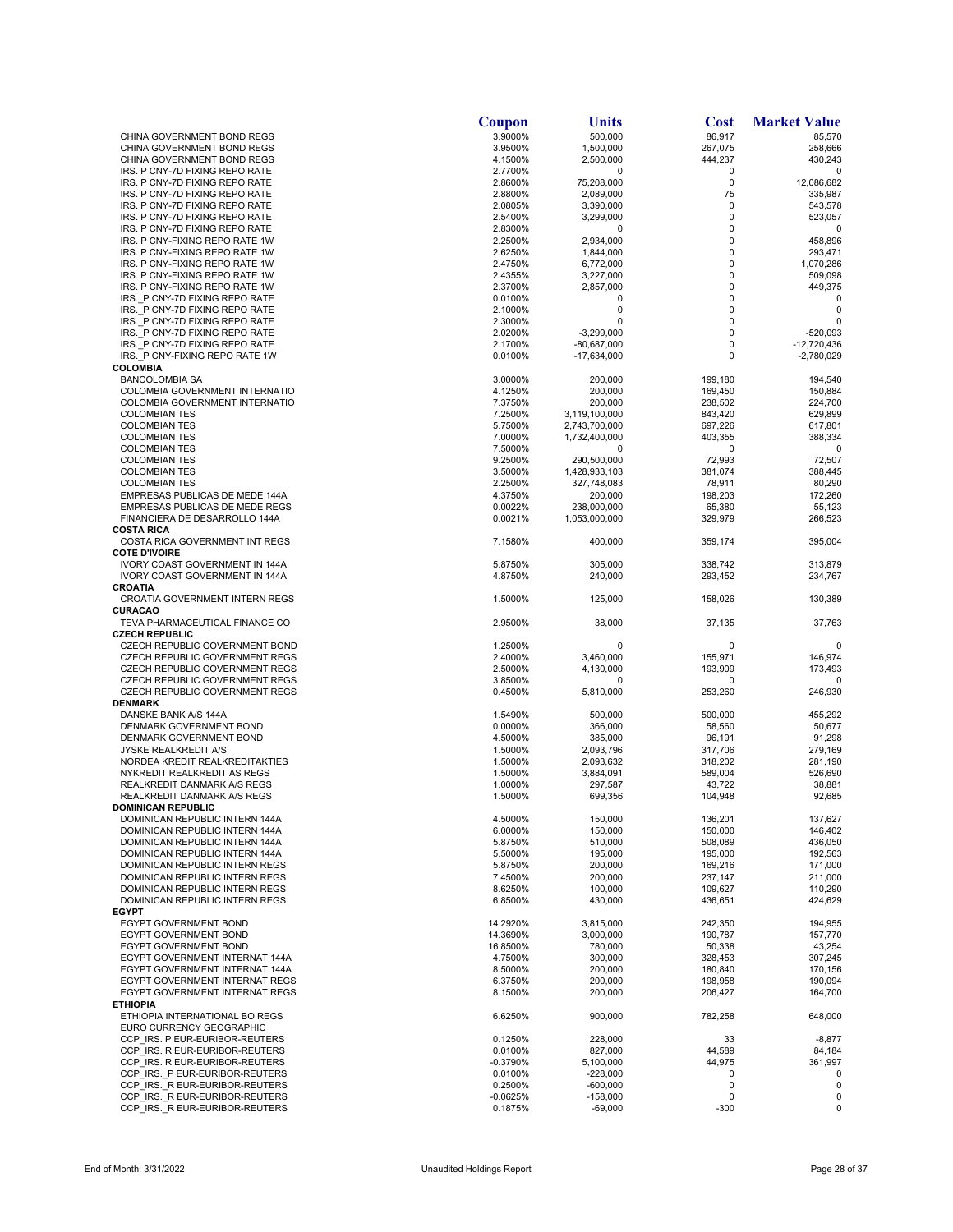|                                                                | Coupon             | <b>Units</b>             | Cost                   | <b>Market Value</b>    |
|----------------------------------------------------------------|--------------------|--------------------------|------------------------|------------------------|
| CCP IRS. R EUR-EURIBOR-REUTERS                                 | $-0.1500%$         | $-2,200,000$             | 0                      |                        |
| CCP IRS. R EUR-EURIBOR-REUTERS                                 | $-0.5000%$         | $-2,900,000$             | 0                      | 0                      |
| IFS. R EUR HICP ALL ITEMS 3M                                   | 0.0100%            | 375,000                  | 0<br>0                 | 0                      |
| IFS. R EUR HICP ALL ITEMS 3M<br>IFS. R EUR HICP ALL ITEMS 3M   | 2.6075%<br>2.7050% | $-60,000$<br>$-60,000$   | 0                      | 0<br>$\mathbf 0$       |
| IFS. R EUR HICP ALL ITEMS 3M                                   | 3.2800%            | $-255,000$               | 0                      | 0                      |
| IRS R 0% P EUR006M                                             | 0.0000%            | 900,000                  | 101,249                | 280.637                |
| IRS R 0.05500% P EUR006M                                       | 0.0000%            | $-600,000$               | $-2,337$               | $-5,418$               |
| IRS R 0.175% P EUR006M                                         | 0.0000%            | $-1,060,000$             | $-38,289$              | $-172,606$             |
| IRS R -0.175% P EUR006M                                        | 0.0000%            | $-1,660,000$             | $-61,575$              | $-270,308$             |
| IRS R 0.35000% P EUR006M                                       | 0.0000%            | -600,000                 | $-2,337$               | $-824$                 |
| IRS R 0.45000% P EUR006M                                       | 0.0000%            | $-1,700,000$             | $-7,377$               | $-383$                 |
| IRS R 0.50000% P EUR006M                                       | 0.0000%            | $-2,400,000$             | $-9,661$               | $-756$                 |
| IRS R 0.65000% P EUR006M<br>IRS R 0.70000% P EUR006M           | 0.0000%<br>0.0000% | $-1,700,000$<br>-500,000 | $-13,881$<br>$-2,575$  | $-35,730$<br>$-7,935$  |
| IRS R 1.00000% P EUR006M                                       | 0.0000%            | $-1,900,000$             | $-7,550$               | $-15,645$              |
| <b>FINLAND</b>                                                 |                    |                          |                        |                        |
| FINLAND GOVERNMENT BOND 144A                                   | 0.2500%            | 46,000                   | 54,030                 | 43,817                 |
| FINLAND GOVERNMENT BOND 144A                                   | 0.1250%            | 85,000                   | 94,591                 | 87,983                 |
| FINLAND GOVERNMENT BOND 144A                                   | 0.8750%            | 135,000                  | 166,614                | 153,066                |
| <b>FRANCE</b>                                                  |                    |                          |                        |                        |
| AXA SA                                                         | 8.6000%            | 145,000                  | 202,085                | 191,345                |
| AXA SA REGS                                                    | 5.1250%            | 175,000                  | 225,379                | 205,034                |
| BANQUE FEDERATIVE DU CRED 144A                                 | 2.7000%            | 650,000                  | 648,176                | 652,602                |
| <b>BNP PARIBAS SA 144A</b>                                     | 7.3750%            | 230,000                  | 229,511                | 247,825<br>230,508     |
| BNP PARIBAS SA 144A<br><b>BNP PARIBAS SA 144A</b>              | 2.9500%<br>2.2190% | 230,000<br>400,000       | 229,626<br>400,000     | 380,362                |
| BNP PARIBAS SA 144A                                            | 1.3230%            | 800,000                  | 800,000                | 728,454                |
| <b>BNP PARIBAS SA REGS</b>                                     | 0.5000%            | 300,000                  | 333,656                | 302,844                |
| <b>BNP PARIBAS SA REGS</b>                                     | 1.1250%            | 100,000                  | 103,852                | 105,157                |
| BPCE SA 144A                                                   | 4.0000%            | 250,000                  | 248,555                | 253,343                |
| BPCE SA 144A                                                   | 2.7500%            | 534,000                  | 529,535                | 536,238                |
| BPCE SA 144A                                                   | 1.6520%            | 435,000                  | 435,000                | 401,391                |
| CAISSE D'AMORTISSEMENT DE REGS                                 | 0.1250%            | 400,000                  | 459,821                | 445,216                |
| CREDIT AGRICOLE SA/LONDON 144A                                 | 1.2789%            | 283,000                  | 281,237                | 284,474                |
| CREDIT AGRICOLE SA/LONDON REGS                                 | 1.3750%            | 200,000                  | 228,183                | 224,246                |
| DANONE SA 144A                                                 | 2.5890%            | 427,000                  | 419,702                | 426,500                |
| ELECTRICITE DE FRANCE SA 144A                                  | 4.5000%            | 200,000                  | 218,623                | 204,760                |
| FRENCH REPUBLIC GOVERNMEN 144A                                 | 4.0000%            | 117,000                  | 230,800                | 218,937                |
| FRENCH REPUBLIC GOVERNMEN 144A                                 | 1.2500%            | 135,000                  | 164,873                | 152,302                |
| FRENCH REPUBLIC GOVERNMEN 144A                                 | 0.5000%            | 150,000                  | 177,445                | 140,957                |
| FRENCH REPUBLIC GOVERNMEN 144A                                 | 1.5000%            | 209,000                  | 291,215                | 239,656                |
| FRENCH REPUBLIC GOVERNMEN REGS                                 | 0.0000%            | 2,983,000                | 3,362,796              | 3,173,022              |
| FRENCH REPUBLIC GOVERNMEN REGS                                 | 4.5000%            | 147,000                  | 300,392                | 253,198                |
| FRENCH REPUBLIC GOVERNMEN REGS                                 | 0.7500%            | 27,000                   | 31,159                 | 30,248                 |
| ORANGE SA REGS                                                 | 1.6250%            | 100,000                  | 124,788                | 111,783                |
| RCI BANQUE SA REGS                                             | 2.0000%            | 200,000                  | 228,036                | 223,649                |
| <b>RCI BANQUE SA REGS</b>                                      | 1.2500%            | 70,000                   | 80,020                 | 78,027                 |
| <b>GABON</b>                                                   |                    |                          |                        |                        |
| <b>GABON GOVERNMENT INTERNAT REGS</b>                          | 6.9500%            | 200,000                  | 204,599                | 202,800                |
| <b>GERMANY</b>                                                 |                    |                          |                        |                        |
| <b>BUNDESOBLIGATION REGS</b><br>BUNDESREPUBLIK DEUTSCHLAN REGS | 0.0000%<br>0.0000% | 956,000<br>2,564,000     | 1,148,094<br>3,006,264 | 1,047,715<br>2,630,206 |
| <b>BUNDESREPUBLIK DEUTSCHLAN REGS</b>                          | 1.2500%            | 369,000                  | 581,007                | 475,356                |
| BUNDESREPUBLIK DEUTSCHLAN REGS                                 | 0.2500%            | 196,000                  | 226,137                | 217,288                |
| DEUTSCHE BANK AG/NEW YORK NY                                   | 0.8980%            | 150,000                  | 148,912                | 142,822                |
| DEUTSCHE BANK AG/NEW YORK NY                                   | 2.1290%            | 3,000,000                | 3,000,000              | 2,780,975              |
| KREDITANSTALT FUER WIEDER REGS                                 | 0.8750%            | 215,000                  | 258,731                | 225,758                |
| KREDITANSTALT FUER WIEDERAUFBA                                 | 2.0000%            | 373,000                  | 390,882                | 366,598                |
| KREDITANSTALT FUER WIEDERAUFBA                                 | 0.3750%            | 300,000                  | 344,840                | 332,548                |
| KREDITANSTALT FUER WIEDERAUFBA                                 | 2.3750%            | 290,000                  | 293,854                | 291,773                |
| STATE OF NORTH RHINE-WEST REGS                                 | 1.5500%            | 175,000                  | 198,558                | 206,184                |
| STATE OF NORTH RHINE-WEST REGS                                 | 0.1250%            | 425,000                  | 509.724                | 434,521                |
| VANTAGE TOWERS AG REGS                                         | 0.3750%            | 100,000                  | 121,325                | 104,203                |
| <b>VOLKSWAGEN BANK GMBH REGS</b>                               | 1.2500%            | 100,000                  | 112,070                | 111,716                |
| VONOVIA SE REGS                                                | 1.0000%            | 100,000                  | 94,582                 | 96,090                 |
| <b>GHANA</b>                                                   |                    |                          |                        |                        |
| GHANA GOVERNMENT INTERNAT 144A                                 | 7.7500%            | 200,000                  | 199,993                | 146,180                |
| <b>GHANA GOVERNMENT INTERNAT REGS</b>                          | 6.3750%            | 200,000                  | 187,519                | 149,696                |
| <b>GHANA GOVERNMENT INTERNAT REGS</b><br><b>GUERNSEY CI</b>    | 8.1250%            | 400,000                  | 396,459                | 338,040                |
|                                                                |                    |                          |                        |                        |
| AMDOCS LTD                                                     | 2.5380%            | 157,000                  | 157,274                | 142,557                |
| DORIC NIMROD AIR FINANCE 144A<br><b>HONDURAS</b>               | 5.1250%            | 86,287                   | 86,779                 | 85,295                 |
| HONDURAS GOVERNMENT INTER 144A                                 | 6.2500%            | 800,000                  | 798,693                | 760,008                |
| HONDURAS GOVERNMENT INTER 144A                                 | 5.6250%            | 150,000                  | 136,132                | 135,750                |
| HONDURAS GOVERNMENT INTER REGS                                 | 6.2500%            | 150,000                  | 129,239                | 142,502                |
| <b>HONG KONG</b>                                               |                    |                          |                        |                        |
| VANKE REAL ESTATE HONG KO REGS                                 | 3.5000%            | 200,000                  | 205,552                | 178,396                |
| <b>HUNGARY</b>                                                 |                    |                          |                        |                        |
| CCP IRS. P HUF-BUBOR-REUTERS 6                                 | 1.2500%            | 566,900,000              | 0                      | $-142,081$             |
| CCP IRS. P HUF-BUBOR-REUTERS 6                                 | 0.8300%            | -566,900,000             | $-31,848$              | 0                      |
| HUNGARY GOVERNMENT BOND                                        | 3.2500%            | 54,250,000               | 181,009                | 132,034                |
| HUNGARY GOVERNMENT BOND                                        | 1.5000%            | 187,780,000              | 571,731                | 499,458                |
| <b>INDIA</b>                                                   |                    |                          |                        |                        |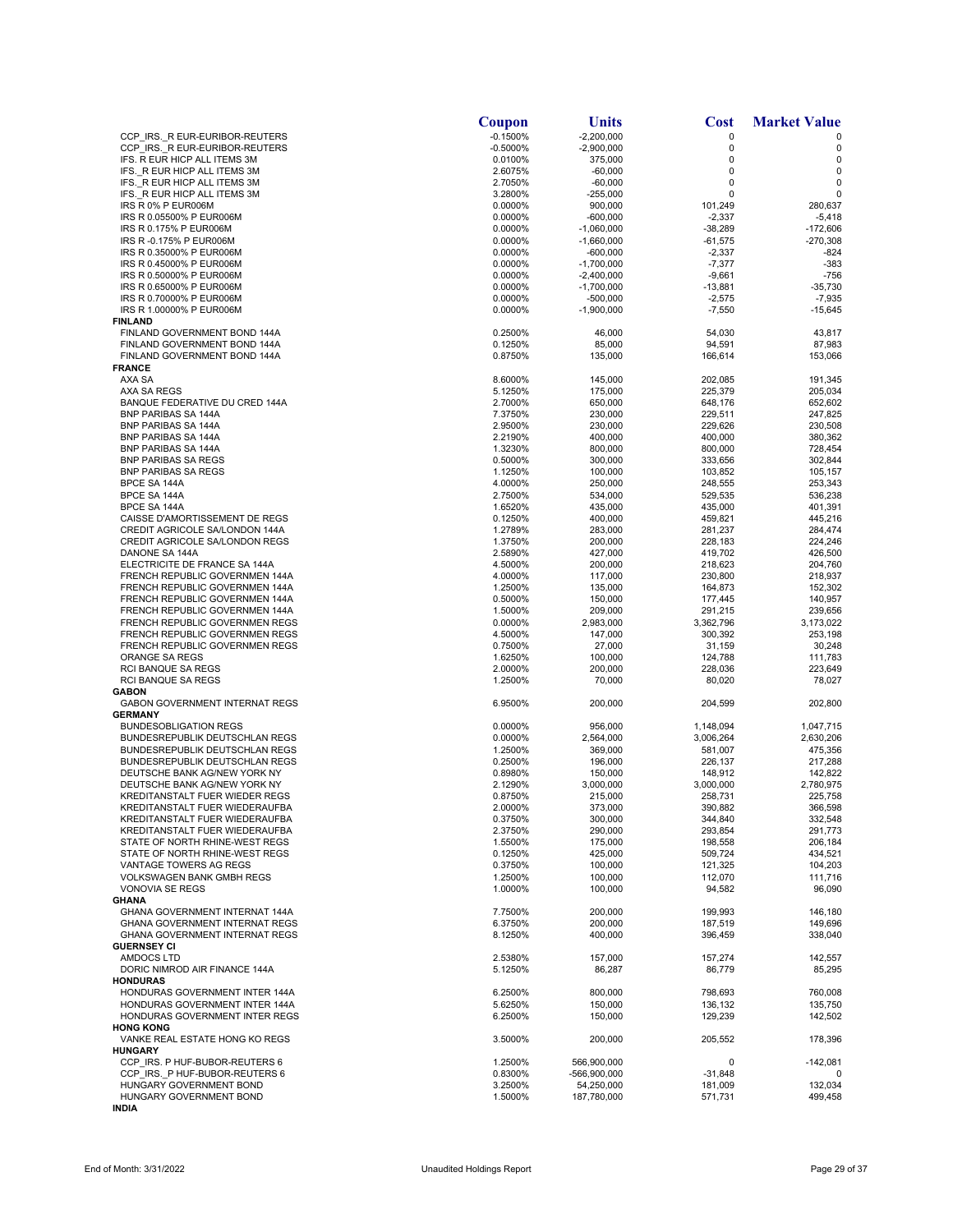|                                                                  | Coupon                | Units                          | <b>Cost</b>            | <b>Market Value</b> |
|------------------------------------------------------------------|-----------------------|--------------------------------|------------------------|---------------------|
| <b>BHARTI AIRTEL LTD REGS</b>                                    | 4.3750%               | 300,000                        | 317,873                | 302,512             |
| <b>HDFC BANK LTD REGS</b>                                        | 0.1064%               | 50,000,000                     | 688,464                | 678,729             |
| INDIAN RENEWABLE ENERGY D REGS<br>RENEW POWER PVT LTD 144A       | 0.0936%<br>5.8750%    | 20,000,000<br>300,000          | 230,143<br>311,640     | 263,557<br>295,050  |
| <b>INDONESIA</b>                                                 |                       |                                |                        |                     |
| INDONESIA GOVERNMENT INTE REGS                                   | 4.3500%               | 200,000                        | 202,187                | 212,440             |
| INDONESIA GOVERNMENT INTERNATI                                   | 0.9000%               | 1,300,000                      | 1,521,402              | 1,364,721           |
| INDONESIA GOVERNMENT INTERNATI                                   | 3.5500%               | 200,000<br>219,000             | 199,166                | 205,371             |
| INDONESIA GOVERNMENT INTERNATI<br>INDONESIA TREASURY BOND        | 1.8500%<br>9.0000%    | 3,740,000,000                  | 218,104<br>312,098     | 197,959<br>293,319  |
| INDONESIA TREASURY BOND                                          | 6.6250%               | 3,402,000,000                  | 214,452                | 231,098             |
| INDONESIA TREASURY BOND                                          | 5.5000%               | 1,180,000,000                  | 80,096                 | 82,412              |
| INDONESIA TREASURY BOND                                          | 6.5000%               | 13,910,000,000                 | 986,875                | 986,648             |
| <b>INDONESIA TREASURY BOND</b>                                   | 6.1250%               | 7,960,000,000                  | 544,474                | 546,408             |
| INDONESIA TREASURY BOND<br>INDONESIA TREASURY BOND               | 6.3750%<br>7.0000%    | 1,534,000,000<br>3,334,000,000 | 107,000<br>238,288     | 103,731<br>243,129  |
| INDONESIA TREASURY BOND                                          | 8.3750%               | 3,403,000,000                  | 249,369                | 259,995             |
| INDONESIA TREASURY BOND                                          | 7.5000%               | 662,000,000                    | 49,703                 | 47,922              |
| <b>INDONESIA TREASURY BOND</b>                                   | 8.2500%               | 11,426,000,000                 | 875,481                | 865,937             |
| INDONESIA TREASURY BOND                                          | 8.7500%               | 13,547,000,000                 | 1,036,373              | 1,066,805           |
| PERUSAHAAN PENERBIT SBSN 144A                                    | 2.8000%               | 200,000                        | 200,000                | 195,300             |
| PERUSAHAAN PERSEROAN PERS 144A<br><b>IRAQ</b>                    | 4.0000%               | 500,000                        | 501,439                | 444,545             |
| IRAQ INTERNATIONAL BOND REGS                                     | 5.8000%               | 187,500                        | 180,099                | 182,859             |
| <b>IRELAND</b>                                                   |                       |                                |                        |                     |
| AERCAP IRELAND CAPITAL DAC / A                                   | 1.6500%               | 400,000                        | 399,581                | 377,764             |
| AERCAP IRELAND CAPITAL DAC / A                                   | 2.4500%               | 1,350,000                      | 1,347,924              | 1,248,686           |
| AERCAP IRELAND CAPITAL DAC / A                                   | 1.1500%               | 150,000                        | 150,000                | 143,586             |
| <b>ALLEGION PLC</b><br>BANK OF IRELAND GROUP PLC 144A            | 3.5000%<br>4.5000%    | 25,000<br>434,000              | 25,515<br>430,556      | 24,196<br>442,322   |
| <b>GE CAPITAL INTERNATIONAL FUNDI</b>                            | 4.4180%               | 600,000                        | 722,620                | 644,273             |
| <b>IRELAND GOVERNMENT BOND REGS</b>                              | 0.0000%               | 93,000                         | 110,885                | 93,895              |
| <b>IRELAND GOVERNMENT BOND REGS</b>                              | 1.0000%               | 55,000                         | 67,730                 | 62,505              |
| IRELAND GOVERNMENT BOND REGS                                     | 1.7000%               | 45,000                         | 52,257                 | 53,274              |
| <b>IRELAND GOVERNMENT BOND REGS</b>                              | 1.5000%               | 23,000                         | 35,106                 | 25,920              |
| <b>IRELAND GOVERNMENT BOND REGS</b>                              | 1.1000%               | 80,000                         | 94,979                 | 90,910              |
| JOHNSON CONTROLS INTERNATIONAL<br>PERRIGO FINANCE UNLIMITED CO   | 4.9500%<br>3.9000%    | 25,000                         | 32,919                 | 26,315<br>469,953   |
| ISRAEL                                                           |                       | 500,000                        | 504,906                |                     |
| ISRAEL GOVERNMENT BOND - FIXED                                   | 1.0000%               | 102,000                        | 30,903                 | 29,588              |
| ISRAEL GOVERNMENT BOND - FIXED                                   | 2.0000%               | 310,000                        | 83,386                 | 98,423              |
| ISRAEL GOVERNMENT INTERNATIONA                                   | 2.7500%               | 220,000                        | 230,930                | 217,725             |
| STATE OF ISRAEL REGS                                             | 3.8000%               | 200,000                        | 237,288                | 199,500             |
| <b>ITALY</b><br>BANCA MONTE DEI PASCHI DI REGS                   | 1.8750%               | 1,000,000                      | 1,178,750              | 1,006,948           |
| INTESA SANPAOLO SPA 144A                                         | 5.0170%               | 1,600,000                      | 1,683,273              | 1,612,549           |
| INTESA SANPAOLO SPA 144A                                         | 5.7100%               | 210,000                        | 199,512                | 214,525             |
| ITALY BUONI POLIENNALI DE 144A                                   | 5.0000%               | 60,000                         | 82,476                 | 93,975              |
| ITALY BUONI POLIENNALI DE 144A                                   | 1.8000%               | 22,000                         | 25,887                 | 22,503              |
| ITALY BUONI POLIENNALI DE 144A                                   | 3.1000%               | 77,000                         | 113,626                | 95,765              |
| ITALY BUONI POLIENNALI DE 144A<br>ITALY BUONI POLIENNALI DE 144A | 3.5000%<br>1.6500%    | 468,000<br>55,000              | 562,439<br>56,227      | 590,299<br>59,587   |
| ITALY BUONI POLIENNALI DE 144A                                   | 2.7000%               | 15,000                         | 16,140                 | 17,741              |
| ITALY BUONI POLIENNALI DE 144A                                   | 2.8000%               | 100,000                        | 132,652                | 112,302             |
| ITALY BUONI POLIENNALI DE 144A                                   | 1.7000%               | 58,000                         | 68,161                 | 54,996              |
| <b>ITALY BUONI POLIENNALI DE 144A</b>                            | 0.9500%               | 616,000                        | 738,430                | 615,687             |
| ITALY BUONI POLIENNALI DE 144A                                   | 1.5000%               | 173,000                        | 201,591                | 163,677             |
| ITALY BUONI POLIENNALI DE 144A                                   | 1.8500%               | 267,000                        | 302,479                | 306.020             |
| ITALY BUONI POLIENNALI DE REGS<br>ITALY BUONI POLIENNALI DE REGS | 0.0000%<br>3.7500%    | 921,000<br>455,000             | 1,098,205<br>540,767   | 979,924<br>544,731  |
| ITALY BUONI POLIENNALI DE REGS                                   | 0.9500%               | 233,000                        | 264,222                | 262,075             |
| ITALY BUONI POLIENNALI DE REGS                                   | 1.3500%               | 217,000                        | 245,187                | 233,914             |
| REPUBLIC OF ITALY GOVERNMENT I                                   | 5.3750%               | 60,000                         | 68,999                 | 67,849              |
| <b>UNICREDIT SPA 144A</b>                                        | 5.4590%               | 500,000                        | 550,178                | 477,774             |
| <b>JAPAN</b>                                                     |                       |                                |                        |                     |
| CCP IRS. P JPY-TONA-OIS-COMPOU                                   | 0.0000%               | 169,000,000                    | $\pmb{0}$<br>$\pmb{0}$ | 159                 |
| CCP IRS. P JPY-TONA-OIS-COMPOU<br>CCP IRS. R JPY-LIBOR-BBA 6M CM | $-0.0500%$<br>0.0100% | 31,392,000<br>169,000,000      | $\pmb{0}$              | $-1,789$<br>173     |
| CCP IRS. R JPY-TONA-OIS-COMPOU                                   | $-0.0130%$            | 8,678,000                      | 157                    | 1,893               |
| CCP IRS. R JPY-TONA-OIS-COMPOU                                   | 0.0449%               | 169,000,000                    | $\pmb{0}$              | 15,956              |
| CCP IRS. P JPY-TONA-OIS-COMPOU                                   | 0.0100%               | $-31,392,000$                  | $-1,333$               | 0                   |
| CCP IRS. P JPY-TONA-OIS-COMPOU                                   | 0.0449%               | $-169,000,000$                 | $-188$                 | 0                   |
| CCP IRS. R JPY-LIBOR-BBA 6M CM                                   | 0.0000%               | $-169,000,000$                 | $-430$                 | 0                   |
| CCP IRS. R JPY-TONA-OIS-COMPOU                                   | 0.0300%               | $-8,678,000$                   | 0                      | 0                   |
| CCP IRS. R JPY-TONA-OIS-COMPOU<br>HONDA MOTOR CO LTD             | 0.3800%<br>2.5340%    | $-169,000,000$<br>80,000       | $-34,806$<br>80,000    | 0<br>77,438         |
| JAPAN BANK FOR INTERNATIONAL C                                   | 2.3750%               | 200,000                        | 201,243                | 200,770             |
| MITSUBISHI UFJ FINANCIAL GROUP                                   | 0.9530%               | 290,000                        | 290,000                | 274,881             |
| MITSUBISHI UFJ FINANCIAL GROUP                                   | 2.4940%               | 200,000                        | 200,000                | 179,929             |
| MITSUBISHI UFJ FINANCIAL GROUP                                   | 1.0477%               | 230,000                        | 229,602                | 230,356             |
| MITSUBISHI UFJ FINANCIAL GROUP                                   | 2.3090%               | 900,000                        | 900,000                | 805,778             |
| MITSUBISHI UFJ FINANCIAL GROUP                                   | 2.3410%               | 200,000                        | 200,000                | 188,897             |
| MIZUHO FINANCIAL GROUP INC<br>MIZUHO FINANCIAL GROUP INC         | 2.8390%<br>2.2260%    | 200,000<br>300,000             | 200,000<br>300,011     | 197,721<br>287,590  |
| MIZUHO FINANCIAL GROUP INC                                       | 1.1276%               | 400,000                        | 400,154                | 399,870             |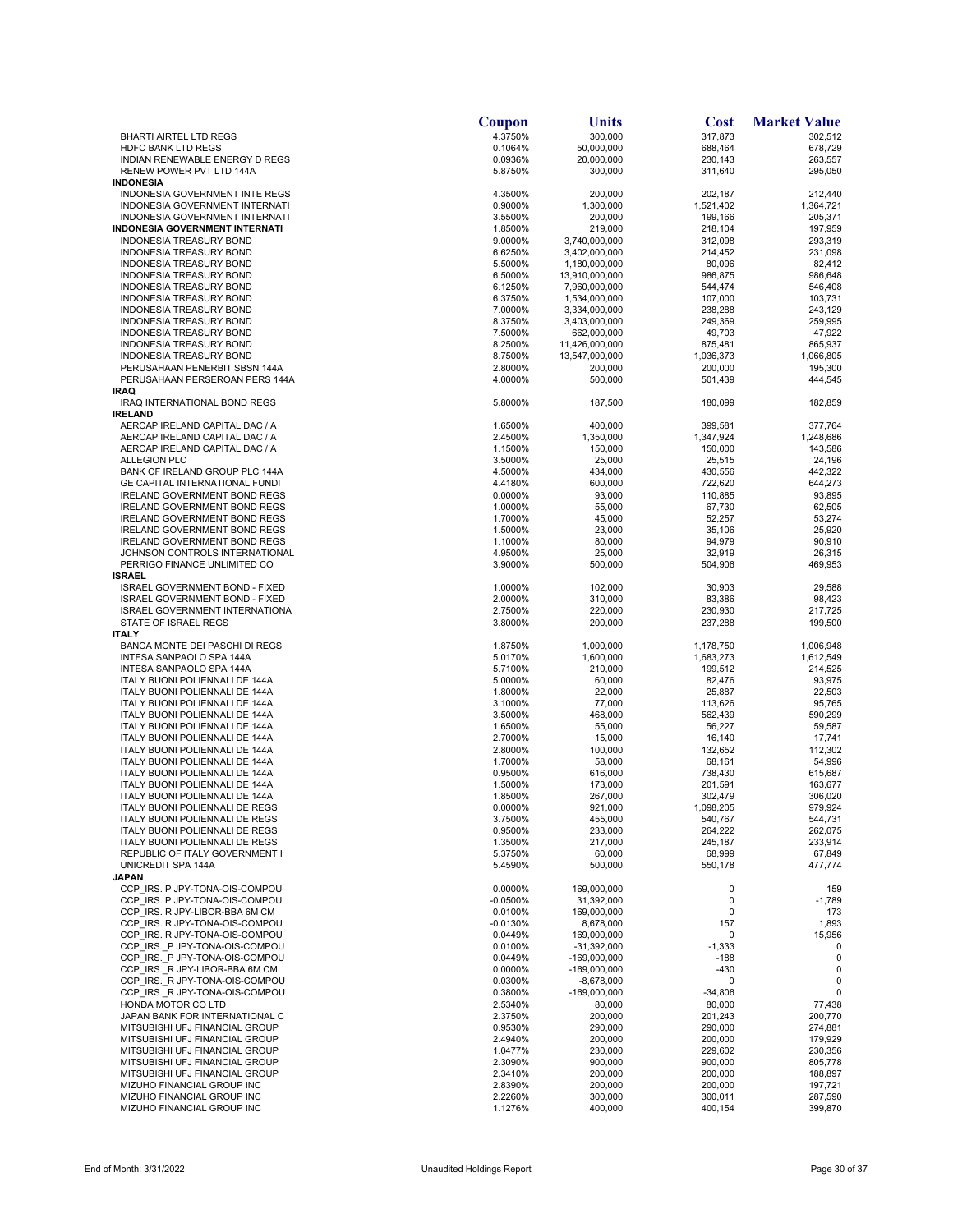|                                | Coupon             | Units              | <b>Cost</b>        | <b>Market Value</b> |
|--------------------------------|--------------------|--------------------|--------------------|---------------------|
| NIPPON LIFE INSURANCE CO 144A  | 3.4000%            | 300,000            | 308,802            | 284,250             |
| NISSAN MOTOR CO LTD 144A       | 3.0430%            | 900,000            | 900,000            | 897,989             |
| NOMURA HOLDINGS INC            | 2.6480%            | 200,000            | 200.000            | 194,547             |
| NOMURA HOLDINGS INC            | 1.6530%            | 700,000            | 700,000            | 643,812             |
| ORIX CORP                      | 2.9000%            | 30,000             | 29,939             | 30,113              |
| RENESAS ELECTRONICS CORP 144A  | 2.1700%            | 800,000            | 775.027            | 744,746             |
| SUMITOMO MITSUI FINANCIAL GROU | 2.6960%            | 200,000            | 200,000            | 198,063             |
| SUMITOMO MITSUI FINANCIAL GROU | 2.4480%            | 200.000            | 200,000            | 196,469             |
| SUMITOMO MITSUI FINANCIAL GROU | 2.1420%            | 200,000            | 200,000            | 175,354             |
| SUMITOMO MITSUI FINANCIAL GROU | 2.1300%            | 1,500,000          | 1,556,396          | 1,341,242           |
| SUMITOMO MITSUI FINANCIAL GROU | 1.7100%            | 400,000            | 400,000            | 342,097             |
| <b>JERSEY C I</b>              |                    |                    |                    |                     |
| AA BOND CO LTD REGS            | 4.8750%            | 400,000            | 574,946            | 535,956             |
| CPUK FINANCE LTD REGS          | 4.5000%            | 300,000            | 422,458            | 379,395             |
| GALAXY PIPELINE ASSETS BI 144A | 2.1600%            | 480,430            | 480,432            | 441,923             |
| HEATHROW FUNDING LTD REGS      | 1.5000%            | 105,000            | 124,311            | 110,221             |
| KAZAKHSTAN                     |                    |                    |                    |                     |
| DEVELOPMENT BANK OF KAZAK 144A | 0.0244%            | 212,000,000        | 492,864            | 367,522             |
| <b>KENYA</b>                   |                    |                    |                    |                     |
| REPUBLIC OF KENYA GOVERNM REGS | 7.2500%            | 600,000            | 651,460            | 577,500             |
| REPUBLIC OF KENYA INFRASTRUCTU | 10.9000%           | 0                  | 0                  | 0                   |
| <b>KUWAIT</b>                  |                    |                    |                    |                     |
| KUWAIT INTERNATIONAL GOVE REGS | 3.5000%            | 770,000            | 801,705            | 801,031             |
| <b>LIBERIA</b>                 |                    |                    |                    |                     |
| ROYAL CARIBBEAN CRUISES L 144A | 11.5000%           | 476,000            | 524,724            | 523,057             |
| LUXEMBOURG                     |                    |                    |                    |                     |
| ARCELORMITTAL SA               | 6.7500%            | 15,000             | 21,374             | 17,740              |
| ARCELORMITTAL SA               | 7.0000%            | 20,000             | 28,714             | 23,475              |
| BECTON DICKINSON EURO FINANCE  | 1.2130%            | 100,000            | 120,975            | 97,808              |
| BECTON DICKINSON EURO FINANCE  | 0.3340%            | 100,000            | 117,195            | 101,842             |
| CONNECT FINCO SARL / CONN 144A | 6.7500%            | 130,000            | 129,998            | 132,261             |
| CSN RESOURCES SA 144A          | 5.8750%            | 300,000            | 299,958            | 290,979             |
| DANA FINANCING LUXEMBOURG 144A | 5.7500%            | 290.000            | 279,572            | 292,804             |
| DH EUROPE FINANCE II SARL      | 2.2000%            | 225,000            | 224,943            | 220,397             |
| DH EUROPE FINANCE II SARL      | 3.4000%            | 50,000             | 55,979             | 47,545              |
| EIG PEARL HOLDINGS SARL 144A   | 3.5450%            | 400,000            | 399,970            | 381,034             |
| EUROPEAN FINANCIAL STABIL REGS | 0.0000%            | 130,000            | 146,771            | 141,585             |
| EUROPEAN FINANCIAL STABIL REGS | 1.4500%            | 150,000            | 191,743            | 171,360             |
| EUROPEAN FINANCIAL STABIL REGS | 0.4000%            | 120,000            | 137,350            | 132,295             |
| EVERARC ESCROW SARL 144A       | 5.0000%            | 170,000            | 170,008            | 155,338             |
| GAZPROM OAO VIA GAZ CAPIT REGS | 5.1500%            | 200,000            | 216,872            | 90,820              |
| GUARA NORTE SARL 144A          | 5.1980%            | 366,544            | 366,509            | 336,121             |
| INTELSAT JACKSON 12/21 EXIT TL | 0.0000%            | 151,308            | 150,258            | 148,614             |
| INTELSAT JACKSON 6/20 DIP TL   | 0.0000%            | 55,564             | 55,564             | 55,721              |
| INTELSAT JACKSON HOLDINGS 144A | 8.0000%            | 0                  | 0                  | 0                   |
| INTELSAT JACKSON HOLDINGS 144A | 6.5000%            | 180,000            | 182,908            | 179,550             |
| PETRORIO LUXEMBOURG TRADI REGS | 6.1250%            | 200,000            | 197,912            | 200,044             |
| TRANE TECHNOLOGIES LUXEMBOURG  | 4.5000%            | 40,000             | 49,062             | 42,608              |
| TRANE TECHNOLOGIES LUXEMBOURG  | 3.5500%            | 35,000             | 35,880             | 35,350              |
| MALAYSIA                       |                    |                    |                    |                     |
| MALAYSIA GOVERNMENT BOND       | 3.7330%            | 810,000            | 197,264            | 191,977             |
| MALAYSIA GOVERNMENT BOND       | 4.1270%            | 1,047,000          | 258,955            | 248,836             |
| MALAYSIA GOVERNMENT BOND       | 3.8440%            | 232,000            | 59,734             | 53,598              |
| MALAYSIA GOVERNMENT BOND       | 3.8850%            | 2,300,000          | 576,585            | 544,035             |
| MALAYSIA GOVERNMENT BOND       | 4.6420%            | 2,616,000          | 723,059            | 646,584             |
| MALAYSIA GOVERNMENT BOND       | 4.8930%            | 5,737,000          | 1,561,947          | 1,431,900           |
| MALAYSIA GOVERNMENT BOND       | 4.9210%            | 925,000            | 261,715            | 231,409             |
| MALAYSIA GOVERNMENT BOND       | 3.8280%            | 2,090,000          | 528,209            | 476.697             |
| MALAYSIA GOVERNMENT BOND       | 3.7570%            | 289,000            | 65,692             | 62,523              |
| MALAYSIA GOVERNMENT BOND       | 4.0590%            | 150,000            | 37,186             | 36,634              |
| MALAYSIA GOVERNMENT BOND       | 4.7620%            | 170,000            | 46,986             | 42,504              |
| MALAYSIA GOVERNMENT BOND       | 3.4180%            | 410,000            | 99,089             | 98,097              |
| MALAYSIA GOVERNMENT BOND       | 3.9550%            | 1,244,000          | 311,192            | 302,696             |
| MALAYSIA GOVERNMENT INVESTMENT | 4.4440%            | 240.000            | 60,852             | 58.874              |
| MALAYSIA GOVERNMENT INVESTMENT | 3.1510%            | 545,000            | 136,555            | 131,147             |
| <b>MAURITIUS</b>               |                    |                    |                    |                     |
| AZURE POWER SOLAR ENERGY 144A  | 5.6500%            | 300,000            | 304,994            | 306,750             |
| <b>MEXICO</b>                  |                    |                    |                    |                     |
| ALPEK SAB DE CV 144A           | 3.2500%            | 200,000            | 199,547            | 182,250             |
| BBVA BANCOMER SA/TEXAS 144A    | 5.8750%            | 500,000            | 498,781            | 492,290             |
| BBVA BANCOMER SA/TEXAS REGS    | 5.1250%            | 400,000            | 378,463            | 377,504             |
| BRASKEM IDESA SAPI 144A        | 7.4500%            | 300,000            | 299,146            | 304,800             |
| BRASKEM IDESA SAPI 144A        | 6.9900%            | 265,000            | 264,825            | 259,716             |
| <b>BRASKEM IDESA SAPI REGS</b> | 7.4500%            | 200,000            | 192,577            | 203,200             |
| CIBANCO SA INSTITUCION DE 144A | 4.3750%            | 200,000            | 163,589            | 167,140             |
| COCA-COLA FEMSA SAB DE CV      |                    |                    |                    | 334,961             |
| CORP INMOBILIARIA VESTA S 144A | 2.7500%            | 350,000            | 359,423            |                     |
| INDUSTRIAS PENOLES SAB DE 144A | 3.6250%<br>4.7500% | 200,000<br>200,000 | 197,768<br>207,501 | 181,500<br>182,252  |
| <b>MEXICAN BONOS</b>           | 10.0000%           | 10,045,900         | 571,619            | 539,109             |
| <b>MEXICAN BONOS</b>           |                    |                    |                    |                     |
|                                | 8.0000%            | 20,127,000         | 1,068,651          | 961,568             |
| <b>MEXICAN BONOS</b>           | 7.7500%            | 12,574,300         | 619,836            | 600,422             |
| <b>MEXICAN BONOS</b>           | 7.5000%            | 14,675,700         | 763,923            | 706,284             |
| <b>MEXICAN BONOS</b>           | 8.5000%            | 21,160,000         | 1,085,993          | 1,068,091           |
| <b>MEXICAN UDIBONOS</b>        | 4.5000%            | 7,183,466          | 362,604            | 373,867             |
| <b>MEXICAN UDIBONOS</b>        | 2.7500%            | 5,431,988          | 278,967            | 251,394             |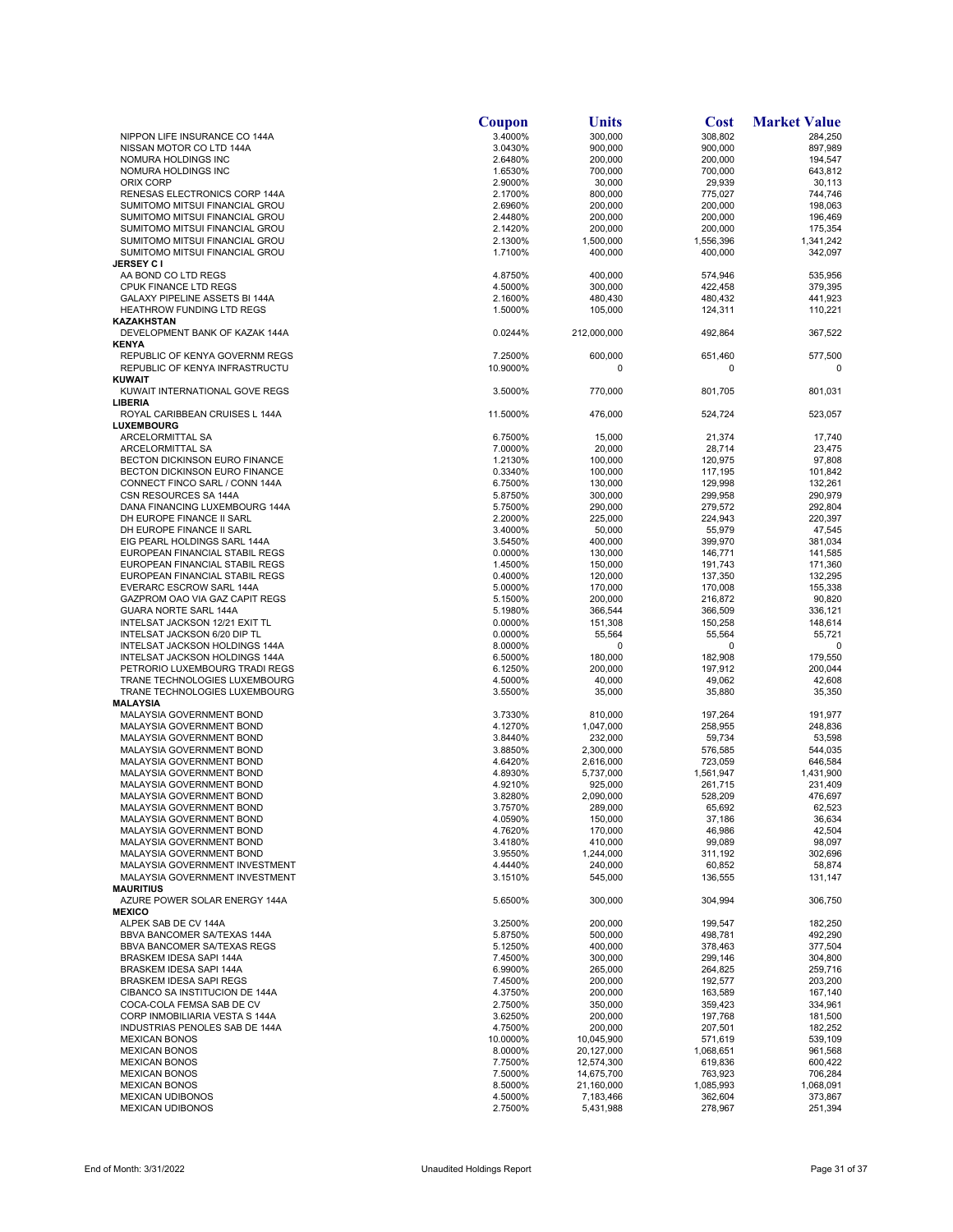|                                                                         | Coupon             | Units                 | <b>Cost</b>          | <b>Market Value</b>  |
|-------------------------------------------------------------------------|--------------------|-----------------------|----------------------|----------------------|
| MEXICO CITY AIRPORT TRUST REGS                                          | 5.5000%            | 200,000               | 193,631              | 177,500              |
| MEXICO CITY AIRPORT TRUST REGS<br>MEXICO GOVERNMENT INTERNATIONA        | 3.8750%<br>3.2500% | 200,000<br>248,000    | 169,843<br>246,926   | 191,070<br>238,601   |
| MEXICO GOVERNMENT INTERNATIONA                                          | 6.7500%            | 45,000                | 50,367               | 54,979               |
| MEXICO GOVERNMENT INTERNATIONA                                          | 4.3500%            | 200,000               | 172,984              | 184,648              |
| MEXICO GOVERNMENT INTERNATIONA                                          | 6.0500%            | 60,000                | 68,108               | 67,945               |
| MEXICO GOVERNMENT INTERNATIONA                                          | 1.1250%            | 1,300,000             | 1,419,325            | 1,290,874            |
| MEXICO GOVERNMENT INTERNATIONA                                          | 2.6590%<br>6.5000% | 200.000               | 192,759              | 182,040              |
| PETROLEOS MEXICANOS<br>PETROLEOS MEXICANOS                              | 6.7000%            | 180,000<br>1,489,000  | 185,363<br>1,476,195 | 178,351<br>1,414,550 |
| PETROLEOS MEXICANOS                                                     | 5.3500%            | 150,000               | 119,618              | 142,805              |
| PETROLEOS MEXICANOS                                                     | 5.9500%            | 500,000               | 486,668              | 461,505              |
| PETROLEOS MEXICANOS                                                     | 7.4700%            | 20,538,100            | 891,805              | 915,162              |
| PETROLEOS MEXICANOS                                                     | 6.4900%            | 20,000                | 16,902               | 20,338               |
| PETROLEOS MEXICANOS 144A                                                | 0.3605%            | 0                     | 0                    | $\Omega$             |
| PETROLEOS MEXICANOS REGS                                                | 4.8750%            | 100,000               | 108,947              | 105,708              |
| PETROLEOS MEXICANOS REGS                                                | 0.3623%            | 12,411,900            | 557,383              | 585,056              |
| TRUST FIBRA UNO REGS                                                    | 6.9500%            | 200,000               | 251,062              | 212,252              |
| TRUST FIBRA UNO REGS                                                    | 6.3900%            | 200,000               | 211,492              | 201,758              |
| MOZAMBIQUE<br>MOZAMBIQUE INTERNATIONAL REGS                             | 5.0000%            | 950,000               |                      | 815,718              |
| NETHERLANDS                                                             |                    |                       | 865,417              |                      |
| BP CAPITAL MARKETS BV REGS                                              | 0.9330%            | 100,000               | 103,563              | 87,796               |
| COOPERATIEVE RABOBANK UA                                                | 4.3750%            | 250,000               | 271,749              | 254,065              |
| COOPERATIEVE RABOBANK UA REGS                                           | 4.6250%            | 200,000               | 226,824              | 227,250              |
| CRH FUNDING BV REGS                                                     | 1.8750%            | 150,000               | 166,536              | 170,038              |
| DEUTSCHE TELEKOM INTERNAT REGS                                          | 1.5000%            | 75,000                | 95,706               | 84,517               |
| EMBRAER NETHERLANDS FINANCE BV                                          | 5.4000%            | 400,000               | 368,088              | 406,504              |
| ENEL FINANCE INTERNATIONA 144A<br><b>ENEL FINANCE INTERNATIONA 144A</b> | 3.5000%<br>2.2500% | 470,000<br>1,100,000  | 423,441<br>1,093,614 | 464,056<br>974,180   |
| ENEL FINANCE INTERNATIONA REGS                                          | 0.5000%            | 300,000               | 356,174              | 298,473              |
| ING GROEP NV REGS                                                       | 0.2500%            | 200,000               | 241,581              | 203,085              |
| LUNDIN ENERGY FINANCE BV 144A                                           | 3.1000%            | 200,000               | 199,654              | 185,216              |
| MV24 CAPITAL BV 144A                                                    | 6.7480%            | 361,228               | 374,824              | 351,298              |
| NE PROPERTY BV REGS                                                     | 3.3750%            | 200,000               | 242,535              | 220,817              |
| NEDERLANDSE WATERSCHAPSBA REGS                                          | 0.0000%            | 1,232,000             | 1,370,905            | 1,318,640            |
| NETHERLANDS GOVERNMENT BO 144A                                          | 0.0000%<br>4.3000% | 1,251,000             | 1,442,664            | 1,281,208            |
| NXP BV / NXP FUNDING LLC 144A<br>PETROBRAS GLOBAL FINANCE BV            | 5.0930%            | 200,000<br>756,000    | 214,853<br>774,627   | 206,460<br>755,063   |
| PROSUS NV 144A                                                          | 2.0310%            | 200,000               | 244,085              | 181,102              |
| PROSUS NV 144A                                                          | 4.9870%            | 300,000               | 300,000              | 255,059              |
| Q-PARK HOLDING I BV REGS                                                | 2.0000%            | 900,000               | 1,030,350            | 912,512              |
| SHELL INTERNATIONAL FINANCE BV                                          | 2.8750%            | 20,000                | 18,915               | 17,965               |
| SHELL INTERNATIONAL FINANCE BV                                          | 2.3750%            | 95,000                | 94,476               | 89,982               |
| SIGMA HOLDCO BV 144A                                                    | 7.8750%            | 200,000               | 197,401              | 166,000              |
| SYNGENTA FINANCE NV 144A<br>SYNGENTA FINANCE NV 144A                    | 5.1820%<br>4.8920% | 470,000<br>300,000    | 446,005<br>317,877   | 485,316<br>305,379   |
| THERMO FISHER SCIENTIFIC FINAN                                          | 0.8000%            | 100,000               | 115,217              | 103,997              |
| VONOVIA FINANCE BV 144A                                                 | 5.0000%            | 340,000               | 343,777              | 347,231              |
| WINTERSHALL DEA FINANCE B REGS                                          | 1.8230%            | 200,000               | 249,907              | 192,164              |
| <b>NEW ZEALAND</b>                                                      |                    |                       |                      |                      |
| CCP IRS. R NZD-BBR-FRA 3M CME                                           | 0.0100%            | 725,000               | 806                  | 6,877                |
| CCP IRS. R NZD-BBR-FRA 3M CME                                           | 2.8125%            | $-301,000$            | 0                    | 0<br>$\Omega$        |
| CCP IRS. R NZD-BBR-FRA 3M CME<br>NEW ZEALAND GOVERNMENT BOND            | 3.1300%<br>2.0000% | $-424,000$<br>186,000 | 0<br>116,066         | 115,691              |
| NEW ZEALAND GOVERNMENT BOND                                             | 3.0000%            | 225,000               | 174,401              | 154,555              |
| NEW ZEALAND GOVERNMENT BOND                                             | 1.7500%            | 53,000                | 33,006               | 28,484               |
| NIGERIA                                                                 |                    |                       |                      |                      |
| NIGERIA GOVERNMENT INTERN 144A                                          | 8.3750%            | 200,000               | 200,000              | 201,928              |
| <b>NORWAY</b>                                                           |                    |                       |                      |                      |
| AKER BP ASA 144A                                                        | 3.7500%            | 700,000               | 700,199              | 684,960              |
| CCP IRS. R NOK-NIBOR-NIBR 6M C<br>CCP IRS. R NOK-NIBOR-NIBR 6M C        | 0.0100%<br>0.4500% | 4,357,000<br>0        | 1,291<br>0           | 14,861<br>0          |
| CCP IRS. R NOK-NIBOR-NIBR 6M C                                          | 1.7500%            | -784,000              | $-720$               | 0                    |
| CCP IRS. R NOK-NIBOR-NIBR 6M C                                          | 2.3750%            | $-1,891,000$          | 0                    | 0                    |
| CCP IRS. R NOK-NIBOR-NIBR 6M C                                          | 1.7188%            | 0                     | 0                    | 0                    |
| CCP IRS. R NOK-NIBOR-NIBR 6M C                                          | 2.4063%            | $-1,682,000$          | 0                    | 0                    |
| <b>EQUINOR ASA</b>                                                      | 2.3750%            | 135,000               | 134,355              | 127,423              |
| EQUINOR ASA                                                             | 3.2500%            | 30,000                | 29,221               | 28,255               |
| NORWAY GOVERNMENT BOND 144A<br>NORWAY GOVERNMENT BOND 144A              | 2.0000%            | 775,000               | 90,130               | 88,965<br>43,142     |
| NORWAY GOVERNMENT BOND 144A                                             | 1.2500%<br>2.1250% | 424,000<br>1,805,000  | 50,073<br>204,017    | 198,542              |
| YARA INTERNATIONAL ASA 144A                                             | 3.1480%            | 200,000               | 200,000              | 186,511              |
| OMAN                                                                    |                    |                       |                      |                      |
| OMAN GOVERNMENT INTERNATI 144A                                          | 6.2500%            | 400,000               | 404,101              | 423,336              |
| OMAN GOVERNMENT INTERNATI REGS                                          | 5.3750%            | 400,000               | 418,338              | 410,511              |
| PAKISTAN                                                                |                    |                       |                      |                      |
| PAKISTAN GOVERNMENT INTER REGS<br>PAKISTAN GOVERNMENT INTER REGS        | 6.8750%            | 200,000               | 173,360              | 157,300              |
| THIRD PAKISTAN INTERNATIO REGS                                          | 8.2500%<br>5.6250% | 200,000<br>200,000    | 212,253<br>194,315   | 175,500<br>192,820   |
| PANAMA                                                                  |                    |                       |                      |                      |
| AES PANAMA GENERATION HOL 144A                                          | 4.3750%            | 200,000               | 199,989              | 190,500              |
| CARNIVAL CORP 144A                                                      | 5.7500%            | 655,000               | 625,341              | 624,651              |
| PANAMA GOVERNMENT INTERNATIONA                                          | 4.5000%            | 200,000               | 198,750              | 191,852              |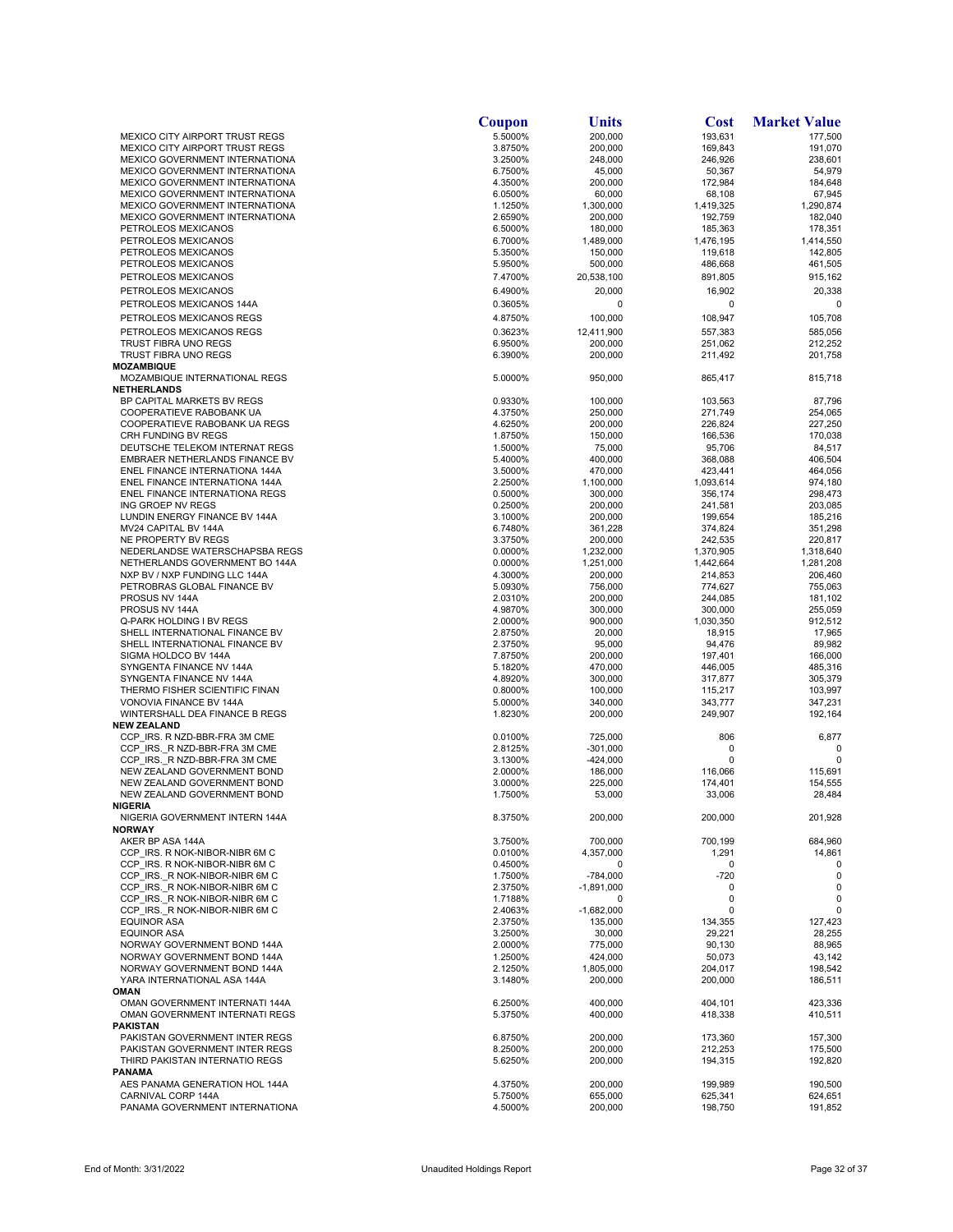|                                                                  | Coupon             | <b>Units</b>               | <b>Cost</b>          | <b>Market Value</b>  |
|------------------------------------------------------------------|--------------------|----------------------------|----------------------|----------------------|
| PANAMA GOVERNMENT INTERNATIONA<br>PANAMA NOTAS DEL TESORO        | 4.3000%<br>3.7500% | 200,000<br>265,000         | 224,512<br>269,703   | 192,228<br>265,928   |
| <b>PERU</b>                                                      |                    |                            |                      |                      |
| PERU GOVERNMENT BOND                                             | 5.3500%            | 412,000                    | 103,422              | 91,349               |
| PERU GOVERNMENT BOND                                             | 5.4000%            | 295,000                    | 82,306               | 69,544               |
| PERU GOVERNMENT BOND<br>PERUVIAN GOVERNMENT INTER REGS           | 6.1500%<br>1.8707% | 2,588,000<br>640,000       | 754,659<br>178,765   | 670,789<br>176,854   |
| PERUVIAN GOVERNMENT INTERNATIO                                   | 6.5500%            | 50,000                     | 62,092               | 63,163               |
| PERUVIAN GOVERNMENT INTERNATIO                                   | 3.5500%            | 55,000                     | 53,174               | 51,219               |
| PERUVIAN GOVERNMENT INTERNATIO                                   | 3.2300%            | 15,000                     | 12,461               | 11,386               |
| PERUVIAN GOVERNMENT INTERNATIO<br><b>PHILIPPINES</b>             | 2.7830%            | 90,000                     | 90,209               | 84,748               |
| PHILIPPINE GOVERNMENT INTERNAT                                   | 6.3750%            | 130,000                    | 186,459              | 163,985              |
| PHILIPPINE GOVERNMENT INTERNAT                                   | 1.6480%            | 200,000                    | 200,000              | 177,955              |
| <b>POLAND</b>                                                    |                    |                            |                      |                      |
| REPUBLIC OF POLAND GOVERNMENT<br>REPUBLIC OF POLAND GOVERNMENT   | 1.2500%<br>2.2500% | 398,000<br>2,375,000       | 101,366<br>589,956   | 70,322<br>569,100    |
| REPUBLIC OF POLAND GOVERNMENT                                    | 3.2500%            | 525,000                    | 143,136              | 117,123              |
| REPUBLIC OF POLAND GOVERNMENT                                    | 2.5000%            | 200,000                    | 52,909               | 42,248               |
| REPUBLIC OF POLAND GOVERNMENT                                    | 5.7500%            | 1,859,000                  | 500,937              | 448,283              |
| REPUBLIC OF POLAND GOVERNMENT<br>REPUBLIC OF POLAND GOVERNMENT   | 1.5000%<br>2.0200% | 0<br>690,000               | 0<br>174,578         | 0<br>165,424         |
| <b>PORTUGAL</b>                                                  |                    |                            |                      |                      |
| PORTUGAL OBRIGACOES DO TE 144A                                   | 2.2000%            | 160,000                    | 184,950              | 180,355              |
| PORTUGAL OBRIGACOES DO TE 144A                                   | 0.7000%            | 218,000                    | 261,607              | 240,616              |
| PORTUGAL OBRIGACOES DO TE 144A                                   | 4.1000%            | 45,000                     | 60,911               | 66,512               |
| QATAR<br>QATAR ENERGY 144A                                       | 3.1250%            | 400,000                    | 398,573              | 363,941              |
| QATAR ENERGY 144A                                                | 2.2500%            | 200,000                    | 198,015              | 184,028              |
| QATAR ENERGY 144A                                                | 3.3000%            | 220,000                    | 220,000              | 201,921              |
| QATAR GOVERNMENT INTERNAT 144A                                   | 4.0000%            | 300,000                    | 306,934              | 320,274              |
| QATAR GOVERNMENT INTERNAT 144A<br>QATAR GOVERNMENT INTERNAT REGS | 4.4000%<br>3.7500% | 200,000<br>3,100,000       | 200,000<br>3,579,043 | 224,776<br>3,270,550 |
| QATAR GOVERNMENT INTERNAT REGS                                   | 3.8750%            | 870,000                    | 872,574              | 885,208              |
| <b>ROMANIA</b>                                                   |                    |                            |                      |                      |
| ROMANIA GOVERNMENT BOND                                          | 4.0000%            | 285,000                    | 72,872               | 62,932               |
| ROMANIA GOVERNMENT BOND<br>ROMANIA GOVERNMENT BOND               | 3.6500%<br>4.7500% | 450,000                    | 114,740              | 94,776               |
| ROMANIAN GOVERNMENT INTER 144A                                   | 3.0000%            | 900,000<br>78,000          | 235,914<br>78,687    | 197,238<br>75,678    |
| ROMANIAN GOVERNMENT INTER 144A                                   | 3.7500%            | 50,000                     | 56,092               | 51,816               |
| ROMANIAN GOVERNMENT INTER 144A                                   | 1.7500%            | 200,000                    | 235,880              | 188,028              |
| ROMANIAN GOVERNMENT INTER 144A                                   | 2.6250%            | 800,000                    | 946,343              | 676,162              |
| ROMANIAN GOVERNMENT INTER REGS<br>ROMANIAN GOVERNMENT INTER REGS | 3.5000%<br>2.1240% | 175,000<br>104,000         | 218,871<br>120,537   | 176,471<br>98,797    |
| <b>RUSSIA</b>                                                    |                    |                            |                      |                      |
| RUSSIAN FEDERAL BOND - OFZ                                       | 6.1000%            | 18,840,000                 | 237,692              | 22,878               |
| RUSSIAN FEDERAL BOND - OFZ                                       | 7.2500%            | 20,070,000                 | 263,436              | 24,372               |
| RUSSIAN FEDERAL BOND - OFZ<br>RUSSIAN FEDERAL BOND - OFZ         | 7.0000%<br>8.1500% | 31,088,000<br>35,330,000   | 441,549<br>535,289   | 37,751<br>21,451     |
| RUSSIAN FEDERAL BOND - OFZ                                       | 7.0500%            | 20,000,000                 | 275,343              | 24,287               |
| RUSSIAN FEDERAL BOND - OFZ                                       | 7.6500%            | 27,040,000                 | 401,101              | 32,835               |
| RUSSIAN FEDERAL BOND - OFZ                                       | 7.7000%            | 9,850,000                  | 134,879              | 11,961               |
| RUSSIAN FEDERAL BOND - OFZ<br>RUSSIAN FEDERAL BOND - OFZ         | 6.9000%<br>8.5000% | 34,920,000<br>125,845,000  | 466,425<br>1,888,463 | 42,404<br>152,817    |
| RUSSIAN FEDERAL INFLATION LINK                                   | 2.5000%            | 9,328,965                  | 141,795              | 11,328               |
| RUSSIAN FOREIGN BOND - EU REGS                                   | 5.2500%            | 400,000                    | 414,732              | 90,000               |
| RUSSIAN FOREIGN BOND - EU REGS                                   | 4.7500%            | 200,000                    | 213,413              | 48,000               |
| RUSSIAN FOREIGN BOND - EU REGS<br><b>SENEGAL</b>                 | 4.2500%            | 200,000                    | 193,447              | 47,000               |
| SENEGAL GOVERNMENT INTERN 144A                                   | 4.7500%            | 200,000                    | 215,688              | 215,854              |
| SENEGAL GOVERNMENT INTERN 144A                                   | 5.3750%            | 100,000                    | 121,956              | 94,286               |
| SENEGAL GOVERNMENT INTERN REGS                                   | 4.7500%            | 150,000                    | 175,383              | 161,891              |
| <b>SINGAPORE</b>                                                 |                    | 280,000                    | 278.615              |                      |
| <b>BOC AVIATION LTD 144A</b><br><b>FLEX LTD</b>                  | 2.7500%<br>3.7500% | 25,000                     | 26,648               | 280,033<br>24,997    |
| SINGAPORE GOVERNMENT BOND                                        | 3.5000%            | 70,000                     | 55,085               | 54.617               |
| SINGAPORE GOVERNMENT BOND                                        | 2.7500%            | 110,000                    | 88,807               | 83,108               |
| <b>SLOVENIA</b>                                                  |                    |                            |                      |                      |
| SLOVENIA GOVERNMENT BOND REGS<br><b>SOUTH AFRICA</b>             | 3.1250%            | 20,000                     | 27,690               | 28,439               |
| <b>GROWTHPOINT PROPERTIES IN REGS</b>                            | 5.8720%            | 200,000                    | 201,169              | 202,184              |
| REPUBLIC OF SOUTH AFRICA GOVER                                   | 9.0000%            | 2,379,000                  | 137,322              | 142,162              |
| REPUBLIC OF SOUTH AFRICA GOVER                                   | 8.8750%            | 23,413,000                 | 1,411,164            | 1,439,148            |
| REPUBLIC OF SOUTH AFRICA GOVER<br>REPUBLIC OF SOUTH AFRICA GOVER | 8.0000%<br>6.5000% | 29,706,000<br>460,000      | 1,983,584<br>21,347  | 1,855,647<br>21,073  |
| REPUBLIC OF SOUTH AFRICA GOVER                                   | 7.0000%            | 31,242,919                 | 1,826,785            | 1,781,889            |
| REPUBLIC OF SOUTH AFRICA GOVER                                   | 8.2500%            | 2,384,000                  | 155,979              | 145,577              |
| REPUBLIC OF SOUTH AFRICA GOVER                                   | 8.7500%            | 25,623,000                 | 1,428,575            | 1,468,731            |
| REPUBLIC OF SOUTH AFRICA GOVER<br><b>SOUTH KOREA</b>             | 8.5000%            | 5,105,000                  | 278,545              | 297,758              |
| HYUNDAI CAPITAL SERVICES 144A                                    | 2.1250%            | 200,000                    | 199,507              | 191,715              |
| IRS. P KRW-CD-KSDA-BLOOMBERG 3                                   | 1.7250%            | 857,893,000                | 0                    | 679,137              |
| IRS. P KRW-CD-KSDA-BLOOMBERG 3                                   | 1.4500%            | -857,893,000               | 0                    | -707,803             |
| KOREA TREASURY BOND<br>KOREA TREASURY BOND                       | 3.0000%<br>3.7500% | 139,560,000<br>286,360,000 | 128,146<br>303,439   | 116,095<br>253,359   |
|                                                                  |                    |                            |                      |                      |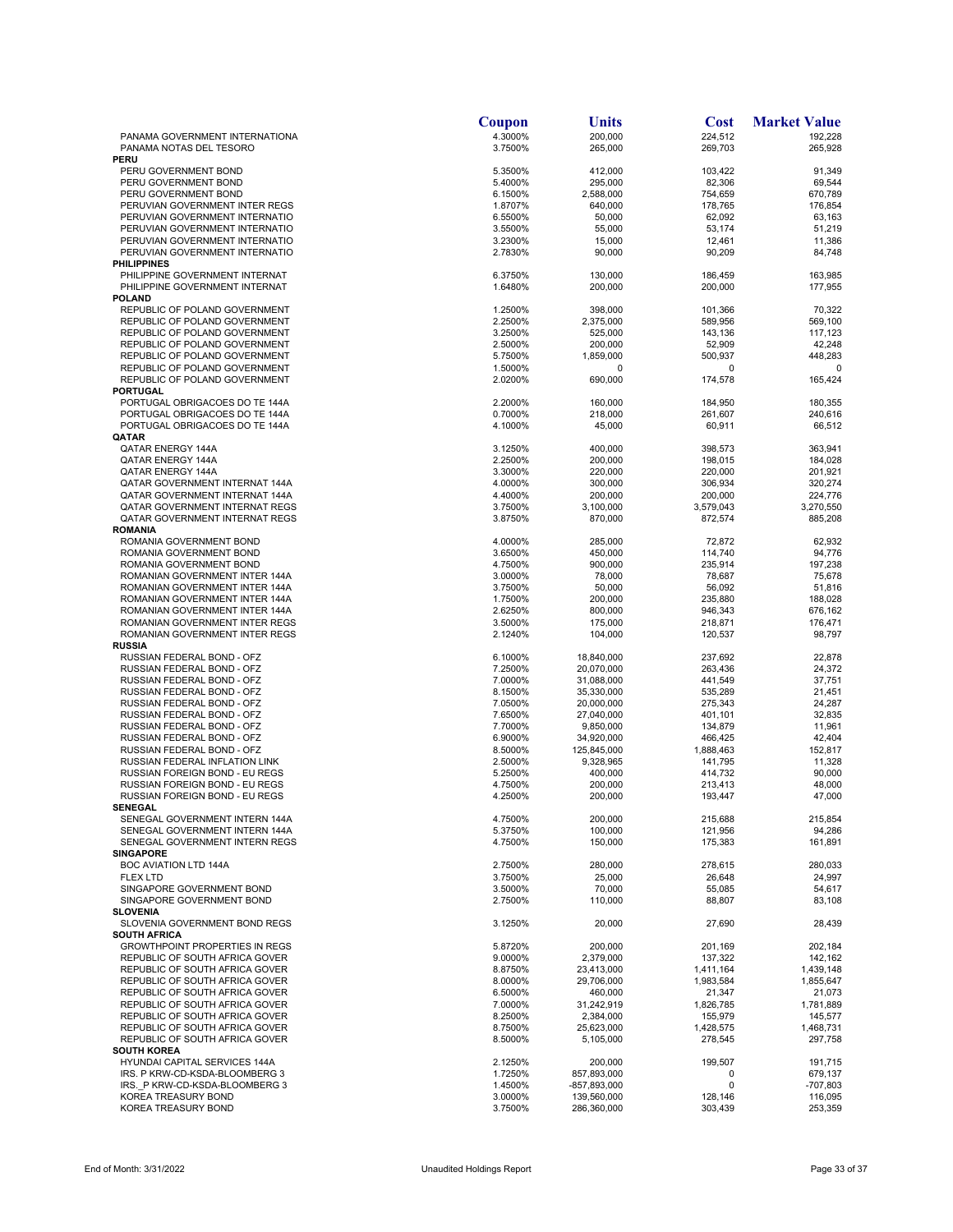|                                                                  | Coupon             | Units                  | <b>Cost</b>        | <b>Market Value</b> |
|------------------------------------------------------------------|--------------------|------------------------|--------------------|---------------------|
| KOREA TREASURY BOND                                              | 1.2500%            | 163,130,000            | 132,115            | 126,512             |
| KOREA TREASURY BOND                                              | 0.7500%            | 373,770,000            | 330,715            | 305,194             |
| KOREA TREASURY BOND                                              | 2.7500%            | 137,400,000            | 140,206            | 110,452             |
| KOREA TREASURY BOND                                              | 2.3750%            | 303,890,000            | 272,541            | 249,910             |
| KOREA TREASURY BOND                                              | 2.1250%            | 290,020,000            | 262,883            | 217,905             |
| KOREA TREASURY BOND                                              | 1.5000%            | 501,290,000            | 410,581            | 336,289             |
| KOREA TREASURY BOND                                              | 1.1250%            | 264,100,000            | 222,379            | 211,388             |
| <b>SPAIN</b>                                                     |                    |                        |                    |                     |
| AI CANDELARIA SPAIN SA 144A                                      | 5.7500%            | 250,000                | 249,985            | 214,683             |
| AI CANDELARIA SPAIN SA REGS                                      | 7.5000%            | 250,000                | 259,453            | 245,650             |
| <b>BANCO SANTANDER SA</b><br><b>BANCO SANTANDER SA</b>           | 3.1250%<br>1.8490% | 200,000<br>200,000     | 197,464<br>200,000 | 201,438<br>186,932  |
| <b>BANCO SANTANDER SA</b>                                        | 1.7220%            | 200,000                | 200,000            | 180,640             |
| <b>BANCO SANTANDER SA</b>                                        | 3.8480%            | 200,000                | 198.537            | 202,604             |
| <b>BANCO SANTANDER SA</b>                                        | 3.4960%            | 200,000                | 200,000            | 200,130             |
| ENFRAGEN ENERGIA SUR SA / REGS                                   | 5.3750%            | 350,000                | 252,719            | 243,138             |
| SPAIN GOVERNMENT BOND                                            | 0.0000%            | 1,331,000              | 1,583,734          | 1,441,970           |
| SPAIN GOVERNMENT BOND 144A                                       | 1.0000%            | 90,000                 | 106,065            | 86,585              |
| SPAIN GOVERNMENT BOND 144A                                       | 0.5000%            | 470,000                | 529,137            | 482,775             |
| SPAIN GOVERNMENT BOND 144A                                       | 3.4500%            | 25,000                 | 32,467             | 36,205              |
| SPAIN GOVERNMENT BOND 144A                                       | 1.9000%            | 165,000                | 188,942            | 175,344             |
| SPAIN GOVERNMENT BOND 144A                                       | 1.5000%            | 42,000                 | 48,752             | 48,165              |
| SPAIN GOVERNMENT BOND 144A                                       | 1.8500%            | 120,000                | 163,507            | 137,809             |
| <b>SRI LANKA</b>                                                 |                    |                        |                    |                     |
| SRI LANKA GOVERNMENT INTE REGS                                   | 7.5500%            | 400,000                | 241,386            | 186,000             |
| SRI LANKA GOVERNMENT INTE REGS                                   | 6.1250%            | 600,000                | 419,371            | 297,000             |
| SUPRANATIONAL GEOGRAPHIC FOCUS                                   |                    |                        |                    |                     |
| AFRICAN DEVELOPMENT BANK                                         | 1.6250%            | 60,000                 | 60,386             | 60,099              |
| ASIAN DEVELOPMENT BANK                                           | 1.7500%            | 210,000                | 211,438            | 210,515             |
| ASIAN DEVELOPMENT BANK                                           | 2.7500%            | 30,000                 | 29,763             | 30,245              |
| ASIAN DEVELOPMENT BANK                                           | 2.6250%            | 355,000                | 369,706            | 356,940             |
| ASIAN DEVELOPMENT BANK                                           | 1.6250%            | 170,000                | 171,860            | 169,939             |
| EUROPEAN BANK FOR RECONSTRUCTI                                   | 0.2500%            | 100.000                | 99,933             | 97,636              |
| EUROPEAN INVESTMENT BANK                                         | 0.1250%            | 380,000                | 432,846            | 417,412             |
| EUROPEAN INVESTMENT BANK                                         | 2.3750%            | 45,000                 | 43,853             | 44,671              |
| EUROPEAN INVESTMENT BANK                                         | 0.6250%            | 380,000                | 379,900            | 356,463             |
| EUROPEAN INVESTMENT BANK                                         | 3.2500%            | 445,000                | 468,530            | 452,302             |
| EUROPEAN INVESTMENT BANK                                         | 2.5000%            | 160,000                | 163,432            | 160,994             |
| EUROPEAN INVESTMENT BANK                                         | 1.6250%            | 80,000                 | 82,532             | 77,890              |
| EUROPEAN INVESTMENT BANK REGS                                    | 0.0000%            | 170,000                | 189,817            | 181,598             |
| EUROPEAN INVESTMENT BANK REGS                                    | 1.1250%            | 150,000                | 184,120            | 163,749             |
| EUROPEAN STABILITY MECHAN REGS                                   | 0.0000%            | 257,500                | 289,039            | 278,676             |
| EUROPEAN UNION REGS                                              | 0.0000%            | 475,000                | 524,626            | 470,617             |
| EUROPEAN UNION REGS                                              | 0.2000%            | 240,000                | 281,445            | 231,356             |
| INTER-AMERICAN DEVELOPMENT BAN                                   | 2.1250%            | 60,000                 | 62,664             | 59,320              |
| INTER-AMERICAN DEVELOPMENT BAN                                   | 2.5000%            | 295,000                | 300,292            | 296,841             |
| INTER-AMERICAN DEVELOPMENT BAN                                   | 2.6250%            | 478,000                | 496,998            | 480,519             |
| INTERNATIONAL BANK FOR RECONST<br>INTERNATIONAL BANK FOR RECONST | 2.5000%<br>1.6250% | 550,000<br>530,000     | 572,752<br>546,296 | 551,476<br>516,851  |
| INTERNATIONAL FINANCE CORP                                       | 2.8750%            | 80,000                 | 82,774             | 80,728              |
| <b>SWEDEN</b>                                                    |                    |                        |                    |                     |
| CCP IRS. P SEK-STIBOR-SIDE 3M                                    | 0.6875%            | 2,290,000              | 0                  | $-10, 105$          |
| CCP IRS. P SEK-STIBOR-SIDE 3M                                    | 0.6563%            | 3,582,000              | 0                  | $-22,834$           |
| CCP IRS. P SEK-STIBOR-SIDE 3M                                    | 0.0100%            | $-5,872,000$           | $-13,099$          | 0                   |
| CCP_IRS._P SEK-STIBOR-SIDE 3M                                    | -0.1140%           | 0                      | 0                  |                     |
| SWEDEN GOVERNMENT BOND 144A                                      | 0.1250%            | 1,545,000              | 173,132            | 150,464             |
| <b>SWITZERLAND</b>                                               |                    |                        |                    |                     |
| <b>CREDIT SUISSE AG 144A</b>                                     | 6.5000%            | 460.000                | 466,276            | 471,500             |
| <b>CREDIT SUISSE AG REGS</b>                                     | 6.5000%            | 200,000                | 202,728            | 205,000             |
| CREDIT SUISSE AG/NEW YORK NY                                     | 3.6250%            | 340,000                | 337,090            | 343,900             |
| CREDIT SUISSE GROUP AG                                           | 3.8000%            | 327,000                | 325,250            | 329,998             |
| CREDIT SUISSE GROUP AG 144A                                      | 2.9970%            | 693,000                | 680,748            | 692,927             |
| CREDIT SUISSE GROUP AG 144A                                      | 4.2070%            | 340,000                | 339,631            | 343,028             |
| <b>CREDIT SUISSE GROUP AG REGS</b>                               | 0.6250%            | 100,000                | 88,655             | 90,187              |
| LONZA GROUP/LONZA SPECIALTY 4/                                   | 0.0000%            | 179,550                | 178,802            | 174,837             |
| SWISS CONFEDERATION GOVER REGS                                   | 0.0000%            | 124,000                | 142,047            | 130,744             |
| SWISS CONFEDERATION GOVER REGS                                   | 2.0000%            | 0                      | 0                  | 0                   |
| SWISS CONFEDERATION GOVER REGS                                   | 3.2500%            | 50,000                 | 60,223             | 62,737              |
| SWISS CONFEDERATION GOVER REGS                                   | 1.5000%            | 90,000                 | 112,288            | 110,934             |
| <b>UBS AG REGS</b>                                               | 5.1250%            | 470,000                | 469,058            | 480,189             |
| UBS AG/LONDON 144A                                               | 1.2500%            | 200,000                | 199,353            | 183,958             |
| UBS AG/STAMFORD CT                                               | 7.6250%            | 1,140,000              | 1,151,014          | 1,157,016           |
| UBS GROUP AG 144A                                                | 2.7460%            | 205,000                | 205,001            | 186,279             |
| UBS GROUP AG 144A                                                | 1.6996%            | 300,000                | 297,528            | 300,348             |
| UBS GROUP AG 144A                                                | 1.4564%            | 370,000                | 365,340            | 370,570             |
| <b>UBS GROUP AG REGS</b>                                         | 0.2500%            | 200,000                | 241,320            | 204,846             |
| THAILAND                                                         |                    |                        |                    |                     |
| BANGKOK BANK PCL/HONG KON REGS                                   | 9.0250%            | 200,000                | 257,425            | 250,612             |
| GC TREASURY CENTER CO LTD 144A                                   | 4.4000%            | 200,000                | 198,819            | 202,905             |
| KASIKORNBANK PCL/HONG KON REGS                                   | 3.3430%            | 200,000                | 203,027            | 188,213             |
| THAILAND GOVERNMENT BOND                                         | 1.8750%            | 4,945,000              | 152,275            | 149,129             |
| THAILAND GOVERNMENT BOND                                         | 2.8750%            | 1,945,000              | 77,600             | 51,939              |
| THAILAND GOVERNMENT BOND                                         | 2.1250%            | 16,313,000             | 521,933            | 501,142             |
| THAILAND GOVERNMENT BOND<br>THAILAND GOVERNMENT BOND             | 3.3000%<br>4.8750% | 1,007,000<br>5,334,000 | 41,148<br>194,558  | 30,457<br>187,907   |
|                                                                  |                    |                        |                    |                     |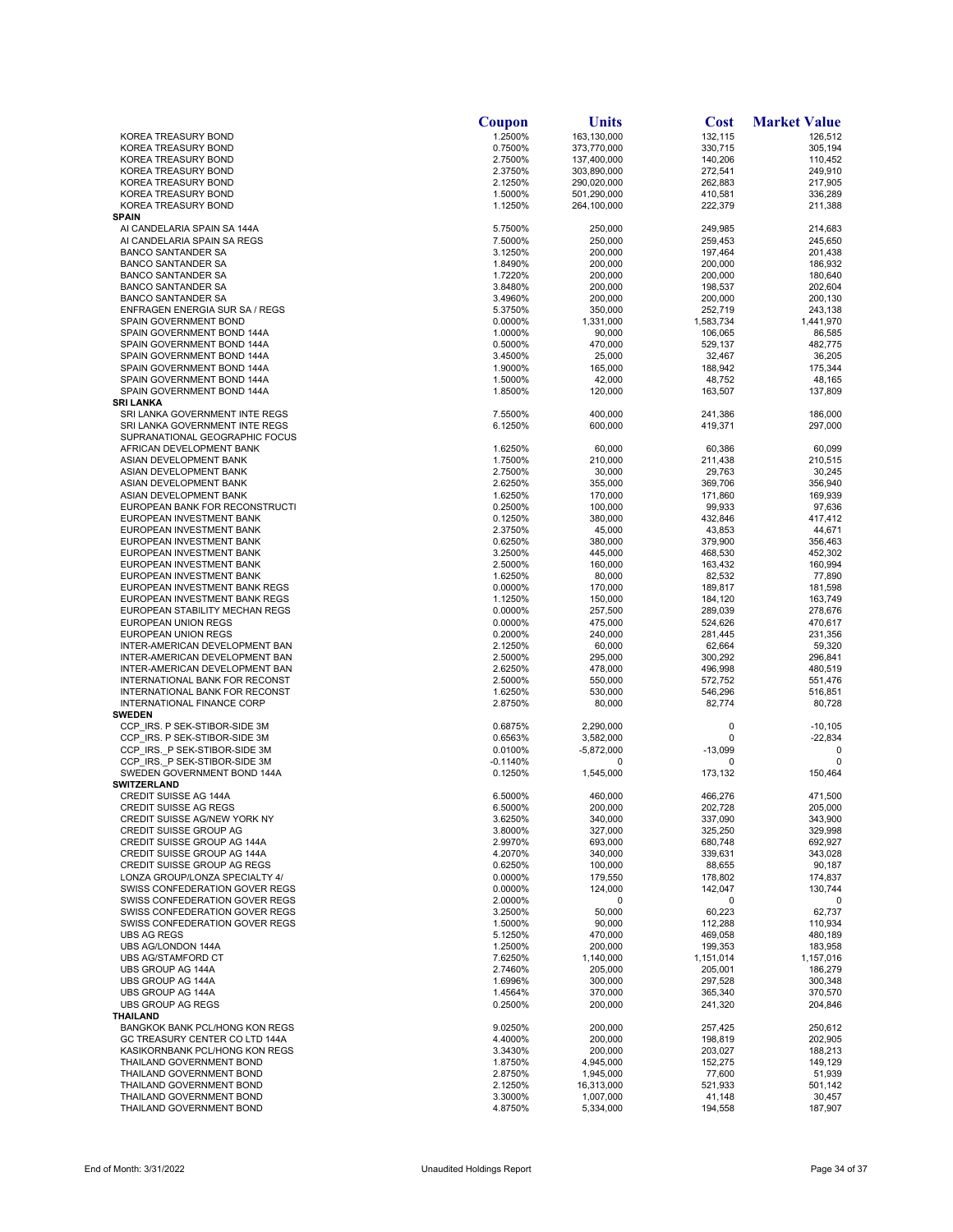|                                                                  | Coupon               | Units                    | <b>Cost</b>            | <b>Market Value</b>    |
|------------------------------------------------------------------|----------------------|--------------------------|------------------------|------------------------|
| THAILAND GOVERNMENT BOND                                         | 4.6750%              | 2,789,000                | 111,717                | 98,561                 |
| THAILAND GOVERNMENT BOND<br><b>TUNISIA</b>                       | 1.6000%              | 1,633,000                | 52,567                 | 46,727                 |
| TUNISIAN REPUBLIC 144A                                           | 6.7500%              | 660,000                  | 748,414                | 527,777                |
| TUNISIAN REPUBLIC REGS                                           | 6.7500%              | 340,000                  | 393,919                | 271,885                |
| TUNISIAN REPUBLIC REGS                                           | 5.7500%              | 211,000                  | 203,158                | 140,737                |
| TUNISIAN REPUBLIC REGS<br><b>TURKEY</b>                          | 5.6250%              | 100,000                  | 114,234                | 75,349                 |
| TURKEY GOVERNMENT BOND                                           | 12.4000%             | 1,110,000                | 149,201                | 47,638                 |
| TURKEY GOVERNMENT BOND                                           | 3.2000%              | 251,703                  | 35,139                 | 24,186                 |
| TURKEY GOVERNMENT BOND                                           | 4.1000%              | 741,416                  | 93,046                 | 70,473                 |
| TURKEY GOVERNMENT INTERNATIONA                                   | 5.8750%              | 250,000                  | 248,683                | 213,109                |
| TURKEY GOVERNMENT INTERNATIONA<br>TURKEY GOVERNMENT INTERNATIONA | 7.6250%<br>6.5000%   | 200,000<br>350,000       | 207,995<br>350,000     | 194,960<br>305,466     |
| TURKEY GOVERNMENT INTERNATIONA                                   | 6.3750%              | 200,000                  | 199,843                | 195,524                |
| TURKEY GOVERNMENT INTERNATIONA                                   | 11.8750%             | 270,000                  | 362,999                | 326,997                |
| <b>UKRAINE</b>                                                   |                      |                          |                        |                        |
| UKRAINE GOVERNMENT BOND<br>UKRAINE GOVERNMENT BOND               | 10.0000%<br>15.8400% | 800,000<br>9,774,000     | 31,299<br>429,778      | 10,917<br>100,804      |
| UKRAINE GOVERNMENT BOND                                          | 17.0000%             | 1,345,000                | 53,791                 | 29,456                 |
| UKRAINE GOVERNMENT BOND                                          | 14.9100%             | 1,686,000                | 66,185                 | 22,449                 |
| UKRAINE GOVERNMENT BOND                                          | 15.9700%             | 3,210,000                | 121,180                | 46,440                 |
| UKRAINE GOVERNMENT INTERN 144A<br>UKRAINE GOVERNMENT INTERN REGS | 6.7500%<br>4.3750%   | 333,000<br>100,000       | 408,110<br>105,340     | 149,791<br>46,147      |
| UKRAINE GOVERNMENT INTERN REGS                                   | 9.7500%              | 800,000                  | 769,018                | 338,416                |
| UKRAINE GOVERNMENT INTERN REGS                                   | 8.9940%              | 800,000                  | 794,402                | 354,854                |
| UKRAINE GOVERNMENT INTERN REGS                                   | 1.2580%              | 65,000                   | 59,401                 | 19,911                 |
| <b>UNITED ARAB EMIRATES</b>                                      |                      |                          |                        |                        |
| ABU DHABI GOVERNMENT INTE 144A<br>ABU DHABI GOVERNMENT INTE REGS | 3.8750%<br>3.1250%   | 210,000<br>2,500,000     | 202,168<br>2,772,613   | 219.564<br>2,552,750   |
| DAE SUKUK DIFC LTD 144A                                          | 3.7500%              | 700,000                  | 712,840                | 681,625                |
| <b>UNITED KINGDOM</b>                                            |                      |                          |                        |                        |
| ANGLO AMERICAN CAPITAL PL 144A                                   | 4.0000%              | 200,000                  | 222,052                | 200,390                |
| ASTRAZENECA PLC                                                  | 0.7000%              | 800,000                  | 797,694                | 731,045                |
| <b>BARCLAYS PLC</b><br><b>BARCLAYS PLC</b>                       | 2.8520%<br>2.6670%   | 200,000<br>200,000       | 210,079<br>200,000     | 194,254<br>179,336     |
| <b>BARCLAYS PLC</b>                                              | 4.9720%              | 800,000                  | 890,161                | 836.874                |
| <b>BARCLAYS PLC</b>                                              | 1.8386%              | 336,000                  | 326,213                | 337,624                |
| <b>BARCLAYS PLC REGS</b>                                         | 1.1060%              | 250,000                  | 279,028                | 253,804                |
| BELLIS ACQUISITION CO PLC REGS<br>BP CAPITAL MARKETS PLC REGS    | 3.2500%<br>1.1040%   | 300,000<br>200,000       | 415,383<br>244,106     | 364,447<br>197,342     |
| <b>BROOKFIELD FINANCE I UK PLC</b>                               | 2.3400%              | 40,000                   | 40,000                 | 35,557                 |
| CCP IRS. P GBP-SONIA-COMPOUND                                    | 1.1010%              | 100,000                  | 0                      | $-10,915$              |
| CCP IRS. P GBP-SONIA-COMPOUND                                    | 1.0600%              | 100,000                  | 0                      | $-12,201$              |
| CCP IRS. P GBP-SONIA-COMPOUND                                    | 1.1750%              | 200,000                  | 0                      | $-17,191$              |
| CCP IRS. R GBP-SONIA-COMPOUND<br>CCP IRS. P GBP-SONIA-COMPOUND   | 0.0100%<br>0.6773%   | 2,887,000<br>$-200,000$  | 226,401<br>0           | 278,081<br>$\mathbf 0$ |
| CCP IRS. P GBP-SONIA-COMPOUND                                    | 0.6820%              | $-200,000$               | 0                      | 0                      |
| CCP IRS. R GBP-SONIA-COMPOUND                                    | 0.5000%              | $-1,000,000$             | 0                      | $\mathbf 0$            |
| CCP IRS. R GBP-SONIA-COMPOUND                                    | 0.7500%              | $-1,562,000$             | $-194$                 | $\mathbf 0$            |
| CCP IRS. R GBP-SONIA-COMPOUND<br>CCP IRS. R GBP-SONIA-COMPOUND   | 0.8750%<br>0.7188%   | $-140,000$<br>$-185,000$ | $-430$<br>$-400$       | 0<br>$\Omega$          |
| CCP_OIS. R GBP-SONIA-COMPOUND                                    | 0.0100%              | 132,000                  | 0                      | 2,739                  |
| CCP_OIS._R GBP-SONIA-COMPOUND                                    | 1.0625%              | $-132,000$               | $-123$                 | 0                      |
| FERGUSON FINANCE PLC 144A                                        | 3.2500%              | 200,000                  | 199,249                | 190,346                |
| GAZPROM PJSC VIA GAZ FINA 144A<br>GAZPROM PJSC VIA GAZ FINA 144A | 1.5000%              | 1,000,000                | 1,213,050              | 439,497                |
| <b>HSBC HOLDINGS PLC</b>                                         | 3.2500%<br>6.1000%   | 600,000<br>25,000        | 610,459<br>34,675      | 244,500<br>31,606      |
| <b>HSBC HOLDINGS PLC</b>                                         | 3.6000%              | 260,000                  | 259,590                | 262,887                |
| <b>HSBC HOLDINGS PLC</b>                                         | 0.9760%              | 200,000                  | 200,000                | 189,868                |
| <b>HSBC HOLDINGS PLC</b>                                         | 1.1620%              | 245,000                  | 245,000                | 236,562                |
| <b>HSBC HOLDINGS PLC</b><br><b>HSBC HOLDINGS PLC</b>             | 4.5830%<br>2.3570%   | 1,030,000<br>700,000     | 1,144,735<br>700,000   | 1,059,769<br>620,838   |
| <b>HSBC HOLDINGS PLC</b>                                         | 4.7620%              | 200,000                  | 200,000                | 205,536                |
| <b>HSBC HOLDINGS PLC</b>                                         | 2.9990%              | 200,000                  | 200,000                | 196,091                |
| <b>HSBC HOLDINGS PLC</b>                                         | 1.7500%              | 300,000                  | 416,075                | 371,821                |
| <b>INVESCO FINANCE PLC</b><br>JAGUAR LAND ROVER AUTOMOT REGS     | 3.1250%<br>5.8750%   | 60,000<br>300,000        | 60,339<br>378,191      | 60,491<br>339,136      |
| <b>LLOYDS BANK PLC REGS</b>                                      | 0.0000%              | 200,000                  | 164,999                | 136,088                |
| LLOYDS BANKING GROUP PLC                                         | 4.0500%              | 560,000                  | 558,146                | 569,969                |
| LLOYDS BANKING GROUP PLC                                         | 0.6950%              | 200,000                  | 200,000                | 194,811                |
| NATIONAL GRID GAS PLC REGS                                       | 1.6250%              | 100,000                  | 123,693                | 95,487                 |
| NATIONWIDE BUILDING SOCIE 144A<br>NATWEST GROUP PLC              | 3.7660%<br>4.8000%   | 1,720,000<br>1,560,000   | 1,698,932<br>1,725,828 | 1,729,276<br>1,612,742 |
| NATWEST GROUP PLC                                                | 1.6420%              | 200,000                  | 200,000                | 182,844                |
| NATWEST GROUP PLC                                                | 2.5157%              | 200,000                  | 194,574                | 201,786                |
| NATWEST GROUP PLC                                                | 3.4980%              | 260,000                  | 257,262                | 260,362                |
| NATWEST GROUP PLC REGS<br>PINNACLE BIDCO PLC REGS                | 3.6220%<br>5.5000%   | 100,000<br>500,000       | 146,464<br>607,893     | 131,313<br>557,566     |
| ROLLS-ROYCE PLC 144A                                             | 3.6250%              | 500,000                  | 501,022                | 485,000                |
| ROLLS-ROYCE PLC REGS                                             | 5.7500%              | 100,000                  | 149,278                | 137,116                |
| ROYALTY PHARMA PLC                                               | 2.2000%              | 50,000                   | 50,220                 | 43,715                 |
| ROYALTY PHARMA PLC                                               | 0.7500%              | 300,000                  | 299,031                | 291,261                |
| ROYALTY PHARMA PLC<br>SANTANDER UK GROUP HOLDIN 144A             | 3.3000%<br>4.7500%   | 25,000<br>230,000        | 25,521<br>222,268      | 21,285<br>233,662      |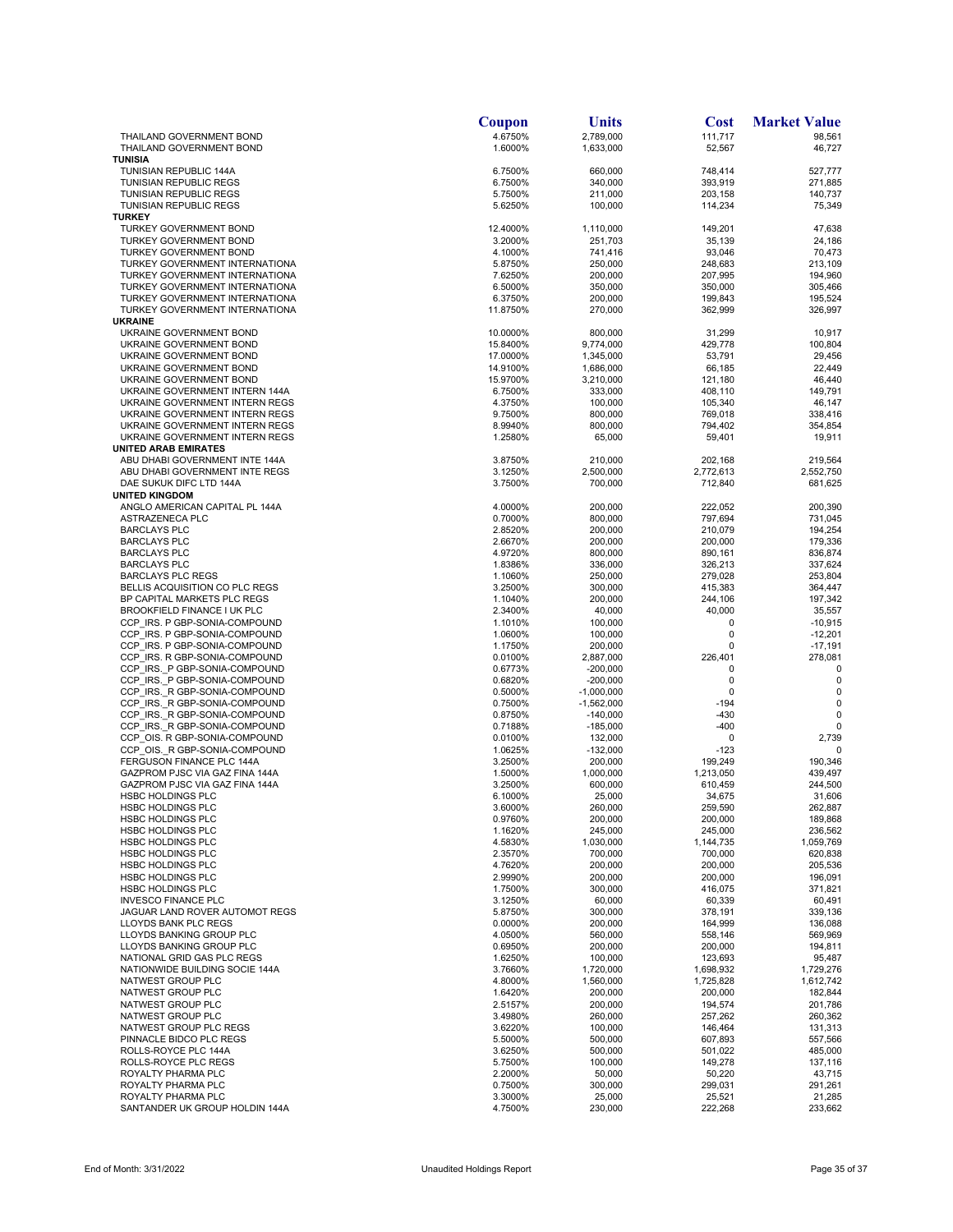|                                                                  | Coupon             | Units                    | <b>Cost</b>              | <b>Market Value</b>      |
|------------------------------------------------------------------|--------------------|--------------------------|--------------------------|--------------------------|
| SANTANDER UK GROUP HOLDINGS PL                                   | 1.6730%            | 200,000                  | 200,000                  | 181,965                  |
| SANTANDER UK GROUP HOLDINGS PL                                   | 4.7960%            | 1,810,000                | 1,810,042                | 1,851,107                |
| SANTANDER UK PLC                                                 | 4.0000%            | 30,000                   | 30,930                   | 30,621                   |
| SOCIETY OF LLOYD'S REGS                                          | 4.7500%            | 120,000                  | 155.853                  | 164,153                  |
| <b>TESCO PROPERTY FINANCE 3 REGS</b>                             | 5.7440%            | 56,119                   | 78,913                   | 87,316                   |
| UNITED KINGDOM GILT REGS                                         | 4.5000%            | 95,000                   | 176,789                  | 182,744                  |
| UNITED KINGDOM GILT REGS                                         | 3.7500%            | 65,000                   | 121,002                  | 125,455                  |
| UNITED KINGDOM GILT REGS                                         | 1.7500%            | 98,000                   | 157.420                  | 128,018                  |
| UNITED KINGDOM GILT REGS                                         | 1.2500%            | 384,000                  | 507,298                  | 445,281                  |
| UNITED KINGDOM GILT REGS                                         | 0.5000%            | 192,000                  | 226,919                  | 169,757                  |
| UNITED KINGDOM GILT REGS                                         | 3.5000%            | 95,000                   | 157,813                  | 164,151                  |
| UNITED KINGDOM GILT REGS                                         | 2.5000%            | 159,000                  | 250,183                  | 266,210                  |
| UNITED KINGDOM GILT REGS                                         | 4.2500%            | 267,000                  | 555,596                  | 496,476                  |
| UNITED KINGDOM GILT REGS                                         | 1.1250%            | 124.000                  | 152,886                  | 146,503                  |
| UNITED KINGDOM GILT REGS                                         | 0.2500%            | 545,000                  | 686,841                  | 634,285                  |
| UNITED KINGDOM GILT REGS                                         | 4.2500%            | 134,000                  | 224,704                  | 230,199                  |
| UNITED KINGDOM GILT REGS                                         | 0.8750%            | 961,000                  | 1,339,224                | 1,209,342                |
| UNITED KINGDOM GILT REGS                                         | 0.1250%            | 730,000                  | 997,710                  | 942,383                  |
| UNITED KINGDOM GILT REGS                                         | 0.3750%            | 188,000                  | 236,810                  | 235,688                  |
| UNITED KINGDOM GILT REGS                                         | 0.6250%            | 316,000                  | 406,433                  | 406,534                  |
| VMED O2 UK FINANCING I PL 144A                                   | 4.2500%            | 400,000                  | 400,096                  | 365,848                  |
| WEIR GROUP PLC/THE 144A                                          | 2.2000%            | 400,000                  | 399,250                  | 373,570                  |
| <b>URUGUAY</b>                                                   |                    |                          |                          |                          |
| URUGUAY GOVERNMENT INTERNATION                                   | 5.1000%            | 90,000                   | 95,055                   | 105,980                  |
|                                                                  | 4.9750%            | 540,000                  |                          | 629,516                  |
| URUGUAY GOVERNMENT INTERNATION                                   |                    |                          | 705,533                  |                          |
| VENEZUELA                                                        |                    |                          |                          |                          |
| VENEZUELA GOVERNMENT INTE REGS                                   | 9.0000%            | 355,000                  | 104,412                  | 29,110                   |
| VENEZUELA GOVERNMENT INTE REGS                                   | 6.0000%            | 243,000                  | 172,290                  | 19,926                   |
| <b>VENEZUELA GOVERNMENT INTE REGS</b>                            | 7.0000%            | 43,000                   | 9,471                    | 3,526                    |
| VENEZUELA GOVERNMENT INTE REGS                                   | 7.7500%            | 295.000                  | 67,024                   | 24,190                   |
| VENEZUELA GOVERNMENT INTE REGS                                   | 11.7500%           | 16,000                   | 4,287                    | 1,312                    |
| VENEZUELA GOVERNMENT INTE REGS                                   | 8.2500%            | 140,000                  | 23,231                   | 11,480                   |
| <b>VENEZUELA GOVERNMENT INTE REGS</b>                            | 9.2500%            | 232,000                  | 55,564                   | 19,024                   |
| VENEZUELA GOVERNMENT INTE REGS                                   | 7.6500%            | 33,000                   | 9,307                    | 2,706                    |
| VENEZUELA GOVERNMENT INTE REGS                                   | 11.9500%           | 27,000                   | 7,264                    | 2,214                    |
| VENEZUELA GOVERNMENT INTE REGS                                   | 12.7500%           | 22,000                   | 8,074                    | 1,804                    |
| VENEZUELA GOVERNMENT INTERNATI                                   | 9.2500%            | 130,000                  | 10,222                   | 10,660                   |
| <b>Total of International Fixed Income Securities</b>            |                    |                          | 253,220,108              | 227,447,028              |
| AUSTRALIAN 10YR BOND FUT (SFE)                                   | 0.0000%            | 17                       | 0                        | $-51,034$                |
| AUSTRALIAN 3 YR BOND FUT (SFE)                                   | 0.0000%            | -5                       | 0                        | 7,069                    |
| CAN 5YR BOND FUTURE (MSE)                                        | 0.0000%            | -1<br>$\overline{2}$     | 0                        | 2,618                    |
| CANADA 10YR BOND FUTURE (MSE)                                    | 0.0000%            |                          | 0<br>0                   | $-1,377$                 |
| FRENCH REPUBLIC GOV 144A FWD                                     | 0.7500%            | 0                        |                          | 0                        |
| FRENCH REPUBLIC GOVERNMEN 144A                                   | 0.1000%            | 111,845                  | 143,982                  | 145,312                  |
| FRENCH REPUBLIC GOVERNMEN REGS                                   | 0.7500%            | $-387,000$               | $-354,811$<br>$-150,795$ | -358,127                 |
| FRENCH REPUBLIC GOVERNMEN REGS<br>BUNDESREPUBLIK DEUTSCHLAN REGS | 1.5000%<br>0.0000% | $-129,000$<br>$-155,000$ | $-165,986$               | $-152,225$<br>$-167,396$ |
| DEUTSCHE BUNDESREPUBLIK I REGS                                   | 0.5000%            | 123,985                  | 167,398                  | 168,985                  |
| EURO-BOBL FUTURE (EUX)                                           | 0.0000%            | -28                      | 0                        | $-17,836$                |
| EURO-BUND FUTURE (EUX)                                           | 0.0000%            | -58                      | 0                        | 320,877                  |
| EURO-BUXL 30Y BND FUTURE (EUX)                                   | 0.0000%            | -9                       | 0                        | 66,503                   |
| EURO-OAT FUTURE (EUX)                                            | 0.0000%            | -5                       | 0                        | 29,930                   |
| EURO-SCHATZ FUTURE (EUX)                                         | 0.0000%            | $-10$                    | 0                        | $-1,558$                 |
| NEW ZEALAND GOVERNMENT BOND FW                                   | 2.0000%            | 421,000                  | 266,095                  | 259,942                  |
| EUROPEAN UNION REGS FWD                                          | 0.7000%            | 50,000                   | 48,030                   | 48,528                   |
| LONG GILT FUTURE (ICF)                                           | 0.0000%            | $-1$                     | 0                        | $-461$                   |
| 90DAY EURO\$ FUTURE (CME)                                        | 0.0000%            | -8                       | 0                        | $-175$                   |
| U S TREAS BD PRIN STRIP FWD                                      | 0.0000%            | 825,000                  | 425,286                  | 390,803                  |
| US 10YR NOTE FUTURE (CBT)                                        | 0.0000%            | 150                      | 0                        | $-622,031$               |
| US 10YR ULTRA FUTURE (CBT)                                       | 0.0000%            | 112                      | 0                        | -456,705                 |
| US 2YR NOTE FUTURE (CBT)                                         | 0.0000%            | $-10$                    | 0                        | 24,476                   |
| US 5YR NOTE FUTURE (CBT)                                         | 0.0000%            | 120                      | 0                        | $-101,858$               |
| US LONG BOND FUTURE (CBT)                                        | 0.0000%            | 4                        | 0                        | $-11,472$                |
| US TREASURY BD PRIN STRIP FWD                                    | 0.0000%            | 825,000                  | 396,753                  | 396,753                  |
| US ULTRA BOND (CBT)                                              | 0.0000%            | 42                       | 0                        | $-179, 114$              |
| <b>Total Futures Contracts &amp; Derivatives</b>                 |                    |                          | 775,951                  | -259,573                 |
|                                                                  |                    |                          |                          |                          |
|                                                                  |                    |                          |                          |                          |
| <b>Credit Default Swaps</b>                                      |                    |                          |                          | $0.00\%$                 |
| CCP_CDS. SP UL AT&T INC. CME                                     | 1.0000%            | 1,200,000                | 19,206                   | 12,685                   |
| CCP CDS. SP UL GE CME                                            | 1.0000%            | 800,000                  | 6,471                    | 9,263                    |
| CCP_CDS._SP UL AT&T INC. CME                                     | 0.0000%            | $-1,200,000$             | 0                        | 0                        |
| CCP_CDS._SP UL GE CME                                            | 0.0000%            | $-800,000$               | 0                        | 0                        |
| CCP_CDX. SP UL CDX.EM.36 CME                                     | 1.0000%            | 3,100,000                | 0                        | $-256,342$               |
| CCP CDX. SP UL CDX.NA.HY.37 CM                                   | 5.0000%            | 2,300,000                | 213,402                  | 142,497                  |
| CCP CDX. SP UL CDX.NA.HY.38 CM                                   | 5.0000%            | 300,000                  | 13,980                   | 16,153                   |
| CCP CDX. SP UL CDX.NA.IG.37 CM                                   | 1.0000%            | 7,700,000                | 122,914                  | 130,631                  |
| CCP CDX. SP UL CDX.NA.IG.38 CM                                   | 1.0000%            | 7,600,000                | 109,061                  | 120,141                  |
| CCP CDX. SP UL CDX-EMS34V1-5Y                                    | 1.0000%            | 2,200,000                | 0                        | $-190,984$               |